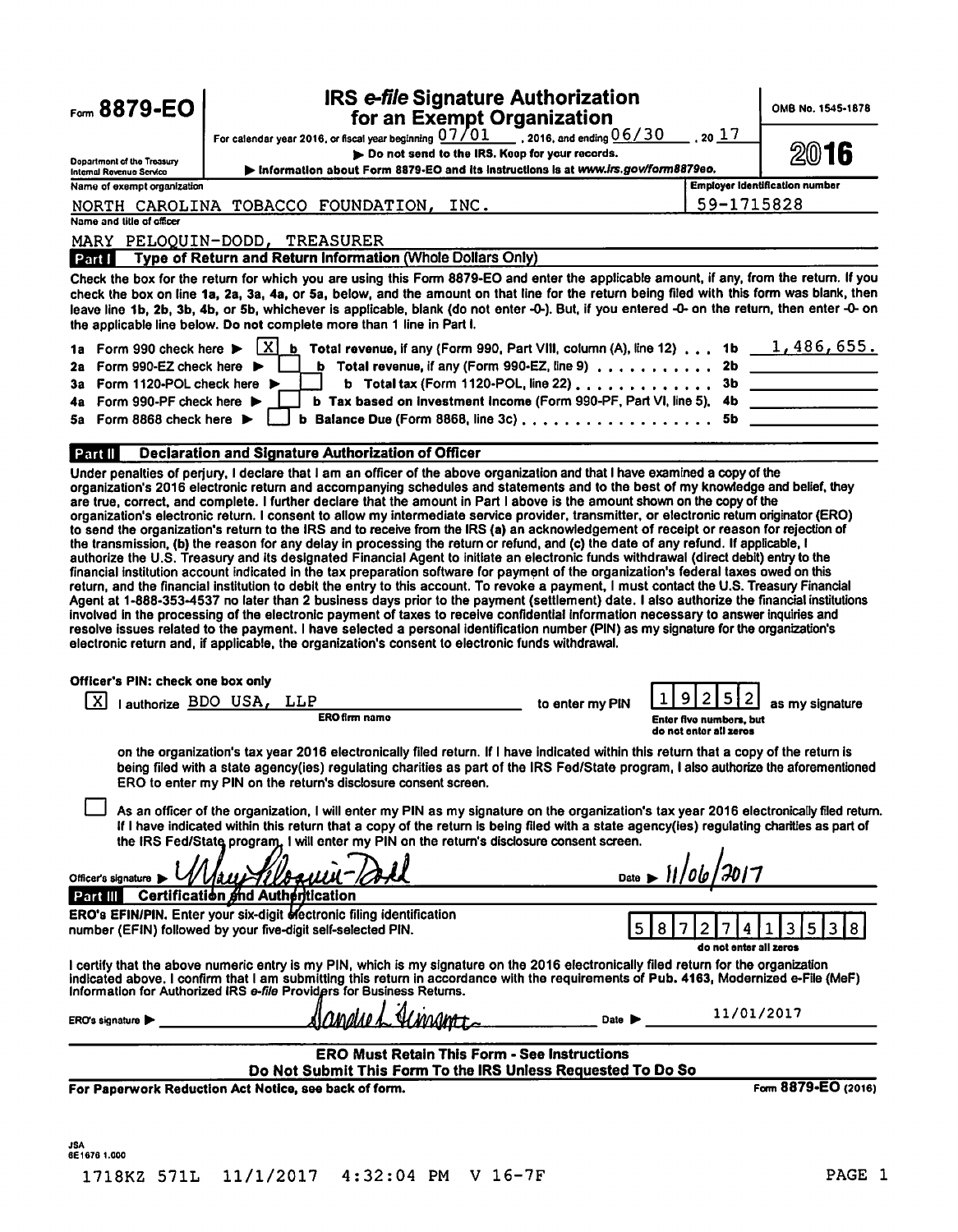Form **990**

# **Return of Organization Exempt From Income Tax**

Under section 501(c), 527, or 4947(a)(1) of the Internal Revenue Code (except private foundations) **A** △ △ △ △ △ △<br>→ Do not enter social security numbers on this form as it may be made public. ● ● ● ● ● ● ● ● ● ● ● ● ● ●

 $\blacktriangleright$  Do not enter social security numbers on this form as it may be made public.

|                                    |                               | Department of the Treasury<br>Internal Revenue Service                                                                                                                                                                                        |                                                                                                                                           |                                                                                                                                        |            | $\blacktriangleright$ Do not enter social security numbers on this form as it may be made public.<br>Information about Form 990 and its instructions is at www.irs.gov/form990. |                             |                             |            |            |                                                      |                | <b>Open to Public</b><br><b>Inspection</b>                                                                                                                                                                                     |  |  |  |  |  |
|------------------------------------|-------------------------------|-----------------------------------------------------------------------------------------------------------------------------------------------------------------------------------------------------------------------------------------------|-------------------------------------------------------------------------------------------------------------------------------------------|----------------------------------------------------------------------------------------------------------------------------------------|------------|---------------------------------------------------------------------------------------------------------------------------------------------------------------------------------|-----------------------------|-----------------------------|------------|------------|------------------------------------------------------|----------------|--------------------------------------------------------------------------------------------------------------------------------------------------------------------------------------------------------------------------------|--|--|--|--|--|
|                                    |                               |                                                                                                                                                                                                                                               |                                                                                                                                           | A For the 2016 calendar year, or tax year beginning                                                                                    |            |                                                                                                                                                                                 |                             | 07/01, 2016, and ending     |            |            |                                                      |                | 06/30, 2017                                                                                                                                                                                                                    |  |  |  |  |  |
|                                    |                               |                                                                                                                                                                                                                                               |                                                                                                                                           | C Name of organization                                                                                                                 |            |                                                                                                                                                                                 |                             |                             |            |            | D Employer identification number                     |                |                                                                                                                                                                                                                                |  |  |  |  |  |
|                                    | <b>B</b> Check if applicable: |                                                                                                                                                                                                                                               |                                                                                                                                           | NORTH CAROLINA TOBACCO FOUNDATION, INC.                                                                                                |            |                                                                                                                                                                                 |                             |                             |            |            | 59-1715828                                           |                |                                                                                                                                                                                                                                |  |  |  |  |  |
|                                    | Address<br>change             |                                                                                                                                                                                                                                               |                                                                                                                                           | Doing business as                                                                                                                      |            |                                                                                                                                                                                 |                             |                             |            |            |                                                      |                |                                                                                                                                                                                                                                |  |  |  |  |  |
|                                    |                               | Name change                                                                                                                                                                                                                                   |                                                                                                                                           | Number and street (or P.O. box if mail is not delivered to street address)                                                             |            |                                                                                                                                                                                 |                             |                             | Room/suite |            | E Telephone number                                   |                |                                                                                                                                                                                                                                |  |  |  |  |  |
|                                    |                               | Initial return                                                                                                                                                                                                                                |                                                                                                                                           | NCSU BOX 7207                                                                                                                          |            |                                                                                                                                                                                 |                             |                             |            |            | $(919) 513 - 7149$                                   |                |                                                                                                                                                                                                                                |  |  |  |  |  |
|                                    | terminated                    | Final return/                                                                                                                                                                                                                                 |                                                                                                                                           | City or town, state or province, country, and ZIP or foreign postal code                                                               |            |                                                                                                                                                                                 |                             |                             |            |            |                                                      |                |                                                                                                                                                                                                                                |  |  |  |  |  |
|                                    | Amended<br>return             |                                                                                                                                                                                                                                               |                                                                                                                                           | RALEIGH, NC 27695-7207                                                                                                                 |            |                                                                                                                                                                                 |                             |                             |            |            | G Gross receipts \$                                  |                | 1,526,071.                                                                                                                                                                                                                     |  |  |  |  |  |
|                                    | pending                       | Application                                                                                                                                                                                                                                   |                                                                                                                                           | F Name and address of principal officer:                                                                                               |            | MARY PELOQUIN-DODD                                                                                                                                                              |                             |                             |            |            | $H(a)$ is this a group return for                    |                | $X \mid$ No<br>Yes                                                                                                                                                                                                             |  |  |  |  |  |
|                                    |                               |                                                                                                                                                                                                                                               |                                                                                                                                           | NCSU BOX 7207 RALEIGH, NC 27695-7207                                                                                                   |            |                                                                                                                                                                                 |                             |                             |            |            | subordinates?<br>H(b) Are all subordinates included? |                | Yes<br>No                                                                                                                                                                                                                      |  |  |  |  |  |
|                                    |                               | Tax-exempt status:                                                                                                                                                                                                                            |                                                                                                                                           | X<br>501(c)(3)                                                                                                                         | $501(c)$ ( | $\rightarrow$<br>(insert no.)                                                                                                                                                   |                             | 4947(a)(1) or               |            | 527        |                                                      |                | If "No," attach a list. (see instructions)                                                                                                                                                                                     |  |  |  |  |  |
|                                    |                               |                                                                                                                                                                                                                                               |                                                                                                                                           | Website: SEE SCHEDULE O                                                                                                                |            |                                                                                                                                                                                 |                             |                             |            |            | $H(c)$ Group exemption number                        |                |                                                                                                                                                                                                                                |  |  |  |  |  |
| Κ                                  |                               |                                                                                                                                                                                                                                               | Form of organization:                                                                                                                     | X  <br>Corporation                                                                                                                     | Trust      | Association                                                                                                                                                                     | Other $\blacktriangleright$ |                             |            |            |                                                      |                | L Year of formation: $1975$ M State of legal domicile:<br>NC                                                                                                                                                                   |  |  |  |  |  |
|                                    | Part I                        |                                                                                                                                                                                                                                               | <b>Summary</b>                                                                                                                            |                                                                                                                                        |            |                                                                                                                                                                                 |                             |                             |            |            |                                                      |                |                                                                                                                                                                                                                                |  |  |  |  |  |
|                                    | 1                             |                                                                                                                                                                                                                                               |                                                                                                                                           | Briefly describe the organization's mission or most significant activities: SEE SCHEDULE O                                             |            |                                                                                                                                                                                 |                             |                             |            |            |                                                      |                |                                                                                                                                                                                                                                |  |  |  |  |  |
|                                    |                               |                                                                                                                                                                                                                                               |                                                                                                                                           |                                                                                                                                        |            |                                                                                                                                                                                 |                             |                             |            |            |                                                      |                |                                                                                                                                                                                                                                |  |  |  |  |  |
|                                    |                               |                                                                                                                                                                                                                                               |                                                                                                                                           |                                                                                                                                        |            |                                                                                                                                                                                 |                             |                             |            |            |                                                      |                |                                                                                                                                                                                                                                |  |  |  |  |  |
| <b>Activities &amp; Governance</b> | 2                             |                                                                                                                                                                                                                                               |                                                                                                                                           | Check this box $\blacktriangleright$                                                                                                   |            | if the organization discontinued its operations or disposed of more than 25% of its net assets.                                                                                 |                             |                             |            |            |                                                      |                |                                                                                                                                                                                                                                |  |  |  |  |  |
|                                    | 3                             |                                                                                                                                                                                                                                               |                                                                                                                                           | Number of voting members of the governing body (Part VI, line 1a)<br>                                                                  |            |                                                                                                                                                                                 |                             |                             |            |            |                                                      | 3              | 61.                                                                                                                                                                                                                            |  |  |  |  |  |
|                                    | 4                             |                                                                                                                                                                                                                                               |                                                                                                                                           |                                                                                                                                        |            |                                                                                                                                                                                 |                             |                             |            |            |                                                      | 4              | 60.                                                                                                                                                                                                                            |  |  |  |  |  |
|                                    | 5                             |                                                                                                                                                                                                                                               |                                                                                                                                           | Total number of individuals employed in calendar year 2016 (Part V, line 2a)<br>The 2a)                                                |            |                                                                                                                                                                                 |                             |                             |            |            |                                                      | 5              | 0.                                                                                                                                                                                                                             |  |  |  |  |  |
|                                    | 6                             |                                                                                                                                                                                                                                               |                                                                                                                                           | Total number of volunteers (estimate if necessary)                                                                                     |            |                                                                                                                                                                                 |                             |                             |            |            |                                                      | 6              | 60.                                                                                                                                                                                                                            |  |  |  |  |  |
|                                    |                               |                                                                                                                                                                                                                                               |                                                                                                                                           |                                                                                                                                        |            |                                                                                                                                                                                 |                             |                             |            |            |                                                      | 7a             | 0.                                                                                                                                                                                                                             |  |  |  |  |  |
|                                    |                               |                                                                                                                                                                                                                                               |                                                                                                                                           |                                                                                                                                        |            |                                                                                                                                                                                 |                             |                             |            |            |                                                      | 7b             | 0.                                                                                                                                                                                                                             |  |  |  |  |  |
|                                    |                               |                                                                                                                                                                                                                                               |                                                                                                                                           |                                                                                                                                        |            |                                                                                                                                                                                 |                             |                             |            |            | <b>Prior Year</b>                                    |                | <b>Current Year</b>                                                                                                                                                                                                            |  |  |  |  |  |
|                                    | 8                             |                                                                                                                                                                                                                                               |                                                                                                                                           |                                                                                                                                        |            |                                                                                                                                                                                 |                             |                             |            |            | 2,247,688.                                           |                | 1,357,631.                                                                                                                                                                                                                     |  |  |  |  |  |
|                                    | 9                             |                                                                                                                                                                                                                                               |                                                                                                                                           |                                                                                                                                        |            |                                                                                                                                                                                 |                             |                             |            |            |                                                      | 0.             | $0$ .                                                                                                                                                                                                                          |  |  |  |  |  |
| Revenue                            | 10                            | Program service revenue (Part VIII, line 2g)<br><br>75,647.<br>Investment income (Part VIII, column (A), lines 3, 4, and 7d)<br>[10] The Letter Letter Letter Letter Letter Letter Letter Letter Letter Letter Letter Letter Letter Letter Le |                                                                                                                                           |                                                                                                                                        |            |                                                                                                                                                                                 |                             |                             |            | 129,024.   |                                                      |                |                                                                                                                                                                                                                                |  |  |  |  |  |
|                                    | 11                            |                                                                                                                                                                                                                                               |                                                                                                                                           | Other revenue (Part VIII, column (A), lines 5, 6d, 8c, 9c, 10c, and 11e)                                                               |            |                                                                                                                                                                                 |                             |                             |            |            |                                                      | 0.             | 0.                                                                                                                                                                                                                             |  |  |  |  |  |
|                                    | 12                            |                                                                                                                                                                                                                                               |                                                                                                                                           | Total revenue - add lines 8 through 11 (must equal Part VIII, column (A), line 12)                                                     |            |                                                                                                                                                                                 |                             |                             |            |            | 2,323,335.                                           |                | 1,486,655.                                                                                                                                                                                                                     |  |  |  |  |  |
|                                    | 13                            |                                                                                                                                                                                                                                               |                                                                                                                                           |                                                                                                                                        |            |                                                                                                                                                                                 |                             |                             |            |            | 1,130,877.                                           |                | $\overline{1}$ , 285, 182.                                                                                                                                                                                                     |  |  |  |  |  |
|                                    | 14                            |                                                                                                                                                                                                                                               |                                                                                                                                           | Benefits paid to or for members (Part IX, column (A), line 4)                                                                          |            |                                                                                                                                                                                 |                             |                             |            |            |                                                      | 0.             | 0.                                                                                                                                                                                                                             |  |  |  |  |  |
|                                    | 15                            |                                                                                                                                                                                                                                               |                                                                                                                                           | Salaries, other compensation, employee benefits (Part IX, column (A), lines 5-10)                                                      |            |                                                                                                                                                                                 |                             |                             |            |            |                                                      | 0.             | 10,686.                                                                                                                                                                                                                        |  |  |  |  |  |
| Expenses                           |                               |                                                                                                                                                                                                                                               |                                                                                                                                           | 16a Professional fundraising fees (Part IX, column (A), line 11e)<br>16a Professional fundraising fees (Part IX, column (A), line 11e) |            |                                                                                                                                                                                 |                             |                             |            |            |                                                      | $\mathbf{0}$ . | 0.                                                                                                                                                                                                                             |  |  |  |  |  |
|                                    |                               |                                                                                                                                                                                                                                               |                                                                                                                                           | <b>b</b> Total fundraising expenses (Part IX, column (D), line 25) $\blacktriangleright$                                               |            |                                                                                                                                                                                 |                             | 40,820.                     |            |            |                                                      |                |                                                                                                                                                                                                                                |  |  |  |  |  |
|                                    | 17 <sup>7</sup>               |                                                                                                                                                                                                                                               |                                                                                                                                           |                                                                                                                                        |            |                                                                                                                                                                                 |                             |                             |            |            | 590,293.                                             |                | 704,469.                                                                                                                                                                                                                       |  |  |  |  |  |
|                                    | 18                            |                                                                                                                                                                                                                                               | Other expenses (Part IX, column (A), lines 11a-11d, 11f-24e)<br>Total expenses. Add lines 13-17 (must equal Part IX, column (A), line 25) |                                                                                                                                        |            |                                                                                                                                                                                 |                             |                             |            |            |                                                      | 1,721,170.     | 2,000,337.                                                                                                                                                                                                                     |  |  |  |  |  |
|                                    | 19                            |                                                                                                                                                                                                                                               |                                                                                                                                           |                                                                                                                                        |            |                                                                                                                                                                                 |                             |                             |            |            | 602,165.                                             |                | $-513,682.$                                                                                                                                                                                                                    |  |  |  |  |  |
|                                    |                               |                                                                                                                                                                                                                                               |                                                                                                                                           |                                                                                                                                        |            |                                                                                                                                                                                 |                             |                             |            |            | <b>Beginning of Current Year</b>                     |                | <b>End of Year</b>                                                                                                                                                                                                             |  |  |  |  |  |
| Net Assets or<br>Fund Balances     | 20                            |                                                                                                                                                                                                                                               |                                                                                                                                           |                                                                                                                                        |            |                                                                                                                                                                                 |                             |                             |            |            | 10, 152, 548.                                        |                | $\overline{10}$ , 168, 083.                                                                                                                                                                                                    |  |  |  |  |  |
|                                    | 21                            |                                                                                                                                                                                                                                               |                                                                                                                                           |                                                                                                                                        |            |                                                                                                                                                                                 |                             |                             |            |            | 430,440.                                             |                | $\overline{4}$ 11, 111.                                                                                                                                                                                                        |  |  |  |  |  |
|                                    | 22                            | Net assets or fund balances. Subtract line 21 from line 20.                                                                                                                                                                                   |                                                                                                                                           |                                                                                                                                        |            |                                                                                                                                                                                 |                             |                             |            |            |                                                      | 9,722,108.     |                                                                                                                                                                                                                                |  |  |  |  |  |
|                                    | Part II                       |                                                                                                                                                                                                                                               |                                                                                                                                           | <b>Signature Block</b>                                                                                                                 |            |                                                                                                                                                                                 |                             |                             |            |            |                                                      |                | 9,756,972.                                                                                                                                                                                                                     |  |  |  |  |  |
|                                    |                               |                                                                                                                                                                                                                                               |                                                                                                                                           |                                                                                                                                        |            |                                                                                                                                                                                 |                             |                             |            |            |                                                      |                |                                                                                                                                                                                                                                |  |  |  |  |  |
|                                    |                               |                                                                                                                                                                                                                                               |                                                                                                                                           |                                                                                                                                        |            |                                                                                                                                                                                 |                             |                             |            |            |                                                      |                | Under penalties of perjury, I declare that I have examined this return, including accompanying schedules and statements, and to the best of my knowledge and belief, it is true, correct, and complete. Declaration of prepare |  |  |  |  |  |
|                                    |                               |                                                                                                                                                                                                                                               |                                                                                                                                           |                                                                                                                                        |            |                                                                                                                                                                                 |                             |                             |            |            |                                                      |                |                                                                                                                                                                                                                                |  |  |  |  |  |
| Sign                               |                               |                                                                                                                                                                                                                                               |                                                                                                                                           | Signature of officer                                                                                                                   |            |                                                                                                                                                                                 |                             |                             |            |            | Date                                                 |                |                                                                                                                                                                                                                                |  |  |  |  |  |
| <b>Here</b>                        |                               |                                                                                                                                                                                                                                               |                                                                                                                                           | MARY PELOQUIN-DODD                                                                                                                     |            |                                                                                                                                                                                 |                             | TREASURER                   |            |            |                                                      |                |                                                                                                                                                                                                                                |  |  |  |  |  |
|                                    |                               |                                                                                                                                                                                                                                               |                                                                                                                                           | Type or print name and title                                                                                                           |            |                                                                                                                                                                                 |                             |                             |            |            |                                                      |                |                                                                                                                                                                                                                                |  |  |  |  |  |
|                                    |                               |                                                                                                                                                                                                                                               |                                                                                                                                           | Print/Type preparer's name                                                                                                             |            | Preparer's/signature                                                                                                                                                            |                             |                             | Date       |            |                                                      |                | PTIN                                                                                                                                                                                                                           |  |  |  |  |  |
| Paid                               |                               |                                                                                                                                                                                                                                               |                                                                                                                                           |                                                                                                                                        |            |                                                                                                                                                                                 |                             | Jandue L Unnam <del>i</del> |            | 11/03/2017 | Check<br>self-employed                               | if             | P01064157                                                                                                                                                                                                                      |  |  |  |  |  |
|                                    | Preparer                      |                                                                                                                                                                                                                                               |                                                                                                                                           | SANDRA L FEINSMITH                                                                                                                     |            |                                                                                                                                                                                 |                             |                             |            |            |                                                      |                |                                                                                                                                                                                                                                |  |  |  |  |  |
|                                    | Use Only                      |                                                                                                                                                                                                                                               | Firm's name                                                                                                                               | BDO USA, LLP                                                                                                                           |            |                                                                                                                                                                                 |                             |                             |            |            | Firm's EIN 13-5381590                                |                |                                                                                                                                                                                                                                |  |  |  |  |  |
|                                    |                               |                                                                                                                                                                                                                                               |                                                                                                                                           | Firm's address >1100 PEACHTREE STREET, SUITE 700 ATLANTA, GA 30309-4516                                                                |            |                                                                                                                                                                                 |                             |                             |            |            | Phone no.                                            |                | $404 - 688 - 6841$                                                                                                                                                                                                             |  |  |  |  |  |
|                                    |                               |                                                                                                                                                                                                                                               |                                                                                                                                           | May the IRS discuss this return with the preparer shown above? (see instructions)                                                      |            |                                                                                                                                                                                 |                             |                             |            |            |                                                      |                | Χ<br>Yes<br>No                                                                                                                                                                                                                 |  |  |  |  |  |
|                                    |                               |                                                                                                                                                                                                                                               |                                                                                                                                           | For Paperwork Reduction Act Notice, see the separate instructions.                                                                     |            |                                                                                                                                                                                 |                             |                             |            |            |                                                      |                | Form 990 (2016)                                                                                                                                                                                                                |  |  |  |  |  |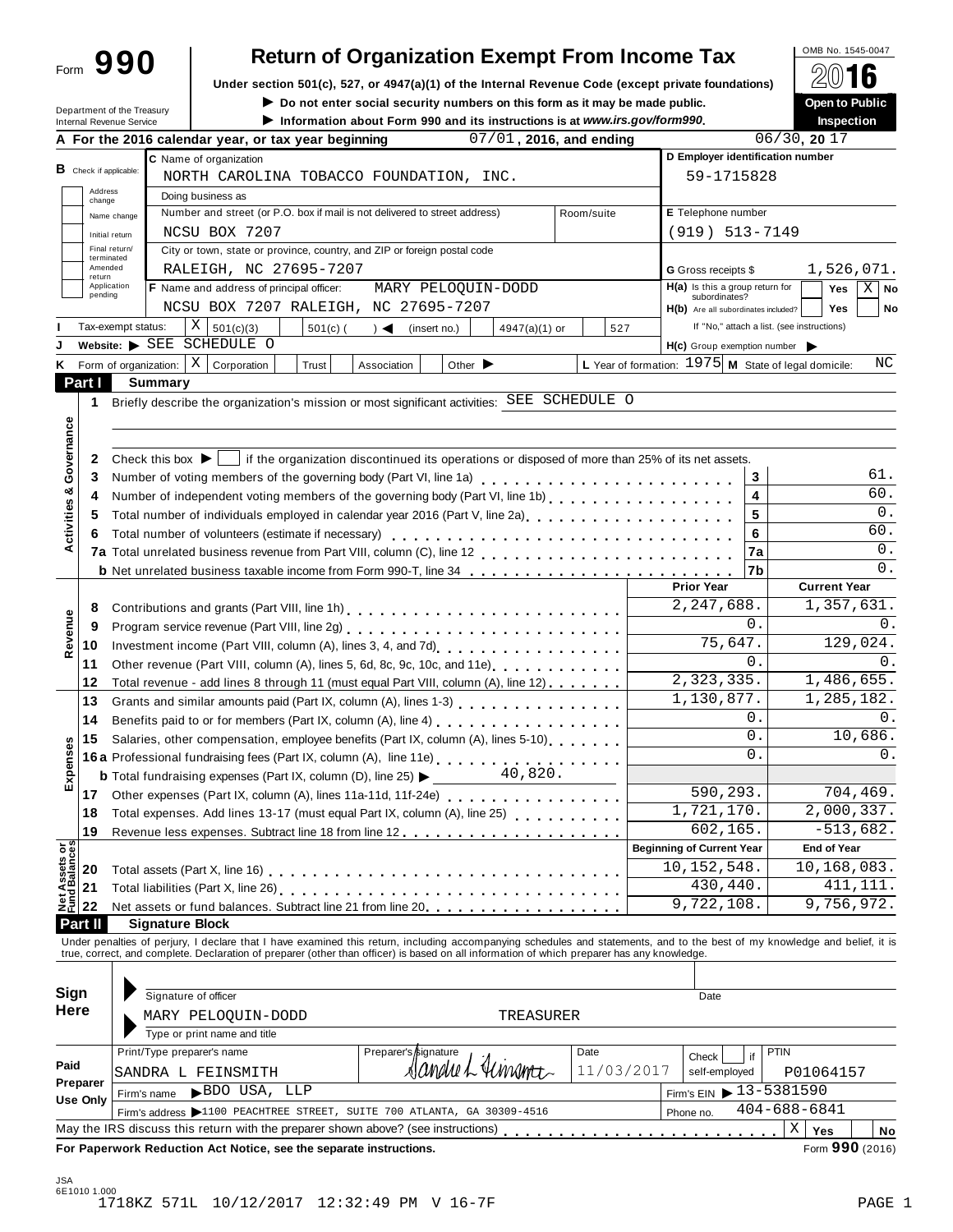|            | Form 990 (2016)                                                                                                                                                                                                                                                                                                                                                                                      | Page 2                 |
|------------|------------------------------------------------------------------------------------------------------------------------------------------------------------------------------------------------------------------------------------------------------------------------------------------------------------------------------------------------------------------------------------------------------|------------------------|
|            | Part III<br><b>Statement of Program Service Accomplishments</b>                                                                                                                                                                                                                                                                                                                                      |                        |
|            | 1 Briefly describe the organization's mission:                                                                                                                                                                                                                                                                                                                                                       |                        |
|            | TO AID AND PROMOTE, BY FINANCIAL ASSISTANCE AND OTHERWISE, ALL TYPES                                                                                                                                                                                                                                                                                                                                 |                        |
|            | OF EDUCATION, RESEARCH, AND EXTENSION IN THE TOBACCO CURRICULUM AT NC                                                                                                                                                                                                                                                                                                                                |                        |
|            | STATE UNIVERSITY.                                                                                                                                                                                                                                                                                                                                                                                    |                        |
|            |                                                                                                                                                                                                                                                                                                                                                                                                      |                        |
|            | 2 Did the organization undertake any significant program services during the year which were not listed on the<br>If "Yes," describe these new services on Schedule O.                                                                                                                                                                                                                               | $ X $ No<br>Yes        |
| 3          | Did the organization cease conducting, or make significant changes in how it conducts, any program                                                                                                                                                                                                                                                                                                   | $ X $ No<br><b>Yes</b> |
|            | If "Yes," describe these changes on Schedule O.<br>4 Describe the organization's program service accomplishments for each of its three largest program services, as measured by<br>expenses. Section $501(c)(3)$ and $501(c)(4)$ organizations are required to report the amount of grants and allocations to others,<br>the total expenses, and revenue, if any, for each program service reported. |                        |
|            | 4a (Code:<br>) (Expenses \$<br>$1,917,831$ . including grants of \$<br>$(1, 285, 182.)$ (Revenue \$<br>AIDS AND PROMOTES BY FINANCIAL ASSISTANCE AND OTHERWISE ALL TYPES                                                                                                                                                                                                                             |                        |
|            | OF EDUCATION, RESEARCH, AND EXTENSION IN THE TOBACCO CURRICULUM AT                                                                                                                                                                                                                                                                                                                                   |                        |
|            | NC STATE UNIVERSITY                                                                                                                                                                                                                                                                                                                                                                                  |                        |
|            |                                                                                                                                                                                                                                                                                                                                                                                                      |                        |
|            |                                                                                                                                                                                                                                                                                                                                                                                                      |                        |
|            |                                                                                                                                                                                                                                                                                                                                                                                                      |                        |
|            |                                                                                                                                                                                                                                                                                                                                                                                                      |                        |
|            |                                                                                                                                                                                                                                                                                                                                                                                                      |                        |
|            |                                                                                                                                                                                                                                                                                                                                                                                                      |                        |
|            |                                                                                                                                                                                                                                                                                                                                                                                                      |                        |
|            |                                                                                                                                                                                                                                                                                                                                                                                                      |                        |
|            |                                                                                                                                                                                                                                                                                                                                                                                                      |                        |
|            | including grants of \$ (Revenue \$)<br>) (Expenses \$<br>4b (Code:                                                                                                                                                                                                                                                                                                                                   |                        |
|            |                                                                                                                                                                                                                                                                                                                                                                                                      |                        |
|            |                                                                                                                                                                                                                                                                                                                                                                                                      |                        |
|            |                                                                                                                                                                                                                                                                                                                                                                                                      |                        |
|            |                                                                                                                                                                                                                                                                                                                                                                                                      |                        |
|            |                                                                                                                                                                                                                                                                                                                                                                                                      |                        |
|            |                                                                                                                                                                                                                                                                                                                                                                                                      |                        |
|            |                                                                                                                                                                                                                                                                                                                                                                                                      |                        |
|            |                                                                                                                                                                                                                                                                                                                                                                                                      |                        |
|            |                                                                                                                                                                                                                                                                                                                                                                                                      |                        |
|            |                                                                                                                                                                                                                                                                                                                                                                                                      |                        |
|            |                                                                                                                                                                                                                                                                                                                                                                                                      |                        |
|            |                                                                                                                                                                                                                                                                                                                                                                                                      |                        |
|            | (Expenses \$ including grants of \$ ) (Revenue \$<br>4c (Code:                                                                                                                                                                                                                                                                                                                                       |                        |
|            |                                                                                                                                                                                                                                                                                                                                                                                                      |                        |
|            |                                                                                                                                                                                                                                                                                                                                                                                                      |                        |
|            |                                                                                                                                                                                                                                                                                                                                                                                                      |                        |
|            |                                                                                                                                                                                                                                                                                                                                                                                                      |                        |
|            |                                                                                                                                                                                                                                                                                                                                                                                                      |                        |
|            |                                                                                                                                                                                                                                                                                                                                                                                                      |                        |
|            |                                                                                                                                                                                                                                                                                                                                                                                                      |                        |
|            |                                                                                                                                                                                                                                                                                                                                                                                                      |                        |
|            |                                                                                                                                                                                                                                                                                                                                                                                                      |                        |
|            |                                                                                                                                                                                                                                                                                                                                                                                                      |                        |
|            |                                                                                                                                                                                                                                                                                                                                                                                                      |                        |
|            |                                                                                                                                                                                                                                                                                                                                                                                                      |                        |
|            | 4d Other program services (Describe in Schedule O.)                                                                                                                                                                                                                                                                                                                                                  |                        |
|            | (Expenses \$<br>including grants of \$<br>) (Revenue \$                                                                                                                                                                                                                                                                                                                                              |                        |
|            | 4e Total program service expenses ><br>1,917,831.                                                                                                                                                                                                                                                                                                                                                    |                        |
| <b>JSA</b> | 6E1020 1.000                                                                                                                                                                                                                                                                                                                                                                                         | Form 990 (2016)        |
|            | 1718KZ 571L 10/12/2017 12:32:49 PM V 16-7F                                                                                                                                                                                                                                                                                                                                                           | PAGE 2                 |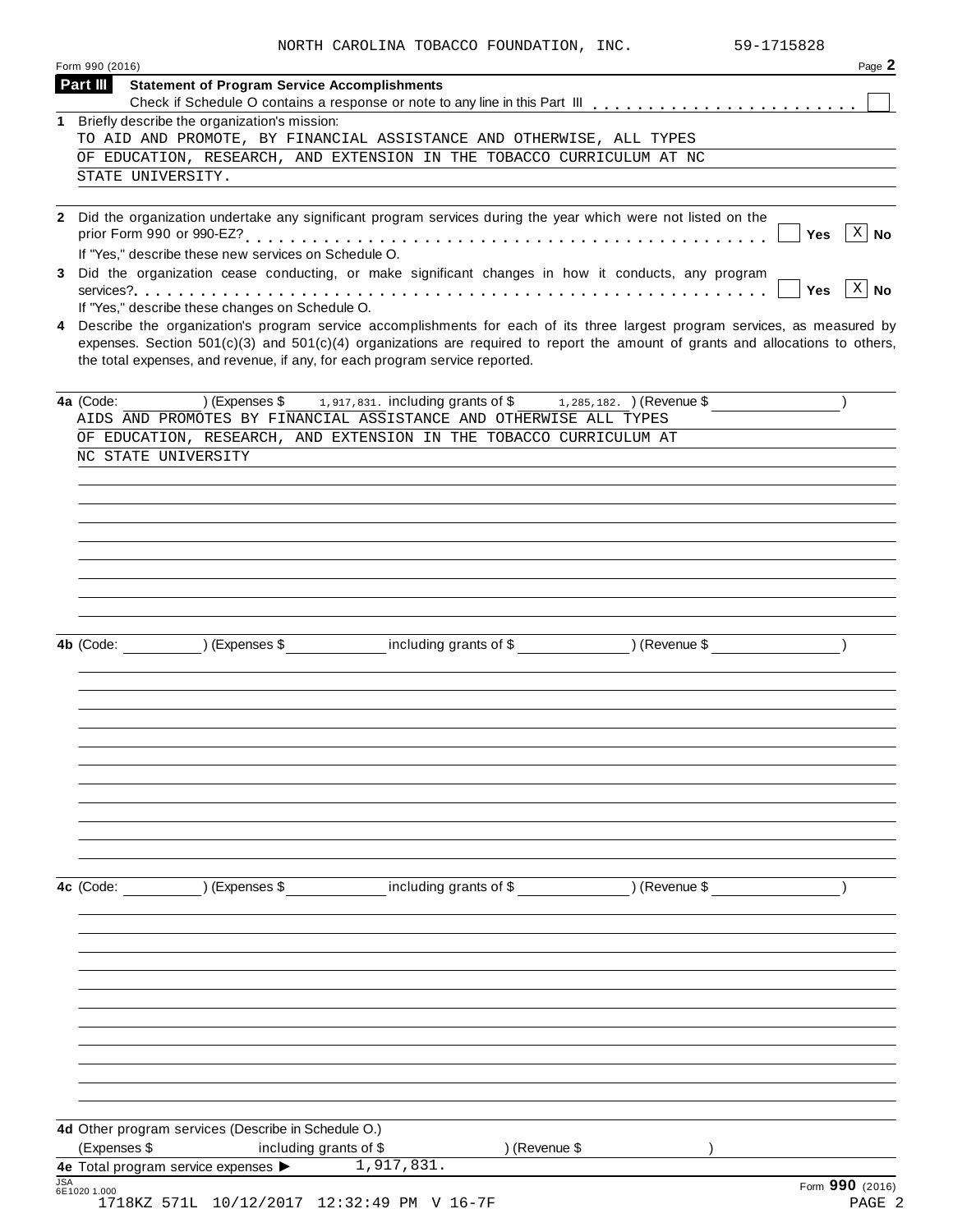|         | Form 990 (2016)                                                                                                                                                                                                                                                                                                                                                                               |                 |                  | Page 3 |
|---------|-----------------------------------------------------------------------------------------------------------------------------------------------------------------------------------------------------------------------------------------------------------------------------------------------------------------------------------------------------------------------------------------------|-----------------|------------------|--------|
| Part IV | <b>Checklist of Required Schedules</b>                                                                                                                                                                                                                                                                                                                                                        |                 |                  |        |
|         |                                                                                                                                                                                                                                                                                                                                                                                               |                 | Yes              | No     |
| 1       | Is the organization described in section $501(c)(3)$ or $4947(a)(1)$ (other than a private foundation)? If "Yes,"                                                                                                                                                                                                                                                                             |                 |                  |        |
|         |                                                                                                                                                                                                                                                                                                                                                                                               | 1               | Χ<br>$\mathbf X$ |        |
| 2       | Is the organization required to complete Schedule B, Schedule of Contributors (see instructions)?.                                                                                                                                                                                                                                                                                            | $\mathbf{2}$    |                  |        |
| 3       | Did the organization engage in direct or indirect political campaign activities on behalf of or in opposition to                                                                                                                                                                                                                                                                              |                 |                  |        |
|         | candidates for public office? If "Yes," complete Schedule C, Part I.                                                                                                                                                                                                                                                                                                                          | 3               |                  | Χ      |
| 4       | Section 501(c)(3) organizations. Did the organization engage in lobbying activities, or have a section 501(h)                                                                                                                                                                                                                                                                                 |                 |                  | Χ      |
|         |                                                                                                                                                                                                                                                                                                                                                                                               | $\overline{4}$  |                  |        |
| 5       | Is the organization a section $501(c)(4)$ , $501(c)(5)$ , or $501(c)(6)$ organization that receives membership dues,                                                                                                                                                                                                                                                                          |                 |                  |        |
|         | assessments, or similar amounts as defined in Revenue Procedure 98-19? If "Yes," complete Schedule C,                                                                                                                                                                                                                                                                                         | 5               |                  | Χ      |
| 6       | Did the organization maintain any donor advised funds or any similar funds or accounts for which donors                                                                                                                                                                                                                                                                                       |                 |                  |        |
|         | have the right to provide advice on the distribution or investment of amounts in such funds or accounts? If                                                                                                                                                                                                                                                                                   |                 |                  |        |
|         | "Yes," complete Schedule D, Part $l_1, \ldots, l_k, \ldots, l_k, \ldots, l_k, \ldots, l_k, \ldots, l_k, \ldots, l_k, \ldots, l_k, \ldots, l_k, \ldots, l_k, \ldots, l_k, \ldots, l_k, \ldots, l_k, \ldots, l_k, \ldots, l_k, \ldots, l_k, \ldots, l_k, \ldots, l_k, \ldots, l_k, \ldots, l_k, \ldots, l_k, \ldots, l_k, \ldots, l_k, \ldots, l_k, \ldots, l_k, \ldots, l_k, \ldots, l_k, \ld$ | 6               |                  | Χ      |
| 7       | Did the organization receive or hold a conservation easement, including easements to preserve open space,                                                                                                                                                                                                                                                                                     |                 |                  |        |
|         | the environment, historic land areas, or historic structures? If "Yes," complete Schedule D, Part II.                                                                                                                                                                                                                                                                                         | $\overline{7}$  |                  | Χ      |
| 8       | Did the organization maintain collections of works of art, historical treasures, or other similar assets? If "Yes,"                                                                                                                                                                                                                                                                           |                 |                  |        |
|         |                                                                                                                                                                                                                                                                                                                                                                                               | 8               |                  | Χ      |
| 9       | Did the organization report an amount in Part X, line 21, for escrow or custodial account liability, serve as a                                                                                                                                                                                                                                                                               |                 |                  |        |
|         | custodian for amounts not listed in Part X; or provide credit counseling, debt management, credit repair, or                                                                                                                                                                                                                                                                                  |                 |                  |        |
|         |                                                                                                                                                                                                                                                                                                                                                                                               | 9               |                  | Χ      |
| 10      | Did the organization, directly or through a related organization, hold assets in temporarily restricted                                                                                                                                                                                                                                                                                       |                 |                  |        |
|         | endowments, permanent endowments, or quasi-endowments? If "Yes," complete Schedule D, Part V.                                                                                                                                                                                                                                                                                                 | 10              | Χ                |        |
| 11      | If the organization's answer to any of the following questions is "Yes," then complete Schedule D, Parts VI,                                                                                                                                                                                                                                                                                  |                 |                  |        |
|         | VII, VIII, IX, or X as applicable.                                                                                                                                                                                                                                                                                                                                                            |                 |                  |        |
|         | a Did the organization report an amount for land, buildings, and equipment in Part X, line 10? If "Yes,"                                                                                                                                                                                                                                                                                      |                 |                  |        |
|         |                                                                                                                                                                                                                                                                                                                                                                                               | 11a             |                  | Χ      |
|         | <b>b</b> Did the organization report an amount for investments-other securities in Part X, line 12 that is 5% or more                                                                                                                                                                                                                                                                         |                 |                  |        |
|         |                                                                                                                                                                                                                                                                                                                                                                                               | 11 <sub>b</sub> | Χ                |        |
|         | c Did the organization report an amount for investments-program related in Part X, line 13 that is 5% or more                                                                                                                                                                                                                                                                                 |                 |                  |        |
|         |                                                                                                                                                                                                                                                                                                                                                                                               | 11c             |                  | Χ      |
|         | d Did the organization report an amount for other assets in Part X, line 15 that is 5% or more of its total assets                                                                                                                                                                                                                                                                            |                 |                  |        |
|         | reported in Part X, line 16? If "Yes," complete Schedule D, Part IX.                                                                                                                                                                                                                                                                                                                          | 11d             |                  | Χ      |
|         | e Did the organization report an amount for other liabilities in Part X, line 25? If "Yes," complete Schedule D, Part X                                                                                                                                                                                                                                                                       | 11e             | Χ                |        |
|         | f Did the organization's separate or consolidated financial statements for the tax year include a footnote that addresses                                                                                                                                                                                                                                                                     |                 |                  |        |
|         | the organization's liability for uncertain tax positions under FIN 48 (ASC 740)? If "Yes," complete Schedule D, Part X                                                                                                                                                                                                                                                                        | 11f             | Χ                |        |
|         | 12a Did the organization obtain separate, independent audited financial statements for the tax year? If "Yes," complete                                                                                                                                                                                                                                                                       |                 |                  |        |
|         |                                                                                                                                                                                                                                                                                                                                                                                               | 12a             | Χ                |        |
|         | <b>b</b> Was the organization included in consolidated, independent audited financial statements for the tax year? If                                                                                                                                                                                                                                                                         |                 |                  |        |
|         | "Yes," and if the organization answered "No" to line 12a, then completing Schedule D, Parts XI and XII is optional 1                                                                                                                                                                                                                                                                          | 12b             |                  | Χ      |
| 13      | Is the organization a school described in section $170(b)(1)(A)(ii)?$ If "Yes," complete Schedule E.                                                                                                                                                                                                                                                                                          | 13              |                  | Χ      |
|         | 14a Did the organization maintain an office, employees, or agents outside of the United States?.                                                                                                                                                                                                                                                                                              | 14a             |                  | X      |
|         | <b>b</b> Did the organization have aggregate revenues or expenses of more than \$10,000 from grantmaking,                                                                                                                                                                                                                                                                                     |                 |                  |        |
|         | fundraising, business, investment, and program service activities outside the United States, or aggregate                                                                                                                                                                                                                                                                                     |                 |                  |        |
|         | foreign investments valued at \$100,000 or more? If "Yes," complete Schedule F, Parts I and IV                                                                                                                                                                                                                                                                                                | 14 <sub>b</sub> |                  | Χ      |
| 15      | Did the organization report on Part IX, column (A), line 3, more than \$5,000 of grants or other assistance to or                                                                                                                                                                                                                                                                             |                 |                  |        |
|         |                                                                                                                                                                                                                                                                                                                                                                                               | 15              |                  | Χ      |
| 16      | Did the organization report on Part IX, column (A), line 3, more than \$5,000 of aggregate grants or other                                                                                                                                                                                                                                                                                    |                 |                  |        |
|         | assistance to or for foreign individuals? If "Yes," complete Schedule F, Parts III and IV                                                                                                                                                                                                                                                                                                     | 16              |                  | Χ      |
| 17      | Did the organization report a total of more than \$15,000 of expenses for professional fundraising services on                                                                                                                                                                                                                                                                                |                 |                  |        |
|         | Part IX, column (A), lines 6 and 11e? If "Yes," complete Schedule G, Part I (see instructions)                                                                                                                                                                                                                                                                                                | 17              |                  | Χ      |
| 18      | Did the organization report more than \$15,000 total of fundraising event gross income and contributions on                                                                                                                                                                                                                                                                                   |                 |                  |        |
|         |                                                                                                                                                                                                                                                                                                                                                                                               | 18              |                  | Χ      |
| 19      | Did the organization report more than \$15,000 of gross income from gaming activities on Part VIII, line 9a?                                                                                                                                                                                                                                                                                  |                 |                  |        |
|         |                                                                                                                                                                                                                                                                                                                                                                                               | 19              |                  | Χ      |

Form **990** (2016)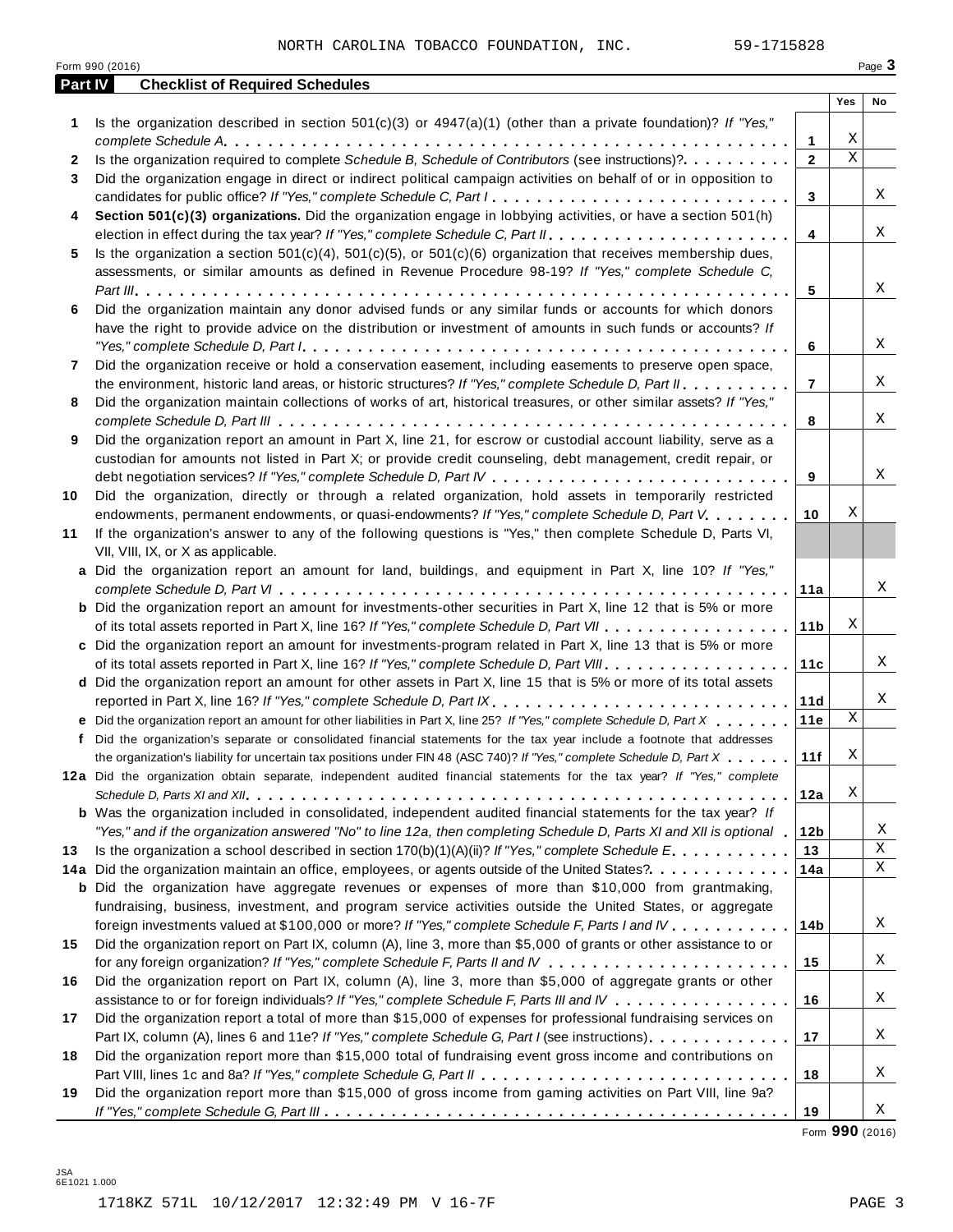Form <sup>990</sup> (2016) Page **4**

| Part IV | <b>Checklist of Required Schedules (continued)</b>                                                                                |                 |     |             |
|---------|-----------------------------------------------------------------------------------------------------------------------------------|-----------------|-----|-------------|
|         |                                                                                                                                   |                 | Yes | No          |
| 20 a    | Did the organization operate one or more hospital facilities? If "Yes," complete Schedule H.                                      | 20a             |     | X           |
| b       | If "Yes" to line 20a, did the organization attach a copy of its audited financial statements to this return?                      | 20 <sub>b</sub> |     |             |
| 21      | Did the organization report more than \$5,000 of grants or other assistance to any domestic organization or                       |                 |     |             |
|         | domestic government on Part IX, column (A), line 1? If "Yes," complete Schedule I, Parts I and II.                                | 21              | Χ   |             |
| 22      | Did the organization report more than \$5,000 of grants or other assistance to or for domestic individuals on                     |                 |     |             |
|         |                                                                                                                                   | 22              |     | X           |
| 23      | Did the organization answer "Yes" to Part VII, Section A, line 3, 4, or 5 about compensation of the                               |                 |     |             |
|         | organization's current and former officers, directors, trustees, key employees, and highest compensated                           |                 |     |             |
|         |                                                                                                                                   | 23              | Χ   |             |
| 24 a    | Did the organization have a tax-exempt bond issue with an outstanding principal amount of more than                               |                 |     |             |
|         | \$100,000 as of the last day of the year, that was issued after December 31, 2002? If "Yes," answer lines 24b                     |                 |     |             |
|         | through 24d and complete Schedule K. If "No," go to line 25a                                                                      | 24a             |     | Χ           |
| b       | Did the organization invest any proceeds of tax-exempt bonds beyond a temporary period exception?                                 | 24 <sub>b</sub> |     |             |
| c       | Did the organization maintain an escrow account other than a refunding escrow at any time during the year                         |                 |     |             |
|         |                                                                                                                                   | 24c             |     |             |
| d       | Did the organization act as an "on behalf of" issuer for bonds outstanding at any time during the year?                           | 24d             |     |             |
| 25 a    | Section 501(c)(3), 501(c)(4), and 501(c)(29) organizations. Did the organization engage in an excess benefit                      |                 |     |             |
|         | transaction with a disqualified person during the year? If "Yes," complete Schedule L, Part $1, \ldots, \ldots, \ldots$           | 25a             |     | X           |
| b       | Is the organization aware that it engaged in an excess benefit transaction with a disqualified person in a prior                  |                 |     |             |
|         | year, and that the transaction has not been reported on any of the organization's prior Forms 990 or 990-EZ?                      |                 |     |             |
|         |                                                                                                                                   | 25 <sub>b</sub> |     | X           |
| 26      | Did the organization report any amount on Part X, line 5, 6, or 22 for receivables from or payables to any                        |                 |     |             |
|         | current or former officers, directors, trustees, key employees, highest compensated employees, or                                 |                 |     |             |
|         |                                                                                                                                   | 26              |     | X           |
| 27      | Did the organization provide a grant or other assistance to an officer, director, trustee, key employee,                          |                 |     |             |
|         | substantial contributor or employee thereof, a grant selection committee member, or to a 35% controlled                           |                 |     | Χ           |
|         | entity or family member of any of these persons? If "Yes," complete Schedule L, Part III.                                         | 27              |     |             |
| 28      | Was the organization a party to a business transaction with one of the following parties (see Schedule L,                         |                 |     |             |
|         | Part IV instructions for applicable filing thresholds, conditions, and exceptions):                                               |                 |     | Χ           |
| а       | A current or former officer, director, trustee, or key employee? If "Yes," complete Schedule L, Part IV                           | 28a             |     |             |
| b       | A family member of a current or former officer, director, trustee, or key employee? If "Yes," complete                            | 28b             |     | X           |
|         | An entity of which a current or former officer, director, trustee, or key employee (or a family member thereof)                   |                 |     |             |
| c       | was an officer, director, trustee, or direct or indirect owner? If "Yes," complete Schedule L, Part IV.                           | 28c             |     | X           |
| 29      | Did the organization receive more than \$25,000 in non-cash contributions? If "Yes," complete Schedule M.                         | 29              |     | $\mathbf X$ |
| 30      | Did the organization receive contributions of art, historical treasures, or other similar assets, or qualified                    |                 |     |             |
|         |                                                                                                                                   | 30              |     | Χ           |
| 31      | Did the organization liquidate, terminate, or dissolve and cease operations? If "Yes," complete Schedule N,                       |                 |     |             |
|         |                                                                                                                                   | 31              |     | X           |
| 32      | Did the organization sell, exchange, dispose of, or transfer more than 25% of its net assets? If "Yes,"                           |                 |     |             |
|         |                                                                                                                                   | 32              |     | Χ           |
| 33      | Did the organization own 100% of an entity disregarded as separate from the organization under Regulations                        |                 |     |             |
|         | sections 301.7701-2 and 301.7701-3? If "Yes," complete Schedule R, Part $l_1, \ldots, l_l, \ldots, l_l, \ldots, l_l, \ldots, l_l$ | 33              |     | Χ           |
| 34      | Was the organization related to any tax-exempt or taxable entity? If "Yes," complete Schedule R, Part II, III,                    |                 |     |             |
|         |                                                                                                                                   | 34              | Χ   |             |
| 35 a    | Did the organization have a controlled entity within the meaning of section $512(b)(13)? \ldots \ldots \ldots \ldots$             | 35a             |     | X           |
| b       | If "Yes" to line 35a, did the organization receive any payment from or engage in any transaction with a                           |                 |     |             |
|         | controlled entity within the meaning of section 512(b)(13)? If "Yes," complete Schedule R, Part V, line 2                         | 35 <sub>b</sub> |     |             |
| 36      | Section 501(c)(3) organizations. Did the organization make any transfers to an exempt non-charitable                              |                 |     |             |
|         |                                                                                                                                   | 36              |     | X           |
| 37      | Did the organization conduct more than 5% of its activities through an entity that is not a related organization                  |                 |     |             |
|         | and that is treated as a partnership for federal income tax purposes? If "Yes," complete Schedule R,                              |                 |     |             |
|         |                                                                                                                                   | 37              |     | X           |
| 38      | Did the organization complete Schedule O and provide explanations in Schedule O for Part VI, lines 11b and                        |                 |     |             |
|         | 19? Note. All Form 990 filers are required to complete Schedule O.                                                                | 38              | Χ   |             |

Form **990** (2016)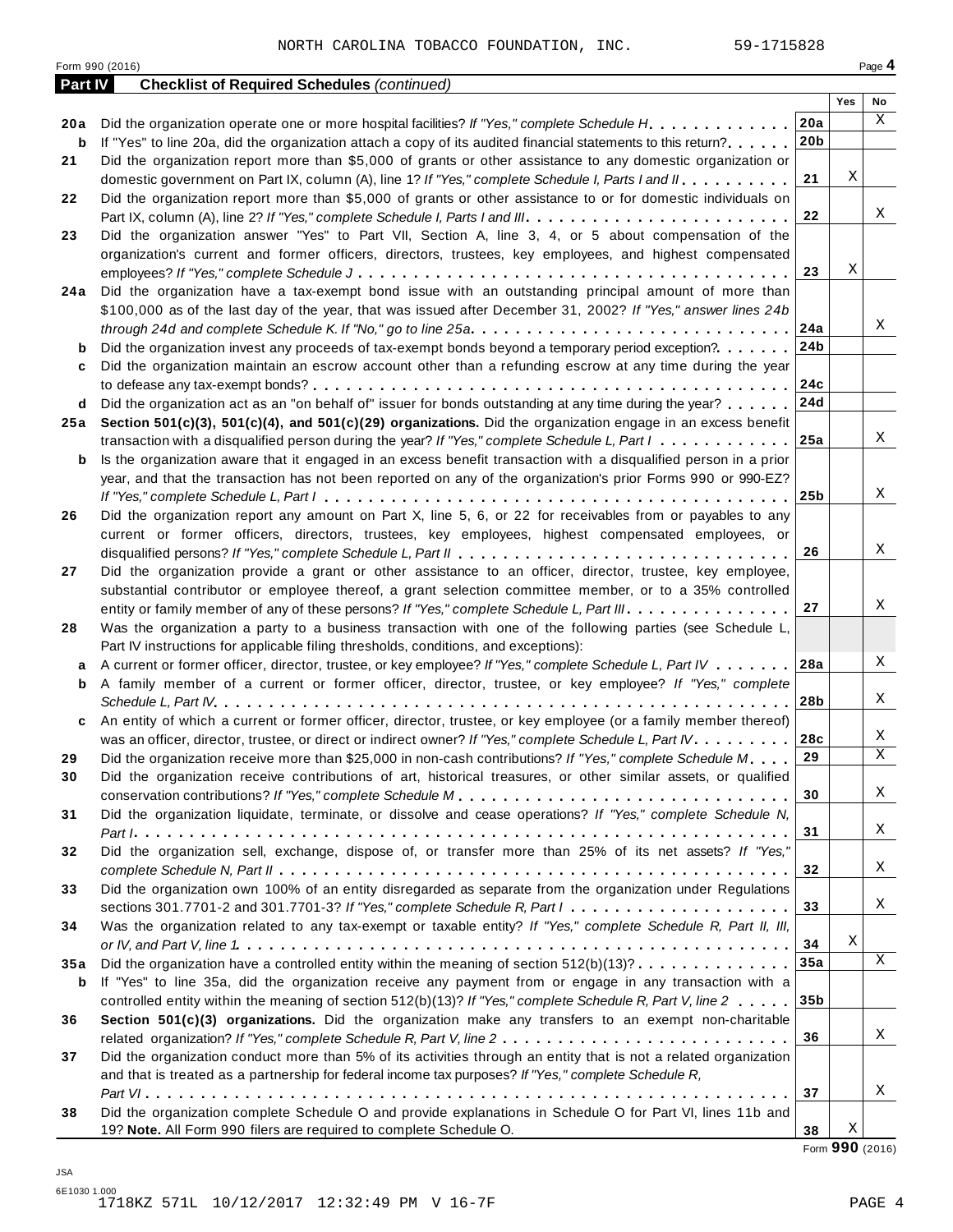NORTH CAROLINA TOBACCO FOUNDATION, INC. 59-1715828

|            | Check if Schedule O contains a response or note to any line in this Part V<br>1a<br>1a Enter the number reported in Box 3 of Form 1096. Enter -0- if not applicable<br>$0$ .<br>1b<br><b>b</b> Enter the number of Forms W-2G included in line 1a. Enter -0- if not applicable<br>c Did the organization comply with backup withholding rules for reportable payments to vendors and<br>2a Enter the number of employees reported on Form W-3, Transmittal of Wage and Tax<br>0.<br>2a<br>Statements, filed for the calendar year ending with or within the year covered by this return<br><b>b</b> If at least one is reported on line 2a, did the organization file all required federal employment tax returns?<br>Note. If the sum of lines 1a and 2a is greater than 250, you may be required to e-file (see instructions)<br>3a Did the organization have unrelated business gross income of \$1,000 or more during the year?<br><b>b</b> If "Yes," has it filed a Form 990-T for this year? If "No" to line 3b, provide an explanation in Schedule O.<br>4a At any time during the calendar year, did the organization have an interest in, or a signature or other authority<br>over, a financial account in a foreign country (such as a bank account, securities account, or other financial<br><b>b</b> If "Yes," enter the name of the foreign country: $\triangleright$ _____________________<br>See instructions for filing requirements for FinCEN Form 114, Report of Foreign Bank and Financial Accounts | 1с<br>2 <sub>b</sub><br>3a<br>3 <sub>b</sub><br>4a | Yes<br>Χ        | No |
|------------|---------------------------------------------------------------------------------------------------------------------------------------------------------------------------------------------------------------------------------------------------------------------------------------------------------------------------------------------------------------------------------------------------------------------------------------------------------------------------------------------------------------------------------------------------------------------------------------------------------------------------------------------------------------------------------------------------------------------------------------------------------------------------------------------------------------------------------------------------------------------------------------------------------------------------------------------------------------------------------------------------------------------------------------------------------------------------------------------------------------------------------------------------------------------------------------------------------------------------------------------------------------------------------------------------------------------------------------------------------------------------------------------------------------------------------------------------------------------------------------------------------------------------|----------------------------------------------------|-----------------|----|
|            |                                                                                                                                                                                                                                                                                                                                                                                                                                                                                                                                                                                                                                                                                                                                                                                                                                                                                                                                                                                                                                                                                                                                                                                                                                                                                                                                                                                                                                                                                                                           |                                                    |                 |    |
|            |                                                                                                                                                                                                                                                                                                                                                                                                                                                                                                                                                                                                                                                                                                                                                                                                                                                                                                                                                                                                                                                                                                                                                                                                                                                                                                                                                                                                                                                                                                                           |                                                    |                 |    |
|            |                                                                                                                                                                                                                                                                                                                                                                                                                                                                                                                                                                                                                                                                                                                                                                                                                                                                                                                                                                                                                                                                                                                                                                                                                                                                                                                                                                                                                                                                                                                           |                                                    |                 |    |
|            |                                                                                                                                                                                                                                                                                                                                                                                                                                                                                                                                                                                                                                                                                                                                                                                                                                                                                                                                                                                                                                                                                                                                                                                                                                                                                                                                                                                                                                                                                                                           |                                                    |                 |    |
|            |                                                                                                                                                                                                                                                                                                                                                                                                                                                                                                                                                                                                                                                                                                                                                                                                                                                                                                                                                                                                                                                                                                                                                                                                                                                                                                                                                                                                                                                                                                                           |                                                    |                 |    |
|            |                                                                                                                                                                                                                                                                                                                                                                                                                                                                                                                                                                                                                                                                                                                                                                                                                                                                                                                                                                                                                                                                                                                                                                                                                                                                                                                                                                                                                                                                                                                           |                                                    |                 |    |
|            |                                                                                                                                                                                                                                                                                                                                                                                                                                                                                                                                                                                                                                                                                                                                                                                                                                                                                                                                                                                                                                                                                                                                                                                                                                                                                                                                                                                                                                                                                                                           |                                                    |                 |    |
|            |                                                                                                                                                                                                                                                                                                                                                                                                                                                                                                                                                                                                                                                                                                                                                                                                                                                                                                                                                                                                                                                                                                                                                                                                                                                                                                                                                                                                                                                                                                                           |                                                    |                 |    |
|            |                                                                                                                                                                                                                                                                                                                                                                                                                                                                                                                                                                                                                                                                                                                                                                                                                                                                                                                                                                                                                                                                                                                                                                                                                                                                                                                                                                                                                                                                                                                           |                                                    |                 |    |
|            |                                                                                                                                                                                                                                                                                                                                                                                                                                                                                                                                                                                                                                                                                                                                                                                                                                                                                                                                                                                                                                                                                                                                                                                                                                                                                                                                                                                                                                                                                                                           |                                                    |                 | Χ  |
|            |                                                                                                                                                                                                                                                                                                                                                                                                                                                                                                                                                                                                                                                                                                                                                                                                                                                                                                                                                                                                                                                                                                                                                                                                                                                                                                                                                                                                                                                                                                                           |                                                    |                 |    |
|            |                                                                                                                                                                                                                                                                                                                                                                                                                                                                                                                                                                                                                                                                                                                                                                                                                                                                                                                                                                                                                                                                                                                                                                                                                                                                                                                                                                                                                                                                                                                           |                                                    |                 |    |
|            |                                                                                                                                                                                                                                                                                                                                                                                                                                                                                                                                                                                                                                                                                                                                                                                                                                                                                                                                                                                                                                                                                                                                                                                                                                                                                                                                                                                                                                                                                                                           |                                                    |                 |    |
|            |                                                                                                                                                                                                                                                                                                                                                                                                                                                                                                                                                                                                                                                                                                                                                                                                                                                                                                                                                                                                                                                                                                                                                                                                                                                                                                                                                                                                                                                                                                                           |                                                    |                 | Χ  |
|            |                                                                                                                                                                                                                                                                                                                                                                                                                                                                                                                                                                                                                                                                                                                                                                                                                                                                                                                                                                                                                                                                                                                                                                                                                                                                                                                                                                                                                                                                                                                           |                                                    |                 |    |
|            |                                                                                                                                                                                                                                                                                                                                                                                                                                                                                                                                                                                                                                                                                                                                                                                                                                                                                                                                                                                                                                                                                                                                                                                                                                                                                                                                                                                                                                                                                                                           |                                                    |                 |    |
|            | (FBAR).                                                                                                                                                                                                                                                                                                                                                                                                                                                                                                                                                                                                                                                                                                                                                                                                                                                                                                                                                                                                                                                                                                                                                                                                                                                                                                                                                                                                                                                                                                                   |                                                    |                 |    |
|            | 5a Was the organization a party to a prohibited tax shelter transaction at any time during the tax year?                                                                                                                                                                                                                                                                                                                                                                                                                                                                                                                                                                                                                                                                                                                                                                                                                                                                                                                                                                                                                                                                                                                                                                                                                                                                                                                                                                                                                  | 5a                                                 |                 | Χ  |
|            | <b>b</b> Did any taxable party notify the organization that it was or is a party to a prohibited tax shelter transaction?                                                                                                                                                                                                                                                                                                                                                                                                                                                                                                                                                                                                                                                                                                                                                                                                                                                                                                                                                                                                                                                                                                                                                                                                                                                                                                                                                                                                 | 5b                                                 |                 | Χ  |
|            |                                                                                                                                                                                                                                                                                                                                                                                                                                                                                                                                                                                                                                                                                                                                                                                                                                                                                                                                                                                                                                                                                                                                                                                                                                                                                                                                                                                                                                                                                                                           | 5 <sub>c</sub>                                     |                 |    |
|            | 6a Does the organization have annual gross receipts that are normally greater than \$100,000, and did the                                                                                                                                                                                                                                                                                                                                                                                                                                                                                                                                                                                                                                                                                                                                                                                                                                                                                                                                                                                                                                                                                                                                                                                                                                                                                                                                                                                                                 |                                                    |                 |    |
|            | organization solicit any contributions that were not tax deductible as charitable contributions?                                                                                                                                                                                                                                                                                                                                                                                                                                                                                                                                                                                                                                                                                                                                                                                                                                                                                                                                                                                                                                                                                                                                                                                                                                                                                                                                                                                                                          | 6a                                                 |                 | Χ  |
|            | <b>b</b> If "Yes," did the organization include with every solicitation an express statement that such contributions or                                                                                                                                                                                                                                                                                                                                                                                                                                                                                                                                                                                                                                                                                                                                                                                                                                                                                                                                                                                                                                                                                                                                                                                                                                                                                                                                                                                                   |                                                    |                 |    |
|            |                                                                                                                                                                                                                                                                                                                                                                                                                                                                                                                                                                                                                                                                                                                                                                                                                                                                                                                                                                                                                                                                                                                                                                                                                                                                                                                                                                                                                                                                                                                           | 6b                                                 |                 |    |
| 7          | Organizations that may receive deductible contributions under section 170(c).                                                                                                                                                                                                                                                                                                                                                                                                                                                                                                                                                                                                                                                                                                                                                                                                                                                                                                                                                                                                                                                                                                                                                                                                                                                                                                                                                                                                                                             |                                                    |                 |    |
|            | a Did the organization receive a payment in excess of \$75 made partly as a contribution and partly for goods                                                                                                                                                                                                                                                                                                                                                                                                                                                                                                                                                                                                                                                                                                                                                                                                                                                                                                                                                                                                                                                                                                                                                                                                                                                                                                                                                                                                             |                                                    |                 |    |
|            |                                                                                                                                                                                                                                                                                                                                                                                                                                                                                                                                                                                                                                                                                                                                                                                                                                                                                                                                                                                                                                                                                                                                                                                                                                                                                                                                                                                                                                                                                                                           | 7а                                                 |                 | X  |
|            | <b>b</b> If "Yes," did the organization notify the donor of the value of the goods or services provided?                                                                                                                                                                                                                                                                                                                                                                                                                                                                                                                                                                                                                                                                                                                                                                                                                                                                                                                                                                                                                                                                                                                                                                                                                                                                                                                                                                                                                  | 7b                                                 |                 |    |
|            | c Did the organization sell, exchange, or otherwise dispose of tangible personal property for which it was                                                                                                                                                                                                                                                                                                                                                                                                                                                                                                                                                                                                                                                                                                                                                                                                                                                                                                                                                                                                                                                                                                                                                                                                                                                                                                                                                                                                                |                                                    |                 |    |
|            |                                                                                                                                                                                                                                                                                                                                                                                                                                                                                                                                                                                                                                                                                                                                                                                                                                                                                                                                                                                                                                                                                                                                                                                                                                                                                                                                                                                                                                                                                                                           | 7с                                                 |                 | X  |
|            | 7d<br>d If "Yes," indicate the number of Forms 8282 filed during the year                                                                                                                                                                                                                                                                                                                                                                                                                                                                                                                                                                                                                                                                                                                                                                                                                                                                                                                                                                                                                                                                                                                                                                                                                                                                                                                                                                                                                                                 |                                                    |                 |    |
|            | e Did the organization receive any funds, directly or indirectly, to pay premiums on a personal benefit contract?                                                                                                                                                                                                                                                                                                                                                                                                                                                                                                                                                                                                                                                                                                                                                                                                                                                                                                                                                                                                                                                                                                                                                                                                                                                                                                                                                                                                         | 7е                                                 |                 | Χ  |
|            | f Did the organization, during the year, pay premiums, directly or indirectly, on a personal benefit contract?                                                                                                                                                                                                                                                                                                                                                                                                                                                                                                                                                                                                                                                                                                                                                                                                                                                                                                                                                                                                                                                                                                                                                                                                                                                                                                                                                                                                            | 7f                                                 |                 | Χ  |
|            | g If the organization received a contribution of qualified intellectual property, did the organization file Form 8899 as required?                                                                                                                                                                                                                                                                                                                                                                                                                                                                                                                                                                                                                                                                                                                                                                                                                                                                                                                                                                                                                                                                                                                                                                                                                                                                                                                                                                                        | 7g                                                 |                 |    |
|            | h If the organization received a contribution of cars, boats, airplanes, or other vehicles, did the organization file a Form 1098-C?                                                                                                                                                                                                                                                                                                                                                                                                                                                                                                                                                                                                                                                                                                                                                                                                                                                                                                                                                                                                                                                                                                                                                                                                                                                                                                                                                                                      | 7h                                                 |                 |    |
|            | Sponsoring organizations maintaining donor advised funds. Did a donor advised fund maintained by the                                                                                                                                                                                                                                                                                                                                                                                                                                                                                                                                                                                                                                                                                                                                                                                                                                                                                                                                                                                                                                                                                                                                                                                                                                                                                                                                                                                                                      |                                                    |                 |    |
|            | sponsoring organization have excess business holdings at any time during the year?                                                                                                                                                                                                                                                                                                                                                                                                                                                                                                                                                                                                                                                                                                                                                                                                                                                                                                                                                                                                                                                                                                                                                                                                                                                                                                                                                                                                                                        | 8                                                  |                 |    |
| 9          | Sponsoring organizations maintaining donor advised funds.                                                                                                                                                                                                                                                                                                                                                                                                                                                                                                                                                                                                                                                                                                                                                                                                                                                                                                                                                                                                                                                                                                                                                                                                                                                                                                                                                                                                                                                                 |                                                    |                 |    |
|            | a Did the sponsoring organization make any taxable distributions under section 4966?                                                                                                                                                                                                                                                                                                                                                                                                                                                                                                                                                                                                                                                                                                                                                                                                                                                                                                                                                                                                                                                                                                                                                                                                                                                                                                                                                                                                                                      | 9a                                                 |                 |    |
|            | <b>b</b> Did the sponsoring organization make a distribution to a donor, donor advisor, or related person?                                                                                                                                                                                                                                                                                                                                                                                                                                                                                                                                                                                                                                                                                                                                                                                                                                                                                                                                                                                                                                                                                                                                                                                                                                                                                                                                                                                                                | 9b                                                 |                 |    |
| 10         | Section 501(c)(7) organizations. Enter:                                                                                                                                                                                                                                                                                                                                                                                                                                                                                                                                                                                                                                                                                                                                                                                                                                                                                                                                                                                                                                                                                                                                                                                                                                                                                                                                                                                                                                                                                   |                                                    |                 |    |
|            | 10a<br>a Initiation fees and capital contributions included on Part VIII, line 12                                                                                                                                                                                                                                                                                                                                                                                                                                                                                                                                                                                                                                                                                                                                                                                                                                                                                                                                                                                                                                                                                                                                                                                                                                                                                                                                                                                                                                         |                                                    |                 |    |
|            | 10b<br><b>b</b> Gross receipts, included on Form 990, Part VIII, line 12, for public use of club facilities                                                                                                                                                                                                                                                                                                                                                                                                                                                                                                                                                                                                                                                                                                                                                                                                                                                                                                                                                                                                                                                                                                                                                                                                                                                                                                                                                                                                               |                                                    |                 |    |
| 11         | Section 501(c)(12) organizations. Enter:                                                                                                                                                                                                                                                                                                                                                                                                                                                                                                                                                                                                                                                                                                                                                                                                                                                                                                                                                                                                                                                                                                                                                                                                                                                                                                                                                                                                                                                                                  |                                                    |                 |    |
|            | 11a                                                                                                                                                                                                                                                                                                                                                                                                                                                                                                                                                                                                                                                                                                                                                                                                                                                                                                                                                                                                                                                                                                                                                                                                                                                                                                                                                                                                                                                                                                                       |                                                    |                 |    |
|            | <b>b</b> Gross income from other sources (Do not net amounts due or paid to other sources                                                                                                                                                                                                                                                                                                                                                                                                                                                                                                                                                                                                                                                                                                                                                                                                                                                                                                                                                                                                                                                                                                                                                                                                                                                                                                                                                                                                                                 |                                                    |                 |    |
|            | 11b                                                                                                                                                                                                                                                                                                                                                                                                                                                                                                                                                                                                                                                                                                                                                                                                                                                                                                                                                                                                                                                                                                                                                                                                                                                                                                                                                                                                                                                                                                                       |                                                    |                 |    |
|            | 12a Section 4947(a)(1) non-exempt charitable trusts. Is the organization filing Form 990 in lieu of Form 1041?                                                                                                                                                                                                                                                                                                                                                                                                                                                                                                                                                                                                                                                                                                                                                                                                                                                                                                                                                                                                                                                                                                                                                                                                                                                                                                                                                                                                            | 12a                                                |                 |    |
|            | 12b<br><b>b</b> If "Yes," enter the amount of tax-exempt interest received or accrued during the year                                                                                                                                                                                                                                                                                                                                                                                                                                                                                                                                                                                                                                                                                                                                                                                                                                                                                                                                                                                                                                                                                                                                                                                                                                                                                                                                                                                                                     |                                                    |                 |    |
| 13         | Section 501(c)(29) qualified nonprofit health insurance issuers.                                                                                                                                                                                                                                                                                                                                                                                                                                                                                                                                                                                                                                                                                                                                                                                                                                                                                                                                                                                                                                                                                                                                                                                                                                                                                                                                                                                                                                                          |                                                    |                 |    |
|            | a Is the organization licensed to issue qualified health plans in more than one state?                                                                                                                                                                                                                                                                                                                                                                                                                                                                                                                                                                                                                                                                                                                                                                                                                                                                                                                                                                                                                                                                                                                                                                                                                                                                                                                                                                                                                                    | 13a                                                |                 |    |
|            | Note. See the instructions for additional information the organization must report on Schedule O.                                                                                                                                                                                                                                                                                                                                                                                                                                                                                                                                                                                                                                                                                                                                                                                                                                                                                                                                                                                                                                                                                                                                                                                                                                                                                                                                                                                                                         |                                                    |                 |    |
|            | <b>b</b> Enter the amount of reserves the organization is required to maintain by the states in which                                                                                                                                                                                                                                                                                                                                                                                                                                                                                                                                                                                                                                                                                                                                                                                                                                                                                                                                                                                                                                                                                                                                                                                                                                                                                                                                                                                                                     |                                                    |                 |    |
|            | 13 <sub>b</sub><br>the organization is licensed to issue qualified health plans $\ldots \ldots \ldots \ldots \ldots \ldots \ldots$                                                                                                                                                                                                                                                                                                                                                                                                                                                                                                                                                                                                                                                                                                                                                                                                                                                                                                                                                                                                                                                                                                                                                                                                                                                                                                                                                                                        |                                                    |                 |    |
|            | 13c                                                                                                                                                                                                                                                                                                                                                                                                                                                                                                                                                                                                                                                                                                                                                                                                                                                                                                                                                                                                                                                                                                                                                                                                                                                                                                                                                                                                                                                                                                                       |                                                    |                 |    |
|            | 14a Did the organization receive any payments for indoor tanning services during the tax year?                                                                                                                                                                                                                                                                                                                                                                                                                                                                                                                                                                                                                                                                                                                                                                                                                                                                                                                                                                                                                                                                                                                                                                                                                                                                                                                                                                                                                            | 14a                                                |                 | Χ  |
| <b>JSA</b> | <b>b</b> If "Yes," has it filed a Form 720 to report these payments? If "No," provide an explanation in Schedule $0 \ldots \ldots$                                                                                                                                                                                                                                                                                                                                                                                                                                                                                                                                                                                                                                                                                                                                                                                                                                                                                                                                                                                                                                                                                                                                                                                                                                                                                                                                                                                        | 14 <sub>b</sub>                                    | Form 990 (2016) |    |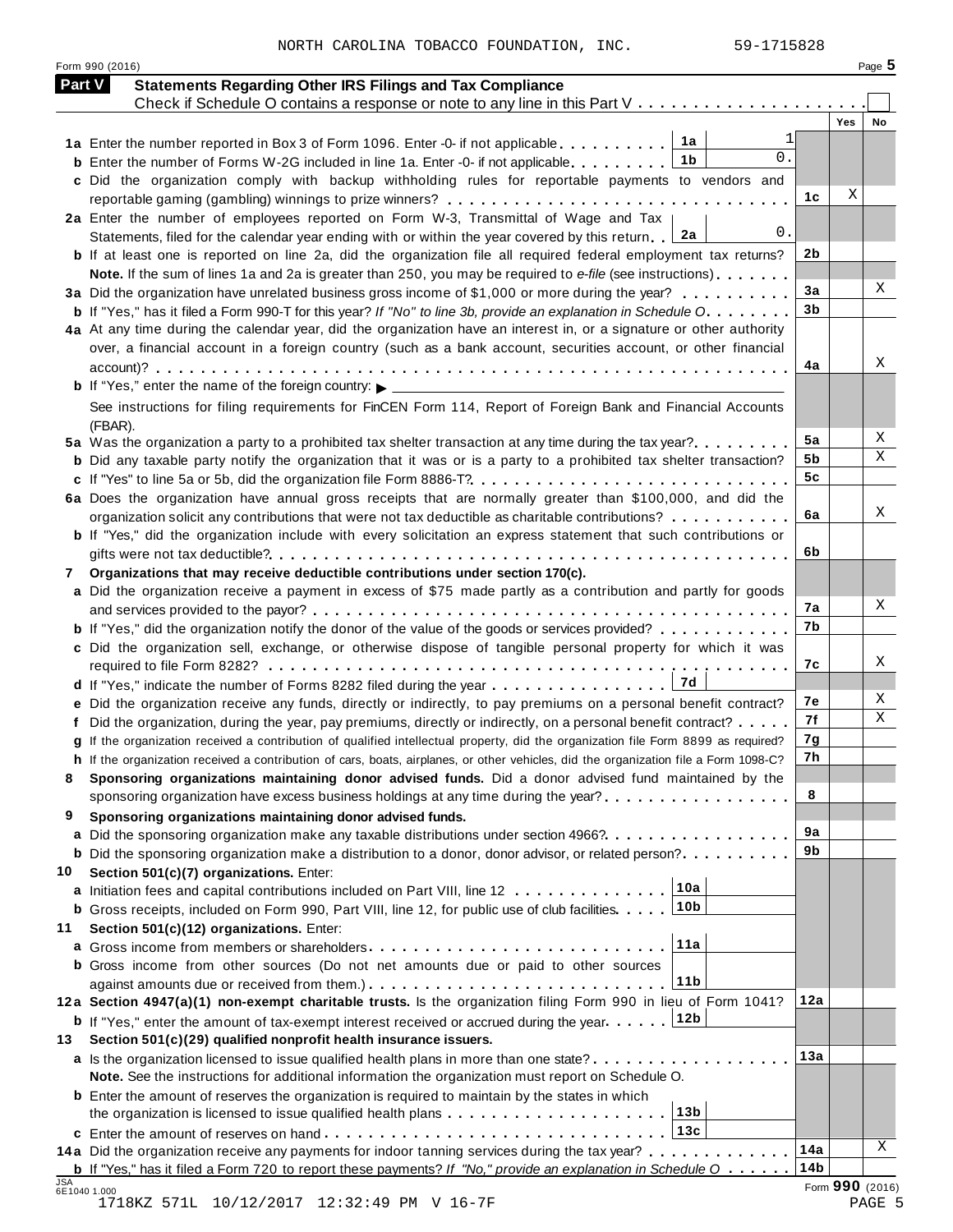|              | NORTH CAROLINA TOBACCO FOUNDATION, INC.<br>Form 990 (2016)                                                                                                                                                                                                | 59-1715828      |     | Page 6      |
|--------------|-----------------------------------------------------------------------------------------------------------------------------------------------------------------------------------------------------------------------------------------------------------|-----------------|-----|-------------|
|              | <b>Part VI</b><br>Governance, Management, and Disclosure For each "Yes" response to lines 2 through 7b below, and for a "No"<br>response to line 8a, 8b, or 10b below, describe the circumstances, processes, or changes in Schedule O. See instructions. |                 |     |             |
|              |                                                                                                                                                                                                                                                           |                 |     | X           |
|              | <b>Section A. Governing Body and Management</b>                                                                                                                                                                                                           |                 |     |             |
|              |                                                                                                                                                                                                                                                           |                 | Yes | No          |
| 1a           | 61<br>1a<br>Enter the number of voting members of the governing body at the end of the tax year                                                                                                                                                           |                 |     |             |
|              | If there are material differences in voting rights among members of the governing body, or if the governing                                                                                                                                               |                 |     |             |
|              | body delegated broad authority to an executive committee or similar committee, explain in Schedule O.<br>60                                                                                                                                               |                 |     |             |
| b            | 1b<br>Enter the number of voting members included in line 1a, above, who are independent                                                                                                                                                                  |                 |     |             |
| $\mathbf{2}$ | Did any officer, director, trustee, or key employee have a family relationship or a business relationship with                                                                                                                                            | 2               |     | Χ           |
|              |                                                                                                                                                                                                                                                           |                 |     |             |
| 3            | Did the organization delegate control over management duties customarily performed by or under the direct<br>supervision of officers, directors, or trustees, or key employees to a management company or other person?                                   | 3               |     | Χ           |
| 4            | Did the organization make any significant changes to its governing documents since the prior Form 990 was filed?                                                                                                                                          | 4               |     | $\mathbf X$ |
| 5            | Did the organization become aware during the year of a significant diversion of the organization's assets?                                                                                                                                                | 5               |     | $\mathbf X$ |
| 6            |                                                                                                                                                                                                                                                           | 6               |     | $\mathbf X$ |
| 7a           | Did the organization have members, stockholders, or other persons who had the power to elect or appoint                                                                                                                                                   |                 |     |             |
|              |                                                                                                                                                                                                                                                           | 7a              |     | Χ           |
| b            | Are any governance decisions of the organization reserved to (or subject to approval by) members,                                                                                                                                                         |                 |     |             |
|              |                                                                                                                                                                                                                                                           | 7b              |     | Χ           |
| 8            | Did the organization contemporaneously document the meetings held or written actions undertaken during                                                                                                                                                    |                 |     |             |
|              | the year by the following:                                                                                                                                                                                                                                |                 |     |             |
| a            |                                                                                                                                                                                                                                                           | 8a              | Χ   |             |
| b            |                                                                                                                                                                                                                                                           | 8b              | X   |             |
| 9            | Is there any officer, director, trustee, or key employee listed in Part VII, Section A, who cannot be reached at                                                                                                                                          |                 |     |             |
|              | the organization's mailing address? If "Yes," provide the names and addresses in Schedule O                                                                                                                                                               | 9               |     | Χ           |
|              | Section B. Policies (This Section B requests information about policies not required by the Internal Revenue Code.)                                                                                                                                       |                 | Yes | No          |
|              |                                                                                                                                                                                                                                                           |                 |     | Χ           |
|              | 10a Did the organization have local chapters, branches, or affiliates?                                                                                                                                                                                    | 10a             |     |             |
|              | <b>b</b> If "Yes," did the organization have written policies and procedures governing the activities of such chapters,                                                                                                                                   |                 |     |             |
|              | affiliates, and branches to ensure their operations are consistent with the organization's exempt purposes?                                                                                                                                               | 10b<br>11a      | Х   |             |
| 11 a         | Has the organization provided a complete copy of this Form 990 to all members of its governing body before filing the form?                                                                                                                               |                 |     |             |
| b            | Describe in Schedule O the process, if any, used by the organization to review this Form 990.<br>Did the organization have a written conflict of interest policy? If "No," go to line 13                                                                  | 12a             | X   |             |
|              | Were officers, directors, or trustees, and key employees required to disclose annually interests that could give                                                                                                                                          |                 |     |             |
| 12a          |                                                                                                                                                                                                                                                           |                 |     |             |
| b            |                                                                                                                                                                                                                                                           |                 | X   |             |
|              |                                                                                                                                                                                                                                                           | 12 <sub>b</sub> |     |             |
| c            | Did the organization regularly and consistently monitor and enforce compliance with the policy? If "Yes,"                                                                                                                                                 |                 | х   |             |
|              |                                                                                                                                                                                                                                                           | 12c<br>13       | Χ   |             |
| 13           | Did the organization have a written whistleblower policy?                                                                                                                                                                                                 | 14              | Χ   |             |
| 14<br>15     | Did the organization have a written document retention and destruction policy?                                                                                                                                                                            |                 |     |             |
|              | Did the process for determining compensation of the following persons include a review and approval by                                                                                                                                                    |                 |     |             |
| a            | independent persons, comparability data, and contemporaneous substantiation of the deliberation and decision?                                                                                                                                             | 15a             | X   |             |
| b            |                                                                                                                                                                                                                                                           | 15 <sub>b</sub> | X   |             |
|              | If "Yes" to line 15a or 15b, describe the process in Schedule O (see instructions).                                                                                                                                                                       |                 |     |             |
|              | Did the organization invest in, contribute assets to, or participate in a joint venture or similar arrangement                                                                                                                                            |                 |     |             |
|              |                                                                                                                                                                                                                                                           | 16a             |     | Χ           |
| 16а          | If "Yes," did the organization follow a written policy or procedure requiring the organization to evaluate its                                                                                                                                            |                 |     |             |
|              | participation in joint venture arrangements under applicable federal tax law, and take steps to safeguard the                                                                                                                                             |                 |     |             |
|              |                                                                                                                                                                                                                                                           | 16 <sub>b</sub> |     |             |
| 17           | <b>Section C. Disclosure</b><br>NONE<br>List the states with which a copy of this Form 990 is required to be filed $\blacktriangleright$                                                                                                                  |                 |     |             |

 $\boxed{\text{X}}$  Own website  $\boxed{\phantom{1}}$  Another's website  $\boxed{\text{X}}$  Upon request

**<sup>19</sup>** Describe in Schedule O whether (and if so, how) the organization made its governing documents, conflict of interest policy, and financial statements available to the public during the tax year.

**<sup>20</sup>** nnancial statements available to the public during the tax year.<br>State the name, address, and telephone number of the person who possesses the organization's books and records:<br><sup>MARY PELOQUIN-DODD NCSU BOX 7207 RALEIGH, NC</sup>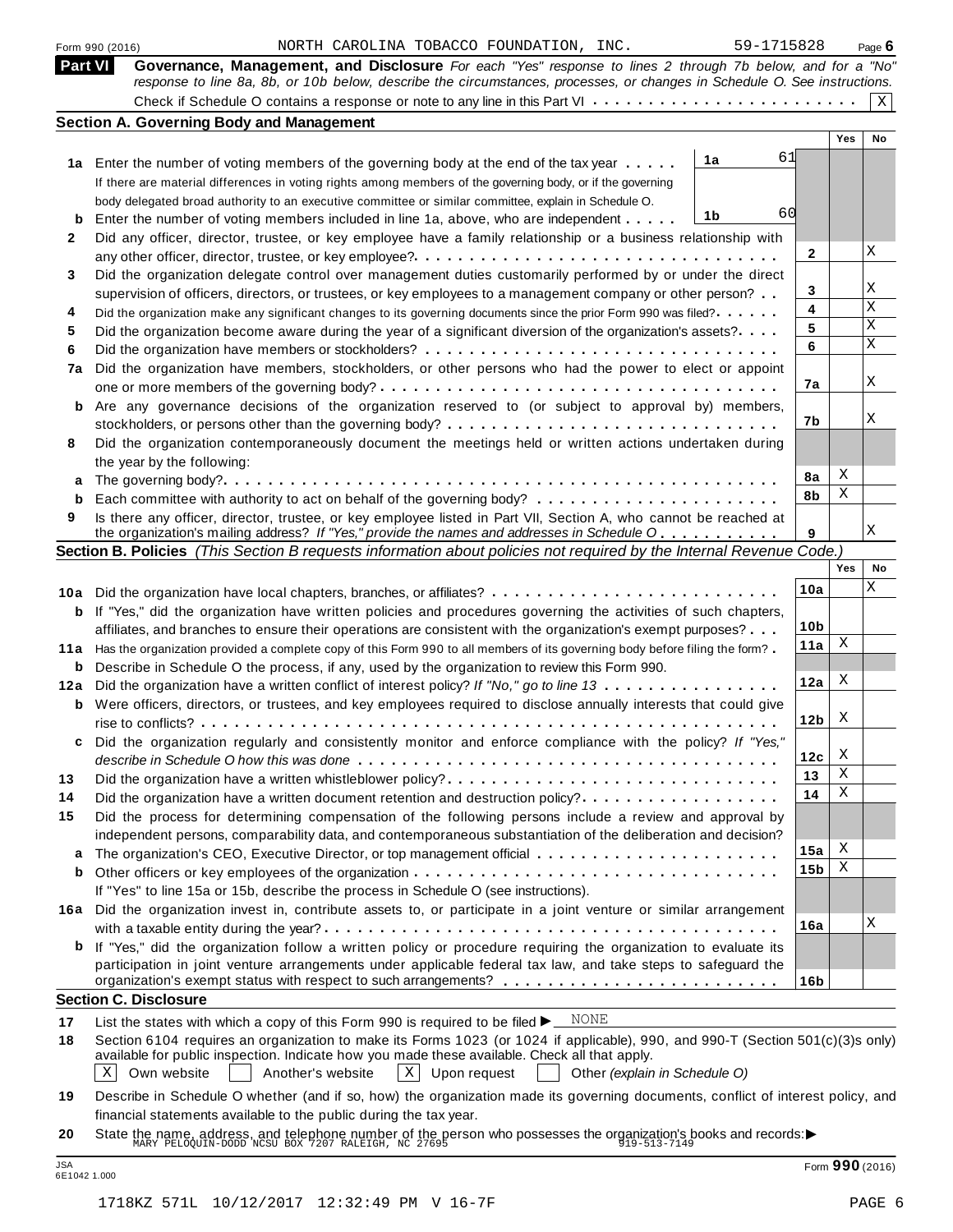organization's tax year.

| <b>Part VII</b> | Compensation of Officers, Directors, Trustees, Key Employees, Highest Compensated Employees, and<br><b>Independent Contractors</b> |
|-----------------|------------------------------------------------------------------------------------------------------------------------------------|
|                 | Check if Schedule O contains a response or note to any line in this Part VII                                                       |
|                 | Section A. Officers, Directors, Trustees, Key Employees, and Highest Compensated Employees                                         |
|                 | 1a Complete this table for all persons required to be listed. Report compensation for the calendar year ending with or within the  |

anization's lax year.<br>● List all of the organization's **current** officers, directors, trustees (whether individuals or organizations), regardless of amount of<br>nnensation Enter -0- in columns (D) (E) and (E) if no compensa compensation. Enter -0- in columns (D), (E), and (F) if no compensation was paid.

• List all of the organization's **current** key employees, if any. See instructions for definition of "key employee."<br>● List the experientials five expect highest expressed explores (other than an efficer director of

**Example in the organization's current** key employees, if any. See instructions for definition of key employee.<br>• List the organization's five **current** highest compensated employees (other than an officer, director, trust who received reportable compensation (Box 5 of Form W-2 and/or Box 7 of Form 1099-MISC) of more than \$100,000 from the

organization and any related organizations.<br>• List all of the organization's **former** officers, key employees, and highest compensated employees who received more than<br>\$1.00.000 of reportable componention from the erganiza \$100,000 of reportable compensation from the organization and any related organizations.

% List all of the organization's **former directors or trustees** that received, in the capacity as a former director or trustee of the organization, more than \$10,000 of reportable compensation from the organization and any related organizations.

List persons in the following order: individual trustees or directors; institutional trustees; officers; key employees; highest compensated employees; and former such persons.

Check this box if neither the organization nor any related organization compensated any current officer, director, or trustee.

| (A)<br>Name and Title      | (B)<br>Average<br>hours per<br>week (list any<br>hours for<br>related<br>organizations<br>below dotted<br>line) | $\breve{a}$<br>Individual trustee<br>or director | Institutional trustee | (C)<br>Officer | Position<br>Key employee | (do not check more than one<br>box, unless person is both an<br>officer and a director/trustee)<br>Highest compensated<br>employee | Former | (D)<br>Reportable<br>compensation<br>from<br>the<br>organization<br>(W-2/1099-MISC) | (E)<br>Reportable<br>compensation from<br>related<br>organizations<br>(W-2/1099-MISC) | (F)<br>Estimated<br>amount of<br>other<br>compensation<br>from the<br>organization<br>and related<br>organizations |
|----------------------------|-----------------------------------------------------------------------------------------------------------------|--------------------------------------------------|-----------------------|----------------|--------------------------|------------------------------------------------------------------------------------------------------------------------------------|--------|-------------------------------------------------------------------------------------|---------------------------------------------------------------------------------------|--------------------------------------------------------------------------------------------------------------------|
| (1)S. MARLENE ADAMS        | 1.00                                                                                                            |                                                  |                       |                |                          |                                                                                                                                    |        |                                                                                     |                                                                                       |                                                                                                                    |
| <b>DIRECTOR</b>            | $0$ .                                                                                                           | X                                                |                       |                |                          |                                                                                                                                    |        | 0.                                                                                  | 0.                                                                                    | 0.                                                                                                                 |
| (2) ALAN AYERS             | 1.00                                                                                                            |                                                  |                       |                |                          |                                                                                                                                    |        |                                                                                     |                                                                                       |                                                                                                                    |
| <b>DIRECTOR</b>            | 0.                                                                                                              | Χ                                                |                       |                |                          |                                                                                                                                    |        | $0$ .                                                                               | $0$ .                                                                                 | $\mathsf 0$ .                                                                                                      |
| (3) ANDY BALLANCE          | 1.00                                                                                                            |                                                  |                       |                |                          |                                                                                                                                    |        |                                                                                     |                                                                                       |                                                                                                                    |
| <b>DIRECTOR</b>            | 0.                                                                                                              | X                                                |                       |                |                          |                                                                                                                                    |        | $0$ .                                                                               | $\mathsf 0$ .                                                                         | $\mathsf 0$ .                                                                                                      |
| (4)J. LARRY BARBOUR        | 1.00                                                                                                            |                                                  |                       |                |                          |                                                                                                                                    |        |                                                                                     |                                                                                       |                                                                                                                    |
| <b>DIRECTOR</b>            | 0.                                                                                                              | Χ                                                |                       |                |                          |                                                                                                                                    |        | 0.                                                                                  | $0$ .                                                                                 | $\mathsf 0$ .                                                                                                      |
| (5) CARLTON BAREFOOT       | 1.00                                                                                                            |                                                  |                       |                |                          |                                                                                                                                    |        |                                                                                     |                                                                                       |                                                                                                                    |
| PAST CHAIRMAN              | $0$ .                                                                                                           | Х                                                |                       |                |                          |                                                                                                                                    |        | 0.                                                                                  | $\mathsf 0$ .                                                                         | $\mathsf 0$ .                                                                                                      |
| (6) CHARLIE BATTEN         | 1.00                                                                                                            |                                                  |                       |                |                          |                                                                                                                                    |        |                                                                                     |                                                                                       |                                                                                                                    |
| <b>DIRECTOR</b>            | 0.                                                                                                              | Χ                                                |                       |                |                          |                                                                                                                                    |        | 0.                                                                                  | $0$ .                                                                                 | 0.                                                                                                                 |
| (7) CAL BERRYHILL          | 1.00                                                                                                            |                                                  |                       |                |                          |                                                                                                                                    |        |                                                                                     |                                                                                       |                                                                                                                    |
| <b>DIRECTOR</b>            | 0.                                                                                                              | Χ                                                |                       |                |                          |                                                                                                                                    |        | 0.                                                                                  | $0$ .                                                                                 | $0$ .                                                                                                              |
| (8) STAN BICONISH          | 1.00                                                                                                            |                                                  |                       |                |                          |                                                                                                                                    |        |                                                                                     |                                                                                       |                                                                                                                    |
| <b>DIRECTOR</b>            | 0.                                                                                                              | $\mathbf X$                                      |                       |                |                          |                                                                                                                                    |        | $0$ .                                                                               | $0$ .                                                                                 | $\mathsf 0$ .                                                                                                      |
| (9) ROGER R. BLACK         | 1.00                                                                                                            |                                                  |                       |                |                          |                                                                                                                                    |        |                                                                                     |                                                                                       |                                                                                                                    |
| <b>DIRECTOR</b>            | $0$ .                                                                                                           | Χ                                                |                       |                |                          |                                                                                                                                    |        | 0.                                                                                  | $0$ .                                                                                 | $0$ .                                                                                                              |
| (10) GRAHAM BOYD           | 1.00                                                                                                            |                                                  |                       |                |                          |                                                                                                                                    |        |                                                                                     |                                                                                       |                                                                                                                    |
| SECRETARY                  | 0.                                                                                                              | Χ                                                |                       | Χ              |                          |                                                                                                                                    |        | 0.                                                                                  | $0$ .                                                                                 | $0$ .                                                                                                              |
| (11) TOMMY BUNN            | 1.00                                                                                                            |                                                  |                       |                |                          |                                                                                                                                    |        |                                                                                     |                                                                                       |                                                                                                                    |
| <b>DIRECTOR</b>            | $0$ .                                                                                                           | X                                                |                       |                |                          |                                                                                                                                    |        | $0$ .                                                                               | 0.                                                                                    | 0.                                                                                                                 |
| (12) TALMADGE RUDD BURGESS | 1.00                                                                                                            |                                                  |                       |                |                          |                                                                                                                                    |        |                                                                                     |                                                                                       |                                                                                                                    |
| <b>DIRECTOR</b>            | 0.                                                                                                              | Χ                                                |                       |                |                          |                                                                                                                                    |        | 0.                                                                                  | 0.                                                                                    | 0.                                                                                                                 |
| (13) JOHN W. CARTER, III   | 1.00                                                                                                            |                                                  |                       |                |                          |                                                                                                                                    |        |                                                                                     |                                                                                       |                                                                                                                    |
| <b>DIRECTOR</b>            | 0.                                                                                                              | Χ                                                |                       |                |                          |                                                                                                                                    |        | 0.                                                                                  | 0.                                                                                    | 0.                                                                                                                 |
| (14) SAM CREWS             | 1.00                                                                                                            |                                                  |                       |                |                          |                                                                                                                                    |        |                                                                                     |                                                                                       |                                                                                                                    |
| <b>DIRECTOR</b>            | 0.                                                                                                              | Χ                                                |                       |                |                          |                                                                                                                                    |        | 0.                                                                                  | 0.                                                                                    | $0$ .                                                                                                              |

6E1041 1.000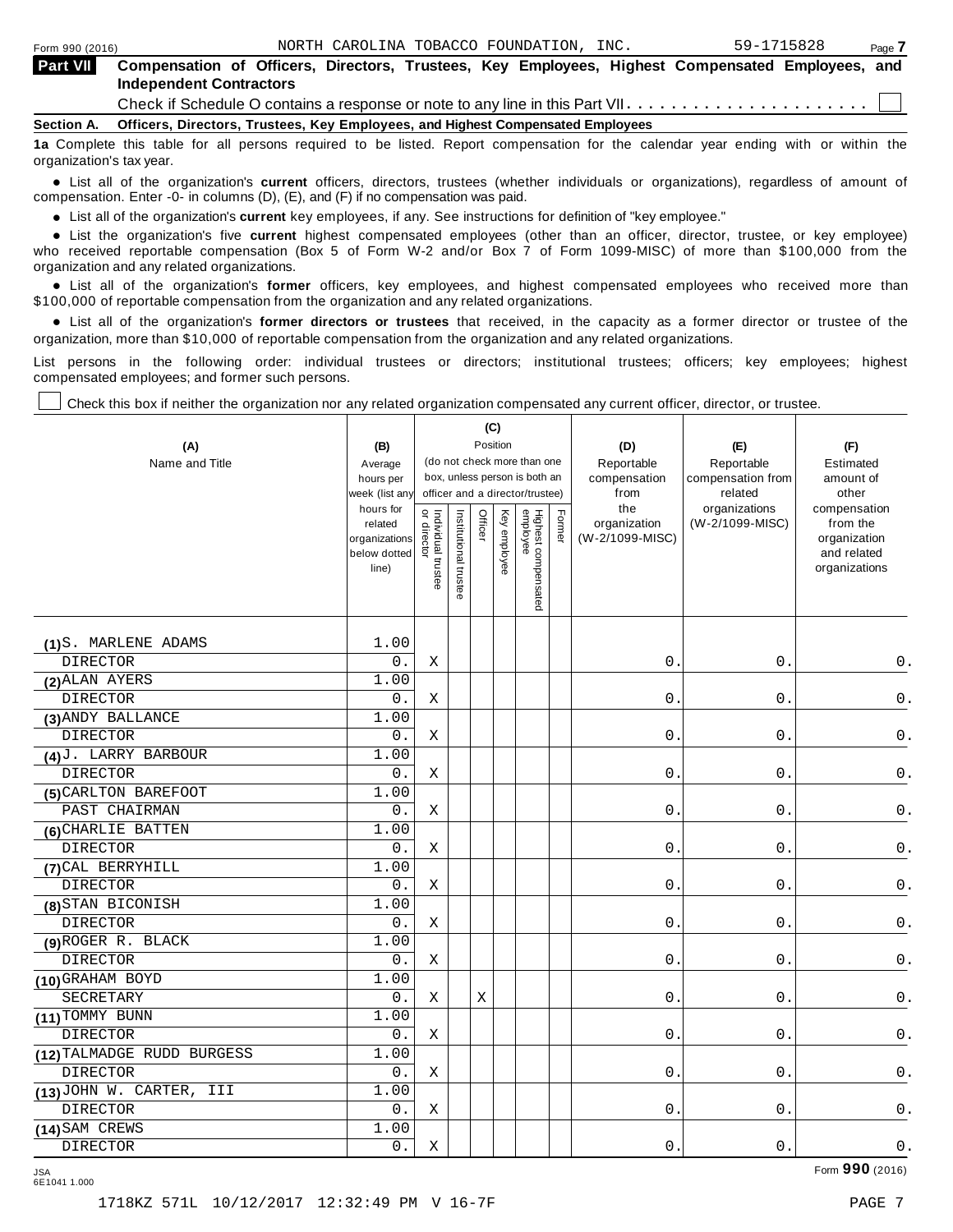|  | Form 990 (2016) |
|--|-----------------|
|  |                 |

| Form 990 (2016)<br>Part VII | Section A. Officers, Directors, Trustees, Key Employees, and Highest Compensated Employees (continued)              |                          |                                     |                       |          |                                 |        |                 |                   | Page 8                   |             |
|-----------------------------|---------------------------------------------------------------------------------------------------------------------|--------------------------|-------------------------------------|-----------------------|----------|---------------------------------|--------|-----------------|-------------------|--------------------------|-------------|
|                             | (A)                                                                                                                 | (B)                      |                                     |                       | (C)      |                                 |        | (D)             | (E)               | (F)                      |             |
|                             | Name and title                                                                                                      | Average                  |                                     |                       | Position |                                 |        | Reportable      | Reportable        | Estimated                |             |
|                             |                                                                                                                     | hours per                |                                     |                       |          | (do not check more than one     |        | compensation    | compensation from | amount of                |             |
|                             |                                                                                                                     | week (list any           |                                     |                       |          | box, unless person is both an   |        | from            | related           | other                    |             |
|                             |                                                                                                                     | hours for                |                                     |                       |          | officer and a director/trustee) |        | the             | organizations     | compensation<br>from the |             |
|                             |                                                                                                                     | related<br>organizations |                                     |                       | Officer  |                                 | Former | organization    | (W-2/1099-MISC)   | organization             |             |
|                             |                                                                                                                     | below dotted             |                                     |                       |          |                                 |        | (W-2/1099-MISC) |                   |                          | and related |
|                             |                                                                                                                     | line)                    |                                     |                       |          | Key employee                    |        |                 |                   | organizations            |             |
|                             |                                                                                                                     |                          | Individual trustee<br>  or director |                       |          |                                 |        |                 |                   |                          |             |
|                             |                                                                                                                     |                          |                                     | Institutional trustee |          | Highest compensated<br>employee |        |                 |                   |                          |             |
|                             | 15) BRANDON CUTRELL                                                                                                 | 1.00                     |                                     |                       |          |                                 |        |                 |                   |                          |             |
| DIRECTOR                    |                                                                                                                     | 0.                       | Χ                                   |                       |          |                                 |        | 0.              | 0                 | 0.                       |             |
|                             | 16) LAWRENCE DAVENPORT                                                                                              | 1.00                     |                                     |                       |          |                                 |        |                 |                   |                          |             |
| <b>DIRECTOR</b>             |                                                                                                                     | 0.                       | Χ                                   |                       |          |                                 |        | 0.              | 0                 | 0.                       |             |
|                             | 17) DARRYL DUNAGAN                                                                                                  | 1.00                     |                                     |                       |          |                                 |        |                 |                   |                          |             |
| <b>DIRECTOR</b>             |                                                                                                                     | 0.                       | Χ                                   |                       |          |                                 |        | 0.              | 0                 | 0.                       |             |
|                             | 18) PHIL DUNCAN                                                                                                     |                          |                                     |                       |          |                                 |        |                 |                   |                          |             |
|                             |                                                                                                                     | 1.00                     |                                     |                       |          |                                 |        |                 |                   |                          |             |
| <b>DIRECTOR</b>             |                                                                                                                     | 0.                       | Χ                                   |                       |          |                                 |        | 0.              | 0                 | 0.                       |             |
| 19) GARY EVANS              |                                                                                                                     | 1.00                     |                                     |                       |          |                                 |        |                 |                   |                          |             |
| DIRECTOR                    |                                                                                                                     | 0.                       | Χ                                   |                       |          |                                 |        | 0.              | 0                 | 0.                       |             |
|                             | 20) ROBERT B. FULFORD                                                                                               | 1.00                     |                                     |                       |          |                                 |        |                 |                   |                          |             |
| DIRECTOR                    |                                                                                                                     | 0.                       | Χ                                   |                       |          |                                 |        | 0.              | 0                 | 0.                       |             |
|                             | 21) KEVIN GASKINS                                                                                                   | 1.00                     |                                     |                       |          |                                 |        |                 |                   |                          |             |
| <b>DIRECTOR</b>             |                                                                                                                     | 0.                       | Χ                                   |                       |          |                                 |        | 0.              | 0                 | 0.                       |             |
|                             | 22) JIMMY GENTRY                                                                                                    | 1.00                     |                                     |                       |          |                                 |        |                 |                   |                          |             |
| <b>DIRECTOR</b>             |                                                                                                                     | 0.                       | Χ                                   |                       |          |                                 |        | 0.              | 0                 | 0.                       |             |
| 23) ROY GORENA              |                                                                                                                     | 1.00                     |                                     |                       |          |                                 |        |                 |                   |                          |             |
| <b>DIRECTOR</b>             |                                                                                                                     | 0.                       | Χ                                   |                       |          |                                 |        | 0.              | 0                 | 0.                       |             |
|                             | 24) FRANK GRAINGER                                                                                                  |                          |                                     |                       |          |                                 |        |                 |                   |                          |             |
|                             |                                                                                                                     | 1.00                     |                                     |                       |          |                                 |        |                 |                   |                          |             |
|                             | ASST SECRETARY                                                                                                      | 0.                       | Χ                                   |                       | Χ        |                                 |        | 0.              | 0                 | 0.                       |             |
|                             | 25) MANDY HASTY                                                                                                     | 1.00                     |                                     |                       |          |                                 |        |                 |                   |                          |             |
|                             | CHAIRWOMAN                                                                                                          | 0.                       | Χ                                   |                       | Χ        |                                 |        | 0.              | 0                 | $0$ .                    |             |
| 1b Sub-total                | $\mathbf{a} \cdot \mathbf{a} \cdot \mathbf{a} \cdot \mathbf{a} \cdot \mathbf{a} \cdot \mathbf{a}$                   |                          |                                     |                       |          |                                 |        | 0.              | $\mathbf 0$       | 0.                       |             |
|                             | c Total from continuation sheets to Part VII, Section A                                                             |                          |                                     |                       |          |                                 |        | О.              | 718,393.          | 123,537.                 |             |
|                             |                                                                                                                     |                          |                                     |                       |          |                                 |        | 0.              | 718,393.          | 123,537.                 |             |
|                             | 2 Total number of individuals (including but not limited to those listed above) who received more than \$100,000 of |                          |                                     |                       |          |                                 |        |                 |                   |                          |             |
|                             | reportable compensation from the organization ▶                                                                     |                          | $0$ .                               |                       |          |                                 |        |                 |                   |                          |             |
|                             |                                                                                                                     |                          |                                     |                       |          |                                 |        |                 |                   | <b>Yes</b><br>No.        |             |
|                             |                                                                                                                     |                          |                                     |                       |          |                                 |        |                 |                   |                          |             |
| 3                           | Did the organization list any former officer, director, or trustee, key employee, or highest compensated            |                          |                                     |                       |          |                                 |        |                 |                   |                          |             |
|                             | employee on line 1a? If "Yes," complete Schedule J for such individual                                              |                          |                                     |                       |          |                                 |        |                 |                   | X<br>3                   |             |
|                             | 4 For any individual listed on line 1a, is the sum of reportable compensation and other compensation from the       |                          |                                     |                       |          |                                 |        |                 |                   |                          |             |
|                             | organization and related organizations greater than \$150,000? If "Yes," complete Schedule J for such               |                          |                                     |                       |          |                                 |        |                 |                   |                          |             |
|                             |                                                                                                                     |                          |                                     |                       |          |                                 |        |                 |                   | Χ<br>4                   |             |
|                             | Did any person listed on line 1a receive or accrue compensation from any unrelated organization or individual       |                          |                                     |                       |          |                                 |        |                 |                   |                          |             |
| 5.                          |                                                                                                                     |                          |                                     |                       |          |                                 |        |                 |                   |                          |             |
|                             | for services rendered to the organization? If "Yes," complete Schedule J for such person                            |                          |                                     |                       |          |                                 |        |                 |                   | Χ<br>5                   |             |

**1** Complete this table for your five highest compensated independent contractors that received more than \$100,000 of compensation from the organization. Report compensation for the calendar year ending with or within the organization's tax year.

|             | (A)<br>Name and business address                                                                                                                                                          | (B)<br>Description of services | (C)<br>Compensation |
|-------------|-------------------------------------------------------------------------------------------------------------------------------------------------------------------------------------------|--------------------------------|---------------------|
|             |                                                                                                                                                                                           |                                |                     |
|             |                                                                                                                                                                                           |                                |                     |
|             |                                                                                                                                                                                           |                                |                     |
|             |                                                                                                                                                                                           |                                |                     |
|             |                                                                                                                                                                                           |                                |                     |
| $2^{\circ}$ | Total number of independent contractors (including but not limited to those listed above) who received<br>more than \$100,000 in compensation from the organization $\blacktriangleright$ |                                |                     |
| ICA         |                                                                                                                                                                                           |                                | $\sim$ $\sim$       |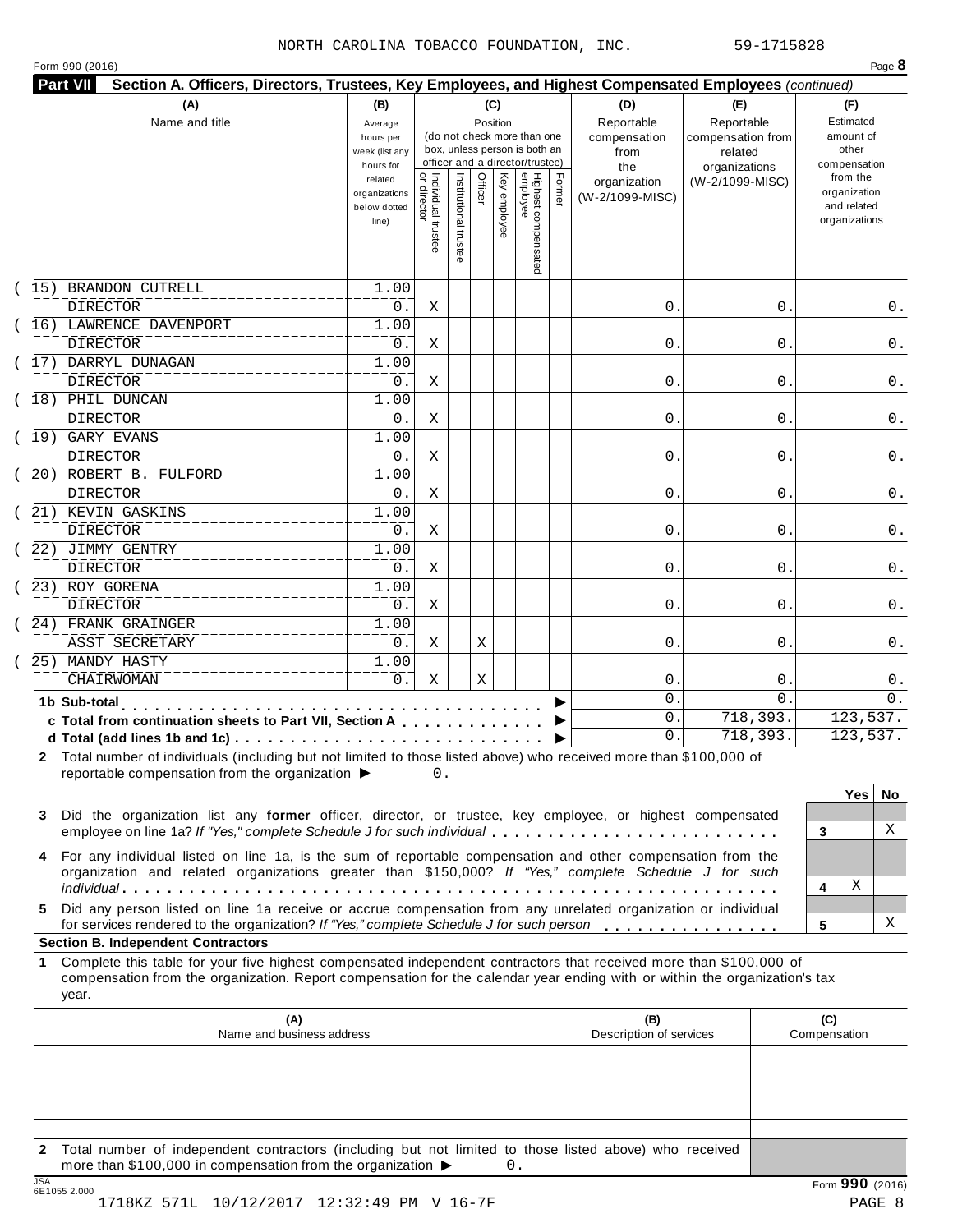|  | Form 990 (2016) |  |
|--|-----------------|--|
|  |                 |  |

| (A)<br>Name and title                                                                                                                                                                                                                                           | (B)<br>Average<br>hours per<br>week (list any<br>hours for |                                     |                       | (C)<br>Position |              | (do not check more than one<br>box, unless person is both an<br>officer and a director/trustee) |        | (D)<br>Reportable<br>compensation<br>from<br>the | (E)<br>Reportable<br>compensation from<br>related<br>organizations | (F)<br>Estimated<br>amount of<br>other<br>compensation   |
|-----------------------------------------------------------------------------------------------------------------------------------------------------------------------------------------------------------------------------------------------------------------|------------------------------------------------------------|-------------------------------------|-----------------------|-----------------|--------------|-------------------------------------------------------------------------------------------------|--------|--------------------------------------------------|--------------------------------------------------------------------|----------------------------------------------------------|
|                                                                                                                                                                                                                                                                 | related<br>organizations<br>below dotted<br>line)          | Individual trustee<br>  or director | Institutional trustee | Officer         | Key employee | Highest compensated<br>employee                                                                 | Former | organization<br>(W-2/1099-MISC)                  | (W-2/1099-MISC)                                                    | from the<br>organization<br>and related<br>organizations |
| 26) MARION HAWKINS, III                                                                                                                                                                                                                                         | 1.00                                                       |                                     |                       |                 |              |                                                                                                 |        |                                                  |                                                                    |                                                          |
| DIRECTOR                                                                                                                                                                                                                                                        | 0.                                                         | Χ                                   |                       |                 |              |                                                                                                 |        | 0.                                               | 0                                                                  | 0.                                                       |
| 27) JIMMY HILL                                                                                                                                                                                                                                                  | 1.00                                                       |                                     |                       |                 |              |                                                                                                 |        |                                                  |                                                                    |                                                          |
| <b>DIRECTOR</b>                                                                                                                                                                                                                                                 | 0.                                                         | Χ                                   |                       |                 |              |                                                                                                 |        | 0.                                               | 0                                                                  | 0.                                                       |
| 28) DAVID HINNANT<br><b>DIRECTOR</b>                                                                                                                                                                                                                            | 1.00<br>0.                                                 | Χ                                   |                       |                 |              |                                                                                                 |        | 0.                                               | 0                                                                  | 0.                                                       |
| 29) JOSH HUDSON                                                                                                                                                                                                                                                 | 1.00                                                       |                                     |                       |                 |              |                                                                                                 |        |                                                  |                                                                    |                                                          |
| <b>DIRECTOR</b>                                                                                                                                                                                                                                                 | 0.                                                         | Χ                                   |                       |                 |              |                                                                                                 |        | 0.                                               | 0                                                                  | 0.                                                       |
| 30) PHIL HUDSON                                                                                                                                                                                                                                                 | 1.00                                                       |                                     |                       |                 |              |                                                                                                 |        |                                                  |                                                                    |                                                          |
| <b>DIRECTOR</b>                                                                                                                                                                                                                                                 | 0.                                                         | Χ                                   |                       |                 |              |                                                                                                 |        | 0.                                               | 0                                                                  | 0.                                                       |
| 31) JOHN ISLEY                                                                                                                                                                                                                                                  | 1.00                                                       |                                     |                       |                 |              |                                                                                                 |        |                                                  |                                                                    |                                                          |
| <b>DIRECTOR</b>                                                                                                                                                                                                                                                 | 0.                                                         | Χ                                   |                       |                 |              |                                                                                                 |        | 0.                                               | 0                                                                  | 0.                                                       |
| 32) ROMAN EARL JUSTICE, JR.                                                                                                                                                                                                                                     | 1.00                                                       |                                     |                       |                 |              |                                                                                                 |        |                                                  |                                                                    |                                                          |
| <b>DIRECTOR</b>                                                                                                                                                                                                                                                 | 0.                                                         | Χ                                   |                       |                 |              |                                                                                                 |        | 0.                                               | 0                                                                  | 0.                                                       |
| 33) BRENT LEGGETT                                                                                                                                                                                                                                               | 1.00                                                       |                                     |                       |                 |              |                                                                                                 |        |                                                  |                                                                    |                                                          |
| DIRECTOR                                                                                                                                                                                                                                                        | 0.                                                         | Χ                                   |                       |                 |              |                                                                                                 |        | 0.                                               | 0                                                                  | 0.                                                       |
| 34) GREG MANNING                                                                                                                                                                                                                                                | 1.00                                                       |                                     |                       |                 |              |                                                                                                 |        |                                                  |                                                                    |                                                          |
| <b>DIRECTOR</b>                                                                                                                                                                                                                                                 | 0.                                                         | Χ                                   |                       |                 |              |                                                                                                 |        | 0.                                               | 0                                                                  | 0.                                                       |
| 35) WHIT MORRIS                                                                                                                                                                                                                                                 | 1.00                                                       |                                     |                       |                 |              |                                                                                                 |        |                                                  |                                                                    |                                                          |
| <b>DIRECTOR</b><br>36) HANK MOZINGO                                                                                                                                                                                                                             | 0.<br>1.00                                                 | Χ                                   |                       |                 |              |                                                                                                 |        | 0.                                               | 0                                                                  | 0.                                                       |
| <b>DIRECTOR</b>                                                                                                                                                                                                                                                 | 0.                                                         | Χ                                   |                       |                 |              |                                                                                                 |        | 0.                                               | 0                                                                  | 0.                                                       |
| 1b Sub-total                                                                                                                                                                                                                                                    |                                                            |                                     |                       |                 |              |                                                                                                 |        |                                                  |                                                                    |                                                          |
| c Total from continuation sheets to Part VII, Section A<br>d Total (add lines 1b and 1c) $\ldots \ldots \ldots \ldots \ldots \ldots \ldots \ldots \ldots \ldots$                                                                                                |                                                            |                                     |                       |                 |              |                                                                                                 |        |                                                  |                                                                    |                                                          |
| 2 Total number of individuals (including but not limited to those listed above) who received more than \$100,000 of<br>reportable compensation from the organization ▶                                                                                          |                                                            | 0.                                  |                       |                 |              |                                                                                                 |        |                                                  |                                                                    |                                                          |
| Did the organization list any former officer, director, or trustee, key employee, or highest compensated<br>3                                                                                                                                                   |                                                            |                                     |                       |                 |              |                                                                                                 |        |                                                  |                                                                    | <b>Yes</b><br>No.                                        |
| employee on line 1a? If "Yes," complete Schedule J for such individual                                                                                                                                                                                          |                                                            |                                     |                       |                 |              |                                                                                                 |        |                                                  |                                                                    | X<br>3                                                   |
| 4 For any individual listed on line 1a, is the sum of reportable compensation and other compensation from the<br>organization and related organizations greater than \$150,000? If "Yes," complete Schedule J for such                                          |                                                            |                                     |                       |                 |              |                                                                                                 |        |                                                  |                                                                    | Χ<br>4                                                   |
| Did any person listed on line 1a receive or accrue compensation from any unrelated organization or individual<br>5.<br>for services rendered to the organization? If "Yes," complete Schedule J for such person                                                 |                                                            |                                     |                       |                 |              |                                                                                                 |        |                                                  |                                                                    | х<br>5                                                   |
| <b>Section B. Independent Contractors</b>                                                                                                                                                                                                                       |                                                            |                                     |                       |                 |              |                                                                                                 |        |                                                  |                                                                    |                                                          |
| Complete this table for your five highest compensated independent contractors that received more than \$100,000 of<br>1.<br>compensation from the organization. Report compensation for the calendar year ending with or within the organization's tax<br>year. |                                                            |                                     |                       |                 |              |                                                                                                 |        |                                                  |                                                                    |                                                          |
| (A)<br>Name and business address                                                                                                                                                                                                                                |                                                            |                                     |                       |                 |              |                                                                                                 |        | (B)<br>Description of services                   |                                                                    | (C)<br>Compensation                                      |
|                                                                                                                                                                                                                                                                 |                                                            |                                     |                       |                 |              |                                                                                                 |        |                                                  |                                                                    |                                                          |
|                                                                                                                                                                                                                                                                 |                                                            |                                     |                       |                 |              |                                                                                                 |        |                                                  |                                                                    |                                                          |
|                                                                                                                                                                                                                                                                 |                                                            |                                     |                       |                 |              |                                                                                                 |        |                                                  |                                                                    |                                                          |

**2** Total number of independent contractors (including but not limited to those listed above) who received Total number of independent contractors (including but not limited<br>more than \$100,000 in compensation from the organization ▶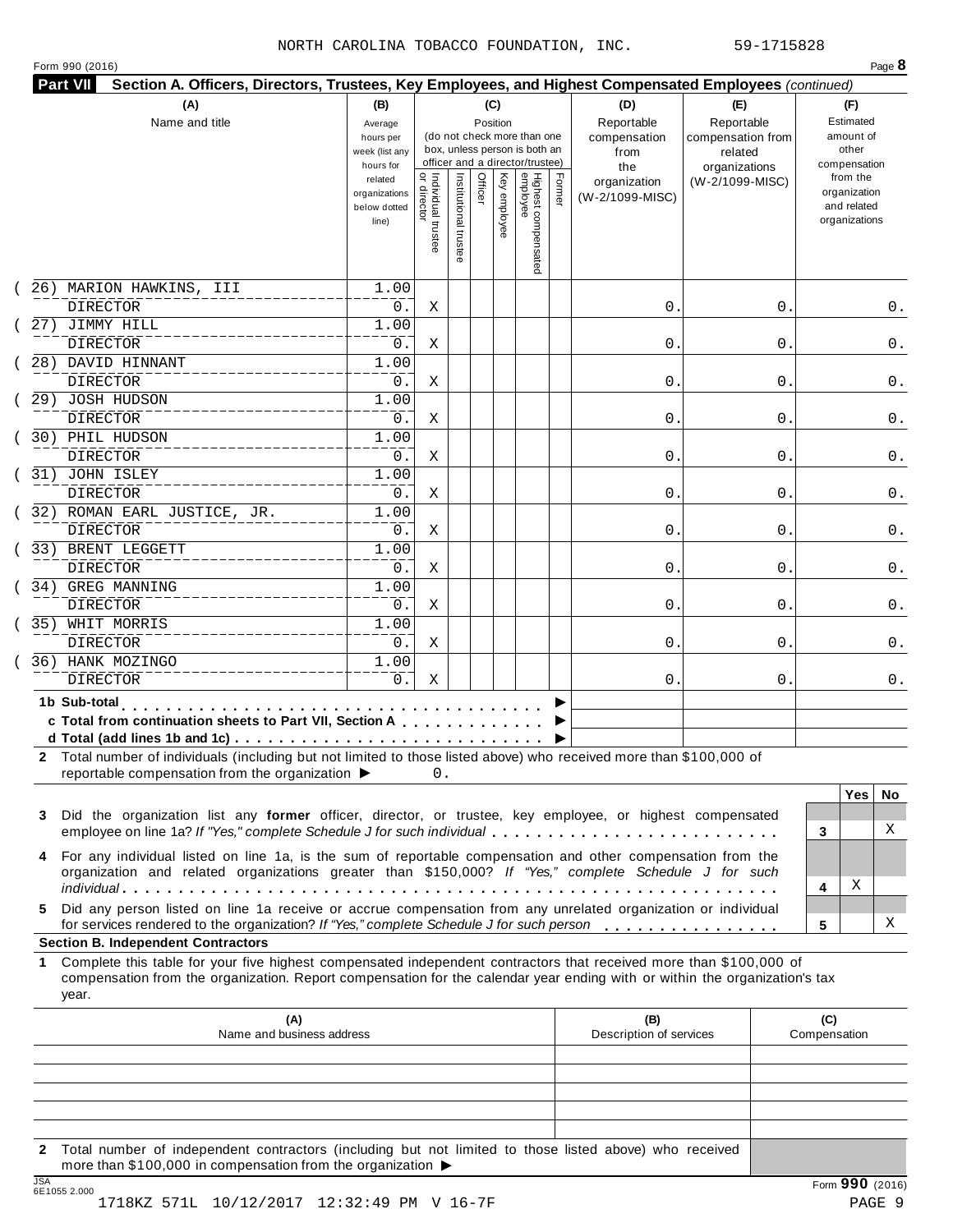|  | Form 990 (2016) |  |
|--|-----------------|--|
|  |                 |  |

| Highest compensated<br>employee<br>related<br>(W-2/1099-MISC)<br>organization<br>organizations<br>(W-2/1099-MISC)<br>below dotted<br>line)<br>37) BERT PITT<br>1.00<br><b>DIRECTOR</b><br>0.<br>0.<br>Χ<br>0<br>38) GLENN PREDDY<br>1.00<br><b>DIRECTOR</b><br>0.<br>0.<br>0<br>Χ<br>39) MARION PRIDGEN, JR.<br>1.00<br><b>DIRECTOR</b><br>0.<br>0.<br>0<br>Χ<br>40) GREG RAY<br>1.00<br><b>DIRECTOR</b><br>0.<br>0.<br>Χ<br>0<br>41) MEL RAY<br>1.00<br><b>DIRECTOR</b><br>0.<br>0.<br>Χ<br>0<br>42) RICHARD RENEGAR<br>1.00<br><b>DIRECTOR</b><br>0.<br>0.<br>0<br>Χ<br>(43) EDWARD ROBINSON<br>1.00<br><b>DIRECTOR</b><br>0.<br>0.<br>0<br>Χ<br>44) SAMMY A. ROEBUCK, JR.<br>1.00<br>DIRECTOR<br>0.<br>0.<br>Χ<br>0<br>45) GEORGE H. SCOTT<br>1.00<br>DIRECTOR<br>0.<br>0.<br>Χ<br>0<br>46) GEORGE SIMPSON<br>1.00<br><b>DIRECTOR</b><br>0.<br>0.<br>0<br>Χ<br>47) STEVE SMITH<br>1.00<br><b>DIRECTOR</b><br>0.<br>Χ<br>0.<br>0<br>1b Sub-total<br>c Total from continuation sheets to Part VII, Section A<br>d Total (add lines 1b and 1c) $\ldots \ldots \ldots \ldots \ldots \ldots \ldots \ldots \ldots \ldots \ldots$<br>2 Total number of individuals (including but not limited to those listed above) who received more than \$100,000 of<br>reportable compensation from the organization ▶<br>0.<br><b>Yes</b><br>Did the organization list any former officer, director, or trustee, key employee, or highest compensated<br>3<br>employee on line 1a? If "Yes," complete Schedule J for such individual<br>3<br>For any individual listed on line 1a, is the sum of reportable compensation and other compensation from the<br>4<br>organization and related organizations greater than \$150,000? If "Yes," complete Schedule J for such<br>х<br>4<br>Did any person listed on line 1a receive or accrue compensation from any unrelated organization or individual<br>5.<br>for services rendered to the organization? If "Yes," complete Schedule J for such person<br>5<br><b>Section B. Independent Contractors</b><br>Complete this table for your five highest compensated independent contractors that received more than \$100,000 of<br>1<br>compensation from the organization. Report compensation for the calendar year ending with or within the organization's tax<br>year.<br>(A)<br>(B)<br>(C)<br>Description of services<br>Name and business address<br>Compensation | Name and title | (B)<br>(C)<br>(D)<br>Reportable<br>Position<br>Average<br>(do not check more than one<br>compensation<br>hours per<br>box, unless person is both an<br>week (list any<br>from<br>officer and a director/trustee)<br>hours for<br>the |                                     |                       |         |              | (E)<br>Reportable<br>compensation from<br>related<br>organizations | (F)<br>Estimated<br>amount of<br>other<br>compensation |  |                                                          |
|--------------------------------------------------------------------------------------------------------------------------------------------------------------------------------------------------------------------------------------------------------------------------------------------------------------------------------------------------------------------------------------------------------------------------------------------------------------------------------------------------------------------------------------------------------------------------------------------------------------------------------------------------------------------------------------------------------------------------------------------------------------------------------------------------------------------------------------------------------------------------------------------------------------------------------------------------------------------------------------------------------------------------------------------------------------------------------------------------------------------------------------------------------------------------------------------------------------------------------------------------------------------------------------------------------------------------------------------------------------------------------------------------------------------------------------------------------------------------------------------------------------------------------------------------------------------------------------------------------------------------------------------------------------------------------------------------------------------------------------------------------------------------------------------------------------------------------------------------------------------------------------------------------------------------------------------------------------------------------------------------------------------------------------------------------------------------------------------------------------------------------------------------------------------------------------------------------------------------------------------------------------------------------------------------------------------------------------------------------------------------------------------------------|----------------|--------------------------------------------------------------------------------------------------------------------------------------------------------------------------------------------------------------------------------------|-------------------------------------|-----------------------|---------|--------------|--------------------------------------------------------------------|--------------------------------------------------------|--|----------------------------------------------------------|
|                                                                                                                                                                                                                                                                                                                                                                                                                                                                                                                                                                                                                                                                                                                                                                                                                                                                                                                                                                                                                                                                                                                                                                                                                                                                                                                                                                                                                                                                                                                                                                                                                                                                                                                                                                                                                                                                                                                                                                                                                                                                                                                                                                                                                                                                                                                                                                                                        |                |                                                                                                                                                                                                                                      | Individual trustee<br>  or director | Institutional trustee | Officer | Key employee | Former                                                             |                                                        |  | from the<br>organization<br>and related<br>organizations |
|                                                                                                                                                                                                                                                                                                                                                                                                                                                                                                                                                                                                                                                                                                                                                                                                                                                                                                                                                                                                                                                                                                                                                                                                                                                                                                                                                                                                                                                                                                                                                                                                                                                                                                                                                                                                                                                                                                                                                                                                                                                                                                                                                                                                                                                                                                                                                                                                        |                |                                                                                                                                                                                                                                      |                                     |                       |         |              |                                                                    |                                                        |  |                                                          |
|                                                                                                                                                                                                                                                                                                                                                                                                                                                                                                                                                                                                                                                                                                                                                                                                                                                                                                                                                                                                                                                                                                                                                                                                                                                                                                                                                                                                                                                                                                                                                                                                                                                                                                                                                                                                                                                                                                                                                                                                                                                                                                                                                                                                                                                                                                                                                                                                        |                |                                                                                                                                                                                                                                      |                                     |                       |         |              |                                                                    |                                                        |  | 0.                                                       |
|                                                                                                                                                                                                                                                                                                                                                                                                                                                                                                                                                                                                                                                                                                                                                                                                                                                                                                                                                                                                                                                                                                                                                                                                                                                                                                                                                                                                                                                                                                                                                                                                                                                                                                                                                                                                                                                                                                                                                                                                                                                                                                                                                                                                                                                                                                                                                                                                        |                |                                                                                                                                                                                                                                      |                                     |                       |         |              |                                                                    |                                                        |  |                                                          |
|                                                                                                                                                                                                                                                                                                                                                                                                                                                                                                                                                                                                                                                                                                                                                                                                                                                                                                                                                                                                                                                                                                                                                                                                                                                                                                                                                                                                                                                                                                                                                                                                                                                                                                                                                                                                                                                                                                                                                                                                                                                                                                                                                                                                                                                                                                                                                                                                        |                |                                                                                                                                                                                                                                      |                                     |                       |         |              |                                                                    |                                                        |  | 0.                                                       |
|                                                                                                                                                                                                                                                                                                                                                                                                                                                                                                                                                                                                                                                                                                                                                                                                                                                                                                                                                                                                                                                                                                                                                                                                                                                                                                                                                                                                                                                                                                                                                                                                                                                                                                                                                                                                                                                                                                                                                                                                                                                                                                                                                                                                                                                                                                                                                                                                        |                |                                                                                                                                                                                                                                      |                                     |                       |         |              |                                                                    |                                                        |  | 0.                                                       |
|                                                                                                                                                                                                                                                                                                                                                                                                                                                                                                                                                                                                                                                                                                                                                                                                                                                                                                                                                                                                                                                                                                                                                                                                                                                                                                                                                                                                                                                                                                                                                                                                                                                                                                                                                                                                                                                                                                                                                                                                                                                                                                                                                                                                                                                                                                                                                                                                        |                |                                                                                                                                                                                                                                      |                                     |                       |         |              |                                                                    |                                                        |  |                                                          |
|                                                                                                                                                                                                                                                                                                                                                                                                                                                                                                                                                                                                                                                                                                                                                                                                                                                                                                                                                                                                                                                                                                                                                                                                                                                                                                                                                                                                                                                                                                                                                                                                                                                                                                                                                                                                                                                                                                                                                                                                                                                                                                                                                                                                                                                                                                                                                                                                        |                |                                                                                                                                                                                                                                      |                                     |                       |         |              |                                                                    |                                                        |  | 0.                                                       |
|                                                                                                                                                                                                                                                                                                                                                                                                                                                                                                                                                                                                                                                                                                                                                                                                                                                                                                                                                                                                                                                                                                                                                                                                                                                                                                                                                                                                                                                                                                                                                                                                                                                                                                                                                                                                                                                                                                                                                                                                                                                                                                                                                                                                                                                                                                                                                                                                        |                |                                                                                                                                                                                                                                      |                                     |                       |         |              |                                                                    |                                                        |  |                                                          |
|                                                                                                                                                                                                                                                                                                                                                                                                                                                                                                                                                                                                                                                                                                                                                                                                                                                                                                                                                                                                                                                                                                                                                                                                                                                                                                                                                                                                                                                                                                                                                                                                                                                                                                                                                                                                                                                                                                                                                                                                                                                                                                                                                                                                                                                                                                                                                                                                        |                |                                                                                                                                                                                                                                      |                                     |                       |         |              |                                                                    |                                                        |  | 0.                                                       |
|                                                                                                                                                                                                                                                                                                                                                                                                                                                                                                                                                                                                                                                                                                                                                                                                                                                                                                                                                                                                                                                                                                                                                                                                                                                                                                                                                                                                                                                                                                                                                                                                                                                                                                                                                                                                                                                                                                                                                                                                                                                                                                                                                                                                                                                                                                                                                                                                        |                |                                                                                                                                                                                                                                      |                                     |                       |         |              |                                                                    |                                                        |  |                                                          |
|                                                                                                                                                                                                                                                                                                                                                                                                                                                                                                                                                                                                                                                                                                                                                                                                                                                                                                                                                                                                                                                                                                                                                                                                                                                                                                                                                                                                                                                                                                                                                                                                                                                                                                                                                                                                                                                                                                                                                                                                                                                                                                                                                                                                                                                                                                                                                                                                        |                |                                                                                                                                                                                                                                      |                                     |                       |         |              |                                                                    |                                                        |  | 0.                                                       |
|                                                                                                                                                                                                                                                                                                                                                                                                                                                                                                                                                                                                                                                                                                                                                                                                                                                                                                                                                                                                                                                                                                                                                                                                                                                                                                                                                                                                                                                                                                                                                                                                                                                                                                                                                                                                                                                                                                                                                                                                                                                                                                                                                                                                                                                                                                                                                                                                        |                |                                                                                                                                                                                                                                      |                                     |                       |         |              |                                                                    |                                                        |  |                                                          |
|                                                                                                                                                                                                                                                                                                                                                                                                                                                                                                                                                                                                                                                                                                                                                                                                                                                                                                                                                                                                                                                                                                                                                                                                                                                                                                                                                                                                                                                                                                                                                                                                                                                                                                                                                                                                                                                                                                                                                                                                                                                                                                                                                                                                                                                                                                                                                                                                        |                |                                                                                                                                                                                                                                      |                                     |                       |         |              |                                                                    |                                                        |  | 0.                                                       |
|                                                                                                                                                                                                                                                                                                                                                                                                                                                                                                                                                                                                                                                                                                                                                                                                                                                                                                                                                                                                                                                                                                                                                                                                                                                                                                                                                                                                                                                                                                                                                                                                                                                                                                                                                                                                                                                                                                                                                                                                                                                                                                                                                                                                                                                                                                                                                                                                        |                |                                                                                                                                                                                                                                      |                                     |                       |         |              |                                                                    |                                                        |  | 0.                                                       |
|                                                                                                                                                                                                                                                                                                                                                                                                                                                                                                                                                                                                                                                                                                                                                                                                                                                                                                                                                                                                                                                                                                                                                                                                                                                                                                                                                                                                                                                                                                                                                                                                                                                                                                                                                                                                                                                                                                                                                                                                                                                                                                                                                                                                                                                                                                                                                                                                        |                |                                                                                                                                                                                                                                      |                                     |                       |         |              |                                                                    |                                                        |  |                                                          |
|                                                                                                                                                                                                                                                                                                                                                                                                                                                                                                                                                                                                                                                                                                                                                                                                                                                                                                                                                                                                                                                                                                                                                                                                                                                                                                                                                                                                                                                                                                                                                                                                                                                                                                                                                                                                                                                                                                                                                                                                                                                                                                                                                                                                                                                                                                                                                                                                        |                |                                                                                                                                                                                                                                      |                                     |                       |         |              |                                                                    |                                                        |  | 0.                                                       |
|                                                                                                                                                                                                                                                                                                                                                                                                                                                                                                                                                                                                                                                                                                                                                                                                                                                                                                                                                                                                                                                                                                                                                                                                                                                                                                                                                                                                                                                                                                                                                                                                                                                                                                                                                                                                                                                                                                                                                                                                                                                                                                                                                                                                                                                                                                                                                                                                        |                |                                                                                                                                                                                                                                      |                                     |                       |         |              |                                                                    |                                                        |  |                                                          |
|                                                                                                                                                                                                                                                                                                                                                                                                                                                                                                                                                                                                                                                                                                                                                                                                                                                                                                                                                                                                                                                                                                                                                                                                                                                                                                                                                                                                                                                                                                                                                                                                                                                                                                                                                                                                                                                                                                                                                                                                                                                                                                                                                                                                                                                                                                                                                                                                        |                |                                                                                                                                                                                                                                      |                                     |                       |         |              |                                                                    |                                                        |  | 0.                                                       |
|                                                                                                                                                                                                                                                                                                                                                                                                                                                                                                                                                                                                                                                                                                                                                                                                                                                                                                                                                                                                                                                                                                                                                                                                                                                                                                                                                                                                                                                                                                                                                                                                                                                                                                                                                                                                                                                                                                                                                                                                                                                                                                                                                                                                                                                                                                                                                                                                        |                |                                                                                                                                                                                                                                      |                                     |                       |         |              |                                                                    |                                                        |  |                                                          |
|                                                                                                                                                                                                                                                                                                                                                                                                                                                                                                                                                                                                                                                                                                                                                                                                                                                                                                                                                                                                                                                                                                                                                                                                                                                                                                                                                                                                                                                                                                                                                                                                                                                                                                                                                                                                                                                                                                                                                                                                                                                                                                                                                                                                                                                                                                                                                                                                        |                |                                                                                                                                                                                                                                      |                                     |                       |         |              |                                                                    |                                                        |  | 0.                                                       |
|                                                                                                                                                                                                                                                                                                                                                                                                                                                                                                                                                                                                                                                                                                                                                                                                                                                                                                                                                                                                                                                                                                                                                                                                                                                                                                                                                                                                                                                                                                                                                                                                                                                                                                                                                                                                                                                                                                                                                                                                                                                                                                                                                                                                                                                                                                                                                                                                        |                |                                                                                                                                                                                                                                      |                                     |                       |         |              |                                                                    |                                                        |  |                                                          |
|                                                                                                                                                                                                                                                                                                                                                                                                                                                                                                                                                                                                                                                                                                                                                                                                                                                                                                                                                                                                                                                                                                                                                                                                                                                                                                                                                                                                                                                                                                                                                                                                                                                                                                                                                                                                                                                                                                                                                                                                                                                                                                                                                                                                                                                                                                                                                                                                        |                |                                                                                                                                                                                                                                      |                                     |                       |         |              |                                                                    |                                                        |  | No.<br>X                                                 |
|                                                                                                                                                                                                                                                                                                                                                                                                                                                                                                                                                                                                                                                                                                                                                                                                                                                                                                                                                                                                                                                                                                                                                                                                                                                                                                                                                                                                                                                                                                                                                                                                                                                                                                                                                                                                                                                                                                                                                                                                                                                                                                                                                                                                                                                                                                                                                                                                        |                |                                                                                                                                                                                                                                      |                                     |                       |         |              |                                                                    |                                                        |  |                                                          |
|                                                                                                                                                                                                                                                                                                                                                                                                                                                                                                                                                                                                                                                                                                                                                                                                                                                                                                                                                                                                                                                                                                                                                                                                                                                                                                                                                                                                                                                                                                                                                                                                                                                                                                                                                                                                                                                                                                                                                                                                                                                                                                                                                                                                                                                                                                                                                                                                        |                |                                                                                                                                                                                                                                      |                                     |                       |         |              |                                                                    |                                                        |  | х                                                        |
|                                                                                                                                                                                                                                                                                                                                                                                                                                                                                                                                                                                                                                                                                                                                                                                                                                                                                                                                                                                                                                                                                                                                                                                                                                                                                                                                                                                                                                                                                                                                                                                                                                                                                                                                                                                                                                                                                                                                                                                                                                                                                                                                                                                                                                                                                                                                                                                                        |                |                                                                                                                                                                                                                                      |                                     |                       |         |              |                                                                    |                                                        |  |                                                          |
|                                                                                                                                                                                                                                                                                                                                                                                                                                                                                                                                                                                                                                                                                                                                                                                                                                                                                                                                                                                                                                                                                                                                                                                                                                                                                                                                                                                                                                                                                                                                                                                                                                                                                                                                                                                                                                                                                                                                                                                                                                                                                                                                                                                                                                                                                                                                                                                                        |                |                                                                                                                                                                                                                                      |                                     |                       |         |              |                                                                    |                                                        |  |                                                          |
|                                                                                                                                                                                                                                                                                                                                                                                                                                                                                                                                                                                                                                                                                                                                                                                                                                                                                                                                                                                                                                                                                                                                                                                                                                                                                                                                                                                                                                                                                                                                                                                                                                                                                                                                                                                                                                                                                                                                                                                                                                                                                                                                                                                                                                                                                                                                                                                                        |                |                                                                                                                                                                                                                                      |                                     |                       |         |              |                                                                    |                                                        |  |                                                          |
|                                                                                                                                                                                                                                                                                                                                                                                                                                                                                                                                                                                                                                                                                                                                                                                                                                                                                                                                                                                                                                                                                                                                                                                                                                                                                                                                                                                                                                                                                                                                                                                                                                                                                                                                                                                                                                                                                                                                                                                                                                                                                                                                                                                                                                                                                                                                                                                                        |                |                                                                                                                                                                                                                                      |                                     |                       |         |              |                                                                    |                                                        |  |                                                          |

1718KZ 571L 10/12/2017 12:32:49 PM V 16-7F PAGE 10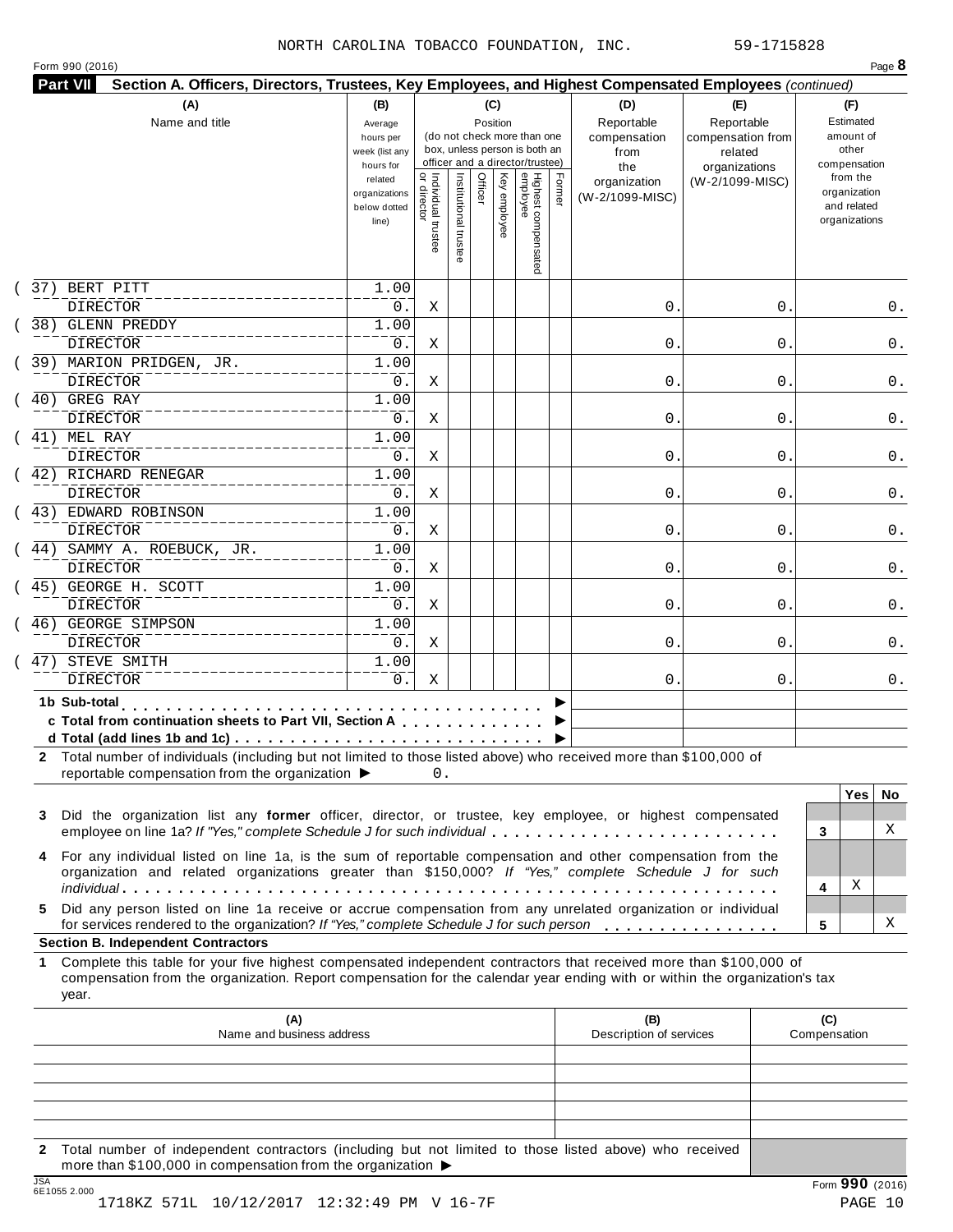|  | Form 990 (2016) |  |
|--|-----------------|--|
|  |                 |  |

| (A)<br>Name and title<br>CLAY M. STRICKLAND<br><b>DIRECTOR</b><br>49) LARRY M. SYKES<br>ASSISTANT TREASURER<br>50) WILBUR TAYLOR<br><b>DIRECTOR</b><br>51) STUART THOMPSON<br><b>DIRECTOR</b><br>52) STEVE TROXLER<br>DIRECTOR<br>53) WILLIAM UPCHURCH<br><b>DIRECTOR</b><br>54) DAN WAGSTAFF | (B)<br>Average<br>hours per<br>week (list any<br>hours for<br>related<br>organizations<br>below dotted<br>line)<br>1.00<br>0.<br>1.00<br>0.<br>1.00<br>0.<br>1.00<br>0.<br>1.00<br>0.<br>1.00 | Individual trustee<br>  or director<br>Χ<br>Χ<br>Χ | Institutional trustee     | Officer<br>Χ | (C)<br>Position<br>Key employee | (do not check more than one<br>box, unless person is both an<br>officer and a director/trustee)<br>Highest compensated<br>employee | Former | (D)<br>Reportable<br>compensation<br>from<br>the<br>organization<br>(W-2/1099-MISC) | (E)<br>Reportable<br>compensation from<br>related<br>organizations<br>(W-2/1099-MISC) | (F)<br>Estimated<br>amount of<br>other<br>compensation<br>from the<br>organization<br>and related<br>organizations                                                                                                                                                                                                                                                                                                                                                                       |
|-----------------------------------------------------------------------------------------------------------------------------------------------------------------------------------------------------------------------------------------------------------------------------------------------|-----------------------------------------------------------------------------------------------------------------------------------------------------------------------------------------------|----------------------------------------------------|---------------------------|--------------|---------------------------------|------------------------------------------------------------------------------------------------------------------------------------|--------|-------------------------------------------------------------------------------------|---------------------------------------------------------------------------------------|------------------------------------------------------------------------------------------------------------------------------------------------------------------------------------------------------------------------------------------------------------------------------------------------------------------------------------------------------------------------------------------------------------------------------------------------------------------------------------------|
|                                                                                                                                                                                                                                                                                               |                                                                                                                                                                                               |                                                    |                           |              |                                 |                                                                                                                                    |        |                                                                                     |                                                                                       |                                                                                                                                                                                                                                                                                                                                                                                                                                                                                          |
|                                                                                                                                                                                                                                                                                               |                                                                                                                                                                                               |                                                    |                           |              |                                 |                                                                                                                                    |        |                                                                                     |                                                                                       |                                                                                                                                                                                                                                                                                                                                                                                                                                                                                          |
|                                                                                                                                                                                                                                                                                               |                                                                                                                                                                                               |                                                    |                           |              |                                 |                                                                                                                                    |        |                                                                                     |                                                                                       |                                                                                                                                                                                                                                                                                                                                                                                                                                                                                          |
|                                                                                                                                                                                                                                                                                               |                                                                                                                                                                                               |                                                    |                           |              |                                 |                                                                                                                                    |        |                                                                                     |                                                                                       |                                                                                                                                                                                                                                                                                                                                                                                                                                                                                          |
|                                                                                                                                                                                                                                                                                               |                                                                                                                                                                                               |                                                    |                           |              |                                 |                                                                                                                                    |        |                                                                                     |                                                                                       |                                                                                                                                                                                                                                                                                                                                                                                                                                                                                          |
|                                                                                                                                                                                                                                                                                               |                                                                                                                                                                                               |                                                    |                           |              |                                 |                                                                                                                                    |        |                                                                                     |                                                                                       |                                                                                                                                                                                                                                                                                                                                                                                                                                                                                          |
|                                                                                                                                                                                                                                                                                               |                                                                                                                                                                                               |                                                    |                           |              |                                 |                                                                                                                                    |        |                                                                                     |                                                                                       |                                                                                                                                                                                                                                                                                                                                                                                                                                                                                          |
|                                                                                                                                                                                                                                                                                               |                                                                                                                                                                                               |                                                    |                           |              |                                 |                                                                                                                                    |        |                                                                                     |                                                                                       |                                                                                                                                                                                                                                                                                                                                                                                                                                                                                          |
|                                                                                                                                                                                                                                                                                               |                                                                                                                                                                                               |                                                    |                           |              |                                 |                                                                                                                                    |        |                                                                                     |                                                                                       |                                                                                                                                                                                                                                                                                                                                                                                                                                                                                          |
|                                                                                                                                                                                                                                                                                               |                                                                                                                                                                                               |                                                    |                           |              |                                 |                                                                                                                                    |        |                                                                                     |                                                                                       |                                                                                                                                                                                                                                                                                                                                                                                                                                                                                          |
|                                                                                                                                                                                                                                                                                               |                                                                                                                                                                                               |                                                    |                           |              |                                 |                                                                                                                                    |        | 0.                                                                                  | 0                                                                                     | 0.                                                                                                                                                                                                                                                                                                                                                                                                                                                                                       |
|                                                                                                                                                                                                                                                                                               |                                                                                                                                                                                               |                                                    |                           |              |                                 |                                                                                                                                    |        |                                                                                     |                                                                                       |                                                                                                                                                                                                                                                                                                                                                                                                                                                                                          |
|                                                                                                                                                                                                                                                                                               |                                                                                                                                                                                               |                                                    |                           |              |                                 |                                                                                                                                    |        | 0.                                                                                  | 0                                                                                     | 0.                                                                                                                                                                                                                                                                                                                                                                                                                                                                                       |
|                                                                                                                                                                                                                                                                                               |                                                                                                                                                                                               |                                                    |                           |              |                                 |                                                                                                                                    |        |                                                                                     |                                                                                       |                                                                                                                                                                                                                                                                                                                                                                                                                                                                                          |
|                                                                                                                                                                                                                                                                                               |                                                                                                                                                                                               |                                                    |                           |              |                                 |                                                                                                                                    |        | 0.                                                                                  | 0                                                                                     | 0.                                                                                                                                                                                                                                                                                                                                                                                                                                                                                       |
|                                                                                                                                                                                                                                                                                               |                                                                                                                                                                                               |                                                    |                           |              |                                 |                                                                                                                                    |        |                                                                                     |                                                                                       |                                                                                                                                                                                                                                                                                                                                                                                                                                                                                          |
|                                                                                                                                                                                                                                                                                               |                                                                                                                                                                                               | Χ                                                  |                           |              |                                 |                                                                                                                                    |        | 0.                                                                                  | 0                                                                                     | 0.                                                                                                                                                                                                                                                                                                                                                                                                                                                                                       |
|                                                                                                                                                                                                                                                                                               |                                                                                                                                                                                               | Χ                                                  |                           |              |                                 |                                                                                                                                    |        | 0.                                                                                  | 0                                                                                     | 0.                                                                                                                                                                                                                                                                                                                                                                                                                                                                                       |
|                                                                                                                                                                                                                                                                                               |                                                                                                                                                                                               |                                                    |                           |              |                                 |                                                                                                                                    |        |                                                                                     |                                                                                       |                                                                                                                                                                                                                                                                                                                                                                                                                                                                                          |
|                                                                                                                                                                                                                                                                                               | 0.                                                                                                                                                                                            | Χ                                                  |                           |              |                                 |                                                                                                                                    |        | 0.                                                                                  | 0                                                                                     | 0.                                                                                                                                                                                                                                                                                                                                                                                                                                                                                       |
|                                                                                                                                                                                                                                                                                               | 1.00                                                                                                                                                                                          |                                                    |                           |              |                                 |                                                                                                                                    |        |                                                                                     |                                                                                       |                                                                                                                                                                                                                                                                                                                                                                                                                                                                                          |
| <b>DIRECTOR</b>                                                                                                                                                                                                                                                                               | 0.                                                                                                                                                                                            | X                                                  |                           |              |                                 |                                                                                                                                    |        | 0.                                                                                  | 0                                                                                     | 0.                                                                                                                                                                                                                                                                                                                                                                                                                                                                                       |
| 55) RANDY WATKINS                                                                                                                                                                                                                                                                             | 1.00                                                                                                                                                                                          |                                                    |                           |              |                                 |                                                                                                                                    |        |                                                                                     |                                                                                       |                                                                                                                                                                                                                                                                                                                                                                                                                                                                                          |
| <b>DIRECTOR</b>                                                                                                                                                                                                                                                                               | 0.                                                                                                                                                                                            | Χ                                                  |                           |              |                                 |                                                                                                                                    |        | 0.                                                                                  | 0                                                                                     | 0.                                                                                                                                                                                                                                                                                                                                                                                                                                                                                       |
| 56) CRAIG WEST                                                                                                                                                                                                                                                                                | 1.00                                                                                                                                                                                          |                                                    |                           |              |                                 |                                                                                                                                    |        |                                                                                     |                                                                                       |                                                                                                                                                                                                                                                                                                                                                                                                                                                                                          |
| VICE CHAIRMAN                                                                                                                                                                                                                                                                                 | 0.                                                                                                                                                                                            | Χ                                                  |                           | Χ            |                                 |                                                                                                                                    |        | 0.                                                                                  | 0                                                                                     | 0.                                                                                                                                                                                                                                                                                                                                                                                                                                                                                       |
| 57) CHARLIE WILKINSON                                                                                                                                                                                                                                                                         | 1.00                                                                                                                                                                                          |                                                    |                           |              |                                 |                                                                                                                                    |        |                                                                                     |                                                                                       |                                                                                                                                                                                                                                                                                                                                                                                                                                                                                          |
| <b>DIRECTOR</b>                                                                                                                                                                                                                                                                               | 0.                                                                                                                                                                                            | X                                                  |                           |              |                                 |                                                                                                                                    |        | 0.                                                                                  | 0                                                                                     | 0.                                                                                                                                                                                                                                                                                                                                                                                                                                                                                       |
| 58) ALLEN WOOTEN                                                                                                                                                                                                                                                                              | 1.00                                                                                                                                                                                          |                                                    |                           |              |                                 |                                                                                                                                    |        |                                                                                     |                                                                                       |                                                                                                                                                                                                                                                                                                                                                                                                                                                                                          |
| <b>DIRECTOR</b>                                                                                                                                                                                                                                                                               | 0.                                                                                                                                                                                            | Χ                                                  |                           |              |                                 |                                                                                                                                    |        | 0.                                                                                  | 0                                                                                     | 0.                                                                                                                                                                                                                                                                                                                                                                                                                                                                                       |
|                                                                                                                                                                                                                                                                                               |                                                                                                                                                                                               |                                                    |                           |              |                                 |                                                                                                                                    |        |                                                                                     |                                                                                       |                                                                                                                                                                                                                                                                                                                                                                                                                                                                                          |
| 1b Sub-total<br>c Total from continuation sheets to Part VII, Section A                                                                                                                                                                                                                       |                                                                                                                                                                                               |                                                    |                           |              |                                 |                                                                                                                                    |        |                                                                                     |                                                                                       |                                                                                                                                                                                                                                                                                                                                                                                                                                                                                          |
|                                                                                                                                                                                                                                                                                               |                                                                                                                                                                                               |                                                    |                           |              |                                 |                                                                                                                                    |        |                                                                                     |                                                                                       |                                                                                                                                                                                                                                                                                                                                                                                                                                                                                          |
| 2 Total number of individuals (including but not limited to those listed above) who received more than \$100,000 of                                                                                                                                                                           |                                                                                                                                                                                               |                                                    |                           |              |                                 |                                                                                                                                    |        |                                                                                     |                                                                                       |                                                                                                                                                                                                                                                                                                                                                                                                                                                                                          |
| reportable compensation from the organization ▶                                                                                                                                                                                                                                               |                                                                                                                                                                                               |                                                    | 0.                        |              |                                 |                                                                                                                                    |        |                                                                                     |                                                                                       |                                                                                                                                                                                                                                                                                                                                                                                                                                                                                          |
|                                                                                                                                                                                                                                                                                               |                                                                                                                                                                                               |                                                    |                           |              |                                 |                                                                                                                                    |        |                                                                                     |                                                                                       | <b>Yes</b><br>No.                                                                                                                                                                                                                                                                                                                                                                                                                                                                        |
| Did the organization list any former officer, director, or trustee, key employee, or highest compensated                                                                                                                                                                                      |                                                                                                                                                                                               |                                                    |                           |              |                                 |                                                                                                                                    |        |                                                                                     |                                                                                       |                                                                                                                                                                                                                                                                                                                                                                                                                                                                                          |
| employee on line 1a? If "Yes," complete Schedule J for such individual                                                                                                                                                                                                                        |                                                                                                                                                                                               |                                                    |                           |              |                                 |                                                                                                                                    |        |                                                                                     |                                                                                       | X<br>3                                                                                                                                                                                                                                                                                                                                                                                                                                                                                   |
| For any individual listed on line 1a, is the sum of reportable compensation and other compensation from the                                                                                                                                                                                   |                                                                                                                                                                                               |                                                    |                           |              |                                 |                                                                                                                                    |        |                                                                                     |                                                                                       |                                                                                                                                                                                                                                                                                                                                                                                                                                                                                          |
| organization and related organizations greater than \$150,000? If "Yes," complete Schedule J for such                                                                                                                                                                                         |                                                                                                                                                                                               |                                                    |                           |              |                                 |                                                                                                                                    |        |                                                                                     |                                                                                       |                                                                                                                                                                                                                                                                                                                                                                                                                                                                                          |
|                                                                                                                                                                                                                                                                                               |                                                                                                                                                                                               |                                                    |                           |              |                                 |                                                                                                                                    |        |                                                                                     |                                                                                       | Χ<br>4                                                                                                                                                                                                                                                                                                                                                                                                                                                                                   |
|                                                                                                                                                                                                                                                                                               |                                                                                                                                                                                               |                                                    |                           |              |                                 |                                                                                                                                    |        |                                                                                     |                                                                                       |                                                                                                                                                                                                                                                                                                                                                                                                                                                                                          |
|                                                                                                                                                                                                                                                                                               |                                                                                                                                                                                               |                                                    |                           |              |                                 |                                                                                                                                    |        |                                                                                     |                                                                                       | X<br>5                                                                                                                                                                                                                                                                                                                                                                                                                                                                                   |
|                                                                                                                                                                                                                                                                                               |                                                                                                                                                                                               |                                                    |                           |              |                                 |                                                                                                                                    |        |                                                                                     |                                                                                       |                                                                                                                                                                                                                                                                                                                                                                                                                                                                                          |
| <b>Section B. Independent Contractors</b>                                                                                                                                                                                                                                                     |                                                                                                                                                                                               |                                                    |                           |              |                                 |                                                                                                                                    |        |                                                                                     |                                                                                       |                                                                                                                                                                                                                                                                                                                                                                                                                                                                                          |
|                                                                                                                                                                                                                                                                                               |                                                                                                                                                                                               |                                                    |                           |              |                                 |                                                                                                                                    |        |                                                                                     |                                                                                       |                                                                                                                                                                                                                                                                                                                                                                                                                                                                                          |
|                                                                                                                                                                                                                                                                                               |                                                                                                                                                                                               |                                                    |                           |              |                                 |                                                                                                                                    |        | (B)                                                                                 |                                                                                       | (C)                                                                                                                                                                                                                                                                                                                                                                                                                                                                                      |
| (A)                                                                                                                                                                                                                                                                                           |                                                                                                                                                                                               |                                                    |                           |              |                                 |                                                                                                                                    |        |                                                                                     |                                                                                       | Compensation                                                                                                                                                                                                                                                                                                                                                                                                                                                                             |
|                                                                                                                                                                                                                                                                                               |                                                                                                                                                                                               |                                                    |                           |              |                                 |                                                                                                                                    |        |                                                                                     |                                                                                       |                                                                                                                                                                                                                                                                                                                                                                                                                                                                                          |
|                                                                                                                                                                                                                                                                                               |                                                                                                                                                                                               |                                                    |                           |              |                                 |                                                                                                                                    |        |                                                                                     |                                                                                       |                                                                                                                                                                                                                                                                                                                                                                                                                                                                                          |
|                                                                                                                                                                                                                                                                                               |                                                                                                                                                                                               |                                                    | Name and business address |              |                                 |                                                                                                                                    |        |                                                                                     |                                                                                       | Did any person listed on line 1a receive or accrue compensation from any unrelated organization or individual<br>for services rendered to the organization? If "Yes," complete Schedule J for such person<br>Complete this table for your five highest compensated independent contractors that received more than \$100,000 of<br>compensation from the organization. Report compensation for the calendar year ending with or within the organization's tax<br>Description of services |

**2** Total number of independent contractors (including but not limited to those listed above) who received more than \$100,000 in compensation from the organization  $\blacktriangleright$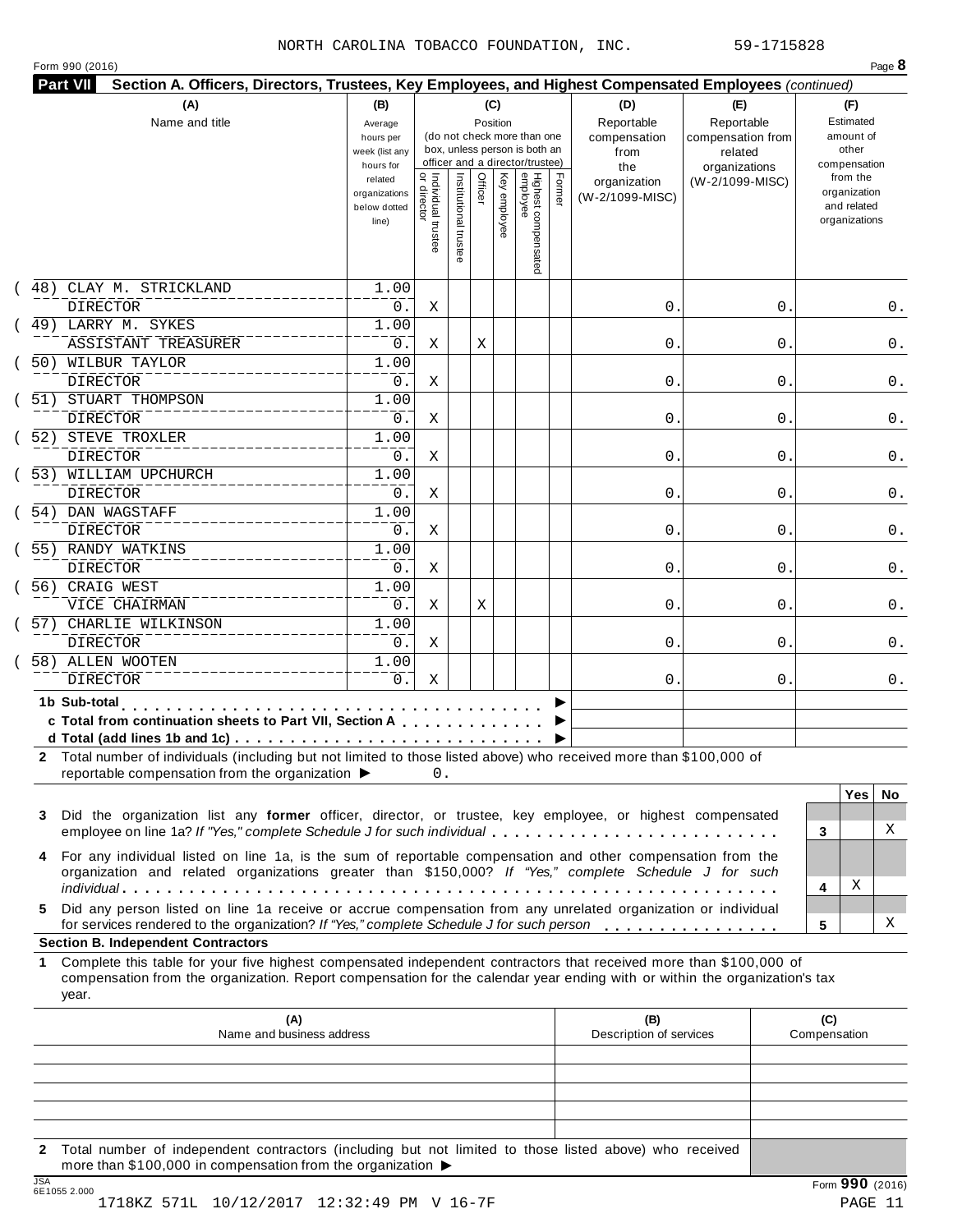|  | Form 990 (2016) |  |
|--|-----------------|--|
|  |                 |  |

|    | (A)<br>Name and title                                                                                                                                                                                                                                     | (B)<br>Average<br>hours per<br>week (list any                  |                                     |                       | (C)<br>Position | (do not check more than one<br>box, unless person is both an<br>officer and a director/trustee) |        | (D)<br>Reportable<br>compensation<br>from | (E)<br>Reportable<br>compensation from<br>related | (F)<br>Estimated<br>amount of<br>other<br>compensation |                                                          |     |
|----|-----------------------------------------------------------------------------------------------------------------------------------------------------------------------------------------------------------------------------------------------------------|----------------------------------------------------------------|-------------------------------------|-----------------------|-----------------|-------------------------------------------------------------------------------------------------|--------|-------------------------------------------|---------------------------------------------------|--------------------------------------------------------|----------------------------------------------------------|-----|
|    |                                                                                                                                                                                                                                                           | hours for<br>related<br>organizations<br>below dotted<br>line) | Individual trustee<br>  or director | Institutional trustee | Officer         | Highest compensated<br>employee<br>Key employee                                                 | Former | the<br>organization<br>(W-2/1099-MISC)    | organizations<br>(W-2/1099-MISC)                  |                                                        | from the<br>organization<br>and related<br>organizations |     |
|    | 59) LARRY WOOTEN<br>DIRECTOR                                                                                                                                                                                                                              | 1.00<br>0.                                                     | Χ                                   |                       |                 |                                                                                                 |        | 0.                                        | 0                                                 |                                                        |                                                          | 0.  |
|    | 60) BILLY YEARGIN                                                                                                                                                                                                                                         | 1.00                                                           |                                     |                       |                 |                                                                                                 |        |                                           |                                                   |                                                        |                                                          |     |
|    | <b>DIRECTOR</b>                                                                                                                                                                                                                                           | 0.                                                             | Χ                                   |                       |                 |                                                                                                 |        | 0.                                        | 0                                                 |                                                        |                                                          | 0.  |
|    | 61) KEITH OAKLEY<br>PRESIDENT                                                                                                                                                                                                                             | 1.00<br>40.00                                                  | Χ                                   |                       | Χ               |                                                                                                 |        | 0.                                        | 204,129.                                          |                                                        | 37,242.                                                  |     |
|    | 62) KATHY B. KENNEL                                                                                                                                                                                                                                       | 1.00                                                           |                                     |                       |                 |                                                                                                 |        |                                           |                                                   |                                                        |                                                          |     |
|    | ASST SECRETARY                                                                                                                                                                                                                                            | 40.00                                                          |                                     |                       | Χ               |                                                                                                 |        | 0.                                        | 104,706.                                          |                                                        | 18,950.                                                  |     |
|    | 63) MARY PELOQUIN-DODD                                                                                                                                                                                                                                    | 1.00                                                           |                                     |                       |                 |                                                                                                 |        |                                           |                                                   |                                                        |                                                          |     |
|    | TREASURER<br>64) JILL TASAICO                                                                                                                                                                                                                             | 40.00<br>1.00                                                  |                                     |                       | Χ               |                                                                                                 |        | 0.                                        | 252,036.                                          |                                                        | 37, 433.                                                 |     |
|    | ASSISTANT TREASURER                                                                                                                                                                                                                                       | 40.00                                                          |                                     |                       | Χ               |                                                                                                 |        | 0.                                        | 157,522.                                          |                                                        | 29,912.                                                  |     |
|    |                                                                                                                                                                                                                                                           |                                                                |                                     |                       |                 |                                                                                                 |        |                                           |                                                   |                                                        |                                                          |     |
|    |                                                                                                                                                                                                                                                           |                                                                |                                     |                       |                 |                                                                                                 |        |                                           |                                                   |                                                        |                                                          |     |
|    |                                                                                                                                                                                                                                                           |                                                                |                                     |                       |                 |                                                                                                 |        |                                           |                                                   |                                                        |                                                          |     |
|    |                                                                                                                                                                                                                                                           |                                                                |                                     |                       |                 |                                                                                                 |        |                                           |                                                   |                                                        |                                                          |     |
|    |                                                                                                                                                                                                                                                           |                                                                |                                     |                       |                 |                                                                                                 |        |                                           |                                                   |                                                        |                                                          |     |
|    | 1b Sub-total<br>c Total from continuation sheets to Part VII, Section A                                                                                                                                                                                   |                                                                |                                     |                       |                 |                                                                                                 |        |                                           |                                                   |                                                        |                                                          |     |
|    | 2 Total number of individuals (including but not limited to those listed above) who received more than \$100,000 of<br>reportable compensation from the organization ▶                                                                                    |                                                                | 0.                                  |                       |                 |                                                                                                 |        |                                           |                                                   |                                                        |                                                          |     |
|    |                                                                                                                                                                                                                                                           |                                                                |                                     |                       |                 |                                                                                                 |        |                                           |                                                   |                                                        | <b>Yes</b>                                               | No. |
| 3  | Did the organization list any former officer, director, or trustee, key employee, or highest compensated<br>employee on line 1a? If "Yes," complete Schedule J for such individual                                                                        |                                                                |                                     |                       |                 |                                                                                                 |        |                                           |                                                   | 3                                                      |                                                          | X   |
| 4  | For any individual listed on line 1a, is the sum of reportable compensation and other compensation from the<br>organization and related organizations greater than \$150,000? If "Yes," complete Schedule J for such                                      |                                                                |                                     |                       |                 |                                                                                                 |        |                                           |                                                   |                                                        |                                                          |     |
|    |                                                                                                                                                                                                                                                           |                                                                |                                     |                       |                 |                                                                                                 |        |                                           |                                                   | 4                                                      | Χ                                                        |     |
| 5. | Did any person listed on line 1a receive or accrue compensation from any unrelated organization or individual<br>for services rendered to the organization? If "Yes," complete Schedule J for such person                                                 |                                                                |                                     |                       |                 |                                                                                                 |        |                                           |                                                   | 5                                                      |                                                          | х   |
|    | <b>Section B. Independent Contractors</b>                                                                                                                                                                                                                 |                                                                |                                     |                       |                 |                                                                                                 |        |                                           |                                                   |                                                        |                                                          |     |
| 1. | Complete this table for your five highest compensated independent contractors that received more than \$100,000 of<br>compensation from the organization. Report compensation for the calendar year ending with or within the organization's tax<br>year. |                                                                |                                     |                       |                 |                                                                                                 |        |                                           |                                                   |                                                        |                                                          |     |
|    | (A)<br>Name and business address                                                                                                                                                                                                                          |                                                                |                                     |                       |                 |                                                                                                 |        | (B)<br>Description of services            |                                                   | (C)<br>Compensation                                    |                                                          |     |
|    |                                                                                                                                                                                                                                                           |                                                                |                                     |                       |                 |                                                                                                 |        |                                           |                                                   |                                                        |                                                          |     |
|    |                                                                                                                                                                                                                                                           |                                                                |                                     |                       |                 |                                                                                                 |        |                                           |                                                   |                                                        |                                                          |     |
|    |                                                                                                                                                                                                                                                           |                                                                |                                     |                       |                 |                                                                                                 |        |                                           |                                                   |                                                        |                                                          |     |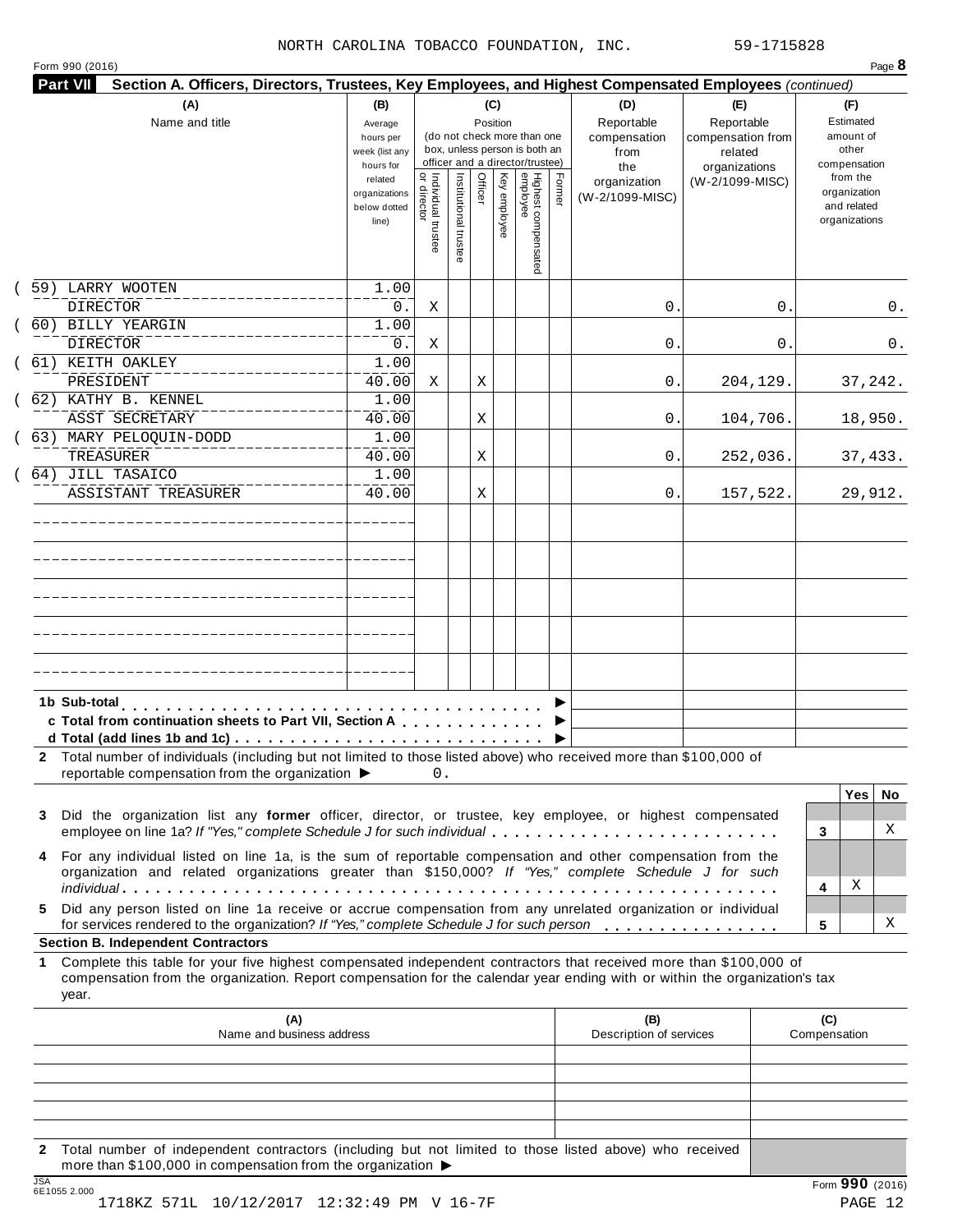| Form 990 (2016 |  |  |
|----------------|--|--|

|                                                                  | <b>Part VIII</b>                 | <b>Statement of Revenue</b>                                                                                                                                                                                                                                                                                                                                   |                                              |                            |                                             |                                                    |                                         |                                                                  |
|------------------------------------------------------------------|----------------------------------|---------------------------------------------------------------------------------------------------------------------------------------------------------------------------------------------------------------------------------------------------------------------------------------------------------------------------------------------------------------|----------------------------------------------|----------------------------|---------------------------------------------|----------------------------------------------------|-----------------------------------------|------------------------------------------------------------------|
|                                                                  |                                  |                                                                                                                                                                                                                                                                                                                                                               |                                              |                            | (A)<br>Total revenue                        | (B)<br>Related or<br>exempt<br>function<br>revenue | (C)<br>Unrelated<br>business<br>revenue | (D)<br>Revenue<br>excluded from tax<br>under sections<br>512-514 |
| <b>Contributions, Gifts, Grants</b><br>and Other Similar Amounts | 1a<br>b<br>c<br>d<br>е<br>f<br>g | Federated campaigns<br>Membership dues<br>Fundraising events <b>Fundraising</b><br>Related organizations <b>contains</b> and <b>Related</b> organizations <b>and relations</b><br>Government grants (contributions)<br>All other contributions, gifts, grants,<br>and similar amounts not included above<br>Noncash contributions included in lines 1a-1f: \$ | 1a<br>1b<br>1c<br>1 <sub>d</sub><br>1e<br>1f | 1,357,631.                 |                                             |                                                    |                                         |                                                                  |
|                                                                  | h                                |                                                                                                                                                                                                                                                                                                                                                               |                                              |                            | 1,357,631.                                  |                                                    |                                         |                                                                  |
| Program Service Revenue                                          | 2a<br>b<br>c<br>d<br>е<br>f      | the control of the control of the control of the control of the control of the control of<br>the contract of the contract of the contract of the contract of the contract of<br>All other program service revenue                                                                                                                                             |                                              | <b>Business Code</b>       | $\mathbf{0}$ .                              |                                                    |                                         |                                                                  |
|                                                                  | g<br>3                           | Total. Add lines 2a-2f ▶<br>Investment<br>income                                                                                                                                                                                                                                                                                                              | (including)<br>dividends,                    | interest,                  |                                             |                                                    |                                         |                                                                  |
|                                                                  | 4<br>5                           | and other similar amounts). ATTACHMENT 1<br>Income from investment of tax-exempt bond proceeds $\blacksquare$                                                                                                                                                                                                                                                 | (i) Real                                     | (ii) Personal              | 53,979.<br>$\mathsf{0}$ .<br>$\mathbf{0}$ . |                                                    |                                         | 53,979.                                                          |
|                                                                  | 6а<br>b<br>c<br>d<br>7а          | Gross rents<br>Less: rental expenses<br>Rental income or (loss)<br>Gross amount from sales of                                                                                                                                                                                                                                                                 | (i) Securities                               | (ii) Other                 | $0$ .                                       |                                                    |                                         |                                                                  |
|                                                                  | b<br>с                           | assets other than inventory<br>Less: cost or other basis<br>and sales expenses<br>Gain or (loss) <b>Canada</b> Case of the Case of the Case of the Case of the Case of the Case of the Case of the Case of the Case of the Case of the Case of the Case of the Case of the Case of the Case of the Case of the Case o                                         | 114,461.<br>39,416.<br>75,045.               |                            |                                             |                                                    |                                         |                                                                  |
| Other Revenue                                                    | 8а<br>b                          | Gross income from fundraising<br>events (not including \$<br>of contributions reported on line 1c).<br>See Part IV, line 18 a<br>Less: direct expenses b                                                                                                                                                                                                      |                                              | 0.<br>0.                   | 75,045                                      |                                                    |                                         | 75,045                                                           |
|                                                                  | c<br>9а                          | Net income or (loss) from fundraising events▶<br>Gross income from gaming activities.<br>See Part IV, line 19 a                                                                                                                                                                                                                                               |                                              | 0.                         | $\mathbf{0}$ .                              |                                                    |                                         |                                                                  |
|                                                                  | b                                | Less: direct expenses b                                                                                                                                                                                                                                                                                                                                       |                                              | 0.                         |                                             |                                                    |                                         |                                                                  |
|                                                                  | c<br>10a                         | Net income or (loss) from gaming activities __________<br>Gross<br>sales of inventory,<br>returns and allowances and allowances                                                                                                                                                                                                                               | less                                         | 0.                         | $\mathbf{0}$ .                              |                                                    |                                         |                                                                  |
|                                                                  | b<br>c                           | Less: cost of goods sold $\ldots$ , $\ldots$ , $\mathbf{b}$<br>Net income or (loss) from sales of inventory<br>Miscellaneous Revenue                                                                                                                                                                                                                          |                                              | 0.<br><b>Business Code</b> | $\mathbf{0}$ .                              |                                                    |                                         |                                                                  |
|                                                                  | 11a                              | <u> 1989 - Johann John Stone, markin film yn y brening yn y brening yn y brening yn y brening yn y brening yn y b</u>                                                                                                                                                                                                                                         |                                              |                            |                                             |                                                    |                                         |                                                                  |
|                                                                  | b                                | <u> 1989 - Johann Barn, mars et al. (b. 1989)</u>                                                                                                                                                                                                                                                                                                             |                                              |                            |                                             |                                                    |                                         |                                                                  |
|                                                                  | c                                | <u> 1989 - Johann Barn, mars eta bainar eta bainar eta baina eta baina eta baina eta baina eta baina eta baina e</u>                                                                                                                                                                                                                                          |                                              |                            |                                             |                                                    |                                         |                                                                  |
|                                                                  | d                                | All other revenue entering the state of the state of the state of the state of the state of the state of the s                                                                                                                                                                                                                                                |                                              |                            |                                             |                                                    |                                         |                                                                  |
|                                                                  | е                                |                                                                                                                                                                                                                                                                                                                                                               |                                              |                            | $\mathbf{0}$ .                              |                                                    |                                         |                                                                  |
| .ISA                                                             | 12                               |                                                                                                                                                                                                                                                                                                                                                               |                                              |                            | 1,486,655.                                  |                                                    |                                         | 129,024.                                                         |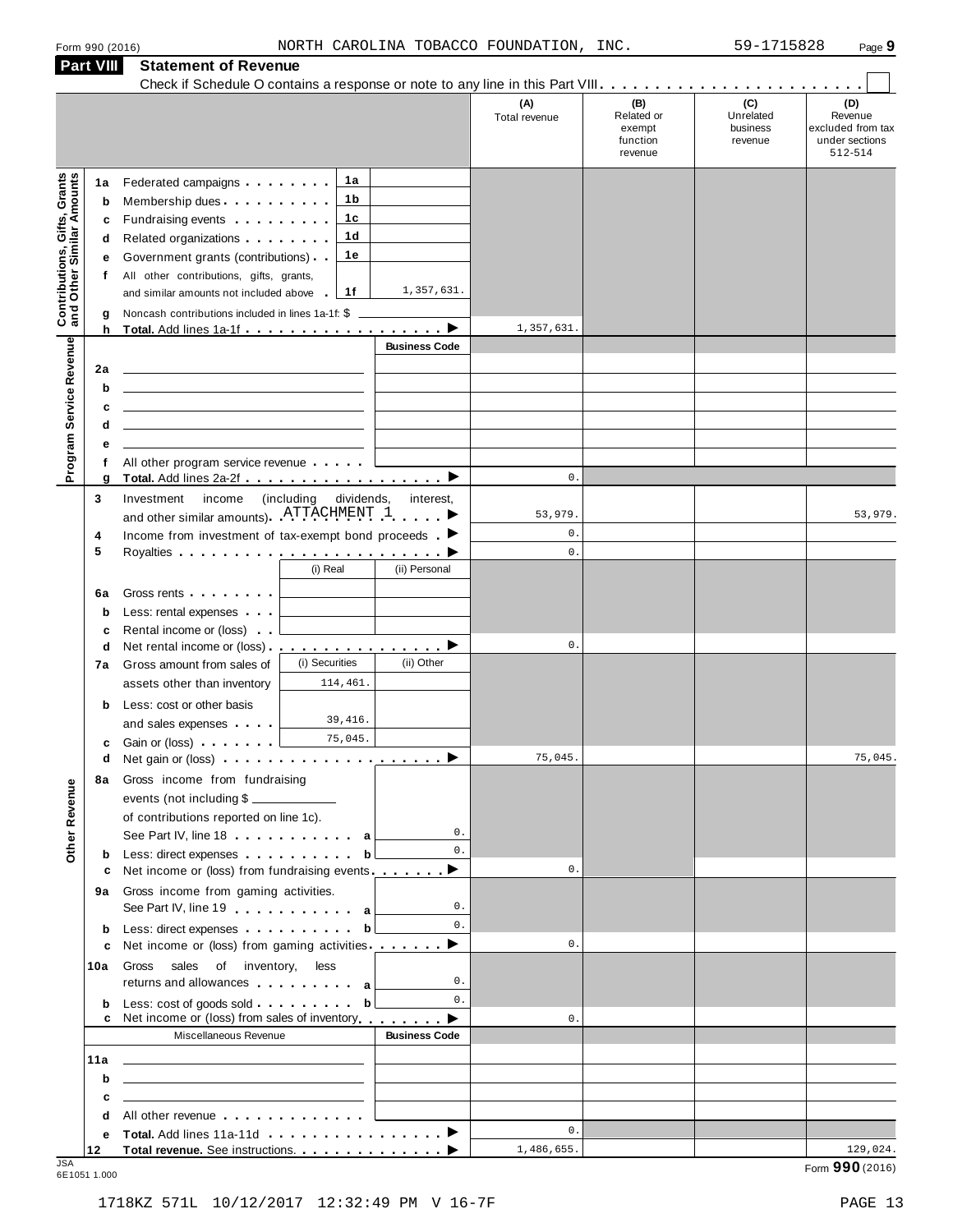**Part IX Statement of Functional Expenses**

| (A)<br>Total expenses<br>(D)<br>(B)<br>Program service<br>Do not include amounts reported on lines 6b, 7b,<br>Fundraising<br>Management and<br>8b, 9b, and 10b of Part VIII.<br>general expenses<br>expenses<br>expenses<br>1 Grants and other assistance to domestic organizations<br>1,285,182.<br>1,285,182.<br>and domestic governments. See Part IV, line 21<br>2 Grants and other assistance to domestic<br>0.<br>individuals. See Part IV, line 22<br>3 Grants and other assistance to foreign<br>organizations, foreign governments, and foreign<br>0.<br>individuals. See Part IV, lines 15 and 16<br>$\Omega$ .<br>Benefits paid to or for members<br>5 Compensation of current officers, directors,<br>0.<br>trustees, and key employees entitled as a set of the set of the set of the set of the set of the set of the set of the set of the set of the set of the set of the set of the set of the set of the set of the set of the set<br>Compensation not included above, to disqualified<br>6.<br>persons (as defined under section 4958(f)(1)) and<br>0.<br>persons described in section 4958(c)(3)(B)<br>10,686.<br>7 Other salaries and wages <b>container and all the salaries</b><br>8 Pension plan accruals and contributions (include<br>0.<br>section 401(k) and 403(b) employer contributions)<br>$\mathbf 0$ .<br>Other employee benefits<br>9<br>0.<br>10<br>11 Fees for services (non-employees):<br>0.<br>a Management<br>$\overline{2,852}$ .<br>15,500.<br>15,500.<br>c Accounting<br>$0$ .<br>$\Omega$<br>e Professional fundraising services. See Part IV, line 17<br>26,186.<br>26,186.<br>f Investment management fees<br><b>g</b> Other. (If line 11g amount exceeds 10% of line 25, column<br>$\mathbf 0$ .<br>(A) amount, list line 11g expenses on Schedule O.).<br>$\Omega$ .<br>12 Advertising and promotion<br>27,337.<br>25,605.<br>Office expenses expenses<br>13<br>$\mathsf{O}$<br>Information technology<br>14<br>$\Omega$ .<br>15<br>2,668.<br>2,568.<br>Occupancy<br>16<br>68,574.<br>65,884.<br>18 Payments of travel or entertainment expenses<br>0.<br>for any federal, state, or local public officials<br>10,296.<br>7,981.<br>19 Conferences, conventions, and meetings<br>0.<br>0<br>Payments to affiliates<br>21<br>0<br>Depreciation, depletion, and amortization<br>22<br>3,589.<br>23 Insurance experience and the set of the set of the set of the set of the set of the set of the set of the s<br>24 Other expenses. Itemize expenses not covered<br>above (List miscellaneous expenses in line 24e. If<br>line 24e amount exceeds 10% of line 25, column<br>(A) amount, list line 24e expenses on Schedule O.)<br>291,838.<br>277,686.<br>aMISC. SERVICE & FEES<br>158,009.<br>157,483.<br><b>b</b> SUPPLIES<br>36, 357.<br>36,032.<br>CEQUIPMENT RENTAL & MAINT.<br>33,677.<br>33,677.<br>dCONTRACTED SERVICES<br>27,586.<br>25,733.<br><b>e</b> All other expenses<br>2,000,337.<br>1,917,831.<br>41,686.<br>25 Total functional expenses. Add lines 1 through 24e<br>26 Joint costs. Complete this line only if the<br>organization reported in column (B) joint costs<br>from a combined educational campaign and<br>fundraising solicitation. Check here<br>if<br>following SOP 98-2 (ASC 958-720)<br>0. | Section 501(c)(3) and 501(c)(4) organizations must complete all columns. All other organizations must complete column (A). |  |                 |
|--------------------------------------------------------------------------------------------------------------------------------------------------------------------------------------------------------------------------------------------------------------------------------------------------------------------------------------------------------------------------------------------------------------------------------------------------------------------------------------------------------------------------------------------------------------------------------------------------------------------------------------------------------------------------------------------------------------------------------------------------------------------------------------------------------------------------------------------------------------------------------------------------------------------------------------------------------------------------------------------------------------------------------------------------------------------------------------------------------------------------------------------------------------------------------------------------------------------------------------------------------------------------------------------------------------------------------------------------------------------------------------------------------------------------------------------------------------------------------------------------------------------------------------------------------------------------------------------------------------------------------------------------------------------------------------------------------------------------------------------------------------------------------------------------------------------------------------------------------------------------------------------------------------------------------------------------------------------------------------------------------------------------------------------------------------------------------------------------------------------------------------------------------------------------------------------------------------------------------------------------------------------------------------------------------------------------------------------------------------------------------------------------------------------------------------------------------------------------------------------------------------------------------------------------------------------------------------------------------------------------------------------------------------------------------------------------------------------------------------------------------------------------------------------------------------------------------------------------------------------------------------------------------------------------------------------------------------------------------------------------------------------------------------------------------------------------------------------------------------------------------------------------------------------------------------------------------------------------------------------------------------------------------|----------------------------------------------------------------------------------------------------------------------------|--|-----------------|
|                                                                                                                                                                                                                                                                                                                                                                                                                                                                                                                                                                                                                                                                                                                                                                                                                                                                                                                                                                                                                                                                                                                                                                                                                                                                                                                                                                                                                                                                                                                                                                                                                                                                                                                                                                                                                                                                                                                                                                                                                                                                                                                                                                                                                                                                                                                                                                                                                                                                                                                                                                                                                                                                                                                                                                                                                                                                                                                                                                                                                                                                                                                                                                                                                                                                                |                                                                                                                            |  |                 |
|                                                                                                                                                                                                                                                                                                                                                                                                                                                                                                                                                                                                                                                                                                                                                                                                                                                                                                                                                                                                                                                                                                                                                                                                                                                                                                                                                                                                                                                                                                                                                                                                                                                                                                                                                                                                                                                                                                                                                                                                                                                                                                                                                                                                                                                                                                                                                                                                                                                                                                                                                                                                                                                                                                                                                                                                                                                                                                                                                                                                                                                                                                                                                                                                                                                                                |                                                                                                                            |  |                 |
|                                                                                                                                                                                                                                                                                                                                                                                                                                                                                                                                                                                                                                                                                                                                                                                                                                                                                                                                                                                                                                                                                                                                                                                                                                                                                                                                                                                                                                                                                                                                                                                                                                                                                                                                                                                                                                                                                                                                                                                                                                                                                                                                                                                                                                                                                                                                                                                                                                                                                                                                                                                                                                                                                                                                                                                                                                                                                                                                                                                                                                                                                                                                                                                                                                                                                |                                                                                                                            |  |                 |
|                                                                                                                                                                                                                                                                                                                                                                                                                                                                                                                                                                                                                                                                                                                                                                                                                                                                                                                                                                                                                                                                                                                                                                                                                                                                                                                                                                                                                                                                                                                                                                                                                                                                                                                                                                                                                                                                                                                                                                                                                                                                                                                                                                                                                                                                                                                                                                                                                                                                                                                                                                                                                                                                                                                                                                                                                                                                                                                                                                                                                                                                                                                                                                                                                                                                                |                                                                                                                            |  |                 |
|                                                                                                                                                                                                                                                                                                                                                                                                                                                                                                                                                                                                                                                                                                                                                                                                                                                                                                                                                                                                                                                                                                                                                                                                                                                                                                                                                                                                                                                                                                                                                                                                                                                                                                                                                                                                                                                                                                                                                                                                                                                                                                                                                                                                                                                                                                                                                                                                                                                                                                                                                                                                                                                                                                                                                                                                                                                                                                                                                                                                                                                                                                                                                                                                                                                                                |                                                                                                                            |  |                 |
|                                                                                                                                                                                                                                                                                                                                                                                                                                                                                                                                                                                                                                                                                                                                                                                                                                                                                                                                                                                                                                                                                                                                                                                                                                                                                                                                                                                                                                                                                                                                                                                                                                                                                                                                                                                                                                                                                                                                                                                                                                                                                                                                                                                                                                                                                                                                                                                                                                                                                                                                                                                                                                                                                                                                                                                                                                                                                                                                                                                                                                                                                                                                                                                                                                                                                |                                                                                                                            |  |                 |
|                                                                                                                                                                                                                                                                                                                                                                                                                                                                                                                                                                                                                                                                                                                                                                                                                                                                                                                                                                                                                                                                                                                                                                                                                                                                                                                                                                                                                                                                                                                                                                                                                                                                                                                                                                                                                                                                                                                                                                                                                                                                                                                                                                                                                                                                                                                                                                                                                                                                                                                                                                                                                                                                                                                                                                                                                                                                                                                                                                                                                                                                                                                                                                                                                                                                                |                                                                                                                            |  |                 |
|                                                                                                                                                                                                                                                                                                                                                                                                                                                                                                                                                                                                                                                                                                                                                                                                                                                                                                                                                                                                                                                                                                                                                                                                                                                                                                                                                                                                                                                                                                                                                                                                                                                                                                                                                                                                                                                                                                                                                                                                                                                                                                                                                                                                                                                                                                                                                                                                                                                                                                                                                                                                                                                                                                                                                                                                                                                                                                                                                                                                                                                                                                                                                                                                                                                                                |                                                                                                                            |  |                 |
|                                                                                                                                                                                                                                                                                                                                                                                                                                                                                                                                                                                                                                                                                                                                                                                                                                                                                                                                                                                                                                                                                                                                                                                                                                                                                                                                                                                                                                                                                                                                                                                                                                                                                                                                                                                                                                                                                                                                                                                                                                                                                                                                                                                                                                                                                                                                                                                                                                                                                                                                                                                                                                                                                                                                                                                                                                                                                                                                                                                                                                                                                                                                                                                                                                                                                |                                                                                                                            |  |                 |
|                                                                                                                                                                                                                                                                                                                                                                                                                                                                                                                                                                                                                                                                                                                                                                                                                                                                                                                                                                                                                                                                                                                                                                                                                                                                                                                                                                                                                                                                                                                                                                                                                                                                                                                                                                                                                                                                                                                                                                                                                                                                                                                                                                                                                                                                                                                                                                                                                                                                                                                                                                                                                                                                                                                                                                                                                                                                                                                                                                                                                                                                                                                                                                                                                                                                                |                                                                                                                            |  |                 |
|                                                                                                                                                                                                                                                                                                                                                                                                                                                                                                                                                                                                                                                                                                                                                                                                                                                                                                                                                                                                                                                                                                                                                                                                                                                                                                                                                                                                                                                                                                                                                                                                                                                                                                                                                                                                                                                                                                                                                                                                                                                                                                                                                                                                                                                                                                                                                                                                                                                                                                                                                                                                                                                                                                                                                                                                                                                                                                                                                                                                                                                                                                                                                                                                                                                                                |                                                                                                                            |  |                 |
|                                                                                                                                                                                                                                                                                                                                                                                                                                                                                                                                                                                                                                                                                                                                                                                                                                                                                                                                                                                                                                                                                                                                                                                                                                                                                                                                                                                                                                                                                                                                                                                                                                                                                                                                                                                                                                                                                                                                                                                                                                                                                                                                                                                                                                                                                                                                                                                                                                                                                                                                                                                                                                                                                                                                                                                                                                                                                                                                                                                                                                                                                                                                                                                                                                                                                |                                                                                                                            |  |                 |
|                                                                                                                                                                                                                                                                                                                                                                                                                                                                                                                                                                                                                                                                                                                                                                                                                                                                                                                                                                                                                                                                                                                                                                                                                                                                                                                                                                                                                                                                                                                                                                                                                                                                                                                                                                                                                                                                                                                                                                                                                                                                                                                                                                                                                                                                                                                                                                                                                                                                                                                                                                                                                                                                                                                                                                                                                                                                                                                                                                                                                                                                                                                                                                                                                                                                                |                                                                                                                            |  |                 |
|                                                                                                                                                                                                                                                                                                                                                                                                                                                                                                                                                                                                                                                                                                                                                                                                                                                                                                                                                                                                                                                                                                                                                                                                                                                                                                                                                                                                                                                                                                                                                                                                                                                                                                                                                                                                                                                                                                                                                                                                                                                                                                                                                                                                                                                                                                                                                                                                                                                                                                                                                                                                                                                                                                                                                                                                                                                                                                                                                                                                                                                                                                                                                                                                                                                                                |                                                                                                                            |  |                 |
|                                                                                                                                                                                                                                                                                                                                                                                                                                                                                                                                                                                                                                                                                                                                                                                                                                                                                                                                                                                                                                                                                                                                                                                                                                                                                                                                                                                                                                                                                                                                                                                                                                                                                                                                                                                                                                                                                                                                                                                                                                                                                                                                                                                                                                                                                                                                                                                                                                                                                                                                                                                                                                                                                                                                                                                                                                                                                                                                                                                                                                                                                                                                                                                                                                                                                |                                                                                                                            |  | 10,686.         |
|                                                                                                                                                                                                                                                                                                                                                                                                                                                                                                                                                                                                                                                                                                                                                                                                                                                                                                                                                                                                                                                                                                                                                                                                                                                                                                                                                                                                                                                                                                                                                                                                                                                                                                                                                                                                                                                                                                                                                                                                                                                                                                                                                                                                                                                                                                                                                                                                                                                                                                                                                                                                                                                                                                                                                                                                                                                                                                                                                                                                                                                                                                                                                                                                                                                                                |                                                                                                                            |  |                 |
|                                                                                                                                                                                                                                                                                                                                                                                                                                                                                                                                                                                                                                                                                                                                                                                                                                                                                                                                                                                                                                                                                                                                                                                                                                                                                                                                                                                                                                                                                                                                                                                                                                                                                                                                                                                                                                                                                                                                                                                                                                                                                                                                                                                                                                                                                                                                                                                                                                                                                                                                                                                                                                                                                                                                                                                                                                                                                                                                                                                                                                                                                                                                                                                                                                                                                |                                                                                                                            |  |                 |
|                                                                                                                                                                                                                                                                                                                                                                                                                                                                                                                                                                                                                                                                                                                                                                                                                                                                                                                                                                                                                                                                                                                                                                                                                                                                                                                                                                                                                                                                                                                                                                                                                                                                                                                                                                                                                                                                                                                                                                                                                                                                                                                                                                                                                                                                                                                                                                                                                                                                                                                                                                                                                                                                                                                                                                                                                                                                                                                                                                                                                                                                                                                                                                                                                                                                                |                                                                                                                            |  |                 |
|                                                                                                                                                                                                                                                                                                                                                                                                                                                                                                                                                                                                                                                                                                                                                                                                                                                                                                                                                                                                                                                                                                                                                                                                                                                                                                                                                                                                                                                                                                                                                                                                                                                                                                                                                                                                                                                                                                                                                                                                                                                                                                                                                                                                                                                                                                                                                                                                                                                                                                                                                                                                                                                                                                                                                                                                                                                                                                                                                                                                                                                                                                                                                                                                                                                                                |                                                                                                                            |  |                 |
|                                                                                                                                                                                                                                                                                                                                                                                                                                                                                                                                                                                                                                                                                                                                                                                                                                                                                                                                                                                                                                                                                                                                                                                                                                                                                                                                                                                                                                                                                                                                                                                                                                                                                                                                                                                                                                                                                                                                                                                                                                                                                                                                                                                                                                                                                                                                                                                                                                                                                                                                                                                                                                                                                                                                                                                                                                                                                                                                                                                                                                                                                                                                                                                                                                                                                |                                                                                                                            |  |                 |
|                                                                                                                                                                                                                                                                                                                                                                                                                                                                                                                                                                                                                                                                                                                                                                                                                                                                                                                                                                                                                                                                                                                                                                                                                                                                                                                                                                                                                                                                                                                                                                                                                                                                                                                                                                                                                                                                                                                                                                                                                                                                                                                                                                                                                                                                                                                                                                                                                                                                                                                                                                                                                                                                                                                                                                                                                                                                                                                                                                                                                                                                                                                                                                                                                                                                                |                                                                                                                            |  |                 |
|                                                                                                                                                                                                                                                                                                                                                                                                                                                                                                                                                                                                                                                                                                                                                                                                                                                                                                                                                                                                                                                                                                                                                                                                                                                                                                                                                                                                                                                                                                                                                                                                                                                                                                                                                                                                                                                                                                                                                                                                                                                                                                                                                                                                                                                                                                                                                                                                                                                                                                                                                                                                                                                                                                                                                                                                                                                                                                                                                                                                                                                                                                                                                                                                                                                                                |                                                                                                                            |  | 2,852.          |
|                                                                                                                                                                                                                                                                                                                                                                                                                                                                                                                                                                                                                                                                                                                                                                                                                                                                                                                                                                                                                                                                                                                                                                                                                                                                                                                                                                                                                                                                                                                                                                                                                                                                                                                                                                                                                                                                                                                                                                                                                                                                                                                                                                                                                                                                                                                                                                                                                                                                                                                                                                                                                                                                                                                                                                                                                                                                                                                                                                                                                                                                                                                                                                                                                                                                                |                                                                                                                            |  |                 |
|                                                                                                                                                                                                                                                                                                                                                                                                                                                                                                                                                                                                                                                                                                                                                                                                                                                                                                                                                                                                                                                                                                                                                                                                                                                                                                                                                                                                                                                                                                                                                                                                                                                                                                                                                                                                                                                                                                                                                                                                                                                                                                                                                                                                                                                                                                                                                                                                                                                                                                                                                                                                                                                                                                                                                                                                                                                                                                                                                                                                                                                                                                                                                                                                                                                                                |                                                                                                                            |  |                 |
|                                                                                                                                                                                                                                                                                                                                                                                                                                                                                                                                                                                                                                                                                                                                                                                                                                                                                                                                                                                                                                                                                                                                                                                                                                                                                                                                                                                                                                                                                                                                                                                                                                                                                                                                                                                                                                                                                                                                                                                                                                                                                                                                                                                                                                                                                                                                                                                                                                                                                                                                                                                                                                                                                                                                                                                                                                                                                                                                                                                                                                                                                                                                                                                                                                                                                |                                                                                                                            |  |                 |
|                                                                                                                                                                                                                                                                                                                                                                                                                                                                                                                                                                                                                                                                                                                                                                                                                                                                                                                                                                                                                                                                                                                                                                                                                                                                                                                                                                                                                                                                                                                                                                                                                                                                                                                                                                                                                                                                                                                                                                                                                                                                                                                                                                                                                                                                                                                                                                                                                                                                                                                                                                                                                                                                                                                                                                                                                                                                                                                                                                                                                                                                                                                                                                                                                                                                                |                                                                                                                            |  |                 |
|                                                                                                                                                                                                                                                                                                                                                                                                                                                                                                                                                                                                                                                                                                                                                                                                                                                                                                                                                                                                                                                                                                                                                                                                                                                                                                                                                                                                                                                                                                                                                                                                                                                                                                                                                                                                                                                                                                                                                                                                                                                                                                                                                                                                                                                                                                                                                                                                                                                                                                                                                                                                                                                                                                                                                                                                                                                                                                                                                                                                                                                                                                                                                                                                                                                                                |                                                                                                                            |  |                 |
|                                                                                                                                                                                                                                                                                                                                                                                                                                                                                                                                                                                                                                                                                                                                                                                                                                                                                                                                                                                                                                                                                                                                                                                                                                                                                                                                                                                                                                                                                                                                                                                                                                                                                                                                                                                                                                                                                                                                                                                                                                                                                                                                                                                                                                                                                                                                                                                                                                                                                                                                                                                                                                                                                                                                                                                                                                                                                                                                                                                                                                                                                                                                                                                                                                                                                |                                                                                                                            |  |                 |
|                                                                                                                                                                                                                                                                                                                                                                                                                                                                                                                                                                                                                                                                                                                                                                                                                                                                                                                                                                                                                                                                                                                                                                                                                                                                                                                                                                                                                                                                                                                                                                                                                                                                                                                                                                                                                                                                                                                                                                                                                                                                                                                                                                                                                                                                                                                                                                                                                                                                                                                                                                                                                                                                                                                                                                                                                                                                                                                                                                                                                                                                                                                                                                                                                                                                                |                                                                                                                            |  |                 |
|                                                                                                                                                                                                                                                                                                                                                                                                                                                                                                                                                                                                                                                                                                                                                                                                                                                                                                                                                                                                                                                                                                                                                                                                                                                                                                                                                                                                                                                                                                                                                                                                                                                                                                                                                                                                                                                                                                                                                                                                                                                                                                                                                                                                                                                                                                                                                                                                                                                                                                                                                                                                                                                                                                                                                                                                                                                                                                                                                                                                                                                                                                                                                                                                                                                                                |                                                                                                                            |  | 1,732.          |
|                                                                                                                                                                                                                                                                                                                                                                                                                                                                                                                                                                                                                                                                                                                                                                                                                                                                                                                                                                                                                                                                                                                                                                                                                                                                                                                                                                                                                                                                                                                                                                                                                                                                                                                                                                                                                                                                                                                                                                                                                                                                                                                                                                                                                                                                                                                                                                                                                                                                                                                                                                                                                                                                                                                                                                                                                                                                                                                                                                                                                                                                                                                                                                                                                                                                                |                                                                                                                            |  |                 |
|                                                                                                                                                                                                                                                                                                                                                                                                                                                                                                                                                                                                                                                                                                                                                                                                                                                                                                                                                                                                                                                                                                                                                                                                                                                                                                                                                                                                                                                                                                                                                                                                                                                                                                                                                                                                                                                                                                                                                                                                                                                                                                                                                                                                                                                                                                                                                                                                                                                                                                                                                                                                                                                                                                                                                                                                                                                                                                                                                                                                                                                                                                                                                                                                                                                                                |                                                                                                                            |  |                 |
|                                                                                                                                                                                                                                                                                                                                                                                                                                                                                                                                                                                                                                                                                                                                                                                                                                                                                                                                                                                                                                                                                                                                                                                                                                                                                                                                                                                                                                                                                                                                                                                                                                                                                                                                                                                                                                                                                                                                                                                                                                                                                                                                                                                                                                                                                                                                                                                                                                                                                                                                                                                                                                                                                                                                                                                                                                                                                                                                                                                                                                                                                                                                                                                                                                                                                |                                                                                                                            |  | 100.            |
|                                                                                                                                                                                                                                                                                                                                                                                                                                                                                                                                                                                                                                                                                                                                                                                                                                                                                                                                                                                                                                                                                                                                                                                                                                                                                                                                                                                                                                                                                                                                                                                                                                                                                                                                                                                                                                                                                                                                                                                                                                                                                                                                                                                                                                                                                                                                                                                                                                                                                                                                                                                                                                                                                                                                                                                                                                                                                                                                                                                                                                                                                                                                                                                                                                                                                |                                                                                                                            |  | 2,690.          |
|                                                                                                                                                                                                                                                                                                                                                                                                                                                                                                                                                                                                                                                                                                                                                                                                                                                                                                                                                                                                                                                                                                                                                                                                                                                                                                                                                                                                                                                                                                                                                                                                                                                                                                                                                                                                                                                                                                                                                                                                                                                                                                                                                                                                                                                                                                                                                                                                                                                                                                                                                                                                                                                                                                                                                                                                                                                                                                                                                                                                                                                                                                                                                                                                                                                                                |                                                                                                                            |  |                 |
|                                                                                                                                                                                                                                                                                                                                                                                                                                                                                                                                                                                                                                                                                                                                                                                                                                                                                                                                                                                                                                                                                                                                                                                                                                                                                                                                                                                                                                                                                                                                                                                                                                                                                                                                                                                                                                                                                                                                                                                                                                                                                                                                                                                                                                                                                                                                                                                                                                                                                                                                                                                                                                                                                                                                                                                                                                                                                                                                                                                                                                                                                                                                                                                                                                                                                |                                                                                                                            |  |                 |
|                                                                                                                                                                                                                                                                                                                                                                                                                                                                                                                                                                                                                                                                                                                                                                                                                                                                                                                                                                                                                                                                                                                                                                                                                                                                                                                                                                                                                                                                                                                                                                                                                                                                                                                                                                                                                                                                                                                                                                                                                                                                                                                                                                                                                                                                                                                                                                                                                                                                                                                                                                                                                                                                                                                                                                                                                                                                                                                                                                                                                                                                                                                                                                                                                                                                                |                                                                                                                            |  | 2,315.          |
|                                                                                                                                                                                                                                                                                                                                                                                                                                                                                                                                                                                                                                                                                                                                                                                                                                                                                                                                                                                                                                                                                                                                                                                                                                                                                                                                                                                                                                                                                                                                                                                                                                                                                                                                                                                                                                                                                                                                                                                                                                                                                                                                                                                                                                                                                                                                                                                                                                                                                                                                                                                                                                                                                                                                                                                                                                                                                                                                                                                                                                                                                                                                                                                                                                                                                |                                                                                                                            |  |                 |
|                                                                                                                                                                                                                                                                                                                                                                                                                                                                                                                                                                                                                                                                                                                                                                                                                                                                                                                                                                                                                                                                                                                                                                                                                                                                                                                                                                                                                                                                                                                                                                                                                                                                                                                                                                                                                                                                                                                                                                                                                                                                                                                                                                                                                                                                                                                                                                                                                                                                                                                                                                                                                                                                                                                                                                                                                                                                                                                                                                                                                                                                                                                                                                                                                                                                                |                                                                                                                            |  |                 |
|                                                                                                                                                                                                                                                                                                                                                                                                                                                                                                                                                                                                                                                                                                                                                                                                                                                                                                                                                                                                                                                                                                                                                                                                                                                                                                                                                                                                                                                                                                                                                                                                                                                                                                                                                                                                                                                                                                                                                                                                                                                                                                                                                                                                                                                                                                                                                                                                                                                                                                                                                                                                                                                                                                                                                                                                                                                                                                                                                                                                                                                                                                                                                                                                                                                                                |                                                                                                                            |  |                 |
|                                                                                                                                                                                                                                                                                                                                                                                                                                                                                                                                                                                                                                                                                                                                                                                                                                                                                                                                                                                                                                                                                                                                                                                                                                                                                                                                                                                                                                                                                                                                                                                                                                                                                                                                                                                                                                                                                                                                                                                                                                                                                                                                                                                                                                                                                                                                                                                                                                                                                                                                                                                                                                                                                                                                                                                                                                                                                                                                                                                                                                                                                                                                                                                                                                                                                |                                                                                                                            |  | 3,589.          |
|                                                                                                                                                                                                                                                                                                                                                                                                                                                                                                                                                                                                                                                                                                                                                                                                                                                                                                                                                                                                                                                                                                                                                                                                                                                                                                                                                                                                                                                                                                                                                                                                                                                                                                                                                                                                                                                                                                                                                                                                                                                                                                                                                                                                                                                                                                                                                                                                                                                                                                                                                                                                                                                                                                                                                                                                                                                                                                                                                                                                                                                                                                                                                                                                                                                                                |                                                                                                                            |  |                 |
|                                                                                                                                                                                                                                                                                                                                                                                                                                                                                                                                                                                                                                                                                                                                                                                                                                                                                                                                                                                                                                                                                                                                                                                                                                                                                                                                                                                                                                                                                                                                                                                                                                                                                                                                                                                                                                                                                                                                                                                                                                                                                                                                                                                                                                                                                                                                                                                                                                                                                                                                                                                                                                                                                                                                                                                                                                                                                                                                                                                                                                                                                                                                                                                                                                                                                |                                                                                                                            |  |                 |
|                                                                                                                                                                                                                                                                                                                                                                                                                                                                                                                                                                                                                                                                                                                                                                                                                                                                                                                                                                                                                                                                                                                                                                                                                                                                                                                                                                                                                                                                                                                                                                                                                                                                                                                                                                                                                                                                                                                                                                                                                                                                                                                                                                                                                                                                                                                                                                                                                                                                                                                                                                                                                                                                                                                                                                                                                                                                                                                                                                                                                                                                                                                                                                                                                                                                                |                                                                                                                            |  |                 |
|                                                                                                                                                                                                                                                                                                                                                                                                                                                                                                                                                                                                                                                                                                                                                                                                                                                                                                                                                                                                                                                                                                                                                                                                                                                                                                                                                                                                                                                                                                                                                                                                                                                                                                                                                                                                                                                                                                                                                                                                                                                                                                                                                                                                                                                                                                                                                                                                                                                                                                                                                                                                                                                                                                                                                                                                                                                                                                                                                                                                                                                                                                                                                                                                                                                                                |                                                                                                                            |  |                 |
|                                                                                                                                                                                                                                                                                                                                                                                                                                                                                                                                                                                                                                                                                                                                                                                                                                                                                                                                                                                                                                                                                                                                                                                                                                                                                                                                                                                                                                                                                                                                                                                                                                                                                                                                                                                                                                                                                                                                                                                                                                                                                                                                                                                                                                                                                                                                                                                                                                                                                                                                                                                                                                                                                                                                                                                                                                                                                                                                                                                                                                                                                                                                                                                                                                                                                |                                                                                                                            |  | 14,152.         |
|                                                                                                                                                                                                                                                                                                                                                                                                                                                                                                                                                                                                                                                                                                                                                                                                                                                                                                                                                                                                                                                                                                                                                                                                                                                                                                                                                                                                                                                                                                                                                                                                                                                                                                                                                                                                                                                                                                                                                                                                                                                                                                                                                                                                                                                                                                                                                                                                                                                                                                                                                                                                                                                                                                                                                                                                                                                                                                                                                                                                                                                                                                                                                                                                                                                                                |                                                                                                                            |  | 526.            |
|                                                                                                                                                                                                                                                                                                                                                                                                                                                                                                                                                                                                                                                                                                                                                                                                                                                                                                                                                                                                                                                                                                                                                                                                                                                                                                                                                                                                                                                                                                                                                                                                                                                                                                                                                                                                                                                                                                                                                                                                                                                                                                                                                                                                                                                                                                                                                                                                                                                                                                                                                                                                                                                                                                                                                                                                                                                                                                                                                                                                                                                                                                                                                                                                                                                                                |                                                                                                                            |  | 325.            |
|                                                                                                                                                                                                                                                                                                                                                                                                                                                                                                                                                                                                                                                                                                                                                                                                                                                                                                                                                                                                                                                                                                                                                                                                                                                                                                                                                                                                                                                                                                                                                                                                                                                                                                                                                                                                                                                                                                                                                                                                                                                                                                                                                                                                                                                                                                                                                                                                                                                                                                                                                                                                                                                                                                                                                                                                                                                                                                                                                                                                                                                                                                                                                                                                                                                                                |                                                                                                                            |  |                 |
|                                                                                                                                                                                                                                                                                                                                                                                                                                                                                                                                                                                                                                                                                                                                                                                                                                                                                                                                                                                                                                                                                                                                                                                                                                                                                                                                                                                                                                                                                                                                                                                                                                                                                                                                                                                                                                                                                                                                                                                                                                                                                                                                                                                                                                                                                                                                                                                                                                                                                                                                                                                                                                                                                                                                                                                                                                                                                                                                                                                                                                                                                                                                                                                                                                                                                |                                                                                                                            |  | 1,853.          |
|                                                                                                                                                                                                                                                                                                                                                                                                                                                                                                                                                                                                                                                                                                                                                                                                                                                                                                                                                                                                                                                                                                                                                                                                                                                                                                                                                                                                                                                                                                                                                                                                                                                                                                                                                                                                                                                                                                                                                                                                                                                                                                                                                                                                                                                                                                                                                                                                                                                                                                                                                                                                                                                                                                                                                                                                                                                                                                                                                                                                                                                                                                                                                                                                                                                                                |                                                                                                                            |  | 40,820.         |
|                                                                                                                                                                                                                                                                                                                                                                                                                                                                                                                                                                                                                                                                                                                                                                                                                                                                                                                                                                                                                                                                                                                                                                                                                                                                                                                                                                                                                                                                                                                                                                                                                                                                                                                                                                                                                                                                                                                                                                                                                                                                                                                                                                                                                                                                                                                                                                                                                                                                                                                                                                                                                                                                                                                                                                                                                                                                                                                                                                                                                                                                                                                                                                                                                                                                                |                                                                                                                            |  |                 |
|                                                                                                                                                                                                                                                                                                                                                                                                                                                                                                                                                                                                                                                                                                                                                                                                                                                                                                                                                                                                                                                                                                                                                                                                                                                                                                                                                                                                                                                                                                                                                                                                                                                                                                                                                                                                                                                                                                                                                                                                                                                                                                                                                                                                                                                                                                                                                                                                                                                                                                                                                                                                                                                                                                                                                                                                                                                                                                                                                                                                                                                                                                                                                                                                                                                                                |                                                                                                                            |  |                 |
| <b>JSA</b>                                                                                                                                                                                                                                                                                                                                                                                                                                                                                                                                                                                                                                                                                                                                                                                                                                                                                                                                                                                                                                                                                                                                                                                                                                                                                                                                                                                                                                                                                                                                                                                                                                                                                                                                                                                                                                                                                                                                                                                                                                                                                                                                                                                                                                                                                                                                                                                                                                                                                                                                                                                                                                                                                                                                                                                                                                                                                                                                                                                                                                                                                                                                                                                                                                                                     |                                                                                                                            |  | Form 990 (2016) |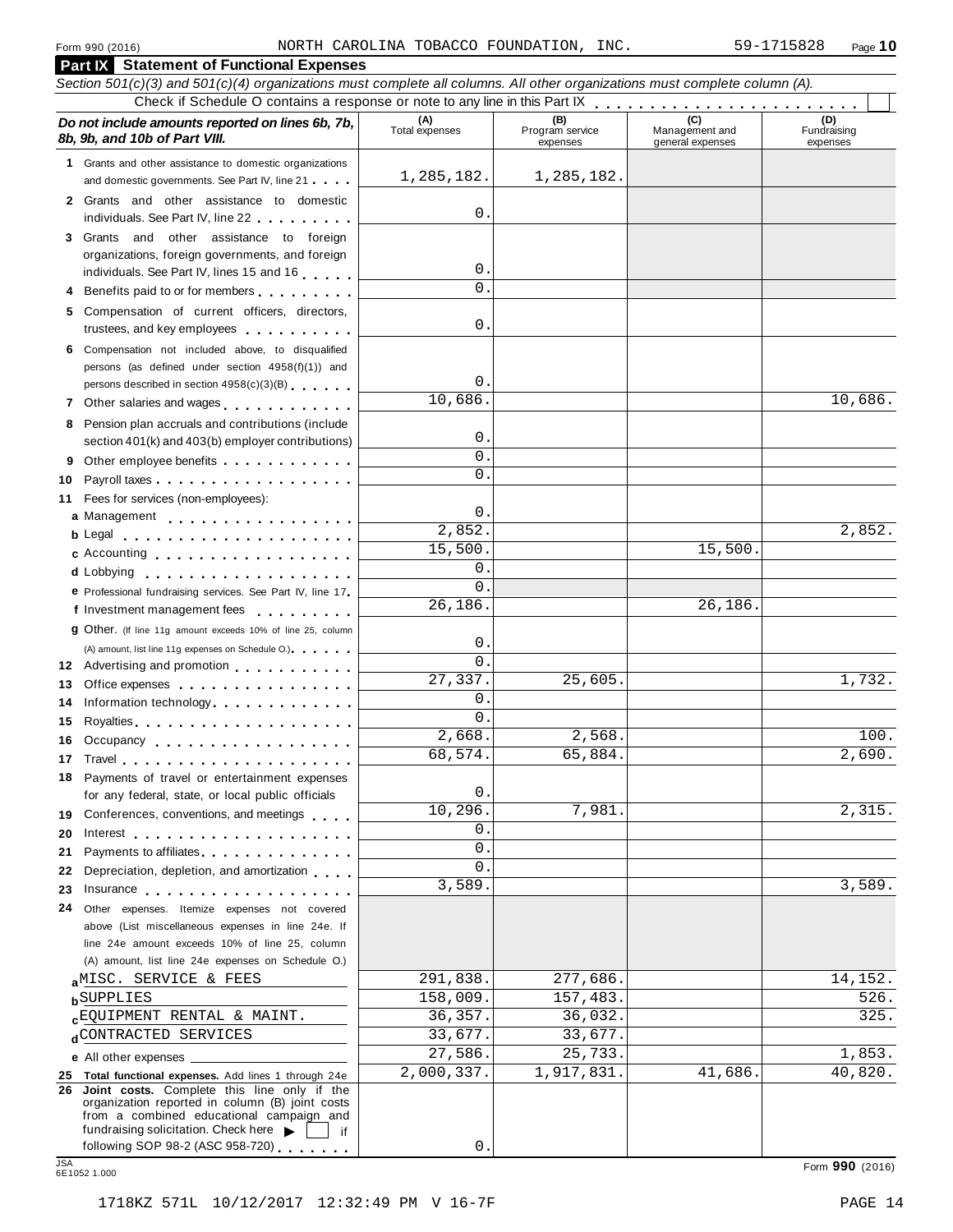Form 990 (2016)

| <br>16<br>г.<br>ı |  |
|-------------------|--|
|                   |  |

|                      | Part X     | <b>Balance Sheet</b>                                                                                                                                                                                                                                   |                           |                         |                    |
|----------------------|------------|--------------------------------------------------------------------------------------------------------------------------------------------------------------------------------------------------------------------------------------------------------|---------------------------|-------------------------|--------------------|
|                      |            |                                                                                                                                                                                                                                                        |                           |                         |                    |
|                      |            |                                                                                                                                                                                                                                                        | (A)<br>Beginning of year  |                         | (B)<br>End of year |
|                      | 1          |                                                                                                                                                                                                                                                        | 78,732.                   | $\mathbf{1}$            | 0.                 |
|                      | 2          |                                                                                                                                                                                                                                                        | 3,627,448.                | $\overline{2}$          | 3,525,275.         |
|                      | 3          |                                                                                                                                                                                                                                                        | 1,258,480.                | $\mathbf{3}$            | 484,284.           |
|                      | 4          |                                                                                                                                                                                                                                                        | 1,119.                    | $\overline{\mathbf{4}}$ | 1,469.             |
|                      | 5          | Loans and other receivables from current and former officers, directors,                                                                                                                                                                               |                           |                         |                    |
|                      |            | trustees, key employees, and highest compensated employees.                                                                                                                                                                                            |                           |                         |                    |
|                      | 6          | Complete Part II of Schedule L<br>Complete Part if of Scriedule L<br>Loans and other receivables from other disqualified persons (as defined under section<br>$4958(f)(1)$ , persons described in section $4958(c)(3)(B)$ , and contributing employers | 0.                        | 5                       | $0$ .              |
|                      |            | and sponsoring organizations of section $501(c)(9)$ voluntary employees' beneficiary                                                                                                                                                                   | 0.                        |                         | 0.                 |
|                      |            | organizations (see instructions). Complete Part II of Schedule L <sub>1111111</sub> , productions                                                                                                                                                      | 0.                        | 6<br>$\overline{7}$     | $0$ .              |
| Assets               | 7          |                                                                                                                                                                                                                                                        | 0.                        | 8                       | 0.                 |
|                      | 8<br>9     | Inventories for sale or use enterpreteral enterpreteral enterpreteral enterpreteral enterpreteral enterpreteral                                                                                                                                        | $\Omega$ .                | 9                       | 0.                 |
|                      |            |                                                                                                                                                                                                                                                        |                           |                         |                    |
|                      |            | 10a Land, buildings, and equipment: cost or<br>other basis. Complete Part VI of Schedule D                                                                                                                                                             |                           |                         |                    |
|                      |            | 10a<br><b>b</b> Less: accumulated depreciation $\ldots$ , ,    10b                                                                                                                                                                                     |                           | 0.10c                   | $0$ .              |
|                      | 11         |                                                                                                                                                                                                                                                        | 0.1                       | 11                      | 0.                 |
|                      | 12         | Investments - other securities. See Part IV, line 11                                                                                                                                                                                                   | $\overline{5,186,769}.$   | 12                      | 6,157,055.         |
|                      | 13         | Investments - program-related. See Part IV, line 11                                                                                                                                                                                                    | 0.                        | 13                      | 0.                 |
|                      | 14         |                                                                                                                                                                                                                                                        | 0.                        | 14                      | 0.                 |
|                      | 15         |                                                                                                                                                                                                                                                        | 0.                        | 15                      | 0.                 |
|                      | 16         | Total assets. Add lines 1 through 15 (must equal line 34)                                                                                                                                                                                              | 10, 152, 548.             | 16                      | 10, 168, 083.      |
|                      | 17         | Accounts payable and accrued expenses                                                                                                                                                                                                                  | 0.1                       | 17                      | 0.                 |
|                      | 18         |                                                                                                                                                                                                                                                        | 0.                        | 18                      | 0.                 |
|                      | 19         |                                                                                                                                                                                                                                                        | $0$ .                     | 19                      | 0.                 |
|                      | 20         |                                                                                                                                                                                                                                                        | 0.                        | 20                      | 0.                 |
|                      | 21         | Escrow or custodial account liability. Complete Part IV of Schedule D                                                                                                                                                                                  | 0.                        | 21                      | 0.                 |
|                      | 22         | Loans and other payables to current and former officers, directors,                                                                                                                                                                                    |                           |                         |                    |
|                      |            | trustees, key employees, highest compensated employees, and                                                                                                                                                                                            |                           |                         |                    |
| Liabilities          |            | disqualified persons. Complete Part II of Schedule L.                                                                                                                                                                                                  | 0.1                       | 22                      | $0$ .              |
|                      | 23         | Secured mortgages and notes payable to unrelated third parties                                                                                                                                                                                         | $0$ .                     | 23                      | 0.                 |
|                      | 24         | Unsecured notes and loans payable to unrelated third parties                                                                                                                                                                                           | 0.                        | 24                      | $0$ .              |
|                      | 25         | Other liabilities (including federal income tax, payables to related third                                                                                                                                                                             |                           |                         |                    |
|                      |            | parties, and other liabilities not included on lines 17-24). Complete Part X                                                                                                                                                                           |                           |                         |                    |
|                      |            |                                                                                                                                                                                                                                                        | 430,440.                  | 25                      | 411, 111.          |
|                      | 26         |                                                                                                                                                                                                                                                        | 430,440.                  | 26                      | 411, 111.          |
| <b>Fund Balances</b> |            | $\vert X \vert$<br>Organizations that follow SFAS 117 (ASC 958), check here ▶<br>and<br>complete lines 27 through 29, and lines 33 and 34.                                                                                                             |                           |                         |                    |
|                      | ${\bf 27}$ | Unrestricted net assets                                                                                                                                                                                                                                | 513,804.                  | 27                      | 392,769.           |
|                      | 28         |                                                                                                                                                                                                                                                        | $\overline{4,091}$ , 205. | 28                      | 4,459,677.         |
|                      | 29         | Permanently restricted net assets<br>intervals and intervals are neglected to the setting of the setting of the setting of the setting of the setting of the setting of the setting of the setting of the setting of the setting                       | 5, 117, 099.              | 29                      | 4,904,526.         |
|                      |            | Organizations that do not follow SFAS 117 (ASC 958), check here ▶<br>and<br>complete lines 30 through 34.                                                                                                                                              |                           |                         |                    |
|                      | 30         |                                                                                                                                                                                                                                                        |                           | 30                      |                    |
| Net Assets or        | 31         | Paid-in or capital surplus, or land, building, or equipment fund<br>                                                                                                                                                                                   |                           | 31                      |                    |
|                      | 32         | Retained earnings, endowment, accumulated income, or other funds                                                                                                                                                                                       |                           | 32                      |                    |
|                      | 33         |                                                                                                                                                                                                                                                        | 9,722,108.                | 33                      | 9,756,972.         |
|                      | 34         | Total liabilities and net assets/fund balances                                                                                                                                                                                                         | 10, 152, 548.             | 34                      | 10,168,083.        |

Form **990** (2016)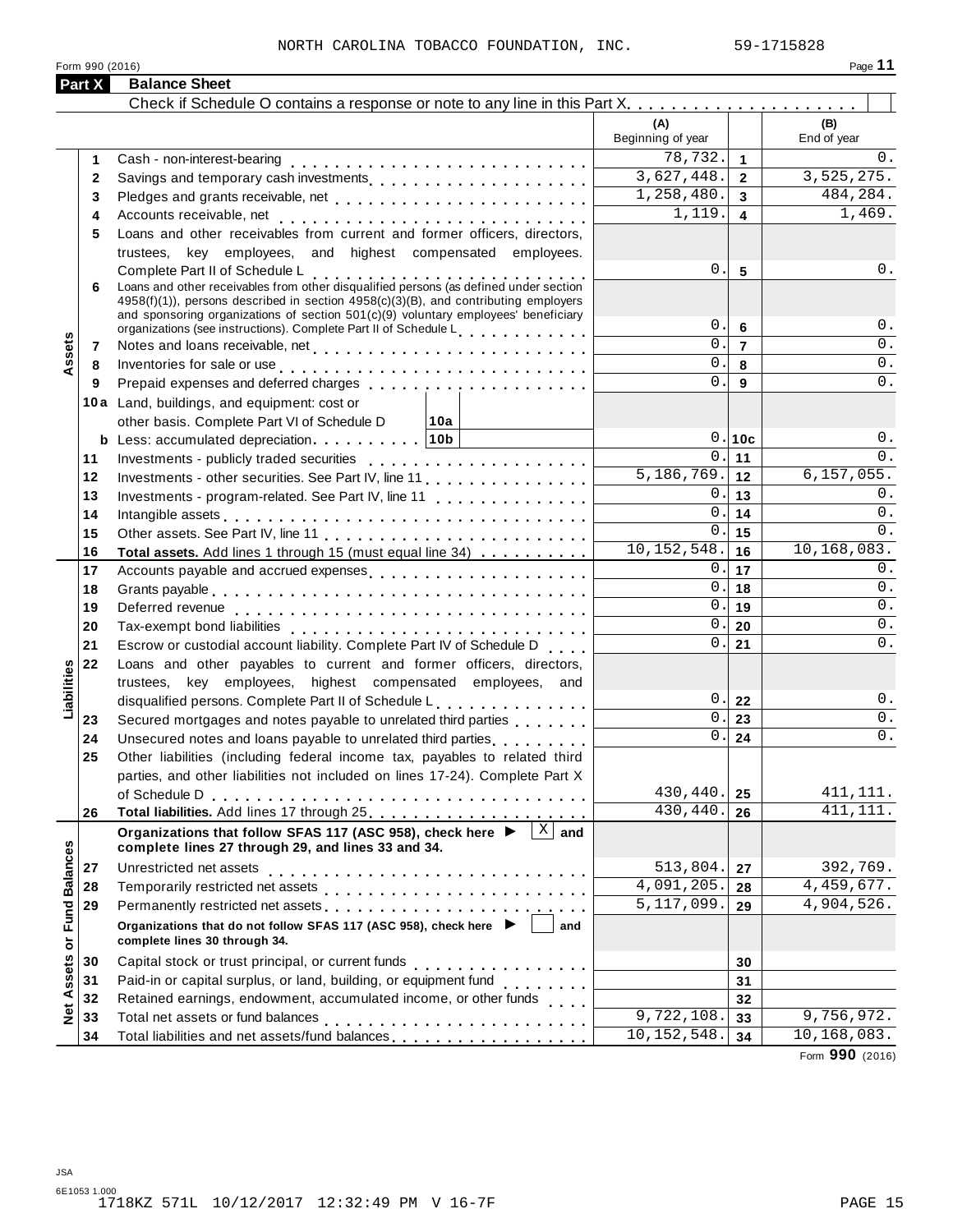NORTH CAROLINA TOBACCO FOUNDATION, INC. 59-1715828

|                | Form 990 (2016)                                                                                                              |                         |                |                 | Page 12 |
|----------------|------------------------------------------------------------------------------------------------------------------------------|-------------------------|----------------|-----------------|---------|
| <b>Part XI</b> | <b>Reconciliation of Net Assets</b>                                                                                          |                         |                |                 |         |
|                |                                                                                                                              |                         |                |                 |         |
| 1              |                                                                                                                              | $\mathbf{1}$            |                | 1,486,655.      |         |
| 2              | Total expenses (must equal Part IX, column (A), line 25)                                                                     | $\mathbf{2}$            |                | 2,000,337.      |         |
| 3              |                                                                                                                              | $\mathbf{3}$            |                | $-513,682.$     |         |
| 4              | Net assets or fund balances at beginning of year (must equal Part X, line 33, column (A))                                    | $\overline{\mathbf{4}}$ |                | 9,722,108.      |         |
| 5              |                                                                                                                              | 5                       |                | 548,546.        |         |
| 6              |                                                                                                                              | 6                       |                |                 | $0$ .   |
| 7              |                                                                                                                              | $\overline{7}$          |                |                 | 0.      |
| 8              |                                                                                                                              | 8                       |                |                 | 0.      |
| 9              | Other changes in net assets or fund balances (explain in Schedule O)                                                         | 9                       |                |                 | $0$ .   |
| 10             | Net assets or fund balances at end of year. Combine lines 3 through 9 (must equal Part X, line                               |                         |                |                 |         |
|                |                                                                                                                              | 10                      |                | 9,756,972.      |         |
| Part XII       | <b>Financial Statements and Reporting</b>                                                                                    |                         |                |                 |         |
|                |                                                                                                                              |                         |                |                 |         |
|                |                                                                                                                              |                         |                | Yes             | No      |
| 1              | $\lceil x \rceil$ Accrual<br>Accounting method used to prepare the Form 990:     Cash<br>Other                               |                         |                |                 |         |
|                | If the organization changed its method of accounting from a prior year or checked "Other," explain in                        |                         |                |                 |         |
|                | Schedule O.                                                                                                                  |                         |                |                 |         |
|                | 2a Were the organization's financial statements compiled or reviewed by an independent accountant?                           |                         | 2a             |                 | X       |
|                | If "Yes," check a box below to indicate whether the financial statements for the year were compiled or                       |                         |                |                 |         |
|                | reviewed on a separate basis, consolidated basis, or both:                                                                   |                         |                |                 |         |
|                | Separate basis<br>Consolidated basis<br>Both consolidated and separate basis                                                 |                         |                |                 |         |
|                | <b>b</b> Were the organization's financial statements audited by an independent accountant?                                  |                         | 2 <sub>b</sub> | Χ               |         |
|                | If "Yes," check a box below to indicate whether the financial statements for the year were audited on a                      |                         |                |                 |         |
|                | separate basis, consolidated basis, or both:                                                                                 |                         |                |                 |         |
|                | $\mathbf X$<br>Separate basis<br><b>Consolidated basis</b><br>Both consolidated and separate basis                           |                         |                |                 |         |
|                | c If "Yes" to line 2a or 2b, does the organization have a committee that assumes responsibility for oversight                |                         |                |                 |         |
|                | of the audit, review, or compilation of its financial statements and selection of an independent accountant?                 |                         | 2 <sub>c</sub> | Χ               |         |
|                |                                                                                                                              |                         |                |                 |         |
|                | If the organization changed either its oversight process or selection process during the tax year, explain in<br>Schedule O. |                         |                |                 |         |
|                |                                                                                                                              |                         |                |                 |         |
|                | 3a As a result of a federal award, was the organization required to undergo an audit or audits as set forth in               |                         | 3a             |                 | Χ       |
|                | <b>b</b> If "Yes," did the organization undergo the required audit or audits? If the organization did not undergo the        |                         |                |                 |         |
|                | required audit or audits, explain why in Schedule O and describe any steps taken to undergo such audits.                     |                         | 3 <sub>b</sub> |                 |         |
|                |                                                                                                                              |                         |                | Form 990 (2016) |         |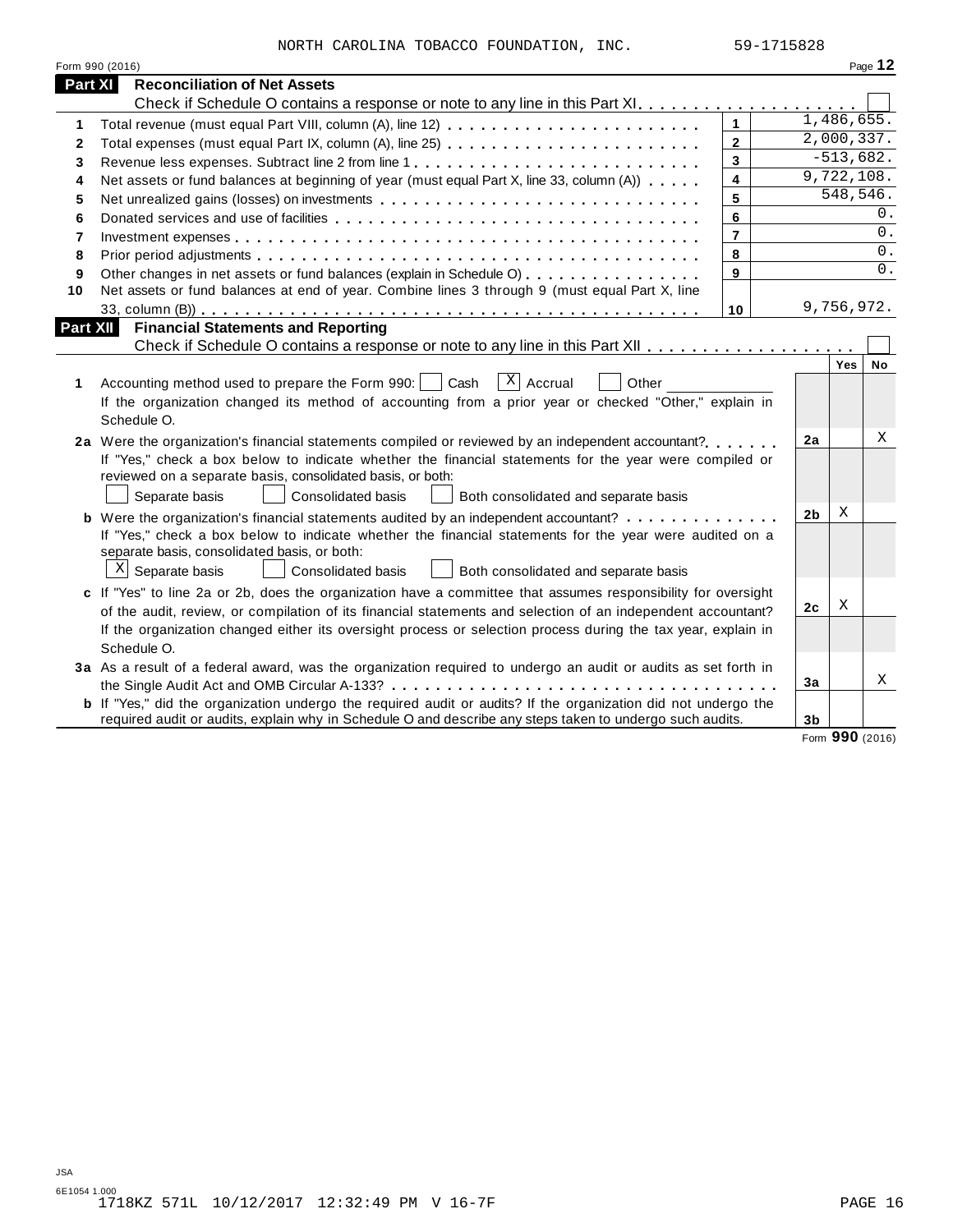# **SCHEDULE A Public Charity Status and Public Support**<br>(Form 990 or 990-EZ) complete if the examination is a section 501/01/2) organization or a section 4047/01/1 percepant charitable trust **20016**

(Form 990 or 990-EZ) complete if the organization is a section 501(c)(3) organization or a section 4947(a)(1) nonexempt charitable trust. 2016 <sup>D</sup> I **Attach to Form <sup>990</sup> or Form 990-EZ.** epartment of the Treasury **Open to Public** Department of the Treasury |<br>Internal Revenue Service → Internal Revenue Service → Internal Revenue Service → Internal Revenue Service → In

|  | ▶ Attach to Form 990 or Form 990-EZ. |  |  |  |  |  |
|--|--------------------------------------|--|--|--|--|--|
|  |                                      |  |  |  |  |  |

**Inspection**

|              | Name of the organization<br>NORTH CAROLINA TOBACCO FOUNDATION, INC.                                                                                                              |                                                               |                                                                                                                                                                                                                                                                                                                                                                                                                                                                                                                                                                                          |     |                          | <b>Employer identification number</b><br>59-1715828 |                    |
|--------------|----------------------------------------------------------------------------------------------------------------------------------------------------------------------------------|---------------------------------------------------------------|------------------------------------------------------------------------------------------------------------------------------------------------------------------------------------------------------------------------------------------------------------------------------------------------------------------------------------------------------------------------------------------------------------------------------------------------------------------------------------------------------------------------------------------------------------------------------------------|-----|--------------------------|-----------------------------------------------------|--------------------|
| Part I       |                                                                                                                                                                                  |                                                               | Reason for Public Charity Status (All organizations must complete this part.) See instructions.                                                                                                                                                                                                                                                                                                                                                                                                                                                                                          |     |                          |                                                     |                    |
|              | The organization is not a private foundation because it is: (For lines 1 through 12, check only one box.)                                                                        |                                                               |                                                                                                                                                                                                                                                                                                                                                                                                                                                                                                                                                                                          |     |                          |                                                     |                    |
| 1            |                                                                                                                                                                                  |                                                               | A church, convention of churches, or association of churches described in section 170(b)(1)(A)(i).                                                                                                                                                                                                                                                                                                                                                                                                                                                                                       |     |                          |                                                     |                    |
| 2            |                                                                                                                                                                                  |                                                               | A school described in section 170(b)(1)(A)(ii). (Attach Schedule E (Form 990 or 990-EZ).)                                                                                                                                                                                                                                                                                                                                                                                                                                                                                                |     |                          |                                                     |                    |
| 3            |                                                                                                                                                                                  |                                                               | A hospital or a cooperative hospital service organization described in section 170(b)(1)(A)(iii).                                                                                                                                                                                                                                                                                                                                                                                                                                                                                        |     |                          |                                                     |                    |
| 4            |                                                                                                                                                                                  |                                                               | A medical research organization operated in conjunction with a hospital described in section 170(b)(1)(A)(iii). Enter the                                                                                                                                                                                                                                                                                                                                                                                                                                                                |     |                          |                                                     |                    |
|              | hospital's name, city, and state:                                                                                                                                                |                                                               |                                                                                                                                                                                                                                                                                                                                                                                                                                                                                                                                                                                          |     |                          |                                                     |                    |
| 5            | An organization operated for the benefit of a college or university owned or operated by a governmental unit described in<br>ΙX<br>section 170(b)(1)(A)(iv). (Complete Part II.) |                                                               |                                                                                                                                                                                                                                                                                                                                                                                                                                                                                                                                                                                          |     |                          |                                                     |                    |
| 6            |                                                                                                                                                                                  |                                                               | A federal, state, or local government or governmental unit described in section 170(b)(1)(A)(v).                                                                                                                                                                                                                                                                                                                                                                                                                                                                                         |     |                          |                                                     |                    |
| 7            |                                                                                                                                                                                  |                                                               | An organization that normally receives a substantial part of its support from a governmental unit or from the general public                                                                                                                                                                                                                                                                                                                                                                                                                                                             |     |                          |                                                     |                    |
|              | described in section 170(b)(1)(A)(vi). (Complete Part II.)                                                                                                                       |                                                               |                                                                                                                                                                                                                                                                                                                                                                                                                                                                                                                                                                                          |     |                          |                                                     |                    |
| 8            |                                                                                                                                                                                  |                                                               | A community trust described in section 170(b)(1)(A)(vi). (Complete Part II.)                                                                                                                                                                                                                                                                                                                                                                                                                                                                                                             |     |                          |                                                     |                    |
| 9            |                                                                                                                                                                                  |                                                               | An agricultural research organization described in section 170(b)(1)(A)(ix) operated in conjunction with a land-grant college                                                                                                                                                                                                                                                                                                                                                                                                                                                            |     |                          |                                                     |                    |
|              |                                                                                                                                                                                  |                                                               | or university or a non-land-grant college of agriculture (see instructions). Enter the name, city, and state of the college or                                                                                                                                                                                                                                                                                                                                                                                                                                                           |     |                          |                                                     |                    |
|              | university:                                                                                                                                                                      |                                                               |                                                                                                                                                                                                                                                                                                                                                                                                                                                                                                                                                                                          |     |                          |                                                     |                    |
| 10<br>11     |                                                                                                                                                                                  |                                                               | An organization that normally receives: (1) more than 331/3% of its support from contributions, membership fees, and gross<br>receipts from activities related to its exempt functions - subject to certain exceptions, and (2) no more than 331/3% of its<br>support from gross investment income and unrelated business taxable income (less section 511 tax) from businesses<br>acquired by the organization after June 30, 1975. See section 509(a)(2). (Complete Part III.)<br>An organization organized and operated exclusively to test for public safety. See section 509(a)(4). |     |                          |                                                     |                    |
| 12           |                                                                                                                                                                                  |                                                               | An organization organized and operated exclusively for the benefit of, to perform the functions of, or to carry out the purposes                                                                                                                                                                                                                                                                                                                                                                                                                                                         |     |                          |                                                     |                    |
|              |                                                                                                                                                                                  |                                                               | of one or more publicly supported organizations described in section 509(a)(1) or section 509(a)(2). See section 509(a)(3).                                                                                                                                                                                                                                                                                                                                                                                                                                                              |     |                          |                                                     |                    |
|              |                                                                                                                                                                                  |                                                               | Check the box in lines 12a through 12d that describes the type of supporting organization and complete lines 12e, 12f, and 12g.                                                                                                                                                                                                                                                                                                                                                                                                                                                          |     |                          |                                                     |                    |
| a            |                                                                                                                                                                                  |                                                               | Type I. A supporting organization operated, supervised, or controlled by its supported organization(s), typically by giving                                                                                                                                                                                                                                                                                                                                                                                                                                                              |     |                          |                                                     |                    |
|              |                                                                                                                                                                                  |                                                               | the supported organization(s) the power to regularly appoint or elect a majority of the directors or trustees of the                                                                                                                                                                                                                                                                                                                                                                                                                                                                     |     |                          |                                                     |                    |
|              |                                                                                                                                                                                  |                                                               | supporting organization. You must complete Part IV, Sections A and B.                                                                                                                                                                                                                                                                                                                                                                                                                                                                                                                    |     |                          |                                                     |                    |
| b            |                                                                                                                                                                                  |                                                               | Type II. A supporting organization supervised or controlled in connection with its supported organization(s), by having                                                                                                                                                                                                                                                                                                                                                                                                                                                                  |     |                          |                                                     |                    |
|              |                                                                                                                                                                                  |                                                               | control or management of the supporting organization vested in the same persons that control or manage the supported                                                                                                                                                                                                                                                                                                                                                                                                                                                                     |     |                          |                                                     |                    |
|              |                                                                                                                                                                                  | organization(s). You must complete Part IV, Sections A and C. |                                                                                                                                                                                                                                                                                                                                                                                                                                                                                                                                                                                          |     |                          |                                                     |                    |
| c            |                                                                                                                                                                                  |                                                               | Type III functionally integrated. A supporting organization operated in connection with, and functionally integrated with,                                                                                                                                                                                                                                                                                                                                                                                                                                                               |     |                          |                                                     |                    |
|              |                                                                                                                                                                                  |                                                               | its supported organization(s) (see instructions). You must complete Part IV, Sections A, D, and E.                                                                                                                                                                                                                                                                                                                                                                                                                                                                                       |     |                          |                                                     |                    |
| d            |                                                                                                                                                                                  |                                                               | Type III non-functionally integrated. A supporting organization operated in connection with its supported organization(s)                                                                                                                                                                                                                                                                                                                                                                                                                                                                |     |                          |                                                     |                    |
|              |                                                                                                                                                                                  |                                                               | that is not functionally integrated. The organization generally must satisfy a distribution requirement and an attentiveness                                                                                                                                                                                                                                                                                                                                                                                                                                                             |     |                          |                                                     |                    |
|              |                                                                                                                                                                                  |                                                               | requirement (see instructions). You must complete Part IV, Sections A and D, and Part V.                                                                                                                                                                                                                                                                                                                                                                                                                                                                                                 |     |                          |                                                     |                    |
| е            |                                                                                                                                                                                  |                                                               | Check this box if the organization received a written determination from the IRS that it is a Type I, Type II, Type III                                                                                                                                                                                                                                                                                                                                                                                                                                                                  |     |                          |                                                     |                    |
| f            | Enter the number of supported organizations.                                                                                                                                     |                                                               | functionally integrated, or Type III non-functionally integrated supporting organization.                                                                                                                                                                                                                                                                                                                                                                                                                                                                                                |     |                          |                                                     |                    |
| g            | Provide the following information about the supported organization(s).                                                                                                           |                                                               |                                                                                                                                                                                                                                                                                                                                                                                                                                                                                                                                                                                          |     |                          |                                                     |                    |
|              | (i) Name of supported organization                                                                                                                                               | (ii) EIN                                                      | (iii) Type of organization                                                                                                                                                                                                                                                                                                                                                                                                                                                                                                                                                               |     | (iv) Is the organization | (v) Amount of monetary                              | (vi) Amount of     |
|              |                                                                                                                                                                                  |                                                               | (described on lines 1-10                                                                                                                                                                                                                                                                                                                                                                                                                                                                                                                                                                 |     | listed in your governing | support (see                                        | other support (see |
|              |                                                                                                                                                                                  |                                                               | above (see instructions))                                                                                                                                                                                                                                                                                                                                                                                                                                                                                                                                                                | Yes | document?<br>No          | instructions)                                       | instructions)      |
| (A)          |                                                                                                                                                                                  |                                                               |                                                                                                                                                                                                                                                                                                                                                                                                                                                                                                                                                                                          |     |                          |                                                     |                    |
| (B)          |                                                                                                                                                                                  |                                                               |                                                                                                                                                                                                                                                                                                                                                                                                                                                                                                                                                                                          |     |                          |                                                     |                    |
|              |                                                                                                                                                                                  |                                                               |                                                                                                                                                                                                                                                                                                                                                                                                                                                                                                                                                                                          |     |                          |                                                     |                    |
| (C)          |                                                                                                                                                                                  |                                                               |                                                                                                                                                                                                                                                                                                                                                                                                                                                                                                                                                                                          |     |                          |                                                     |                    |
| (D)          |                                                                                                                                                                                  |                                                               |                                                                                                                                                                                                                                                                                                                                                                                                                                                                                                                                                                                          |     |                          |                                                     |                    |
| (E)          |                                                                                                                                                                                  |                                                               |                                                                                                                                                                                                                                                                                                                                                                                                                                                                                                                                                                                          |     |                          |                                                     |                    |
| <b>Total</b> |                                                                                                                                                                                  |                                                               |                                                                                                                                                                                                                                                                                                                                                                                                                                                                                                                                                                                          |     |                          |                                                     |                    |

For Paperwork Reduction Act Notice, see the Instructions for Form 990 or 990-EZ. Schedule A (Form 990 or 990-EZ) 2016 JSA 6E1210 1.000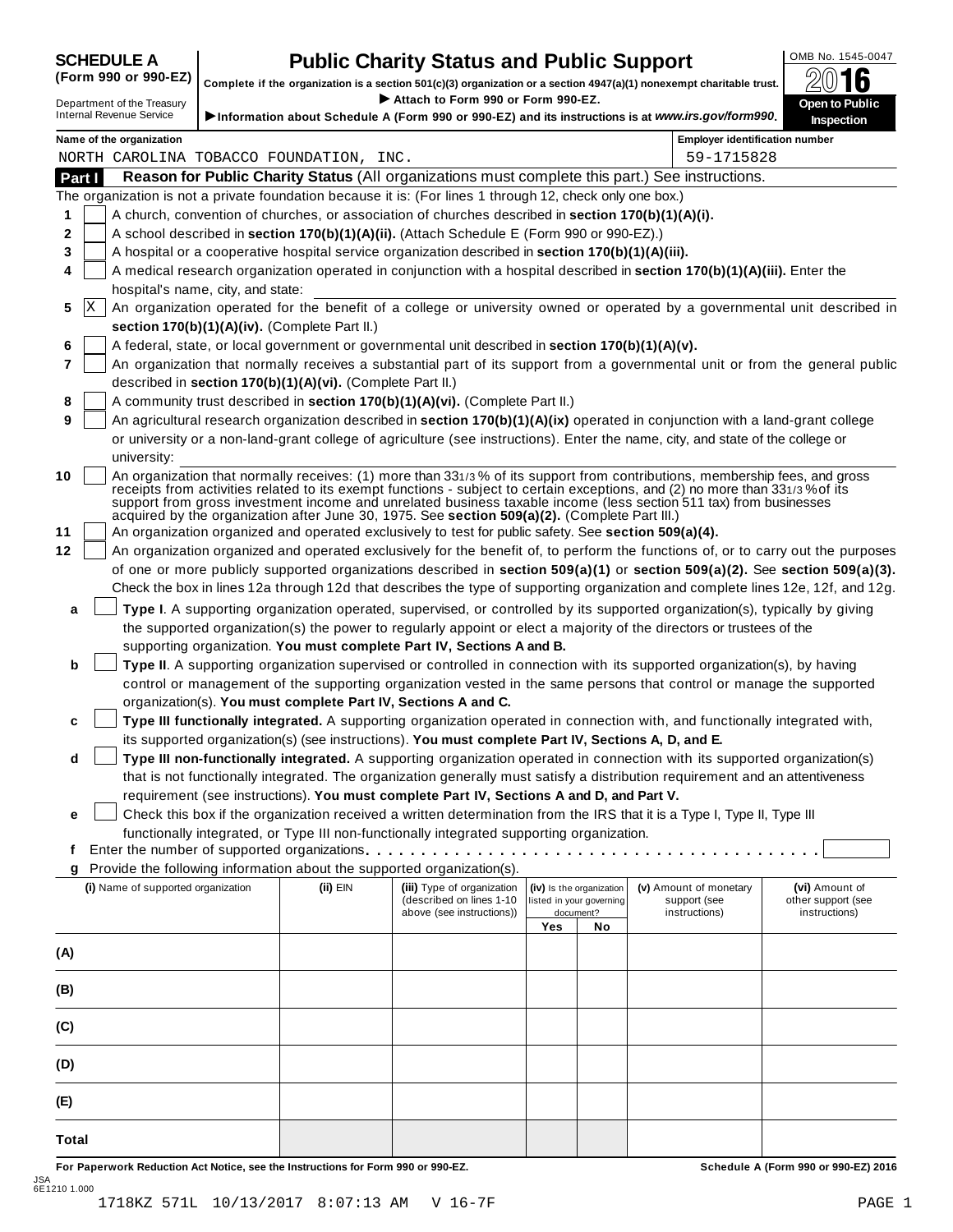#### Schedule <sup>A</sup> (Form <sup>990</sup> or 990-EZ) <sup>2016</sup> Page **2**

**Support Schedule for Organizations Described in Sections 170(b)(1)(A)(iv) and 170(b)(1)(A)(vi)** (Complete only if you checked the box on line 5, 7, or 8 of Part I or if the organization failed to qualify under Part III. If the organization fails to qualify under the tests listed below, please complete Part III.) **Part II**

|              | <b>Section A. Public Support</b>                                                                                                                                                                                                                                                                                                                               |            |            |            |            |             |                          |
|--------------|----------------------------------------------------------------------------------------------------------------------------------------------------------------------------------------------------------------------------------------------------------------------------------------------------------------------------------------------------------------|------------|------------|------------|------------|-------------|--------------------------|
|              | Calendar year (or fiscal year beginning in) ▶                                                                                                                                                                                                                                                                                                                  | (a) $2012$ | (b) 2013   | $(c)$ 2014 | $(d)$ 2015 | (e) $2016$  | (f) Total                |
| 1.           | Gifts,<br>contributions.<br>grants,<br>and<br>membership fees received. (Do not<br>include any "unusual grants.")                                                                                                                                                                                                                                              | 1,511,395. | 4,798,523. | 2,782,580. | 2,247,688. | 1,357,631.  | 12,697,817.              |
| $\mathbf{2}$ | revenues<br>levied<br>Tax<br>for<br>the<br>organization's benefit and either paid<br>to or expended on its behalf                                                                                                                                                                                                                                              |            |            |            |            |             | 0.                       |
| 3            | The value of services or facilities<br>furnished by a governmental unit to the<br>organization without charge                                                                                                                                                                                                                                                  |            |            |            |            |             | 0.                       |
| 4            | Total. Add lines 1 through 3                                                                                                                                                                                                                                                                                                                                   | 1,511,395. | 4,798,523. | 2,782,580. | 2,247,688. | 1,357,631.  | 12,697,817.              |
| 5            | The portion of total contributions by<br>each<br>person<br>(other<br>than<br>a<br>governmental<br>unit<br>publicly<br>or<br>supported organization) included on<br>line 1 that exceeds 2% of the amount                                                                                                                                                        |            |            |            |            |             |                          |
| 6.           | shown on line 11, column (f)<br>Public support. Subtract line 5 from line 4.                                                                                                                                                                                                                                                                                   |            |            |            |            |             | 5,751,325.<br>6,946,492. |
|              | <b>Section B. Total Support</b>                                                                                                                                                                                                                                                                                                                                |            |            |            |            |             |                          |
|              | Calendar year (or fiscal year beginning in)                                                                                                                                                                                                                                                                                                                    | (a) 2012   | (b) $2013$ | $(c)$ 2014 | $(d)$ 2015 | (e) $2016$  | (f) Total                |
| 7            | Amounts from line 4                                                                                                                                                                                                                                                                                                                                            | 1,511,395. | 4,798,523. | 2,782,580. | 2,247,688. | 1,357,631   | 12,697,817.              |
| 8            | Gross income from interest, dividends,<br>payments received on securities loans,<br>rents, royalties and income from similar<br>sources entering the set of the set of the set of the set of the set of the set of the set of the set of the set of the set of the set of the set of the set of the set of the set of the set of the set of the set of the set | 17,182.    | 16,859.    | 51,228.    | 47,887.    | 53,979      | 187,135.                 |
| 9            | Net income from unrelated business<br>activities, whether or not the business<br>is regularly carried on the control of the state of the control of the control of the control of the control o                                                                                                                                                                |            |            |            |            |             | $0$ .                    |
| 10           | Other income. Do not include gain or<br>loss from the sale of capital assets<br>(Explain in Part VI.) explained a set of the set of the set of the set of the set of the set of the set of the set of the set of the set of the set of the set of the set of the set of the set of the set of the set of the s                                                 | 9,063.     |            | 250.       |            |             | 9,313.                   |
| 11           | Total support. Add lines 7 through 10                                                                                                                                                                                                                                                                                                                          |            |            |            |            |             | 12,894,265.              |
| 12           |                                                                                                                                                                                                                                                                                                                                                                |            |            |            |            | $\sqrt{12}$ |                          |
| 13           | First five years. If the Form 990 is for the organization's first, second, third, fourth, or fifth tax year as a section 501(c)(3)                                                                                                                                                                                                                             |            |            |            |            |             |                          |
|              | <b>Section C. Computation of Public Support Percentage</b>                                                                                                                                                                                                                                                                                                     |            |            |            |            |             |                          |
| 14           | Public support percentage for 2016 (line 6, column (f) divided by line 11, column (f)                                                                                                                                                                                                                                                                          |            |            |            |            | 14          | 53.87%                   |
| 15           |                                                                                                                                                                                                                                                                                                                                                                |            |            |            |            | 15          | $\overline{56.17}$ %     |
|              | 16a 331/3% support test - 2016. If the organization did not check the box on line 13, and line 14 is 331/3% or more, check                                                                                                                                                                                                                                     |            |            |            |            |             | X                        |
|              | this box and stop here. The organization qualifies as a publicly supported organization                                                                                                                                                                                                                                                                        |            |            |            |            |             |                          |
|              | b 331/3% support test - 2015. If the organization did not check a box on line 13 or 16a, and line 15 is 331/3% or more,                                                                                                                                                                                                                                        |            |            |            |            |             |                          |
|              | check this box and stop here. The organization qualifies as a publicly supported organization $\ldots$ , $\ldots$ , $\ldots$                                                                                                                                                                                                                                   |            |            |            |            |             |                          |
|              | 17a 10%-facts-and-circumstances test - 2016. If the organization did not check a box on line 13, 16a, or 16b, and line 14 is                                                                                                                                                                                                                                   |            |            |            |            |             |                          |
|              | 10% or more, and if the organization meets the "facts-and-circumstances" test, check this box and stop here. Explain in<br>Part VI how the organization meets the "facts-and-circumstances" test. The organization qualifies as a publicly supported                                                                                                           |            |            |            |            |             |                          |
|              |                                                                                                                                                                                                                                                                                                                                                                |            |            |            |            |             |                          |
|              | b 10%-facts-and-circumstances test - 2015. If the organization did not check a box on line 13, 16a, 16b, or 17a, and line                                                                                                                                                                                                                                      |            |            |            |            |             |                          |
|              | 15 is 10% or more, and if the organization meets the "facts-and-circumstances" test, check this box and stop here.                                                                                                                                                                                                                                             |            |            |            |            |             |                          |
|              | Explain in Part VI how the organization meets the "facts-and-circumstances" test. The organization qualifies as a publicly                                                                                                                                                                                                                                     |            |            |            |            |             |                          |
|              |                                                                                                                                                                                                                                                                                                                                                                |            |            |            |            |             |                          |
| 18           | Private foundation. If the organization did not check a box on line 13, 16a, 16b, 17a, or 17b, check this box and see                                                                                                                                                                                                                                          |            |            |            |            |             |                          |
|              |                                                                                                                                                                                                                                                                                                                                                                |            |            |            |            |             |                          |
|              |                                                                                                                                                                                                                                                                                                                                                                |            |            |            |            |             |                          |

**Schedule A (Form 990 or 990-EZ) 2016**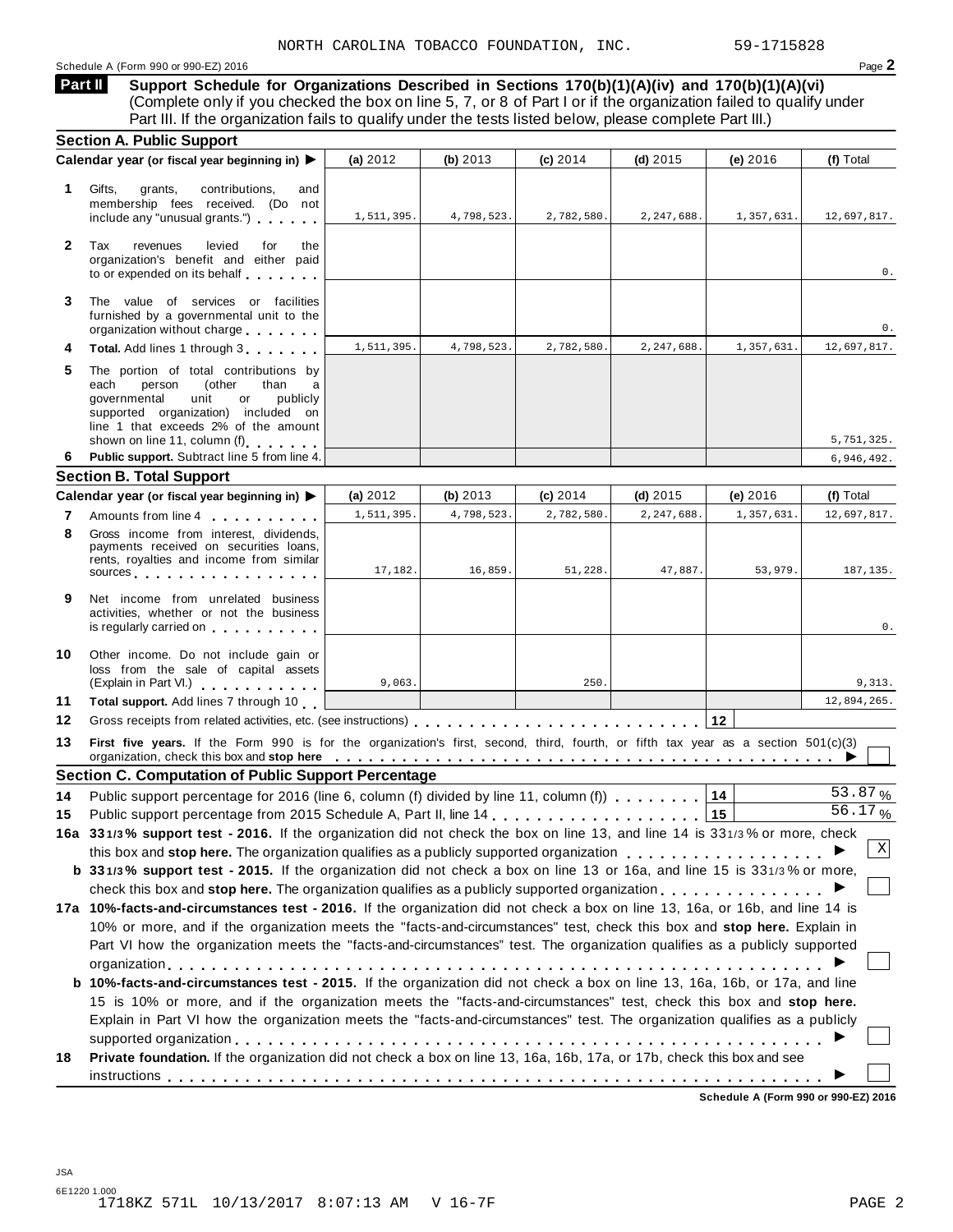#### Schedule <sup>A</sup> (Form <sup>990</sup> or 990-EZ) <sup>2016</sup> Page **3**

**Support Schedule for Organizations Described in Section 509(a)(2) Part III**

(Complete only if you checked the box on line 10 of Part I or if the organization failed to qualify under Part II. If the organization fails to qualify under the tests listed below, please complete Part II.)

|                            | <b>Section A. Public Support</b>                                                                                                                                                                                                                           |            |          |            |            |            |             |
|----------------------------|------------------------------------------------------------------------------------------------------------------------------------------------------------------------------------------------------------------------------------------------------------|------------|----------|------------|------------|------------|-------------|
|                            | Calendar year (or fiscal year beginning in) $\blacktriangleright$                                                                                                                                                                                          | (a) 2012   | (b) 2013 | $(c)$ 2014 | $(d)$ 2015 | $(e)$ 2016 | (f) Total   |
| 1.                         | Gifts, grants, contributions, and membership fees                                                                                                                                                                                                          |            |          |            |            |            |             |
|                            | received. (Do not include any "unusual grants.")                                                                                                                                                                                                           |            |          |            |            |            |             |
| 2                          | Gross receipts from admissions, merchandise                                                                                                                                                                                                                |            |          |            |            |            |             |
|                            | or services performed, or facilities<br>sold                                                                                                                                                                                                               |            |          |            |            |            |             |
|                            | furnished in any activity that is related to the                                                                                                                                                                                                           |            |          |            |            |            |             |
|                            | organization's tax-exempt purpose                                                                                                                                                                                                                          |            |          |            |            |            |             |
| 3                          | Gross receipts from activities that are not an                                                                                                                                                                                                             |            |          |            |            |            |             |
|                            | unrelated trade or business under section 513                                                                                                                                                                                                              |            |          |            |            |            |             |
| 4                          | Tax<br>revenues<br>levied<br>for<br>the                                                                                                                                                                                                                    |            |          |            |            |            |             |
|                            | organization's benefit and either paid                                                                                                                                                                                                                     |            |          |            |            |            |             |
|                            |                                                                                                                                                                                                                                                            |            |          |            |            |            |             |
|                            | to or expended on its behalf                                                                                                                                                                                                                               |            |          |            |            |            |             |
| 5                          | The value of services or facilities                                                                                                                                                                                                                        |            |          |            |            |            |             |
|                            | furnished by a governmental unit to the                                                                                                                                                                                                                    |            |          |            |            |            |             |
|                            | organization without charge                                                                                                                                                                                                                                |            |          |            |            |            |             |
| 6                          | <b>Total.</b> Add lines 1 through 5                                                                                                                                                                                                                        |            |          |            |            |            |             |
|                            | <b>7a</b> Amounts included on lines 1, 2, and 3                                                                                                                                                                                                            |            |          |            |            |            |             |
|                            | received from disqualified persons                                                                                                                                                                                                                         |            |          |            |            |            |             |
|                            | <b>b</b> Amounts included on lines 2 and 3<br>received from other than disqualified                                                                                                                                                                        |            |          |            |            |            |             |
|                            | persons that exceed the greater of \$5,000                                                                                                                                                                                                                 |            |          |            |            |            |             |
|                            | or 1% of the amount on line 13 for the year                                                                                                                                                                                                                |            |          |            |            |            |             |
|                            | c Add lines 7a and 7b                                                                                                                                                                                                                                      |            |          |            |            |            |             |
| 8                          | <b>Public support.</b> (Subtract line 7c from                                                                                                                                                                                                              |            |          |            |            |            |             |
|                            | $line 6.)$ $\ldots$ $\ldots$ $\ldots$ $\ldots$ $\ldots$ $\ldots$ $\ldots$                                                                                                                                                                                  |            |          |            |            |            |             |
|                            | <b>Section B. Total Support</b>                                                                                                                                                                                                                            |            |          |            |            |            |             |
|                            | Calendar year (or fiscal year beginning in) ▶                                                                                                                                                                                                              | (a) $2012$ | (b) 2013 | $(c)$ 2014 | $(d)$ 2015 | (e) 2016   | (f) Total   |
| 9                          | Amounts from line 6.                                                                                                                                                                                                                                       |            |          |            |            |            |             |
|                            | 10 a Gross income from interest, dividends,<br>payments received on securities loans,<br>rents, royalties and income from similar                                                                                                                          |            |          |            |            |            |             |
|                            | sources and the set of the set of the set of the set of the set of the set of the set of the set of the set of                                                                                                                                             |            |          |            |            |            |             |
|                            | <b>b</b> Unrelated business taxable income (less                                                                                                                                                                                                           |            |          |            |            |            |             |
|                            | section 511 taxes) from businesses                                                                                                                                                                                                                         |            |          |            |            |            |             |
|                            | acquired after June 30, 1975                                                                                                                                                                                                                               |            |          |            |            |            |             |
|                            | c Add lines 10a and 10b                                                                                                                                                                                                                                    |            |          |            |            |            |             |
| 11                         | Net income from unrelated business                                                                                                                                                                                                                         |            |          |            |            |            |             |
|                            | activities not included in line 10b,<br>whether or not the business is regularly                                                                                                                                                                           |            |          |            |            |            |             |
|                            | carried on the contract of the contract of the contract of the contract of the contract of the contract of the                                                                                                                                             |            |          |            |            |            |             |
| 12                         | Other income. Do not include gain or                                                                                                                                                                                                                       |            |          |            |            |            |             |
|                            | loss from the sale of capital assets                                                                                                                                                                                                                       |            |          |            |            |            |             |
|                            | (Explain in Part VI.) <b>All Accords</b>                                                                                                                                                                                                                   |            |          |            |            |            |             |
| 13                         | Total support. (Add lines 9, 10c, 11,                                                                                                                                                                                                                      |            |          |            |            |            |             |
|                            | and 12.) $\cdots$ $\cdots$ $\cdots$ $\cdots$                                                                                                                                                                                                               |            |          |            |            |            |             |
|                            | First five years. If the Form 990 is for the organization's first, second, third, fourth, or fifth tax year as a section 501(c)(3)                                                                                                                         |            |          |            |            |            |             |
|                            |                                                                                                                                                                                                                                                            |            |          |            |            |            |             |
|                            |                                                                                                                                                                                                                                                            |            |          |            |            |            |             |
|                            | <b>Section C. Computation of Public Support Percentage</b>                                                                                                                                                                                                 |            |          |            |            |            |             |
|                            | Public support percentage for 2016 (line 8, column (f) divided by line 13, column (f)).                                                                                                                                                                    |            |          |            |            | 15         | %           |
|                            | Public support percentage from 2015 Schedule A, Part III, line 15                                                                                                                                                                                          |            |          |            |            | 16         |             |
|                            | Section D. Computation of Investment Income Percentage                                                                                                                                                                                                     |            |          |            |            |            |             |
|                            | Investment income percentage for 2016 (line 10c, column (f) divided by line 13, column (f) $\ldots$ ,,,,,,,,                                                                                                                                               |            |          |            |            | 17         |             |
|                            |                                                                                                                                                                                                                                                            |            |          |            |            | 18         |             |
|                            |                                                                                                                                                                                                                                                            |            |          |            |            |            |             |
|                            | 19a 331/3% support tests - 2016. If the organization did not check the box on line 14, and line 15 is more than 331/3%, and line                                                                                                                           |            |          |            |            |            |             |
| 14<br>15<br>16<br>17<br>18 | 17 is not more than 331/3%, check this box and stop here. The organization qualifies as a publicly supported organization                                                                                                                                  |            |          |            |            |            | %<br>%<br>% |
|                            | <b>b</b> 331/3% support tests - 2015. If the organization did not check a box on line 14 or line 19a, and line 16 is more than 331/3%, and                                                                                                                 |            |          |            |            |            |             |
| 20                         | line 18 is not more than 331/3%, check this box and stop here. The organization qualifies as a publicly supported organization<br>Private foundation. If the organization did not check a box on line 14, 19a, or 19b, check this box and see instructions |            |          |            |            |            |             |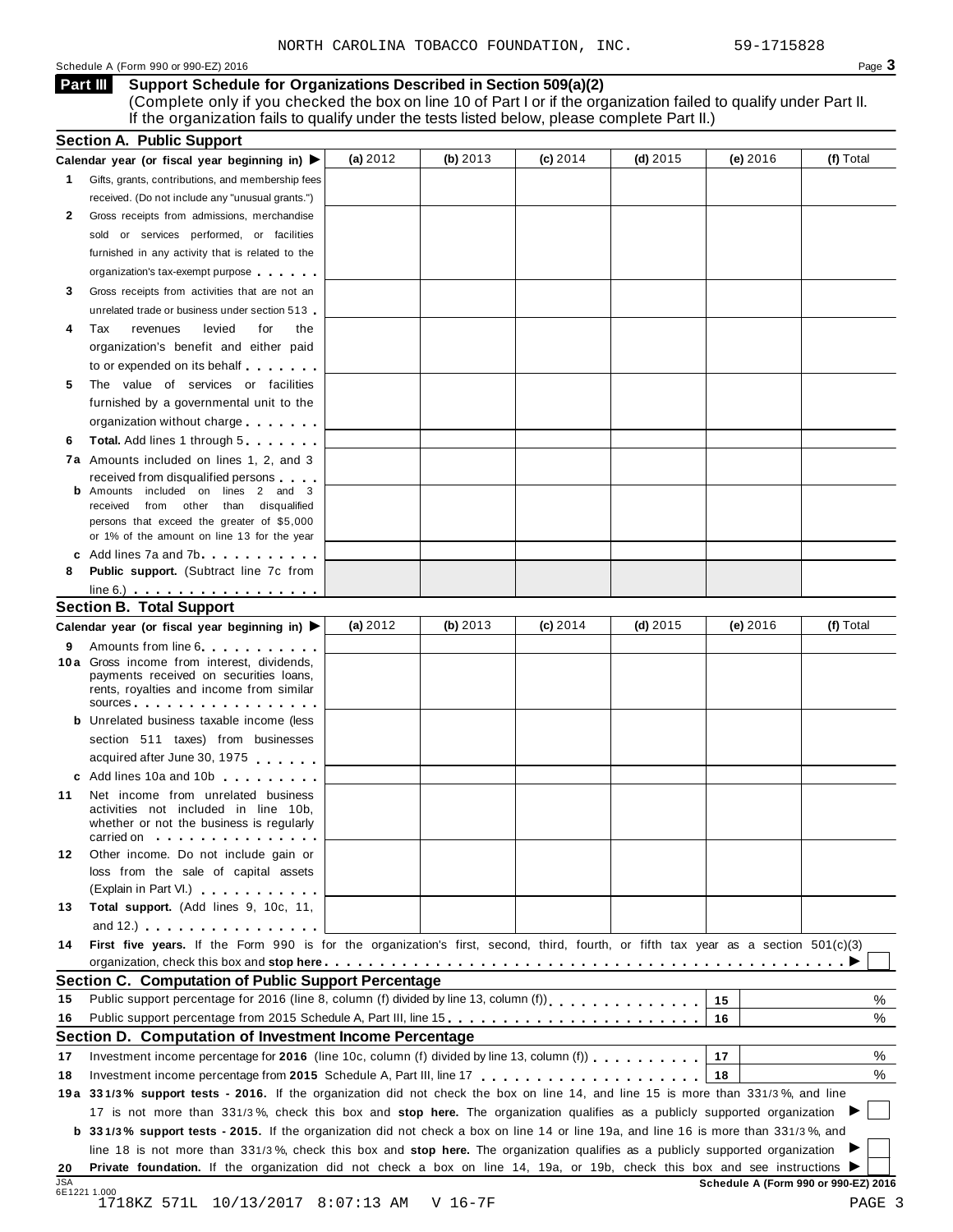#### **Part IV Supporting Organizations**

(Complete only if you checked a box in line 12 on Part I. If you checked 12a of Part I, complete Sections A and B. If you checked 12b of Part I, complete Sections A and C. If you checked 12c of Part I, complete Sections A, D, and E. If you checked 12d of Part I, complete Sections A and D, and complete Part V.)

#### **Section A. All Supporting Organizations**

- **1** Are all of the organization's supported organizations listed by name in the organization's governing documents? *If* "*No,*" *describe in Part VI how the supported organizations are designated. If designated by class or purpose, describe the designation. If historic and continuing relationship, explain.* **1**
- **2** Did the organization have any supported organization that does not have an IRS determination of status under section 509(a)(1) or (2)? *If*"*Yes,*" *explain in Part VI how the organization determined that the supported organization was described in section 509(a)(1) or (2).*
- **3 a** Did the organization have a supported organization described in section 501(c)(4), (5), or (6)? *If* "*Yes,*" *answer (b) and (c) below.*
- **b** Did the organization confirm that each supported organization qualified under section 501(c)(4), (5), or (6) and | satisfied the public support tests under section 509(a)(2)? *If* "*Yes,*" *describe in Part VI when and how the organization made the determination.*
- **c** Did the organization ensure that all support to such organizations was used exclusively for section 170(c)(2)(B) purposes? *If*"*Yes,*" *explain in Part VI what controls the organization put in place to ensure such use.*
- **4 a** Was any supported organization not organized in the United States ("foreign supported organization")? *If* "*Yes,*" *and if you checked 12a or 12b in Part I, answer (b) and (c) below.*
- **b** Did the organization have ultimate control and discretion in deciding whether to make grants to the foreign | supported organization? *If* "*Yes,*" *describe in Part VI how the organization had such control and discretion despite being controlled or supervised by or in connection with its supported organizations.*
- **c** Did the organization support any foreign supported organization that does not have an IRS determination | under sections 501(c)(3) and 509(a)(1) or (2)? *If* "*Yes,*" *explain in Part VI what controls the organization used to ensure that all support to the foreign supported organization was used exclusively for section 170(c)(2)(B) purposes.*
- **5 a** Did the organization add, substitute, or remove any supported organizations during the tax year? *If* "*Yes,*" answer (b) and (c) below (if applicable). Also, provide detail in Part VI, including (i) the names and EIN *numbers of the supported organizations added, substituted, or removed; (ii) the reasons for each such action;* (iii) the authority under the organization's organizing document authorizing such action; and (iv) how the action *was accomplished (such as by amendment to the organizing document).*
- **b** Type I or Type II only. Was any added or substituted supported organization part of a class already | designated in the organization's organizing document?
- **c Substitutions only.** Was the substitution the result of an event beyond the organization's control?
- **6** Did the organization provide support (whether in the form of grants or the provision of services or facilities) to anyone other than (i) its supported organizations, (ii) individuals that are part of the charitable class benefited by one or more of its supported organizations, or (iii) other supporting organizations that also support or benefit one or more of the filing organization's supported organizations? *If*"*Yes,*" *provide detail in Part VI.*
- **7** Did the organization provide a grant, loan, compensation, or other similar payment to a substantial contributor (defined in section 4958(c)(3)(C)), a family member of a substantial contributor, or a 35% controlled entity with regard to a substantial contributor? *If*"*Yes,*" *complete Part I of Schedule L (Form 990 or 990-EZ).*
- **8** Did the organization make a loan to a disqualified person (as defined in section 4958) not described in line 7? *If* "*Yes,*" *complete Part I of Schedule L (Form 990 or 990-EZ).*
- **a** Was the organization controlled directly or indirectly at any time during the tax year by one or more | **9** disqualified persons as defined in section 4946 (other than foundation managers and organizations described in section 509(a)(1) or (2))? *If*"*Yes,*" *provide detail in Part VI.*
- **b** Did one or more disqualified persons (as defined in line 9a) hold a controlling interest in any entity in which | the supporting organization had an interest? *If*"*Yes,*" *provide detail in Part VI.*
- **c** Did a disqualified person (as defined in line 9a) have an ownership interest in, or derive any personal benefit from, assets in which the supporting organization also had an interest? *If*"*Yes,*" *provide detail in Part VI.*
- **10a** Was the organization subject to the excess business holdings rules of section 4943 because of section | 4943(f) (regarding certain Type II supporting organizations, and all Type III non-functionally integrated supporting organizations)? *If*"*Yes,*" *answer 10b below.*
	- **b** Did the organization have any excess business holdings in the tax year? *(Use Schedule C, Form 4720, to determine whether the organization had excess business holdings.)*

**2**

**3a**

**3b**

**3c**

**4a**

**4b**

**4c**

**5a**

**5b 5c**

**6**

**7**

**8**

**9a**

**9b**

**9c**

**10a**

**Yes No**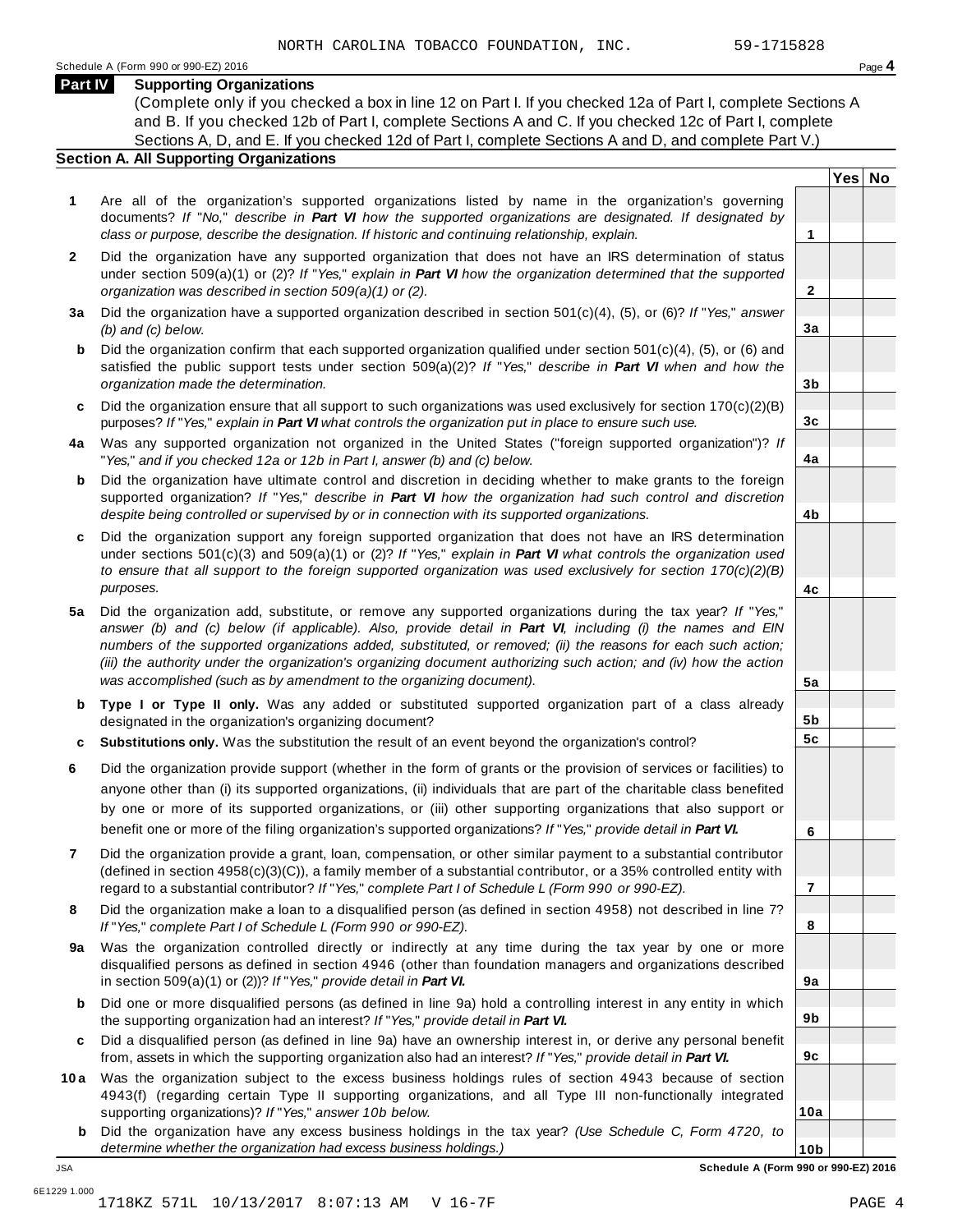|              | Schedule A (Form 990 or 990-EZ) 2016                                                                                                                                                                                                                                                                                                                                                                                                                                                                                                                                                                                                                                         |                      |        | Page 5 |
|--------------|------------------------------------------------------------------------------------------------------------------------------------------------------------------------------------------------------------------------------------------------------------------------------------------------------------------------------------------------------------------------------------------------------------------------------------------------------------------------------------------------------------------------------------------------------------------------------------------------------------------------------------------------------------------------------|----------------------|--------|--------|
| Part IV      | <b>Supporting Organizations (continued)</b>                                                                                                                                                                                                                                                                                                                                                                                                                                                                                                                                                                                                                                  |                      | Yes No |        |
| 11           | Has the organization accepted a gift or contribution from any of the following persons?                                                                                                                                                                                                                                                                                                                                                                                                                                                                                                                                                                                      |                      |        |        |
| a            | A person who directly or indirectly controls, either alone or together with persons described in (b) and (c)                                                                                                                                                                                                                                                                                                                                                                                                                                                                                                                                                                 |                      |        |        |
|              | below, the governing body of a supported organization?                                                                                                                                                                                                                                                                                                                                                                                                                                                                                                                                                                                                                       | 11a                  |        |        |
|              |                                                                                                                                                                                                                                                                                                                                                                                                                                                                                                                                                                                                                                                                              | 11 <sub>b</sub>      |        |        |
|              | <b>b</b> A family member of a person described in (a) above?                                                                                                                                                                                                                                                                                                                                                                                                                                                                                                                                                                                                                 |                      |        |        |
| c            | A 35% controlled entity of a person described in (a) or (b) above? If "Yes" to a, b, or c, provide detail in Part VI.                                                                                                                                                                                                                                                                                                                                                                                                                                                                                                                                                        | 11c                  |        |        |
|              | <b>Section B. Type I Supporting Organizations</b>                                                                                                                                                                                                                                                                                                                                                                                                                                                                                                                                                                                                                            |                      |        |        |
|              |                                                                                                                                                                                                                                                                                                                                                                                                                                                                                                                                                                                                                                                                              |                      | Yes No |        |
| 1            | Did the directors, trustees, or membership of one or more supported organizations have the power to<br>regularly appoint or elect at least a majority of the organization's directors or trustees at all times during the<br>tax year? If "No," describe in Part VI how the supported organization(s) effectively operated, supervised, or<br>controlled the organization's activities. If the organization had more than one supported organization,<br>describe how the powers to appoint and/or remove directors or trustees were allocated among the supported<br>organizations and what conditions or restrictions, if any, applied to such powers during the tax year. | 1                    |        |        |
| 2            | Did the organization operate for the benefit of any supported organization other than the supported<br>organization(s) that operated, supervised, or controlled the supporting organization? If "Yes," explain in Part<br>VI how providing such benefit carried out the purposes of the supported organization(s) that operated,                                                                                                                                                                                                                                                                                                                                             |                      |        |        |
|              | supervised, or controlled the supporting organization.                                                                                                                                                                                                                                                                                                                                                                                                                                                                                                                                                                                                                       | $\mathbf{2}$         |        |        |
|              | <b>Section C. Type II Supporting Organizations</b>                                                                                                                                                                                                                                                                                                                                                                                                                                                                                                                                                                                                                           |                      |        |        |
|              |                                                                                                                                                                                                                                                                                                                                                                                                                                                                                                                                                                                                                                                                              |                      | Yes No |        |
| 1            | Were a majority of the organization's directors or trustees during the tax year also a majority of the directors<br>or trustees of each of the organization's supported organization(s)? If "No," describe in Part VI how control<br>or management of the supporting organization was vested in the same persons that controlled or managed                                                                                                                                                                                                                                                                                                                                  |                      |        |        |
|              | the supported organization(s).                                                                                                                                                                                                                                                                                                                                                                                                                                                                                                                                                                                                                                               | 1                    |        |        |
|              | <b>Section D. All Type III Supporting Organizations</b>                                                                                                                                                                                                                                                                                                                                                                                                                                                                                                                                                                                                                      |                      |        |        |
|              |                                                                                                                                                                                                                                                                                                                                                                                                                                                                                                                                                                                                                                                                              |                      | Yes No |        |
| 1            | Did the organization provide to each of its supported organizations, by the last day of the fifth month of the<br>organization's tax year, (i) a written notice describing the type and amount of support provided during the prior<br>tax year, (ii) a copy of the Form 990 that was most recently filed as of the date of notification, and (iii) copies of<br>the organization's governing documents in effect on the date of notification, to the extent not previously<br>provided?                                                                                                                                                                                     | 1                    |        |        |
| $\mathbf{2}$ | Were any of the organization's officers, directors, or trustees either (i) appointed or elected by the supported                                                                                                                                                                                                                                                                                                                                                                                                                                                                                                                                                             |                      |        |        |
|              | organization(s) or (ii) serving on the governing body of a supported organization? If "No," explain in Part VI how<br>the organization maintained a close and continuous working relationship with the supported organization(s).                                                                                                                                                                                                                                                                                                                                                                                                                                            | $\mathbf{2}$         |        |        |
| 3            | By reason of the relationship described in (2), did the organization's supported organizations have a<br>significant voice in the organization's investment policies and in directing the use of the organization's<br>income or assets at all times during the tax year? If "Yes," describe in Part VI the role the organization's<br>supported organizations played in this regard.                                                                                                                                                                                                                                                                                        | 3                    |        |        |
|              | Section E. Type III Functionally Integrated Supporting Organizations                                                                                                                                                                                                                                                                                                                                                                                                                                                                                                                                                                                                         |                      |        |        |
| 1<br>a<br>b  | Check the box next to the method that the organization used to satisfy the Integral Part Test during the year (see instructions).<br>The organization satisfied the Activities Test. Complete line 2 below.<br>The organization is the parent of each of its supported organizations. Complete line 3 below.                                                                                                                                                                                                                                                                                                                                                                 |                      |        |        |
| c            | The organization supported a governmental entity. Describe in Part VI how you supported a government entity (see instructions).                                                                                                                                                                                                                                                                                                                                                                                                                                                                                                                                              |                      |        |        |
|              |                                                                                                                                                                                                                                                                                                                                                                                                                                                                                                                                                                                                                                                                              |                      | Yes No |        |
| 2<br>a       | Activities Test. Answer (a) and (b) below.<br>Did substantially all of the organization's activities during the tax year directly further the exempt purposes of<br>the supported organization(s) to which the organization was responsive? If "Yes," then in Part VI identify<br>those supported organizations and explain how these activities directly furthered their exempt purposes,                                                                                                                                                                                                                                                                                   |                      |        |        |
|              | how the organization was responsive to those supported organizations, and how the organization determined<br>that these activities constituted substantially all of its activities.                                                                                                                                                                                                                                                                                                                                                                                                                                                                                          | 2a                   |        |        |
| b            | Did the activities described in (a) constitute activities that, but for the organization's involvement, one or more<br>of the organization's supported organization(s) would have been engaged in? If "Yes," explain in Part VI the<br>reasons for the organization's position that its supported organization(s) would have engaged in these<br>activities but for the organization's involvement.                                                                                                                                                                                                                                                                          | 2b                   |        |        |
|              |                                                                                                                                                                                                                                                                                                                                                                                                                                                                                                                                                                                                                                                                              |                      |        |        |
|              | Parent of Supported Organizations. Answer (a) and (b) below.                                                                                                                                                                                                                                                                                                                                                                                                                                                                                                                                                                                                                 |                      |        |        |
| 3            |                                                                                                                                                                                                                                                                                                                                                                                                                                                                                                                                                                                                                                                                              |                      |        |        |
| a            | Did the organization have the power to regularly appoint or elect a majority of the officers, directors, or                                                                                                                                                                                                                                                                                                                                                                                                                                                                                                                                                                  |                      |        |        |
| b            | trustees of each of the supported organizations? Provide details in Part VI.<br>Did the organization exercise a substantial degree of direction over the policies, programs, and activities of each<br>of its supported organizations? If "Yes," describe in Part VI the role played by the organization in this regard.                                                                                                                                                                                                                                                                                                                                                     | 3a<br>3 <sub>b</sub> |        |        |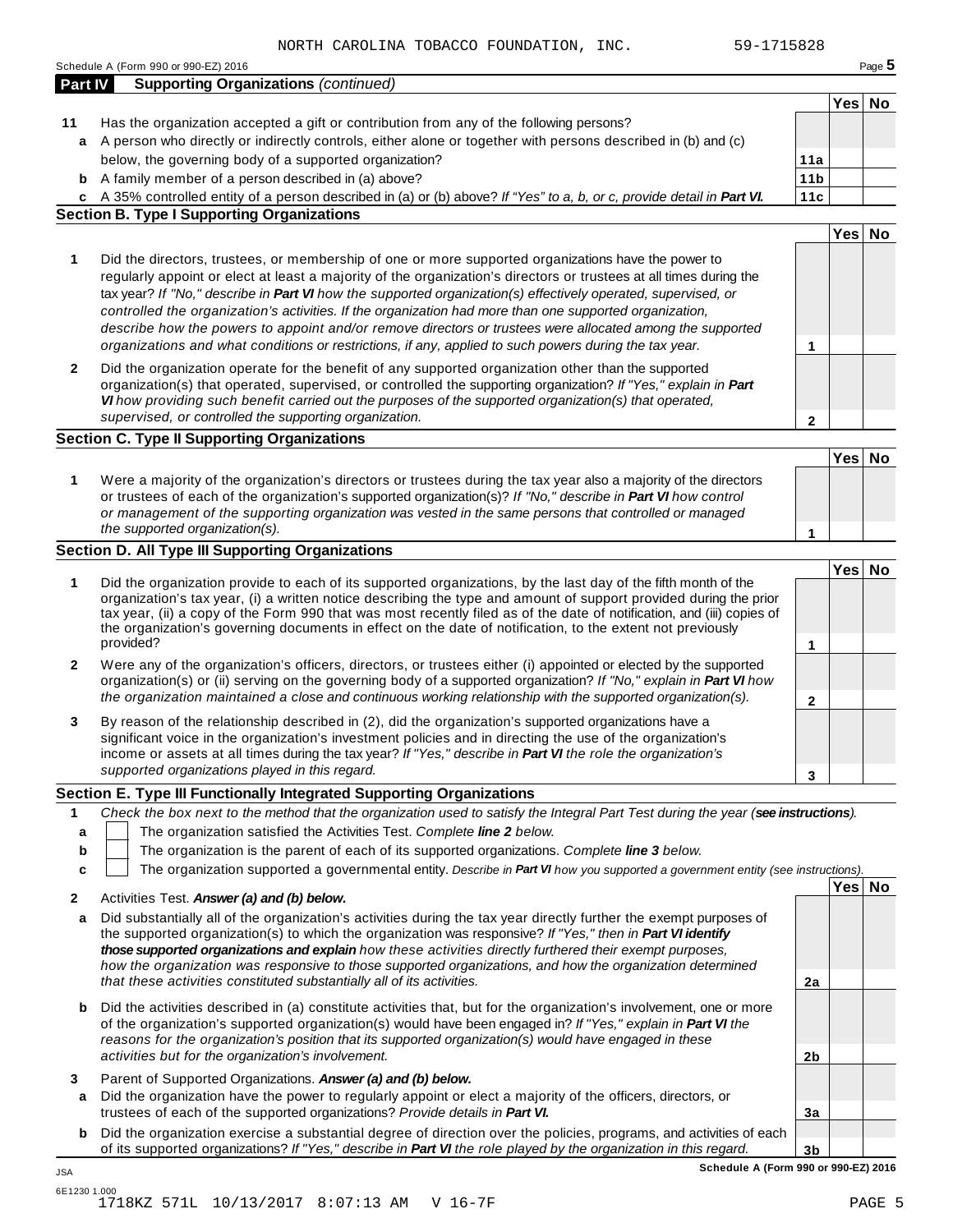| Schedule A (Form 990 or 990-EZ) 2016                                                                                                            |                         |                | Page $6$                       |
|-------------------------------------------------------------------------------------------------------------------------------------------------|-------------------------|----------------|--------------------------------|
| Type III Non-Functionally Integrated 509(a)(3) Supporting Organizations<br><b>Part V</b>                                                        |                         |                |                                |
| $\mathbf 1$<br>Check here if the organization satisfied the Integral Part Test as a qualifying trust on Nov. 20, 1970 (explain in Part VI). See |                         |                |                                |
| instructions. All other Type III non-functionally integrated supporting organizations must complete Sections A through E.                       |                         |                |                                |
|                                                                                                                                                 |                         |                | (B) Current Year               |
| <b>Section A - Adjusted Net Income</b>                                                                                                          |                         | (A) Prior Year | (optional)                     |
| 1 Net short-term capital gain                                                                                                                   | $\mathbf{1}$            |                |                                |
| 2 Recoveries of prior-year distributions                                                                                                        | $\mathbf 2$             |                |                                |
| 3 Other gross income (see instructions)                                                                                                         | 3                       |                |                                |
| 4 Add lines 1 through 3.                                                                                                                        | 4                       |                |                                |
| 5 Depreciation and depletion                                                                                                                    | 5                       |                |                                |
| 6 Portion of operating expenses paid or incurred for production or                                                                              |                         |                |                                |
| collection of gross income or for management, conservation, or                                                                                  |                         |                |                                |
| maintenance of property held for production of income (see instructions)                                                                        | 6                       |                |                                |
| 7 Other expenses (see instructions)                                                                                                             | $\overline{\mathbf{r}}$ |                |                                |
| 8 Adjusted Net Income (subtract lines 5, 6, and 7 from line 4).                                                                                 | 8                       |                |                                |
| <b>Section B - Minimum Asset Amount</b>                                                                                                         |                         | (A) Prior Year | (B) Current Year<br>(optional) |
| 1 Aggregate fair market value of all non-exempt-use assets (see                                                                                 |                         |                |                                |
| instructions for short tax year or assets held for part of year):                                                                               |                         |                |                                |
| a Average monthly value of securities                                                                                                           | 1a                      |                |                                |
| <b>b</b> Average monthly cash balances                                                                                                          | 1 <sub>b</sub>          |                |                                |
| c Fair market value of other non-exempt-use assets                                                                                              | 1 <sub>c</sub>          |                |                                |
| d Total (add lines 1a, 1b, and 1c)                                                                                                              | 1 <sub>d</sub>          |                |                                |
| e Discount claimed for blockage or other<br>factors (explain in detail in Part VI):                                                             |                         |                |                                |
| 2 Acquisition indebtedness applicable to non-exempt-use assets                                                                                  | $\mathbf{2}$            |                |                                |
| 3 Subtract line 2 from line 1d.                                                                                                                 | $\overline{3}$          |                |                                |
| 4 Cash deemed held for exempt use. Enter 1-1/2% of line 3 (for greater amount,<br>see instructions).                                            | 4                       |                |                                |
| 5 Net value of non-exempt-use assets (subtract line 4 from line 3)                                                                              | 5                       |                |                                |
| 6 Multiply line 5 by .035.                                                                                                                      | 6                       |                |                                |
| 7 Recoveries of prior-year distributions                                                                                                        | $\overline{7}$          |                |                                |
| 8 Minimum Asset Amount (add line 7 to line 6)                                                                                                   | 8                       |                |                                |
| <b>Section C - Distributable Amount</b>                                                                                                         |                         |                | <b>Current Year</b>            |
| 1 Adjusted net income for prior year (from Section A, line 8, Column A)                                                                         | $\mathbf{1}$            |                |                                |
| 2 Enter 85% of line 1.                                                                                                                          | $\mathbf 2$             |                |                                |
| 3 Minimum asset amount for prior year (from Section B, line 8, Column A)                                                                        | 3                       |                |                                |
| 4 Enter greater of line 2 or line 3.                                                                                                            | 4                       |                |                                |
| 5 Income tax imposed in prior year                                                                                                              | 5                       |                |                                |
| 6 Distributable Amount. Subtract line 5 from line 4, unless subject to                                                                          |                         |                |                                |
| emergency temporary reduction (see instructions).                                                                                               | 6                       |                |                                |

**7 Check here if the current year is the organization's first as a non-functionally integrated Type III supporting organization (see** instructions).

**Schedule A (Form 990 or 990-EZ) 2016**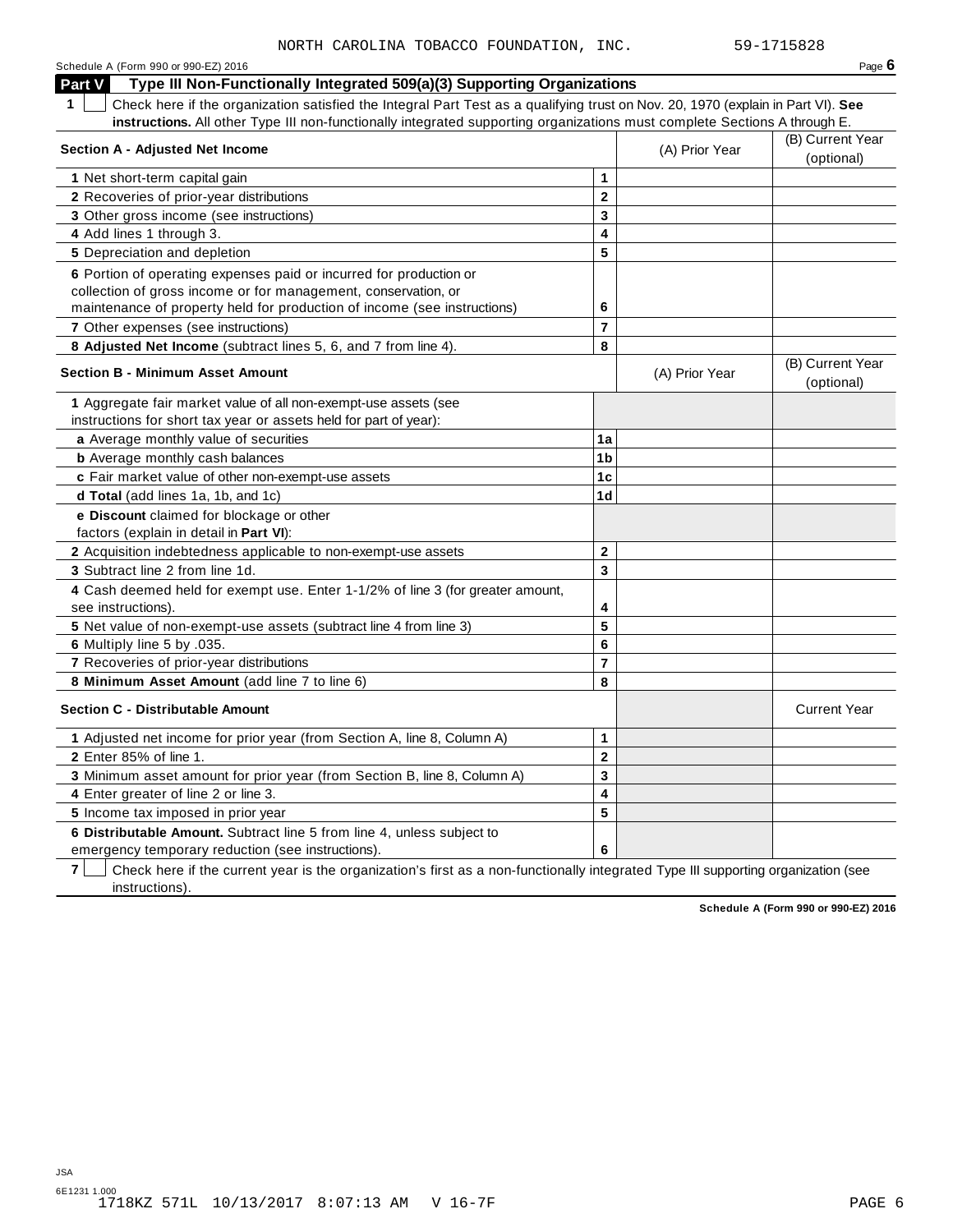|              | Schedule A (Form 990 or 990-EZ) 2016                                                       |                                    |                                               | Page 7                                           |
|--------------|--------------------------------------------------------------------------------------------|------------------------------------|-----------------------------------------------|--------------------------------------------------|
| Part V       | Type III Non-Functionally Integrated 509(a)(3) Supporting Organizations (continued)        |                                    |                                               |                                                  |
|              | <b>Section D - Distributions</b>                                                           |                                    |                                               | <b>Current Year</b>                              |
| 1.           | Amounts paid to supported organizations to accomplish exempt purposes                      |                                    |                                               |                                                  |
| $\mathbf{2}$ | Amounts paid to perform activity that directly furthers exempt purposes of supported       |                                    |                                               |                                                  |
|              | organizations, in excess of income from activity                                           |                                    |                                               |                                                  |
| 3            | Administrative expenses paid to accomplish exempt purposes of supported organizations      |                                    |                                               |                                                  |
| 4            | Amounts paid to acquire exempt-use assets                                                  |                                    |                                               |                                                  |
| 5            | Qualified set-aside amounts (prior IRS approval required)                                  |                                    |                                               |                                                  |
| 6            | Other distributions (describe in Part VI). See instructions.                               |                                    |                                               |                                                  |
| 7            | Total annual distributions. Add lines 1 through 6.                                         |                                    |                                               |                                                  |
| 8            | Distributions to attentive supported organizations to which the organization is responsive |                                    |                                               |                                                  |
|              | (provide details in Part VI). See instructions.                                            |                                    |                                               |                                                  |
| 9            | Distributable amount for 2016 from Section C, line 6                                       |                                    |                                               |                                                  |
| 10           | Line 8 amount divided by Line 9 amount                                                     |                                    |                                               |                                                  |
|              | Section E - Distribution Allocations (see instructions)                                    | (i)<br><b>Excess Distributions</b> | (ii)<br><b>Underdistributions</b><br>Pre-2016 | (iii)<br><b>Distributable</b><br>Amount for 2016 |
| 1            | Distributable amount for 2016 from Section C, line 6                                       |                                    |                                               |                                                  |
|              | Underdistributions, if any, for years prior to 2016                                        |                                    |                                               |                                                  |
| 2            | (reasonable cause required-explain in Part VI). See                                        |                                    |                                               |                                                  |
|              | instructions.                                                                              |                                    |                                               |                                                  |
| 3            | Excess distributions carryover, if any, to 2016:                                           |                                    |                                               |                                                  |
| а            |                                                                                            |                                    |                                               |                                                  |
| b            |                                                                                            |                                    |                                               |                                                  |
| c            | From 2013 <b></b>                                                                          |                                    |                                               |                                                  |
| d            | From 2014                                                                                  |                                    |                                               |                                                  |
| е            | From 2015.                                                                                 |                                    |                                               |                                                  |
| f            | Total of lines 3a through e                                                                |                                    |                                               |                                                  |
| g            | Applied to underdistributions of prior years                                               |                                    |                                               |                                                  |
| h            | Applied to 2016 distributable amount                                                       |                                    |                                               |                                                  |
| j.           | Carryover from 2011 not applied (see instructions)                                         |                                    |                                               |                                                  |
|              | Remainder. Subtract lines 3g, 3h, and 3i from 3f.                                          |                                    |                                               |                                                  |
| 4            | Distributions for 2016 from                                                                |                                    |                                               |                                                  |
|              | Section D, line 7:                                                                         |                                    |                                               |                                                  |
| а            | Applied to underdistributions of prior years                                               |                                    |                                               |                                                  |
| b            | Applied to 2016 distributable amount                                                       |                                    |                                               |                                                  |
|              | Remainder. Subtract lines 4a and 4b from 4.                                                |                                    |                                               |                                                  |
| 5            | Remaining underdistributions for years prior to 2016, if                                   |                                    |                                               |                                                  |
|              | any. Subtract lines 3g and 4a from line 2. For result                                      |                                    |                                               |                                                  |
|              | greater than zero, explain in Part VI. See instructions.                                   |                                    |                                               |                                                  |
| 6            | Remaining underdistributions for 2016. Subtract lines 3h                                   |                                    |                                               |                                                  |
|              | and 4b from line 1. For result greater than zero, explain in                               |                                    |                                               |                                                  |
|              | Part VI. See instructions.                                                                 |                                    |                                               |                                                  |
| $\mathbf{7}$ | Excess distributions carryover to 2017. Add lines 3j                                       |                                    |                                               |                                                  |
|              | and 4c.                                                                                    |                                    |                                               |                                                  |
| 8            | Breakdown of line 7:                                                                       |                                    |                                               |                                                  |
| а            |                                                                                            |                                    |                                               |                                                  |
| b            | Excess from 2013                                                                           |                                    |                                               |                                                  |
| c            | Excess from 2014                                                                           |                                    |                                               |                                                  |
| d            | Excess from 2015                                                                           |                                    |                                               |                                                  |
| е            | Excess from 2016                                                                           |                                    |                                               |                                                  |

**Schedule A (Form 990 or 990-EZ) 2016**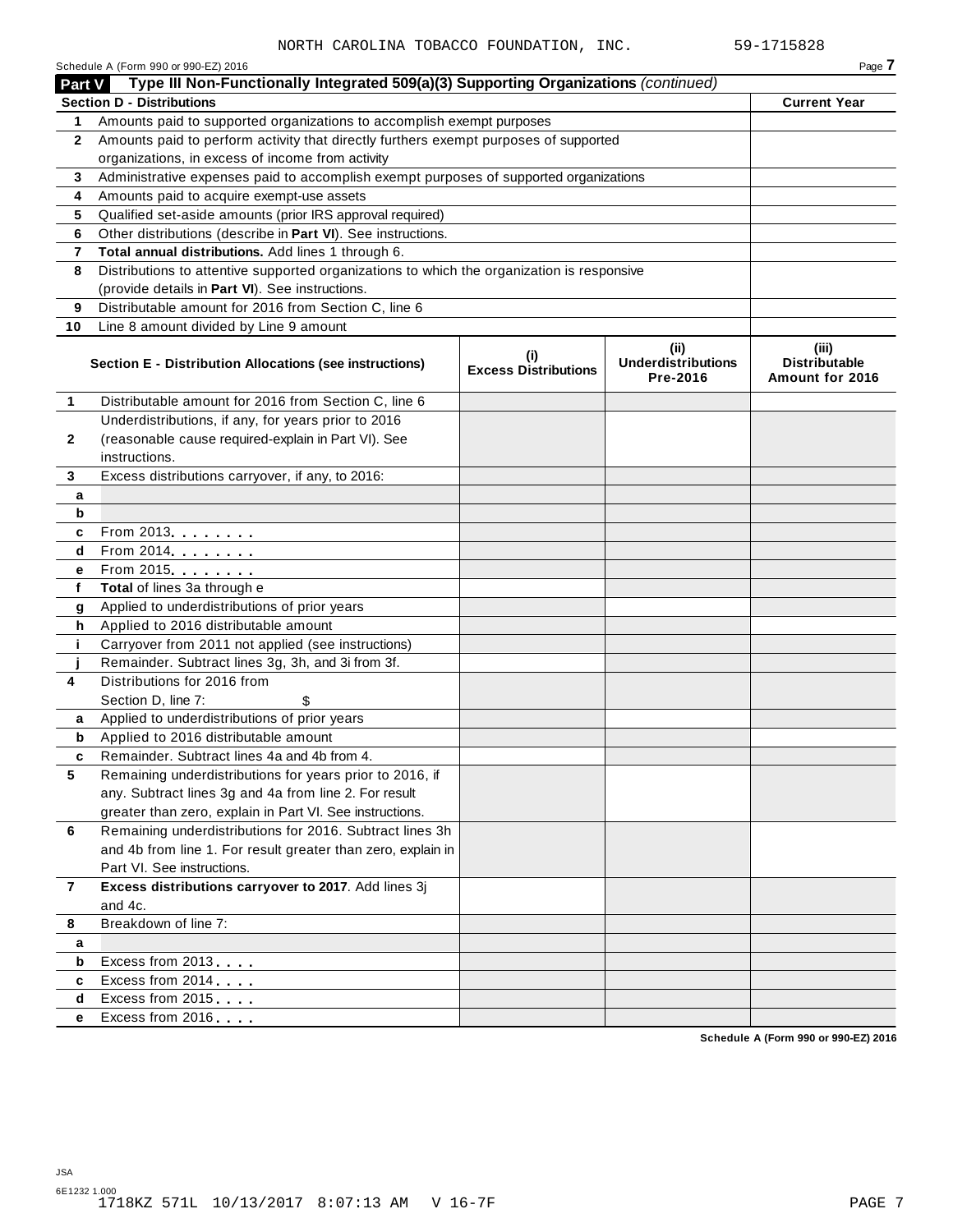Schedule <sup>A</sup> (Form <sup>990</sup> or 990-EZ) <sup>2016</sup> Page **8**

**Supplemental Information.** Provide the explanations required by Part II, line 10; Part II, line 17a or 17b; Part **Part VI** III, line 12; Part IV, Section A, lines 1, 2, 3b, 3c, 4b, 4c, 5a, 6, 9a, 9b, 9c, 11a, 11b, and 11c; Part IV, Section B, lines 1 and 2; Part IV, Section C, line 1; Part IV, Section D, lines 2 and 3; Part IV, Section E, lines 1c, 2a, 2b, 3a and 3b; Part V, line 1; Part V, Section B, line 1e; Part V, Section D, lines 5, 6, and 8; and Part V, Section E, lines 2, 5, and 6. Also complete this part for any additional information. (See instructions.)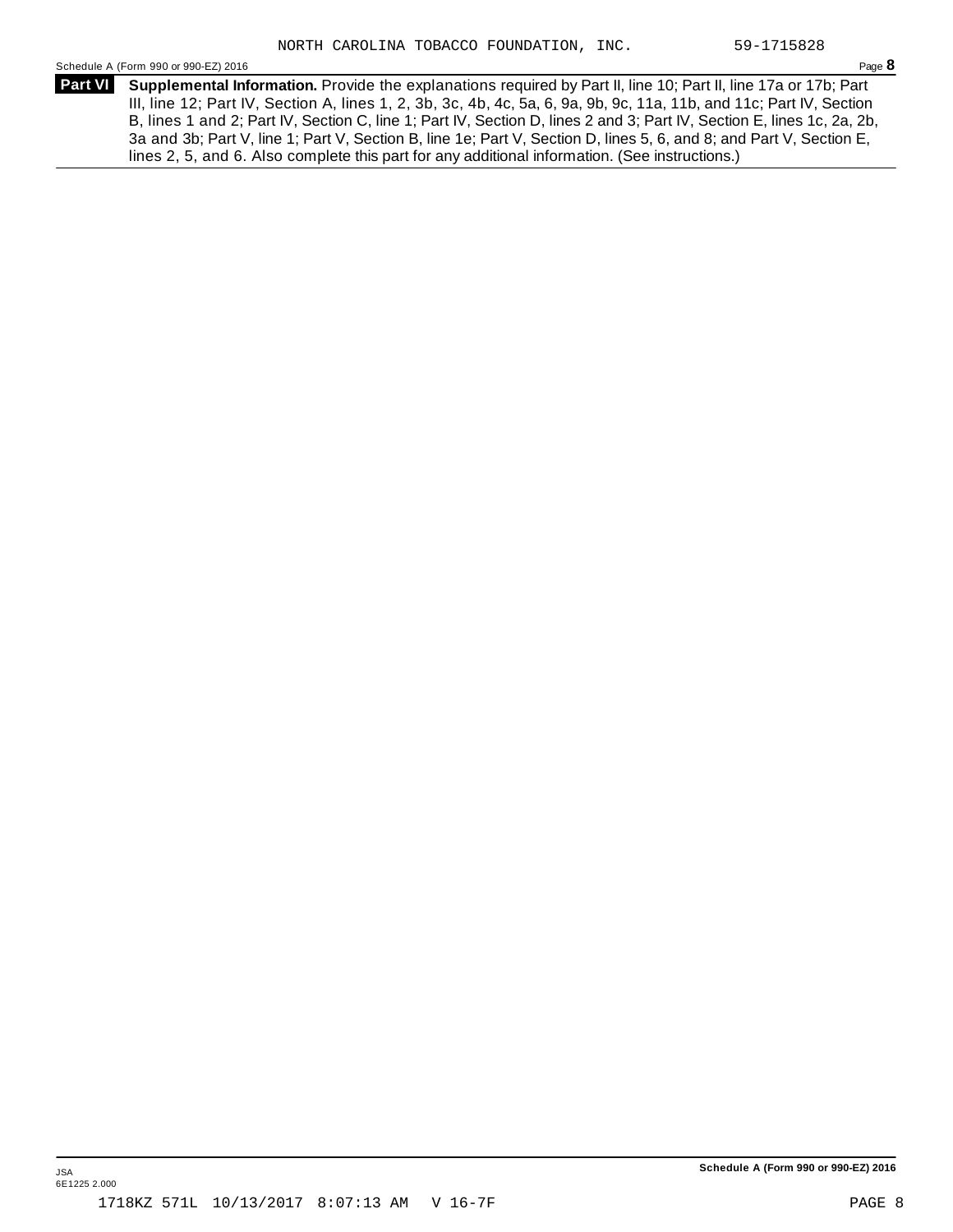**(Form 990, 990-EZ, or 990-PF)** Department of the Treasury<br>Internal Revenue Service

### **Schedule B chedule of Contributors**

**2016** 

| or 990-PF)<br>Department of the Treasury<br>Internal Revenue Service | Attach to Form 990. Form 990-EZ, or Form 990-PF.<br>Information about Schedule B (Form 990, 990-EZ, or 990-PF) and its instructions is at www.irs.gov/form990. |  | 2016                                  |
|----------------------------------------------------------------------|----------------------------------------------------------------------------------------------------------------------------------------------------------------|--|---------------------------------------|
| Name of the organization                                             |                                                                                                                                                                |  | <b>Employer identification number</b> |

NORTH CAROLINA TOBACCO FOUNDATION, INC.

#### **Organization type** (check one):

| Filers of:         | Section:                                                                  |
|--------------------|---------------------------------------------------------------------------|
| Form 990 or 990-EZ | $X$ 501(c)( $3$<br>) (enter number) organization                          |
|                    | 4947(a)(1) nonexempt charitable trust not treated as a private foundation |
|                    | 527 political organization                                                |
| Form 990-PF        | 501(c)(3) exempt private foundation                                       |
|                    | 4947(a)(1) nonexempt charitable trust treated as a private foundation     |
|                    | 501(c)(3) taxable private foundation                                      |
|                    |                                                                           |

Check if your organization is covered by the **General Rule** or a **Special Rule.**

**Note:** Only a section 501(c)(7), (8), or (10) organization can check boxes for both the General Rule and a Special Rule. See instructions.

#### **General Rule**

For an organization filing Form 990, 990-EZ, or 990-PF that received, during the year, contributions totaling \$5,000 or more (in money or property) from any one contributor. Complete Parts I and II. See instructions for determining a contributor's total contributions.

#### **Special Rules**

JSA

 $\text{X}$  For an organization described in section 501(c)(3) filing Form 990 or 990-EZ that met the 33 1/3 % support test of the regulations under sections 509(a)(1) and 170(b)(1)(A)(vi), that checked Schedule A (Form 990 or 990-EZ), Part II, line 13, 16a, or 16b, and that received from any one contributor, during the year, total contributions of the greater of **(1)** \$5,000 or **(2)** 2% of the amount on (i) Form 990, Part VIII, line 1h, or (ii) Form 990-EZ, line 1. Complete Parts I and II.

For an organization described in section 501(c)(7), (8), or (10) filing Form 990 or 990-EZ that received from any one contributor, during the year, total contributions of more than \$1,000 *exclusively* for religious, charitable, scientific, literary, or educational purposes, or for the prevention of cruelty to children or animals. Complete Parts I, II, and III.

For an organization described in section 501(c)(7), (8), or (10) filing Form 990 or 990-EZ that received from any one contributor, during the year, contributions *exclusively* for religious, charitable, etc., purposes, but no such contributions totaled more than \$1,000. If this box is checked, enter here the total contributions that were received during the year for an *exclusively* religious, charitable, etc., purpose. Don't complete any of the parts unless the **General Rule** applies to this organization because it received *nonexclusively* religious, charitable, etc., contributions totaling \$5,000 or more during the year m m m m m m m m m m m m m m m m m m m m m m m m m m m m m m m I \$

**Caution:** An organization that isn't covered by the General Rule and/or the Special Rules doesn't file Schedule B (Form 990, 990-EZ, or 990-PF), but it **must** answer "No" on Part IV, line 2, of its Form 990; or check the box on line H of its Form 990-EZ or on its Form 990-PF, Part I, line 2, to certify that it doesn't meet the filing requirements of Schedule B (Form 990, 990-EZ, or 990-PF).

For Paperwork Reduction Act Notice, see the Instructions for Form 990, 990-EZ, or 990-PF. Schedule B (Form 990, 990-EZ, or 990-PF) (2016)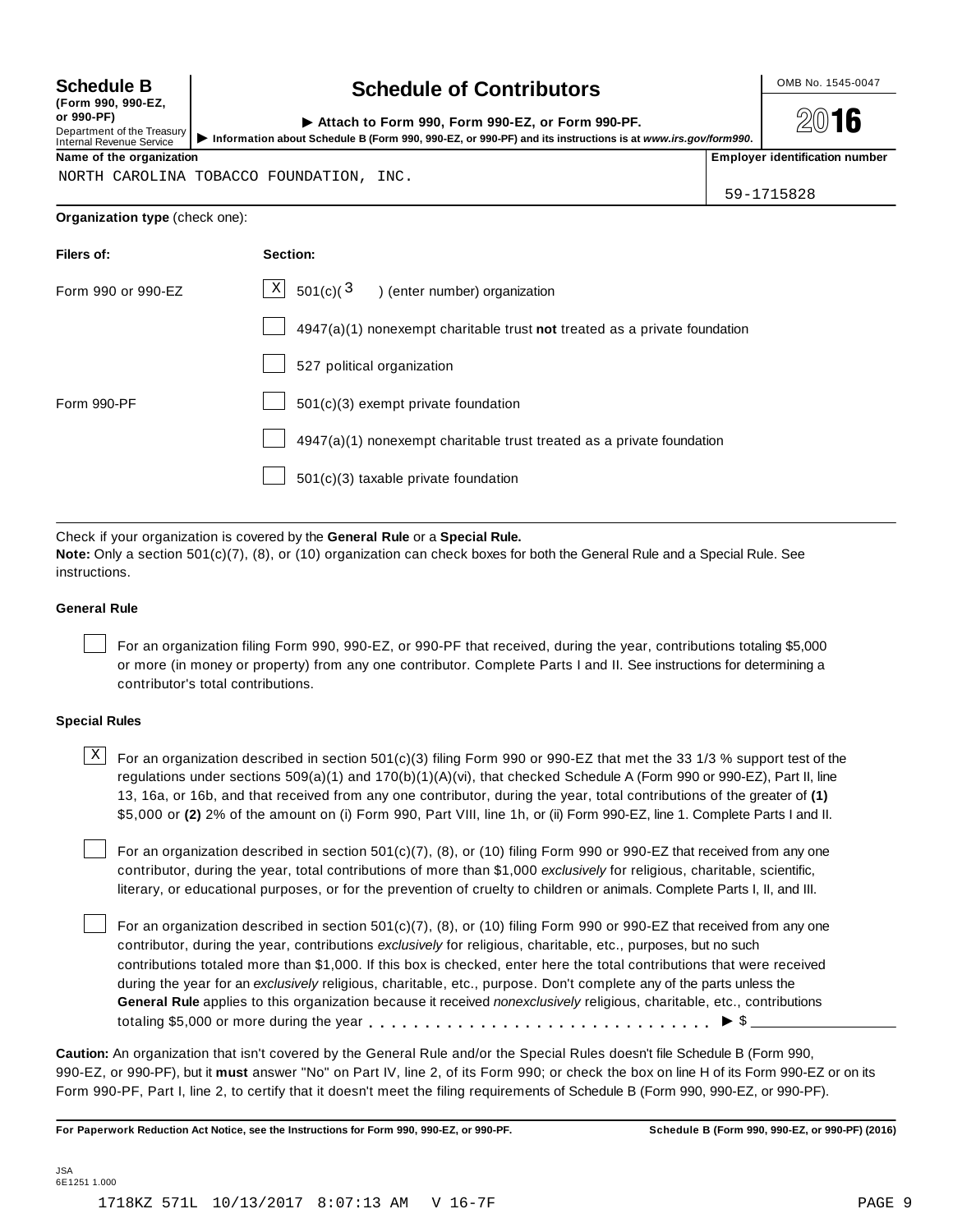Schedule B (Form 990, 990-EZ, or 990-PF) (2016)<br>
Name of organization NORTH CAROLINA TOBACCO FOUNDATION, INC. **Page 2**<br>
Page 2 **Name of organization NORTH CAROLINA TOBACCO FOUNDATION, INC. Employer identification number** 

59-1715828

| (a) | (b)                        | (c)                        | (d)                                                                                          |
|-----|----------------------------|----------------------------|----------------------------------------------------------------------------------------------|
| No. | Name, address, and ZIP + 4 | <b>Total contributions</b> | Type of contribution                                                                         |
| 1   |                            | 413, 491.<br>\$            | Χ<br>Person<br>Payroll<br>Noncash<br>(Complete Part II for<br>noncash contributions.)        |
| (a) | (b)                        | (c)                        | (d)                                                                                          |
| No. | Name, address, and ZIP + 4 | <b>Total contributions</b> | Type of contribution                                                                         |
| 2   |                            | 344, 351.<br>\$            | Χ<br>Person<br>Payroll<br>Noncash<br>(Complete Part II for<br>noncash contributions.)        |
| (a) | (b)                        | (c)                        | (d)                                                                                          |
| No. | Name, address, and ZIP + 4 | <b>Total contributions</b> | Type of contribution                                                                         |
| 3   |                            | 280,000.<br>\$             | Χ<br>Person<br>Payroll<br>Noncash<br>(Complete Part II for<br>noncash contributions.)        |
| (a) | (b)                        | (c)                        | (d)                                                                                          |
| No. | Name, address, and ZIP + 4 | <b>Total contributions</b> | Type of contribution                                                                         |
| 4   |                            | 181,180.<br>\$             | Χ<br>Person<br>Payroll<br>Noncash<br>(Complete Part II for<br>noncash contributions.)        |
| (a) | (b)                        | (c)                        | (d)                                                                                          |
| No. | Name, address, and ZIP + 4 | <b>Total contributions</b> | Type of contribution                                                                         |
| 5   |                            | 170,000.<br>\$             | Χ<br>Person<br>Payroll<br><b>Noncash</b><br>(Complete Part II for<br>noncash contributions.) |
| (a) | (b)                        | (c)                        | (d)                                                                                          |
| No. | Name, address, and ZIP + 4 | <b>Total contributions</b> | Type of contribution                                                                         |
| 6   |                            | 48,316.<br>\$              | Χ<br>Person<br>Payroll<br>Noncash<br>(Complete Part II for<br>noncash contributions.)        |

 $S$ chedule B (Form 990, 990-EZ, or 990-PF) (2016)

JSA<br>6E1253 1.000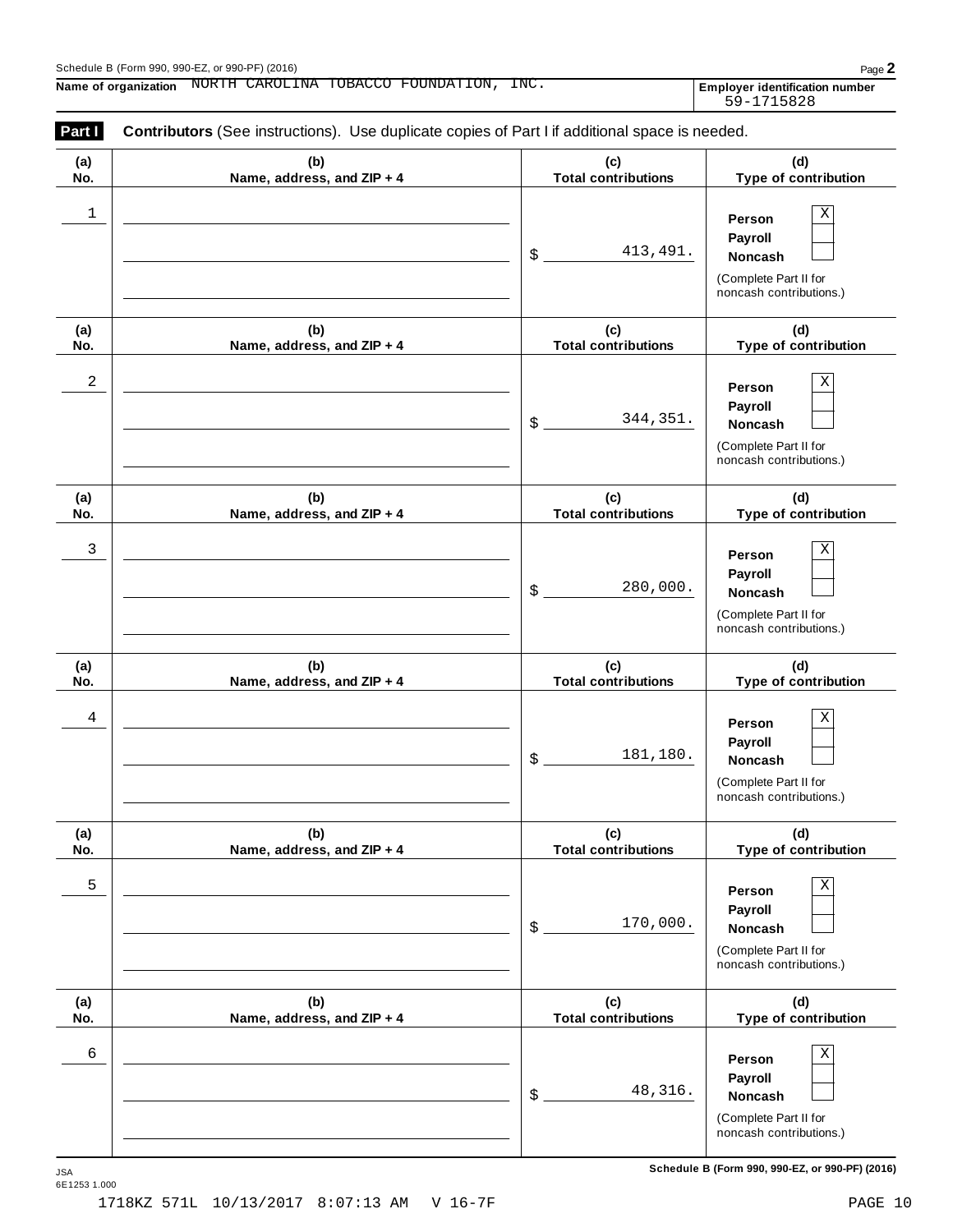Schedule B (Form 990, 990-EZ, or 990-PF) (2016)<br>
Name of organization NORTH CAROLINA TOBACCO FOUNDATION, INC. **Page 2**<br>
Page 2 **Name of organization NORTH CAROLINA TOBACCO FOUNDATION, INC. Employer identification number** 

59-1715828

| Part I     | <b>Contributors</b> (See instructions). Use duplicate copies of Part I if additional space is needed. |                                   |                                                                                              |
|------------|-------------------------------------------------------------------------------------------------------|-----------------------------------|----------------------------------------------------------------------------------------------|
| (a)<br>No. | (b)<br>Name, address, and ZIP + 4                                                                     | (c)<br><b>Total contributions</b> | (d)<br>Type of contribution                                                                  |
| 7          |                                                                                                       | 35,000.<br>\$                     | Χ<br>Person<br>Payroll<br><b>Noncash</b><br>(Complete Part II for<br>noncash contributions.) |
| (a)<br>No. | (b)<br>Name, address, and ZIP + 4                                                                     | (c)<br><b>Total contributions</b> | (d)<br>Type of contribution                                                                  |
|            |                                                                                                       | \$                                | Person<br>Payroll<br><b>Noncash</b><br>(Complete Part II for<br>noncash contributions.)      |
| (a)<br>No. | (b)<br>Name, address, and ZIP + 4                                                                     | (c)<br><b>Total contributions</b> | (d)<br>Type of contribution                                                                  |
|            |                                                                                                       | \$                                | Person<br>Payroll<br><b>Noncash</b><br>(Complete Part II for<br>noncash contributions.)      |
| (a)<br>No. | (b)<br>Name, address, and ZIP + 4                                                                     | (c)<br><b>Total contributions</b> | (d)<br>Type of contribution                                                                  |
|            |                                                                                                       | \$                                | Person<br>Payroll<br><b>Noncash</b><br>(Complete Part II for<br>noncash contributions.)      |
| (a)<br>No. | (b)<br>Name, address, and ZIP + 4                                                                     | (c)<br><b>Total contributions</b> | (d)<br>Type of contribution                                                                  |
|            |                                                                                                       | \$                                | Person<br>Payroll<br><b>Noncash</b><br>(Complete Part II for<br>noncash contributions.)      |
| (a)<br>No. | (b)<br>Name, address, and ZIP + 4                                                                     | (c)<br><b>Total contributions</b> | (d)<br>Type of contribution                                                                  |
|            |                                                                                                       | \$                                | Person<br>Payroll<br><b>Noncash</b><br>(Complete Part II for<br>noncash contributions.)      |

 $S$ chedule B (Form 990, 990-EZ, or 990-PF) (2016)

JSA<br>6E1253 1.000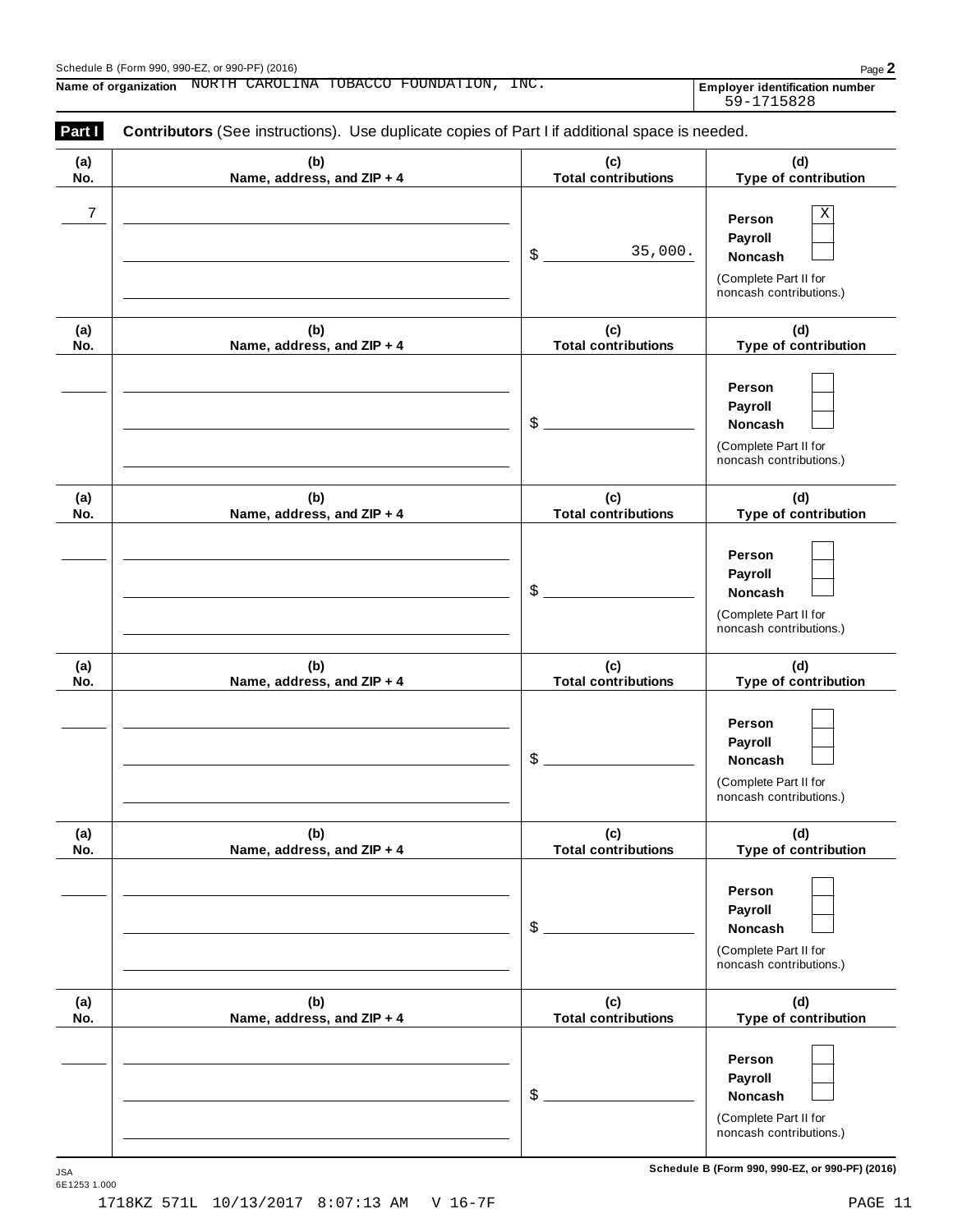| Schedule | $\sim$<br>'Form<br>-220 | . or 990-<br>990-E | ).DF<br>(2016) |  |  |  |   |  | Page, |  |
|----------|-------------------------|--------------------|----------------|--|--|--|---|--|-------|--|
| $ -$     |                         |                    |                |  |  |  | . |  |       |  |

**Name of organization Employer identification number** NORTH CAROLINA TOBACCO FOUNDATION, INC.

59-1715828

| (a) No.<br>from<br>Part I | (b)<br>Description of noncash property given | (c)<br>FMV (or estimate)<br>(See instructions) | (d)<br>Date received |
|---------------------------|----------------------------------------------|------------------------------------------------|----------------------|
|                           |                                              | $\frac{2}{2}$                                  |                      |
| (a) No.<br>from<br>Part I | (b)<br>Description of noncash property given | (c)<br>FMV (or estimate)<br>(See instructions) | (d)<br>Date received |
|                           |                                              | $\frac{2}{2}$                                  |                      |
| (a) No.<br>from<br>Part I | (b)<br>Description of noncash property given | (c)<br>FMV (or estimate)<br>(See instructions) | (d)<br>Date received |
|                           |                                              | $\frac{2}{2}$                                  |                      |
| (a) No.<br>from<br>Part I | (b)<br>Description of noncash property given | (c)<br>FMV (or estimate)<br>(See instructions) | (d)<br>Date received |
|                           |                                              | \$                                             |                      |
| (a) No.<br>from<br>Part I | (b)<br>Description of noncash property given | (c)<br>FMV (or estimate)<br>(See instructions) | (d)<br>Date received |
|                           |                                              | \$                                             |                      |
| (a) No.<br>from<br>Part I | (b)<br>Description of noncash property given | (c)<br>FMV (or estimate)<br>(See instructions) | (d)<br>Date received |
|                           |                                              |                                                |                      |

 $S$ chedule B (Form 990, 990-EZ, or 990-PF) (2016)

6E1254 1.000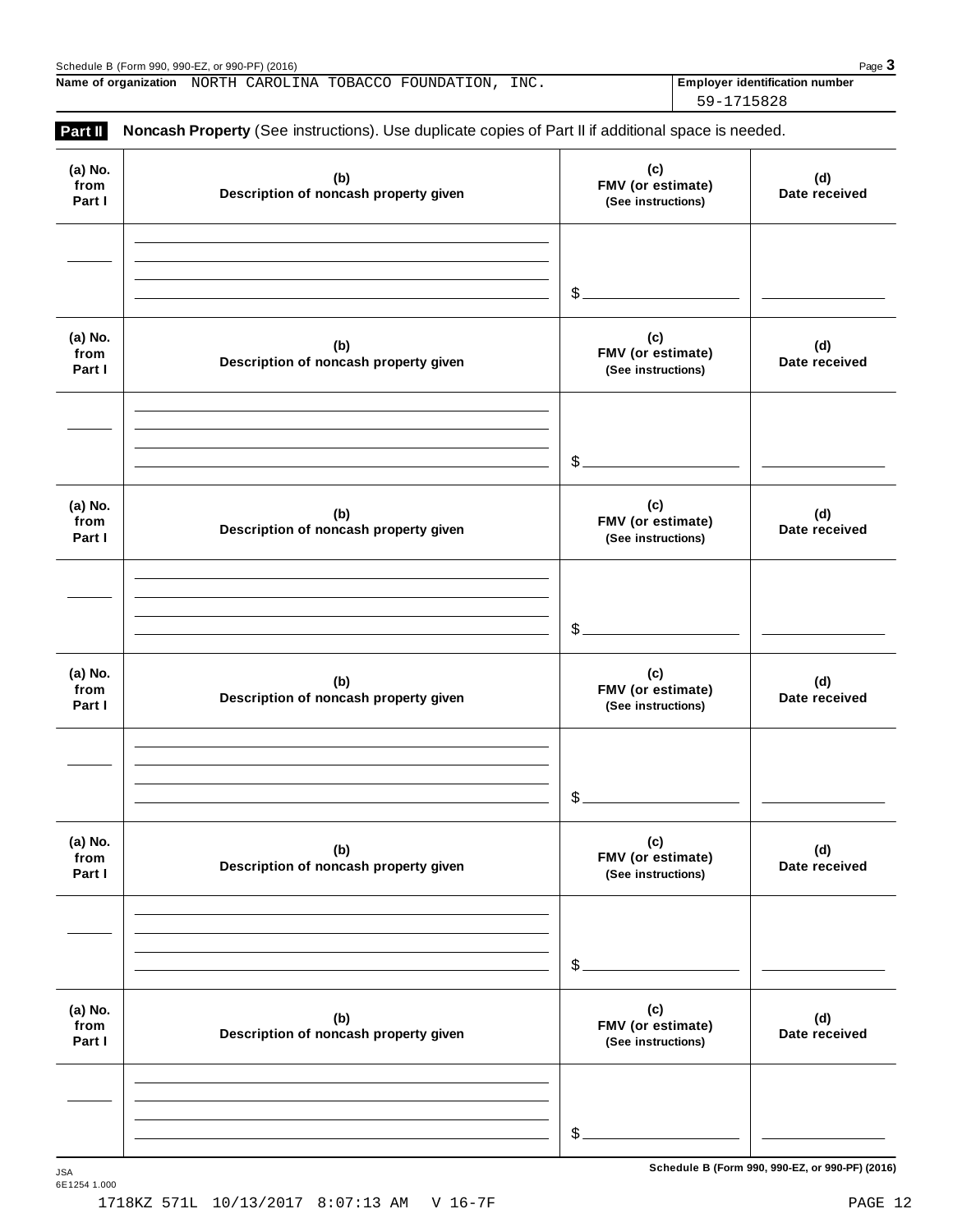| Schedule B (Form 990, 990-EZ, or 990-PF) (2016)         |  |      | Page                                  |  |
|---------------------------------------------------------|--|------|---------------------------------------|--|
| Name of organization NORTH CAROLINA TOBACCO FOUNDATION, |  | INC. | <b>Employer identification number</b> |  |
|                                                         |  |      | – 1715828                             |  |

| Part III                    | contributions of \$1,000 or less for the year. (Enter this information once. See instructions.) $\blacktriangleright$ \$<br>Use duplicate copies of Part III if additional space is needed. |                      | 22-1712838<br>Exclusively religious, charitable, etc., contributions to organizations described in section 501(c)(7), (8), or<br>(10) that total more than \$1,000 for the year from any one contributor. Complete columns (a) through (e) and<br>the following line entry. For organizations completing Part III, enter the total of exclusively religious, charitable, etc., |  |  |  |
|-----------------------------|---------------------------------------------------------------------------------------------------------------------------------------------------------------------------------------------|----------------------|--------------------------------------------------------------------------------------------------------------------------------------------------------------------------------------------------------------------------------------------------------------------------------------------------------------------------------------------------------------------------------|--|--|--|
| $(a)$ No.<br>from<br>Part I | (b) Purpose of gift                                                                                                                                                                         | (c) Use of gift      | (d) Description of how gift is held                                                                                                                                                                                                                                                                                                                                            |  |  |  |
|                             |                                                                                                                                                                                             |                      |                                                                                                                                                                                                                                                                                                                                                                                |  |  |  |
|                             | Transferee's name, address, and ZIP + 4                                                                                                                                                     | (e) Transfer of gift | Relationship of transferor to transferee                                                                                                                                                                                                                                                                                                                                       |  |  |  |
|                             |                                                                                                                                                                                             |                      |                                                                                                                                                                                                                                                                                                                                                                                |  |  |  |
| $(a)$ No.<br>from<br>Part I | (b) Purpose of gift                                                                                                                                                                         | (c) Use of gift      | (d) Description of how gift is held                                                                                                                                                                                                                                                                                                                                            |  |  |  |
|                             |                                                                                                                                                                                             |                      |                                                                                                                                                                                                                                                                                                                                                                                |  |  |  |
|                             | Transferee's name, address, and ZIP + 4                                                                                                                                                     | (e) Transfer of gift | Relationship of transferor to transferee                                                                                                                                                                                                                                                                                                                                       |  |  |  |
|                             |                                                                                                                                                                                             |                      |                                                                                                                                                                                                                                                                                                                                                                                |  |  |  |
| $(a)$ No.<br>from<br>Part I | (b) Purpose of gift                                                                                                                                                                         | (c) Use of gift      | (d) Description of how gift is held                                                                                                                                                                                                                                                                                                                                            |  |  |  |
|                             |                                                                                                                                                                                             |                      |                                                                                                                                                                                                                                                                                                                                                                                |  |  |  |
|                             | Transferee's name, address, and ZIP + 4                                                                                                                                                     | (e) Transfer of gift | Relationship of transferor to transferee                                                                                                                                                                                                                                                                                                                                       |  |  |  |
|                             |                                                                                                                                                                                             |                      |                                                                                                                                                                                                                                                                                                                                                                                |  |  |  |
| $(a)$ No.<br>from<br>Part I | (b) Purpose of gift                                                                                                                                                                         | (c) Use of gift      | (d) Description of how gift is held                                                                                                                                                                                                                                                                                                                                            |  |  |  |
|                             |                                                                                                                                                                                             |                      |                                                                                                                                                                                                                                                                                                                                                                                |  |  |  |
|                             |                                                                                                                                                                                             | (e) Transfer of gift |                                                                                                                                                                                                                                                                                                                                                                                |  |  |  |
|                             | Transferee's name, address, and ZIP + 4                                                                                                                                                     |                      | Relationship of transferor to transferee                                                                                                                                                                                                                                                                                                                                       |  |  |  |
|                             |                                                                                                                                                                                             |                      |                                                                                                                                                                                                                                                                                                                                                                                |  |  |  |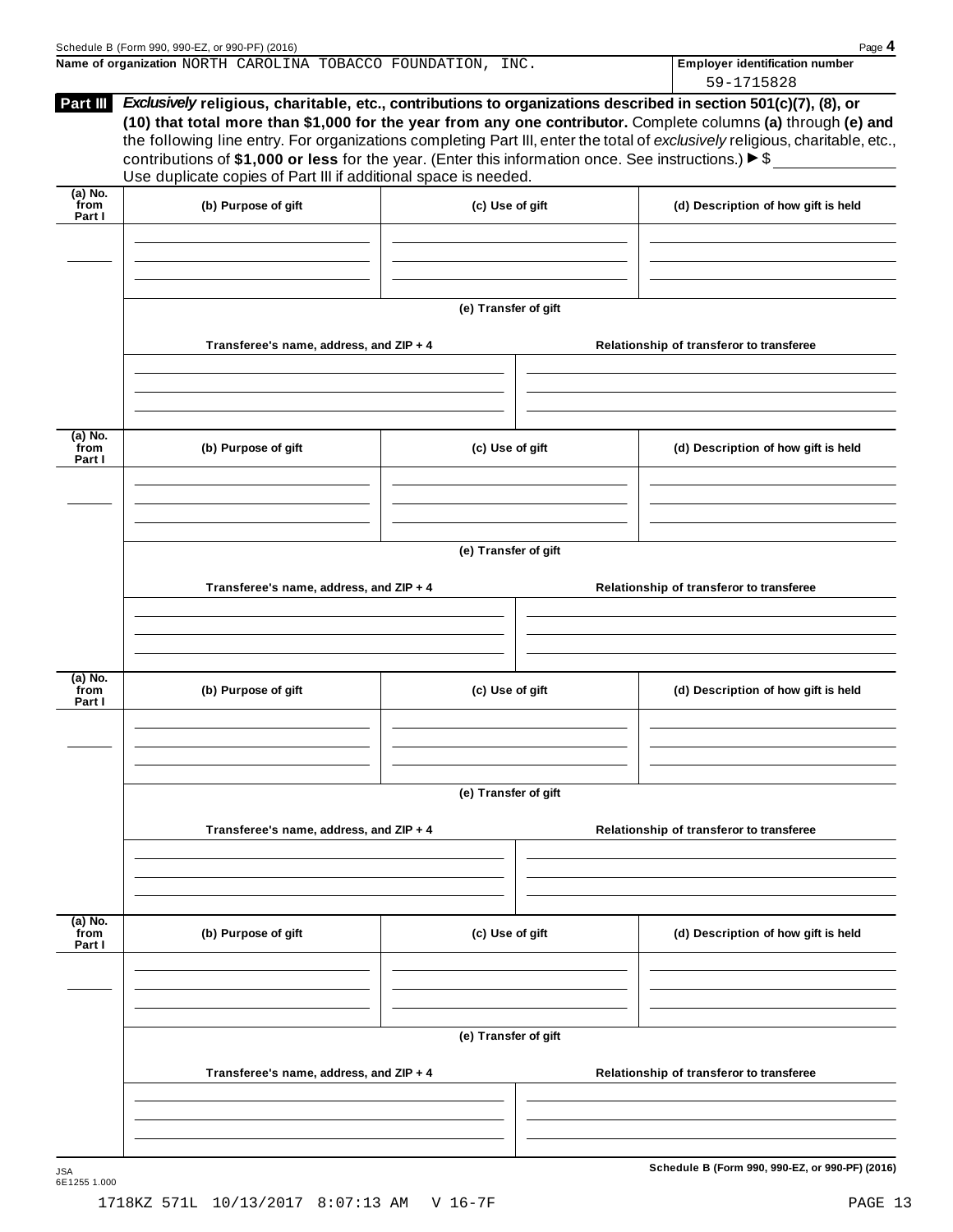| <b>SCHEDULE D</b> |  |
|-------------------|--|
| (Form 990)        |  |

# Supplemental Financial Statements<br>  $\triangleright$  Complete if the organization answered "Yes" on Form 990,<br>
Part IV, line 6, 7, 8, 9, 10, 11a, 11b, 11c, 11d, 11e, 11f, 12a, or 12b.

Department of the Treasury<br>Department of the Treasury Information about School is a section of the Information about School in Commence of the School and the instructions is at unusuing courier model in the Instruction of Internal Revenue Service I**Information about Schedule <sup>D</sup> (Form 990) and its instructions is at** *www.irs.gov/form990***. Inspection Name of the organization in the set of the organization in the set of the set of the organization in the set of the organization in the set of the organization in the set of the organization in the set of the Organizations Maintaining Donor Advised Funds or Other Similar Funds or Accounts. Part I** Crganizations Maintaining Donor Advised Funds or Other Similar Funds<br>Complete if the organization answered "Yes" on Form 990, Part IV, line 6. **(a)** Donor advised funds **(b)** Funds and other accounts **1 2 3 4 5 6** Total number at end of year  $\dots\dots\dots\dots$ Aggregate value of contributions to (during year) Aggregate value of contributions to (during year)<br>Aggregate value of grants from (during year) Aggregate value of grants from (during year)<br>Aggregate value at end of year Did the organization inform all donors and donor advisors in writing that the assets held in donor advised funds are the organization's property, subject to the organization's exclusive legal control? **manual manual m m**  $\blacksquare$  Yes  $\blacksquare$  No Did the organization inform all grantees, donors, and donor advisors in writing that grant funds can be used only for charitable purposes and not for the benefit of the donor or donor advisor, or for any other purpose **conferring impermissible private benefit?** metals are metals and more matured more metals of  $\blacksquare$  The  $\blacksquare$  Noor **Conservation Easements. Part II Conservation Easements.**<br>Complete if the organization answered "Yes" on Form 990, Part IV, line 7. **1** Purpose(s) of conservation easements held by the organization (check all that apply). Preservation of land for public use (e.g., recreation or education) Protection of natural habitat Preservation of open space Preservation of a historically important land area Preservation of a certified historic structure **2** Complete lines 2a through 2d if the organization held a qualified conservation contribution in the form of a conservation easement on the last day of the tax year. **Held at the End** of the Tax Year **2a 2b 2c 2d a** Total number of conservation easements m m m m m m m m m m m m m m m m m m m m m m m m m m m **a** Total number of conservation easements ............................<br>**b** Total acreage restricted by conservation easements ..................... **b** Total acreage restricted by conservation easements<br>**c** Number of conservation easements on a certified historic structure included in (a) . . . . . . **d** Number of conservation easements included in (c) acquired after 8/17/06, and not on a  $\mid$ historic structure listed in the National Register m m m m m m m m m m m m m m m m m m m m m m m m **3 4 5 6 7 8 9** Number of conservation easements modified, transferred, released, extinguished, or terminated by the organization during the tax vear  $\blacktriangleright$ Number of states where property subject to conservation easement is located  $\blacktriangleright$ . Does the organization have a written policy regarding the periodic monitoring, inspection, handling of violations, and enforcement of the conservation easements it holds? musical manager mann m m m m **y** es  $\Box$  No Staff and volunteer hours devoted to monitoring, inspecting, handling of violations, and enforcing conservation easements during the year <br>
> Amount of expenses incurred in monitoring, inspecting, handling of violations, and enforcing conservation easements during the year  $\blacktriangleright$  \$ Does each conservation easement reported on line 2(d) above satisfy the requirements of section 170(h)(4)(B)(i) and section 170(h)(4)(B)(ii)? m m m m m m m m m m m m m m m m m m m m m m m m m m m m m m m m m m m m m m m m m m m m m **Yes No** In Part XIII, describe how the organization reports conservation easements in its revenue and expense statement, and balance sheet, and include, if applicable, the text of the footnote to the organization's financial statements that describes the organization's accounting for conservation easements. **Organizations Maintaining Collections of Art, Historical Treasures, or Other Similar Assets. Part III Organizations Maintaining Collections of Art, Historical Treasures, or Organization answered "Yes" on Form 990, Part IV, line 8.** 1a If the organization elected, as permitted under SFAS 116 (ASC 958), not to report in its revenue statement and balance sheet<br>works of art, historical treasures, or other similar assets held for public exhibition, educat public service, provide, in Part XIII, the text of the footnote to its financial statements that describes these items. **b** If the organization elected, as permitted under SFAS 116 (ASC 958), to report in its revenue statement and balance sheet works of art, historical treasures, or other similar assets held for public exhibition, education, or research in furtherance of public service, provide the following amounts relating to these items: **(i)** I Revenue included in Form 990, Part VIII, line 1 m m m m m m m m m m m m m m m m m m m m m m m m m m m m m m \$ **(ii)** Assets included in Form 990, Part X m m m m m m m m m m m m m m m m m m m m m m m m m m m m m m m m m m m m I \$ **2** If the organization received or held works of art, historical treasures, or other similar assets for financial gain, provide the following amounts required to be reported under SFAS 116 (ASC 958) relating to these items: following amounts required to be reported under SFAS 116 (ASC 958) relating to these items:<br>**a** Revenue included in Form 990, Part VIII, line 1 **a** a more contained in Form and Deck Y **a** Revenue included in Form 990, Part VIII, line 1  $\ldots$   $\ldots$   $\ldots$   $\ldots$   $\ldots$   $\ldots$   $\ldots$   $\ldots$   $\ldots$   $\ldots$   $\ldots$   $\ldots$   $\ldots$   $\ldots$   $\ldots$   $\ldots$   $\ldots$   $\ldots$   $\ldots$   $\ldots$   $\ldots$   $\ldots$   $\ldots$   $\ldots$   $\ldots$   $\ldots$   $\ldots$   $\ldots$  **For Paperwork Reduction Act Notice, see the Instructions for Form 990. Schedule D (Form 990) 2016** NORTH CAROLINA TOBACCO FOUNDATION, INC. | 59-1715828

|              | For Paperwork Reduction Act Notice, see the Instructions for Form 990. | Schedule D (Form 990) 2016 |
|--------------|------------------------------------------------------------------------|----------------------------|
|              |                                                                        |                            |
| 6E1268 1.000 |                                                                        |                            |
|              | 1718KZ 571L 10/12/2017 12:32:49 PM V 16-7F                             | PAGE 30                    |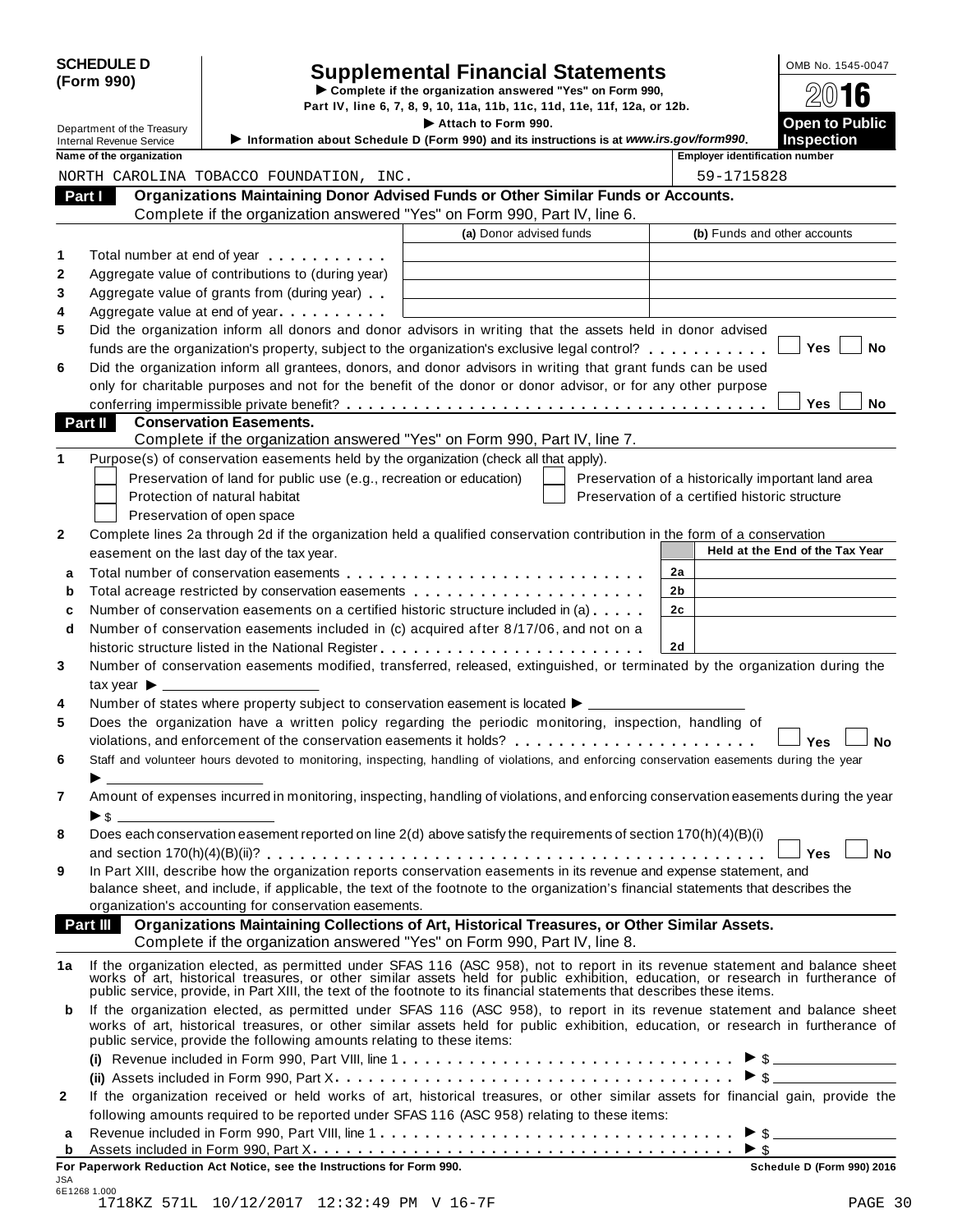NORTH CAROLINA TOBACCO FOUNDATION, INC. 59-171

| 59-1715828 |  |
|------------|--|
|------------|--|

|                     | Schedule D (Form 990) 2016                                                                                                                                                                                                     | NURIA CARULINA IUBACCU FUUNDAIIUN, INC.                |                         |                           | JJ – 1 7 1 J 0 4 0   |                | Page 2                     |
|---------------------|--------------------------------------------------------------------------------------------------------------------------------------------------------------------------------------------------------------------------------|--------------------------------------------------------|-------------------------|---------------------------|----------------------|----------------|----------------------------|
| Part III            | Organizations Maintaining Collections of Art, Historical Treasures, or Other Similar Assets (continued)                                                                                                                        |                                                        |                         |                           |                      |                |                            |
| 3                   | Using the organization's acquisition, accession, and other records, check any of the following that are a significant use of its                                                                                               |                                                        |                         |                           |                      |                |                            |
|                     | collection items (check all that apply):                                                                                                                                                                                       |                                                        |                         |                           |                      |                |                            |
| a                   | Public exhibition                                                                                                                                                                                                              |                                                        | d                       | Loan or exchange programs |                      |                |                            |
| b                   | Scholarly research                                                                                                                                                                                                             |                                                        | Other<br>е              |                           |                      |                |                            |
| c                   | Preservation for future generations                                                                                                                                                                                            |                                                        |                         |                           |                      |                |                            |
| 4                   | Provide a description of the organization's collections and explain how they further the organization's exempt purpose in Part                                                                                                 |                                                        |                         |                           |                      |                |                            |
|                     | XIII.                                                                                                                                                                                                                          |                                                        |                         |                           |                      |                |                            |
| 5                   | During the year, did the organization solicit or receive donations of art, historical treasures, or other similar                                                                                                              |                                                        |                         |                           |                      |                |                            |
|                     | assets to be sold to raise funds rather than to be maintained as part of the organization's collection?                                                                                                                        |                                                        |                         |                           |                      | Yes            | No                         |
| <b>Part IV</b>      | <b>Escrow and Custodial Arrangements.</b>                                                                                                                                                                                      |                                                        |                         |                           |                      |                |                            |
|                     | Complete if the organization answered "Yes" on Form 990, Part IV, line 9, or reported an amount on Form                                                                                                                        |                                                        |                         |                           |                      |                |                            |
|                     | 990, Part X, line 21.                                                                                                                                                                                                          |                                                        |                         |                           |                      |                |                            |
|                     | 1a Is the organization an agent, trustee, custodian or other intermediary for contributions or other assets not                                                                                                                |                                                        |                         |                           |                      |                |                            |
|                     |                                                                                                                                                                                                                                |                                                        |                         |                           |                      | Yes            | No                         |
|                     | b If "Yes," explain the arrangement in Part XIII and complete the following table:                                                                                                                                             |                                                        |                         |                           |                      |                |                            |
|                     |                                                                                                                                                                                                                                |                                                        |                         |                           | Amount               |                |                            |
| c                   |                                                                                                                                                                                                                                |                                                        |                         | 1 <sub>c</sub>            |                      |                |                            |
| d                   |                                                                                                                                                                                                                                |                                                        |                         | 1 <sub>d</sub>            |                      |                |                            |
| е                   |                                                                                                                                                                                                                                |                                                        |                         | 1e                        |                      |                |                            |
| f                   |                                                                                                                                                                                                                                |                                                        |                         | 1f                        |                      |                |                            |
|                     | 2a Did the organization include an amount on Form 990, Part X, line 21, for escrow or custodial account liability?                                                                                                             |                                                        |                         |                           |                      | Yes            | No                         |
|                     | <b>b</b> If "Yes," explain the arrangement in Part XIII. Check here if the explanation has been provided on Part XIII                                                                                                          |                                                        |                         |                           |                      |                |                            |
| <b>Part V</b>       | <b>Endowment Funds.</b>                                                                                                                                                                                                        |                                                        |                         |                           |                      |                |                            |
|                     | Complete if the organization answered "Yes" on Form 990, Part IV, line 10.                                                                                                                                                     |                                                        |                         |                           |                      |                |                            |
|                     |                                                                                                                                                                                                                                | (a) Current year                                       | (b) Prior year          | (c) Two years back        | (d) Three years back |                | (e) Four years back        |
|                     | <b>1a</b> Beginning of year balance                                                                                                                                                                                            | 6, 240, 702.                                           | $\overline{5,814},444.$ | 2,462,588.                | 2,202,644.           |                | 2,043,352.                 |
| b                   | Contributions                                                                                                                                                                                                                  | $-252,573.$                                            | 639,632.                | 4, 254, 453.              | 500.                 |                |                            |
| c                   | Net investment earnings, gains,                                                                                                                                                                                                |                                                        |                         |                           |                      |                |                            |
|                     | and losses. The contract of the contract of the contract of the contract of the contract of the contract of the contract of the contract of the contract of the contract of the contract of the contract of the contract of th | 624,846.                                               | $-81,584.$              | 294,187.                  | 338,139.             |                | 239,467.                   |
|                     | <b>d</b> Grants or scholarships <b>contains</b>                                                                                                                                                                                |                                                        |                         |                           |                      |                |                            |
|                     | e Other expenditures for facilities                                                                                                                                                                                            |                                                        |                         |                           |                      |                |                            |
|                     | and programs                                                                                                                                                                                                                   | 92,660.                                                | 131,790.                | 83,650.                   | 78,695.              |                | 80,175.                    |
|                     | Administrative expenses                                                                                                                                                                                                        |                                                        |                         | 1, 113, 134.              |                      |                |                            |
| g                   | End of year balance                                                                                                                                                                                                            | 6, 520, 315.                                           | 6, 240, 702.            | 5,814,444.                | 2,462,588.           |                | 2,202,644.                 |
|                     | Provide the estimated percentage of the current year end balance (line 1g, column (a)) held as:<br>Board designated or quasi-endowment $\triangleright$ . 2800 %                                                               |                                                        |                         |                           |                      |                |                            |
| a                   | Board designated or quasi-endowment >                                                                                                                                                                                          |                                                        |                         |                           |                      |                |                            |
|                     | Permanent endowment ▶ 75.2200 %                                                                                                                                                                                                |                                                        |                         |                           |                      |                |                            |
| c                   | Temporarily restricted endowment $\blacktriangleright$ 24.5000 %                                                                                                                                                               |                                                        |                         |                           |                      |                |                            |
|                     | The percentages on lines 2a, 2b, and 2c should equal 100%.                                                                                                                                                                     |                                                        |                         |                           |                      |                |                            |
|                     | 3a Are there endowment funds not in the possession of the organization that are held and administered for the                                                                                                                  |                                                        |                         |                           |                      |                | Yes<br>No                  |
|                     | organization by:                                                                                                                                                                                                               |                                                        |                         |                           |                      | 3a(i)          | X                          |
|                     |                                                                                                                                                                                                                                |                                                        |                         |                           |                      | 3a(i)          | X                          |
|                     | If "Yes" on line 3a(ii), are the related organizations listed as required on Schedule R?,                                                                                                                                      |                                                        |                         |                           |                      | 3b             |                            |
| b                   |                                                                                                                                                                                                                                |                                                        |                         |                           |                      |                |                            |
| 4<br><b>Part VI</b> | Describe in Part XIII the intended uses of the organization's endowment funds.<br>Land, Buildings, and Equipment.                                                                                                              |                                                        |                         |                           |                      |                |                            |
|                     | Complete if the organization answered "Yes" on Form 990, Part IV, line 11a. See Form 990, Part X, line 10.                                                                                                                     |                                                        |                         |                           |                      |                |                            |
|                     | Description of property                                                                                                                                                                                                        | (a) Cost or other basis                                |                         | (b) Cost or other basis   | (c) Accumulated      | (d) Book value |                            |
| 1a                  |                                                                                                                                                                                                                                | (investment)                                           |                         | (other)                   | depreciation         |                |                            |
| b                   | <b>Buildings</b>                                                                                                                                                                                                               |                                                        |                         |                           |                      |                |                            |
|                     | .<br>Leasehold improvements [1, 1, 1, 1, 1, 1]                                                                                                                                                                                 |                                                        |                         |                           |                      |                |                            |
| d                   | Equipment                                                                                                                                                                                                                      | <u> 1989 - Andrea Station, Amerikaansk politiker (</u> |                         |                           |                      |                |                            |
| е                   | Other                                                                                                                                                                                                                          |                                                        |                         |                           |                      |                |                            |
|                     | Total. Add lines 1a through 1e. (Column (d) must equal Form 990, Part X, column (B), line 10c.).                                                                                                                               |                                                        |                         |                           |                      |                |                            |
|                     |                                                                                                                                                                                                                                |                                                        |                         |                           |                      |                | Schedule D (Form 990) 2016 |
|                     |                                                                                                                                                                                                                                |                                                        |                         |                           |                      |                |                            |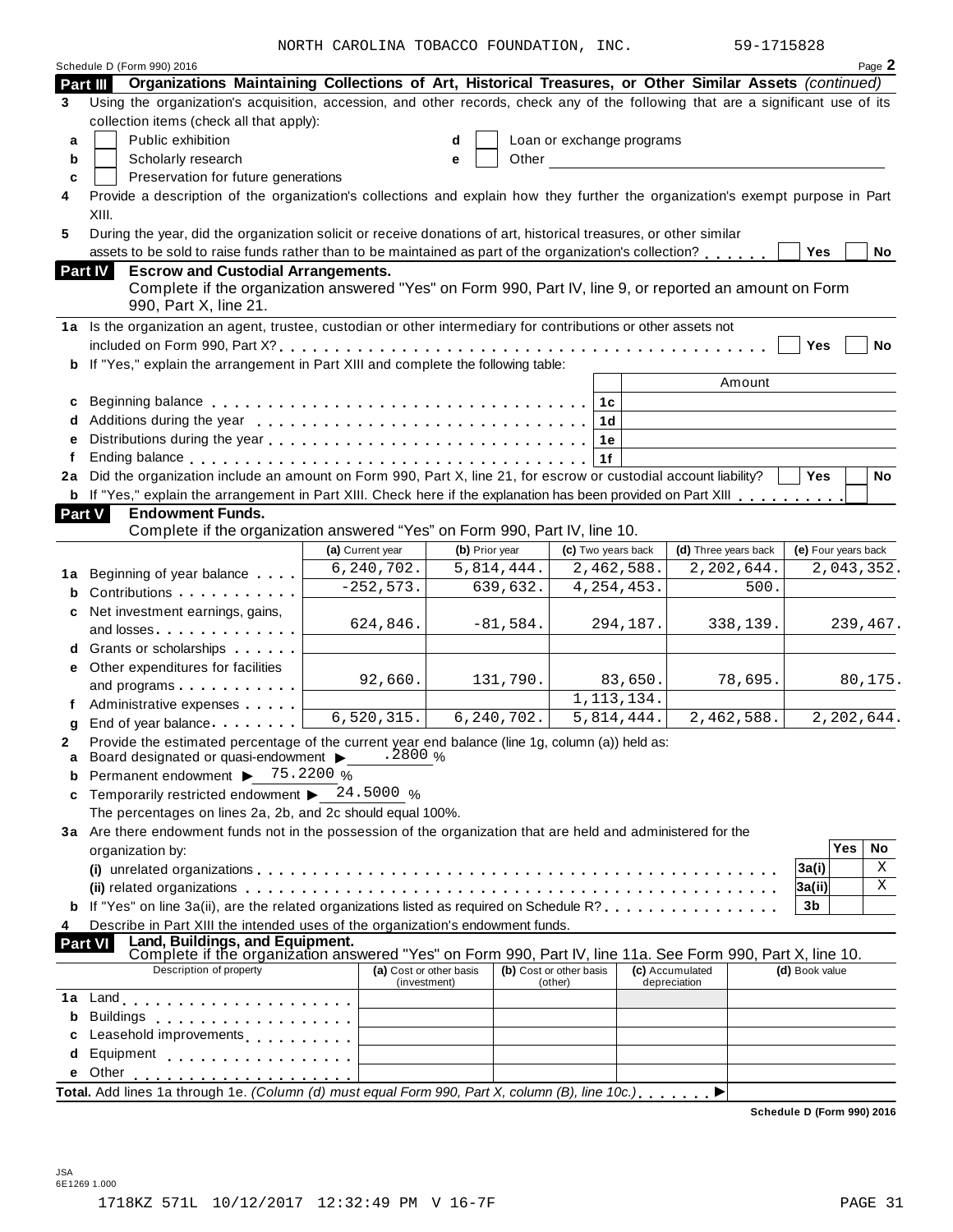| Schedule D (Form 990) 2016                                                               |                 | Page 3                                                                                                                                               |
|------------------------------------------------------------------------------------------|-----------------|------------------------------------------------------------------------------------------------------------------------------------------------------|
| <b>Part VII</b><br><b>Investments - Other Securities.</b>                                |                 | Complete if the organization answered "Yes" on Form 990, Part IV, line 11b. See Form 990, Part X, line 12.                                           |
| (a) Description of security or category<br>(including name of security)                  | (b) Book value  | (c) Method of valuation:<br>Cost or end-of-year market value                                                                                         |
| (1) Financial derivatives                                                                |                 |                                                                                                                                                      |
| (2) Closely-held equity interests                                                        |                 |                                                                                                                                                      |
| $(3)$ Other                                                                              |                 |                                                                                                                                                      |
| $(A)$ STIF                                                                               | 202,122         | FMV                                                                                                                                                  |
| (B) NC STATE INVESTMENT FUND                                                             | 5,954,933.      | <b>FMV</b>                                                                                                                                           |
| (C)                                                                                      |                 |                                                                                                                                                      |
| (D)                                                                                      |                 |                                                                                                                                                      |
| (E)                                                                                      |                 |                                                                                                                                                      |
| (F)                                                                                      |                 |                                                                                                                                                      |
| (G)                                                                                      |                 |                                                                                                                                                      |
| (H)                                                                                      |                 |                                                                                                                                                      |
| Total. (Column (b) must equal Form 990, Part X, col. (B) line 12.) $\blacktriangleright$ | 6,157,055       |                                                                                                                                                      |
| <b>Part VIII</b><br><b>Investments - Program Related.</b>                                |                 | Complete if the organization answered "Yes" on Form 990, Part IV, line 11c. See Form 990, Part X, line 13.                                           |
| (a) Description of investment                                                            | (b) Book value  | (c) Method of valuation:<br>Cost or end-of-year market value                                                                                         |
| (1)                                                                                      |                 |                                                                                                                                                      |
| (2)                                                                                      |                 |                                                                                                                                                      |
| (3)                                                                                      |                 |                                                                                                                                                      |
| (4)                                                                                      |                 |                                                                                                                                                      |
| (5)                                                                                      |                 |                                                                                                                                                      |
| (6)                                                                                      |                 |                                                                                                                                                      |
| (7)                                                                                      |                 |                                                                                                                                                      |
| (8)                                                                                      |                 |                                                                                                                                                      |
| (9)                                                                                      |                 |                                                                                                                                                      |
| Total. (Column (b) must equal Form 990, Part X, col. (B) line 13.) $\blacktriangleright$ |                 |                                                                                                                                                      |
| <b>Part IX</b><br>Other Assets.                                                          |                 |                                                                                                                                                      |
|                                                                                          |                 | Complete if the organization answered "Yes" on Form 990, Part IV, line 11d. See Form 990, Part X, line 15.                                           |
|                                                                                          | (a) Description | (b) Book value                                                                                                                                       |
| (1)                                                                                      |                 |                                                                                                                                                      |
| (2)                                                                                      |                 |                                                                                                                                                      |
| (3)                                                                                      |                 |                                                                                                                                                      |
| (4)                                                                                      |                 |                                                                                                                                                      |
| (5)                                                                                      |                 |                                                                                                                                                      |
| (6)                                                                                      |                 |                                                                                                                                                      |
| (7)                                                                                      |                 |                                                                                                                                                      |
| (8)                                                                                      |                 |                                                                                                                                                      |
| (9)                                                                                      |                 |                                                                                                                                                      |
|                                                                                          |                 |                                                                                                                                                      |
| Part X<br><b>Other Liabilities.</b><br>line 25.                                          |                 | Complete if the organization answered "Yes" on Form 990, Part IV, line 11e or 11f. See Form 990, Part X,                                             |
| (a) Description of liability<br>1.                                                       | (b) Book value  |                                                                                                                                                      |
| (1) Federal income taxes                                                                 |                 |                                                                                                                                                      |
| (2) AGENCY FUNDS HELD IN CUSTODY                                                         | 379,399.        |                                                                                                                                                      |
| (3) DUE TO OTHERS                                                                        | 31,712          |                                                                                                                                                      |
| (4)                                                                                      |                 |                                                                                                                                                      |
| (5)                                                                                      |                 |                                                                                                                                                      |
| (6)                                                                                      |                 |                                                                                                                                                      |
| (7)                                                                                      |                 |                                                                                                                                                      |
| (8)                                                                                      |                 |                                                                                                                                                      |
| (9)                                                                                      |                 |                                                                                                                                                      |
| Total. (Column (b) must equal Form 990, Part X, col. (B) line 25.) $\blacktriangleright$ | 411, 111        |                                                                                                                                                      |
|                                                                                          |                 | 2. Liability for uncertain tax positions. In Part XIII, provide the text of the footnote to the organization's financial statements that reports the |

organization's liability for uncertain tax positions under FIN 48 (ASC 740). Check here ifthe text of the footnote has been provided in Part XIII

X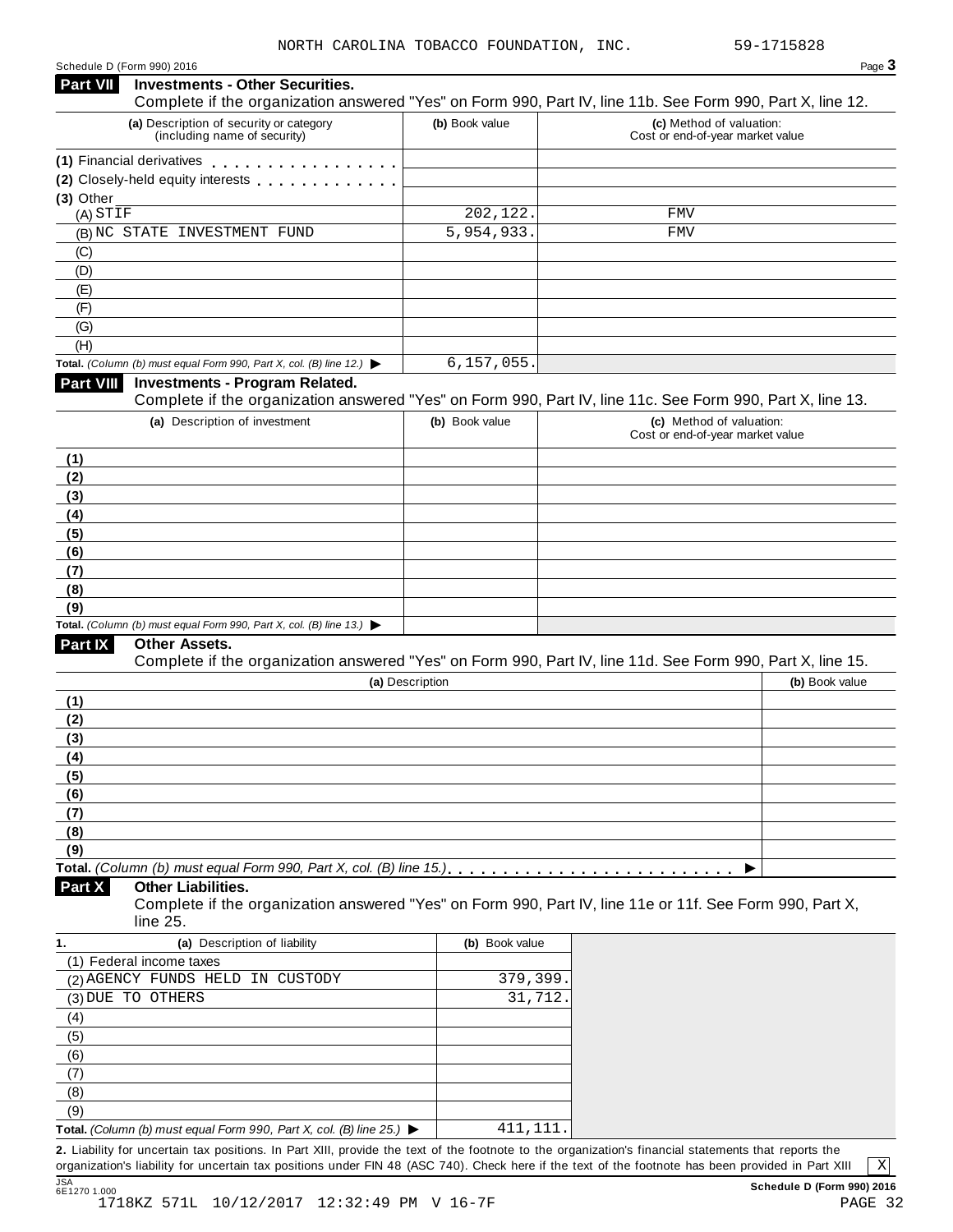|                 | Schedule D (Form 990) 2016                                                                                                                                                                                                                                                       |                      | Page 4     |
|-----------------|----------------------------------------------------------------------------------------------------------------------------------------------------------------------------------------------------------------------------------------------------------------------------------|----------------------|------------|
| Part XI         | Reconciliation of Revenue per Audited Financial Statements With Revenue per Return.<br>Complete if the organization answered "Yes" on Form 990, Part IV, line 12a.                                                                                                               |                      |            |
| 1               | Total revenue, gains, and other support per audited financial statements                                                                                                                                                                                                         | $\blacktriangleleft$ | 2,049,015. |
| $\mathbf{2}$    | Amounts included on line 1 but not on Form 990, Part VIII, line 12:                                                                                                                                                                                                              |                      |            |
| a               | 548,546.<br>2a                                                                                                                                                                                                                                                                   |                      |            |
| b               | 40,000.<br>2 <sub>b</sub><br>Donated services and use of facilities                                                                                                                                                                                                              |                      |            |
| c               | 2c<br>Recoveries of prior year grants                                                                                                                                                                                                                                            |                      |            |
| d               |                                                                                                                                                                                                                                                                                  |                      |            |
| e               |                                                                                                                                                                                                                                                                                  | 2e                   | 588,546.   |
| 3               |                                                                                                                                                                                                                                                                                  | 3                    | 1,460,469. |
| 4               | Amounts included on Form 990, Part VIII, line 12, but not on line 1:                                                                                                                                                                                                             |                      |            |
| a               | 26,186.<br>4a<br>Investment expenses not included on Form 990, Part VIII, line 7b                                                                                                                                                                                                |                      |            |
| b               | 4 <sub>b</sub>                                                                                                                                                                                                                                                                   |                      |            |
|                 |                                                                                                                                                                                                                                                                                  | 4c                   | 26,186.    |
| 5.              | Total revenue. Add lines 3 and 4c. (This must equal Form 990, Part I, line 12.)                                                                                                                                                                                                  | 5                    | 1,486,655. |
| <b>Part XII</b> | Reconciliation of Expenses per Audited Financial Statements With Expenses per Return.<br>Complete if the organization answered "Yes" on Form 990, Part IV, line 12a.                                                                                                             |                      |            |
| 1               |                                                                                                                                                                                                                                                                                  | 1                    | 2,014,151. |
| $\mathbf{2}$    | Amounts included on line 1 but not on Form 990, Part IX, line 25:                                                                                                                                                                                                                |                      |            |
| a               | 40,000.<br>2a                                                                                                                                                                                                                                                                    |                      |            |
| b               | 2 <sub>b</sub>                                                                                                                                                                                                                                                                   |                      |            |
| c               | 2c                                                                                                                                                                                                                                                                               |                      |            |
| d               | 2d                                                                                                                                                                                                                                                                               |                      |            |
| е               |                                                                                                                                                                                                                                                                                  | 2e                   | 40,000.    |
| 3               |                                                                                                                                                                                                                                                                                  | 3                    | 1,974,151. |
| 4               | Amounts included on Form 990, Part IX, line 25, but not on line 1:                                                                                                                                                                                                               |                      |            |
| a               | 26,186.<br>4a<br>Investment expenses not included on Form 990, Part VIII, line 7b                                                                                                                                                                                                |                      |            |
| b               | 4b                                                                                                                                                                                                                                                                               |                      |            |
| C               |                                                                                                                                                                                                                                                                                  | 4c                   | 26.186.    |
| 5.              | Total expenses. Add lines 3 and 4c. (This must equal Form 990, Part I, line 18.) $\ldots \ldots \ldots \ldots$                                                                                                                                                                   | 5                    | 2,000,337. |
| Part XIII       | <b>Supplemental Information.</b>                                                                                                                                                                                                                                                 |                      |            |
|                 | Provide the descriptions required for Part II, lines 3, 5, and 9; Part III, lines 1a and 4; Part IV, lines 1b and 2b; Part V, line 4; Part X, line<br>2; Part XI, lines 2d and 4b; and Part XII, lines 2d and 4b. Also complete this part to provide any additional information. |                      |            |

SEE PAGE 5

6E1271 1.000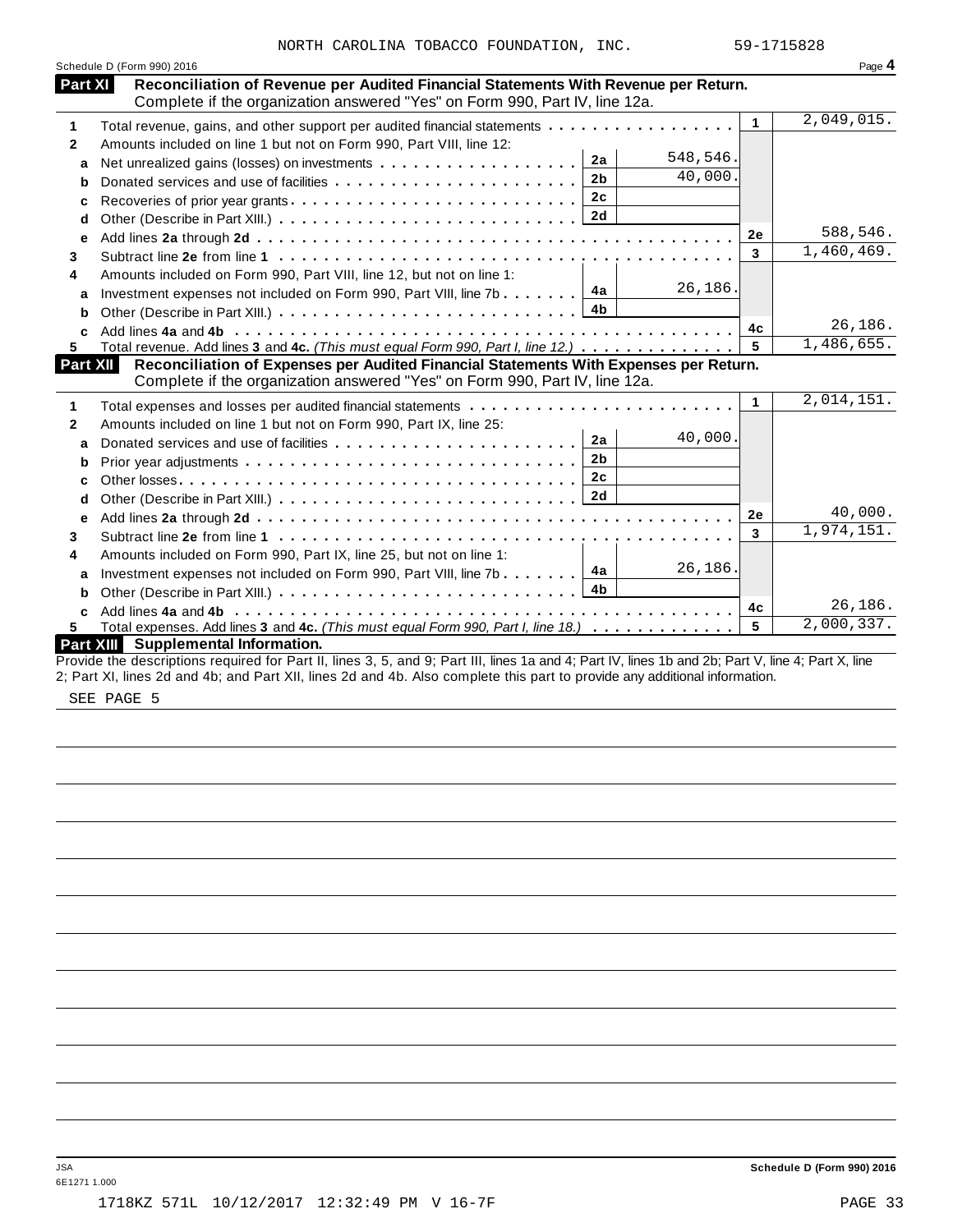#### PART V, LINE 4:

THE FOUNDATION'S ENDOWMENT CONSISTS OF EIGHT INDIVIDUAL FUNDS ESTABLISHED FOR A VARIETY OF PURPOSES RELATED TO THE FOUNDATION'S MISSION TO AID AND PROMOTE ALL TYPES OF EDUCATION, RESEARCH AND EXTENSION IN THE TOBACCO CURRICULUM AT NC STATE UNIVERSITY.

PART X, LINE 2:

MANAGEMENT HAS ANALYZED THE TAX POSITIONS TAKEN BY THE FOUNDATION, AND HAS CONCLUDED THAT AS OF JUNE 30, 2017, THERE ARE NO UNCERTAIN POSITIONS TAKEN OR EXPECTED TO BE TAKEN THAT WOULD REQUIRE RECOGNITION OF A LIABILITY (OR ASSET) OR DISCLOSURE IN THE FINANCIAL STATEMENTS.

JSA 6E1226 1.000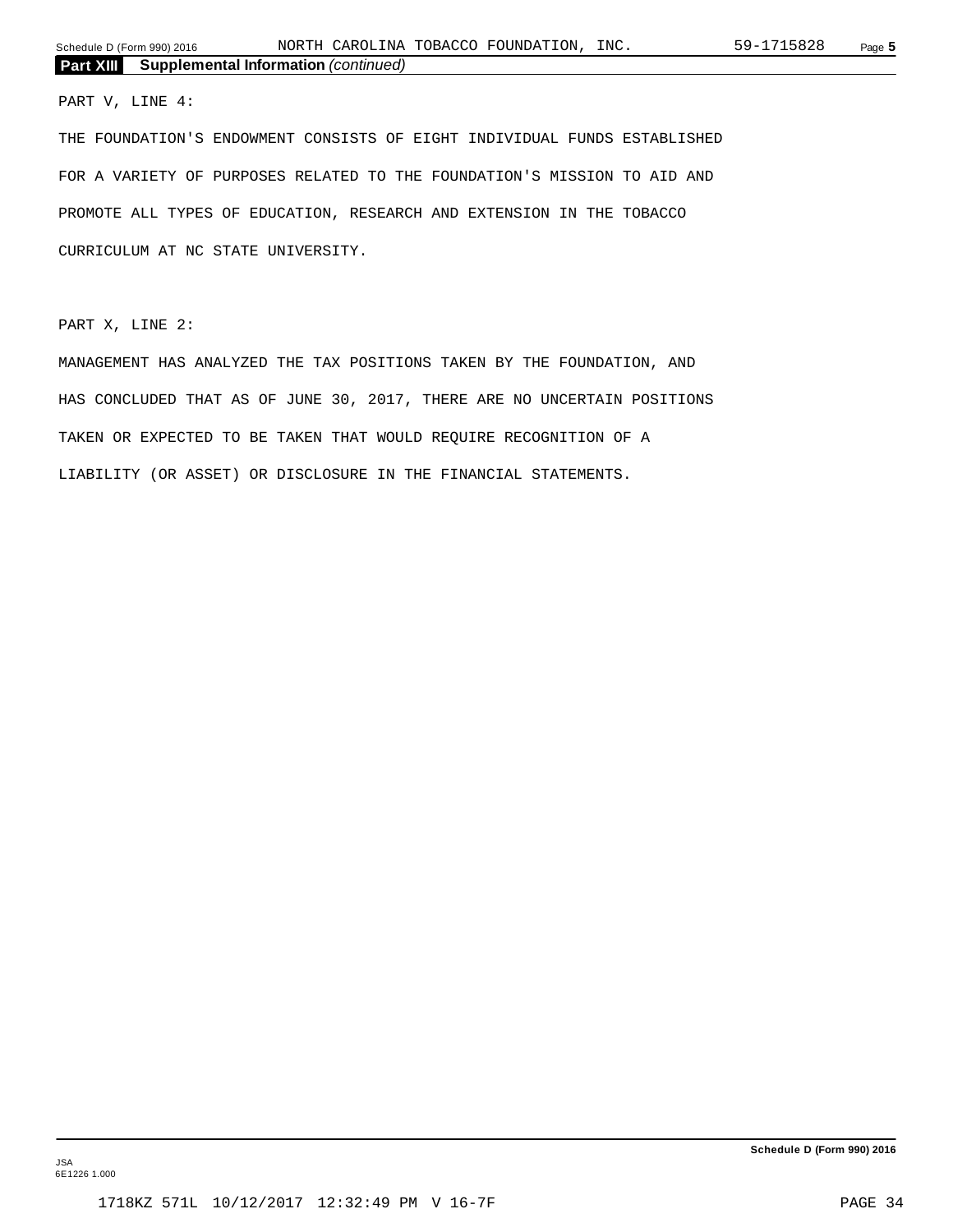| <b>SCHEDULE I</b><br>(Form 990)<br>Department of the Treasury<br><b>Internal Revenue Service</b> | <b>Grants and Other Assistance to Organizations,</b><br>Governments, and Individuals in the United States<br>Complete if the organization answered "Yes" on Form 990, Part IV, line 21 or 22.<br>Attach to Form 990.<br>Information about Schedule I (Form 990) and its instructions is at www.irs.gov/form990. | OMB No. 1545-0047<br>2016<br><b>Open to Public</b><br><b>Inspection</b> |
|--------------------------------------------------------------------------------------------------|-----------------------------------------------------------------------------------------------------------------------------------------------------------------------------------------------------------------------------------------------------------------------------------------------------------------|-------------------------------------------------------------------------|
| Name of the organization                                                                         |                                                                                                                                                                                                                                                                                                                 | <b>Employer identification number</b>                                   |
|                                                                                                  | NORTH CAROLINA TOBACCO FOUNDATION, INC.                                                                                                                                                                                                                                                                         | 59-1715828                                                              |
| Part I                                                                                           | <b>General Information on Grants and Assistance</b>                                                                                                                                                                                                                                                             |                                                                         |
|                                                                                                  | 1 Does the organization maintain records to substantiate the amount of the grants or assistance, the grantees' eligibility for the grants or assistance, and<br>2 Describe in Part IV the organization's procedures for monitoring the use of grant funds in the United States.                                 | <b>No</b><br><b>Yes</b>                                                 |

**Grants and Other Assistance to Domestic Organizations and Domestic Governments.** Complete if the organization answered "Yes" on Form 990, Part IV, line 21, for any recipient that received more than \$5,000. Part II can be duplicated if additional space is needed. **Part II** 

| (1) NORTH CAROLINA STATE UNIVERSITY<br>NCSU BOX 7205 RALEIGH, NC 27695<br>(2)<br><u>and the state of the state of the state of the state of the state of the state of the state of the state of the state of the state of the state of the state of the state of the state of the state of the state of the state</u><br>(3)<br>(4)<br><u> 1989 - Andrea State Barbara, amerikan personal di personal dengan personal dengan personal dengan personal de</u> | 56-6000756 | 170(C)(1) | 1,285,182. | <b>BOOK</b> | N/A | SUPPORT |
|--------------------------------------------------------------------------------------------------------------------------------------------------------------------------------------------------------------------------------------------------------------------------------------------------------------------------------------------------------------------------------------------------------------------------------------------------------------|------------|-----------|------------|-------------|-----|---------|
| (5)                                                                                                                                                                                                                                                                                                                                                                                                                                                          |            |           |            |             |     |         |
|                                                                                                                                                                                                                                                                                                                                                                                                                                                              |            |           |            |             |     |         |
|                                                                                                                                                                                                                                                                                                                                                                                                                                                              |            |           |            |             |     |         |
|                                                                                                                                                                                                                                                                                                                                                                                                                                                              |            |           |            |             |     |         |
|                                                                                                                                                                                                                                                                                                                                                                                                                                                              |            |           |            |             |     |         |
|                                                                                                                                                                                                                                                                                                                                                                                                                                                              |            |           |            |             |     |         |
| (6)<br><u> 1980 - Jan Sterling Sterling (f. 1980)</u>                                                                                                                                                                                                                                                                                                                                                                                                        |            |           |            |             |     |         |
| (7)<br><u>and the state of the state of the state of the state of the state of the state of the state of the state of the state of the state of the state of the state of the state of the state of the state of the state of the state</u>                                                                                                                                                                                                                  |            |           |            |             |     |         |
| (8)                                                                                                                                                                                                                                                                                                                                                                                                                                                          |            |           |            |             |     |         |
| (9)                                                                                                                                                                                                                                                                                                                                                                                                                                                          |            |           |            |             |     |         |
| (10)                                                                                                                                                                                                                                                                                                                                                                                                                                                         |            |           |            |             |     |         |
| (11)                                                                                                                                                                                                                                                                                                                                                                                                                                                         |            |           |            |             |     |         |
| (12)                                                                                                                                                                                                                                                                                                                                                                                                                                                         |            |           |            |             |     |         |
|                                                                                                                                                                                                                                                                                                                                                                                                                                                              |            |           |            |             |     | 1.      |
| $\mathbf{3}$                                                                                                                                                                                                                                                                                                                                                                                                                                                 |            |           |            |             |     |         |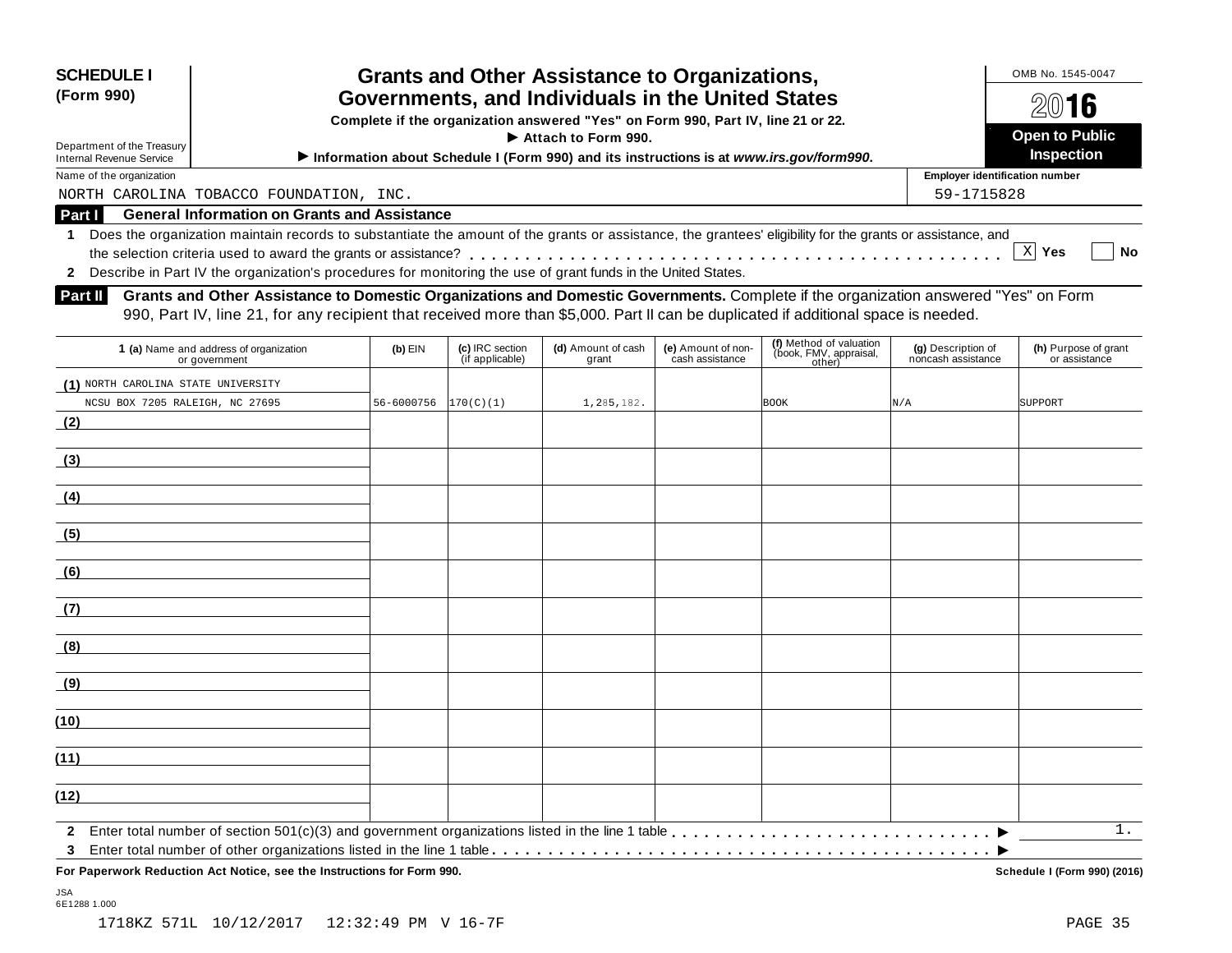#### Grants and Other Assistance to Domestic Individuals. Complete if the organization answered "Yes" on Form 990, Part IV, line 22. **Part III** Grants and Other Assistance to Domestic Individuals<br>Part III can be duplicated if additional space is needed.

| (a) Type of grant or assistance | (b) Number of<br>recipients                                                                                                  | (c) Amount of<br>cash grant | (d) Amount of<br>non-cash assistance | (e) Method of valuation (book,<br>FMV, appraisal, other) | (f) Description of non-cash assistance |  |  |  |  |  |  |
|---------------------------------|------------------------------------------------------------------------------------------------------------------------------|-----------------------------|--------------------------------------|----------------------------------------------------------|----------------------------------------|--|--|--|--|--|--|
|                                 |                                                                                                                              |                             |                                      |                                                          |                                        |  |  |  |  |  |  |
|                                 |                                                                                                                              |                             |                                      |                                                          |                                        |  |  |  |  |  |  |
| 3                               |                                                                                                                              |                             |                                      |                                                          |                                        |  |  |  |  |  |  |
|                                 |                                                                                                                              |                             |                                      |                                                          |                                        |  |  |  |  |  |  |
| -5                              |                                                                                                                              |                             |                                      |                                                          |                                        |  |  |  |  |  |  |
| -6                              |                                                                                                                              |                             |                                      |                                                          |                                        |  |  |  |  |  |  |
|                                 |                                                                                                                              |                             |                                      |                                                          |                                        |  |  |  |  |  |  |
| Part IV<br>information.         | Supplemental Information. Provide the information required in Part I, line 2, Part III, column (b); and any other additional |                             |                                      |                                                          |                                        |  |  |  |  |  |  |

PART I LINE 2:

GRANTS REPRESENT REIMBURSEMENT OF EXPENSES PROCESSED THROUGH THE

UNIVERSITY'S ACCOUNTING SYSTEMS, AND ARE SUBJECT TO UNIVERSITY AND STATE

OF NORTH CAROLINA GUIDELINES, IN ADDITION TO ANY RESTRICTIONS PLACED

DIRECTLY BY DONORS.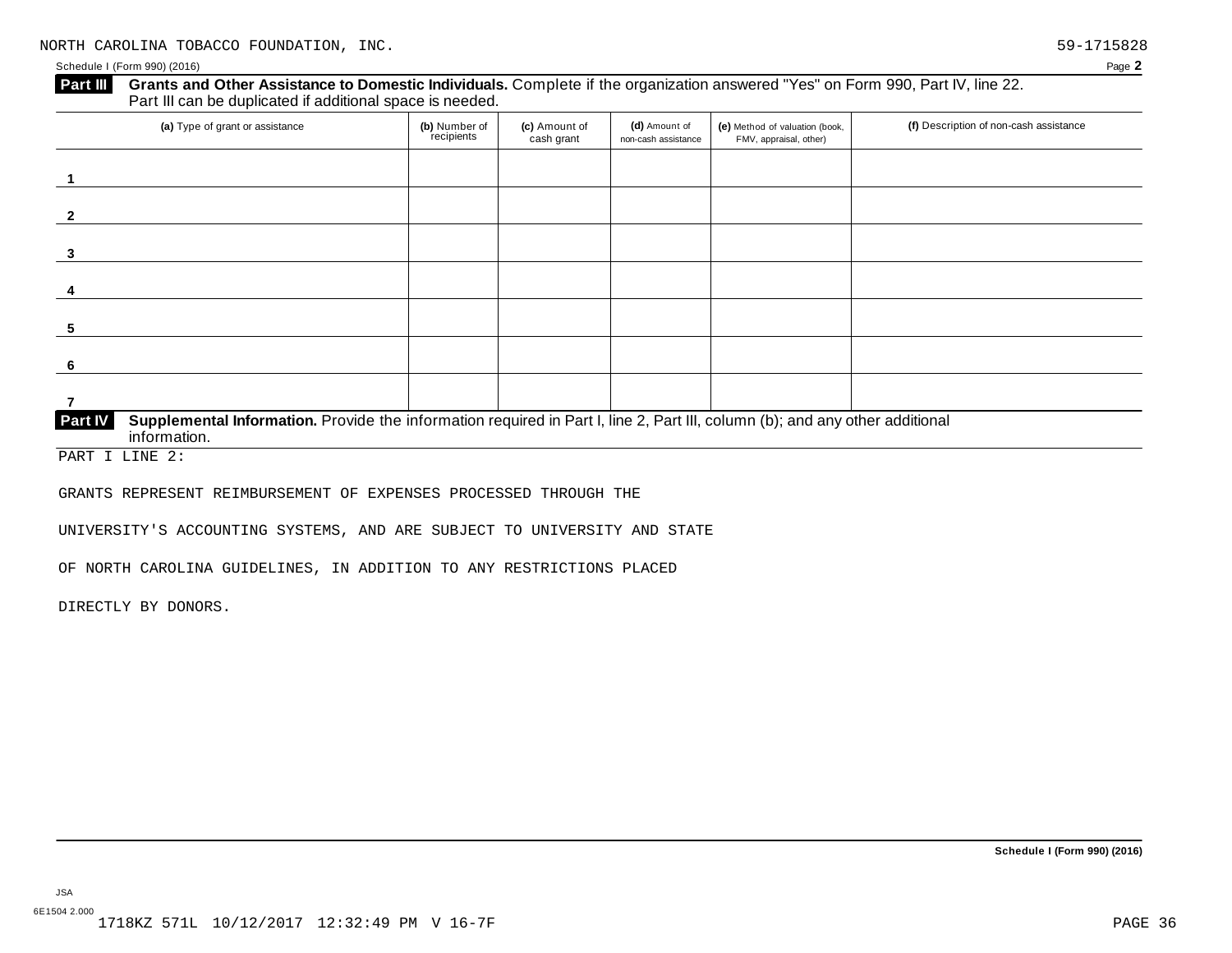|              | <b>SCHEDULE J</b>                                    |                                                  | <b>Compensation Information</b>                                                                                                                                                                                         |                                       | OMB No. 1545-0047     |            |                         |
|--------------|------------------------------------------------------|--------------------------------------------------|-------------------------------------------------------------------------------------------------------------------------------------------------------------------------------------------------------------------------|---------------------------------------|-----------------------|------------|-------------------------|
|              | (Form 990)                                           |                                                  | For certain Officers, Directors, Trustees, Key Employees, and Highest                                                                                                                                                   |                                       |                       |            |                         |
|              |                                                      |                                                  | <b>Compensated Employees</b><br>Complete if the organization answered "Yes" on Form 990, Part IV, line 23.                                                                                                              |                                       |                       | 6          |                         |
|              | Department of the Treasury                           |                                                  | Attach to Form 990.                                                                                                                                                                                                     |                                       | <b>Open to Public</b> |            |                         |
|              | Internal Revenue Service<br>Name of the organization |                                                  | Information about Schedule J (Form 990) and its instructions is at www.irs.gov/form990.                                                                                                                                 | <b>Employer identification number</b> | <b>Inspection</b>     |            |                         |
|              |                                                      | NORTH CAROLINA TOBACCO FOUNDATION, INC.          |                                                                                                                                                                                                                         | 59-1715828                            |                       |            |                         |
| Part I       |                                                      | <b>Questions Regarding Compensation</b>          |                                                                                                                                                                                                                         |                                       |                       |            |                         |
|              |                                                      |                                                  |                                                                                                                                                                                                                         |                                       |                       | <b>Yes</b> | No                      |
|              |                                                      |                                                  | 1a Check the appropriate box(es) if the organization provided any of the following to or for a person listed on Form                                                                                                    |                                       |                       |            |                         |
|              |                                                      |                                                  | 990, Part VII, Section A, line 1a. Complete Part III to provide any relevant information regarding these items.                                                                                                         |                                       |                       |            |                         |
|              |                                                      | First-class or charter travel                    | Housing allowance or residence for personal use                                                                                                                                                                         |                                       |                       |            |                         |
|              |                                                      | Travel for companions                            | Payments for business use of personal residence                                                                                                                                                                         |                                       |                       |            |                         |
|              |                                                      | Tax indemnification and gross-up payments        | Health or social club dues or initiation fees                                                                                                                                                                           |                                       |                       |            |                         |
|              |                                                      | Discretionary spending account                   | Personal services (such as, maid, chauffeur, chef)                                                                                                                                                                      |                                       |                       |            |                         |
| b            |                                                      |                                                  | If any of the boxes on line 1a are checked, did the organization follow a written policy regarding payment                                                                                                              |                                       |                       |            |                         |
|              |                                                      |                                                  | or reimbursement or provision of all of the expenses described above? If "No," complete Part III to                                                                                                                     |                                       |                       |            |                         |
|              |                                                      |                                                  |                                                                                                                                                                                                                         |                                       | 1 <sub>b</sub>        |            |                         |
| $\mathbf{2}$ |                                                      |                                                  | Did the organization require substantiation prior to reimbursing or allowing expenses incurred by all                                                                                                                   |                                       |                       |            |                         |
|              |                                                      |                                                  | directors, trustees, and officers, including the CEO/Executive Director, regarding the items checked on line                                                                                                            |                                       |                       |            |                         |
|              |                                                      |                                                  |                                                                                                                                                                                                                         |                                       | $\mathbf{2}$          |            |                         |
| 3            |                                                      |                                                  | Indicate which, if any, of the following the filing organization used to establish the compensation of the<br>organization's CEO/Executive Director. Check all that apply. Do not check any boxes for methods used by a |                                       |                       |            |                         |
|              |                                                      |                                                  | related organization to establish compensation of the CEO/Executive Director, but explain in Part III.                                                                                                                  |                                       |                       |            |                         |
|              |                                                      | Compensation committee                           | Written employment contract                                                                                                                                                                                             |                                       |                       |            |                         |
|              |                                                      | Independent compensation consultant              | Compensation survey or study                                                                                                                                                                                            |                                       |                       |            |                         |
|              |                                                      | Form 990 of other organizations                  | Approval by the board or compensation committee                                                                                                                                                                         |                                       |                       |            |                         |
| 4            |                                                      |                                                  | During the year, did any person listed on Form 990, Part VII, Section A, line 1a, with respect to the filing                                                                                                            |                                       |                       |            |                         |
| a            |                                                      | organization or a related organization:          |                                                                                                                                                                                                                         |                                       | 4a                    |            | Χ                       |
| b            |                                                      |                                                  | Participate in, or receive payment from, a supplemental nonqualified retirement plan?.                                                                                                                                  |                                       | 4b                    |            | $\overline{\mathbf{x}}$ |
| c            |                                                      |                                                  | Participate in, or receive payment from, an equity-based compensation arrangement?.                                                                                                                                     |                                       | 4c                    |            | $\mathbf{X}$            |
|              |                                                      |                                                  | If "Yes" to any of lines 4a-c, list the persons and provide the applicable amounts for each item in Part III.                                                                                                           |                                       |                       |            |                         |
|              |                                                      |                                                  |                                                                                                                                                                                                                         |                                       |                       |            |                         |
|              |                                                      |                                                  | Only section $501(c)(3)$ , $501(c)(4)$ , and $501(c)(29)$ organizations must complete lines 5-9.                                                                                                                        |                                       |                       |            |                         |
| 5            |                                                      |                                                  | For persons listed on Form 990, Part VII, Section A, line 1a, did the organization pay or accrue any                                                                                                                    |                                       |                       |            |                         |
|              |                                                      | compensation contingent on the revenues of:      |                                                                                                                                                                                                                         |                                       |                       |            |                         |
| а            |                                                      |                                                  |                                                                                                                                                                                                                         |                                       | 5a                    |            | Χ                       |
| b            |                                                      |                                                  |                                                                                                                                                                                                                         |                                       | 5 <sub>b</sub>        |            | Χ                       |
|              |                                                      | If "Yes" on line 5a or 5b, describe in Part III. |                                                                                                                                                                                                                         |                                       |                       |            |                         |
| 6            |                                                      |                                                  | For persons listed on Form 990, Part VII, Section A, line 1a, did the organization pay or accrue any                                                                                                                    |                                       |                       |            |                         |
|              |                                                      | compensation contingent on the net earnings of:  |                                                                                                                                                                                                                         |                                       | 6a                    |            | Χ                       |
| а<br>b       |                                                      |                                                  |                                                                                                                                                                                                                         |                                       | 6b                    |            | Χ                       |
|              |                                                      | If "Yes" on line 6a or 6b, describe in Part III. |                                                                                                                                                                                                                         |                                       |                       |            |                         |
|              |                                                      |                                                  |                                                                                                                                                                                                                         |                                       |                       |            |                         |
| 7            |                                                      |                                                  | For persons listed on Form 990, Part VII, Section A, line 1a, did the organization provide any nonfixed<br>payments not described on lines 5 and 6? If "Yes," describe in Part III.                                     |                                       | 7                     |            | X                       |
| 8            |                                                      |                                                  | Were any amounts reported on Form 990, Part VII, paid or accrued pursuant to a contract that was subject                                                                                                                |                                       |                       |            |                         |
|              |                                                      |                                                  | to the initial contract exception described in Regulations section 53.4958-4(a)(3)? If "Yes," describe                                                                                                                  |                                       |                       |            |                         |
|              |                                                      |                                                  |                                                                                                                                                                                                                         |                                       | 8                     |            | Χ                       |
| 9            |                                                      |                                                  | If "Yes" on line 8, did the organization also follow the rebuttable presumption procedure described in                                                                                                                  |                                       |                       |            |                         |
|              |                                                      |                                                  |                                                                                                                                                                                                                         |                                       | 9                     |            |                         |

**For Paperwork Reduction Act Notice, see the Instructions for Form 990. Schedule J (Form 990) 2016**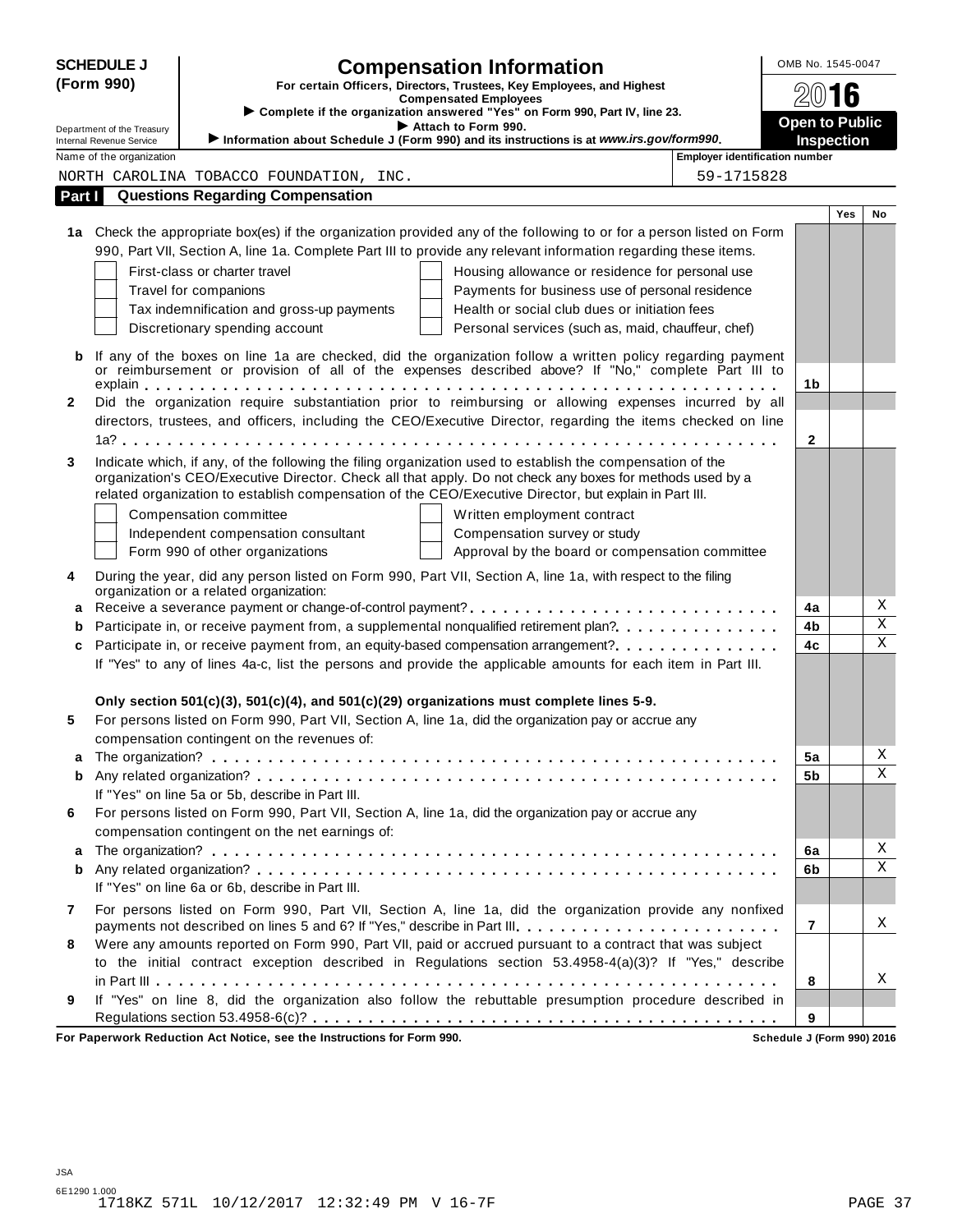Schedule <sup>J</sup> (Form 990) <sup>2016</sup> Page **2**

#### **Part II Officers, Directors, Trustees, Key Employees, and Highest Compensated Employees.** Use duplicate copies ifadditional space is needed.

For each individual whose compensation must be reported on Schedule J, report compensation from the organization on row (i) and from related organizations, described in the instructions, on row (ii). Do not list any individuals that aren't listed on Form 990, Part VII.

Note: The sum of columns (B)(i)-(iii) for each listed individual must equal the total amount of Form 990, Part VII, Section A, line 1a, applicable column (D) and (E) amounts for that individual.

|                      | (B) Breakdown of W-2 and/or 1099-MISC compensation |                          | (C) Retirement and                     | (D) Nontaxable                            | (E) Total of columns           | (F) Compensation |              |                                                            |
|----------------------|----------------------------------------------------|--------------------------|----------------------------------------|-------------------------------------------|--------------------------------|------------------|--------------|------------------------------------------------------------|
| (A) Name and Title   |                                                    | (i) Base<br>compensation | (ii) Bonus & incentive<br>compensation | (iii) Other<br>reportable<br>compensation | other deferred<br>compensation | benefits         | $(B)(i)-(D)$ | in column (B) reported<br>as deferred on prior<br>Form 990 |
| KEITH OAKLEY         | (i)                                                | $\mathsf{O}$             | $\mathsf{O}\xspace$                    | $\mathsf{0}$ .                            |                                |                  |              |                                                            |
| 1PRESIDENT           | (i)                                                | 203, 305                 | $0$ .                                  | 824                                       | 31,662.                        | 5,580.           | 241,371.     |                                                            |
| MARY PELOQUIN-DODD   | (i)                                                | $\mathsf{O}$             | $\mathbf 0$                            | $\mathsf{0}$ .                            |                                |                  |              |                                                            |
| 2TREASURER           | (ii)                                               | 252,036                  | $\mathsf{O}$ .                         | $0\,$ .                                   | 31,853                         | 5,580.           | 289,469.     |                                                            |
| <b>JILL TASAICO</b>  | (i)                                                | $\mathsf{O}$ .           | $\mathsf{O}$ .                         | $0\,$ .                                   |                                |                  |              |                                                            |
| 3ASSISTANT TREASURER | (i)                                                | 157,522                  | $\mathsf{O}$ .                         | $\mathsf{O}$ .                            | 24,332                         | 5,580.           | 187,434.     |                                                            |
|                      | (i)                                                |                          |                                        |                                           |                                |                  |              |                                                            |
| 4                    | (i)                                                |                          |                                        |                                           |                                |                  |              |                                                            |
|                      | (i)                                                |                          |                                        |                                           |                                |                  |              |                                                            |
| 5                    | (ii)                                               |                          |                                        |                                           |                                |                  |              |                                                            |
|                      | $\qquad \qquad \textbf{(i)}$                       |                          |                                        |                                           |                                |                  |              |                                                            |
| 6                    | (i)                                                |                          |                                        |                                           |                                |                  |              |                                                            |
|                      | (i)                                                |                          |                                        |                                           |                                |                  |              |                                                            |
| $\overline{7}$       | (i)                                                |                          |                                        |                                           |                                |                  |              |                                                            |
|                      | (i)                                                |                          |                                        |                                           |                                |                  |              |                                                            |
| 8                    | (i)                                                |                          |                                        |                                           |                                |                  |              |                                                            |
|                      | (i)                                                |                          |                                        |                                           |                                |                  |              |                                                            |
| 9                    | (ii)                                               |                          |                                        |                                           |                                |                  |              |                                                            |
|                      | (i)                                                |                          |                                        |                                           |                                |                  |              |                                                            |
| 10                   | (i)                                                |                          |                                        |                                           |                                |                  |              |                                                            |
|                      | (i)                                                |                          |                                        |                                           |                                |                  |              |                                                            |
| 11                   | (i)                                                |                          |                                        |                                           |                                |                  |              |                                                            |
|                      | (i)                                                |                          |                                        |                                           |                                |                  |              |                                                            |
| 12                   | (ii)                                               |                          |                                        |                                           |                                |                  |              |                                                            |
|                      | (i)                                                |                          |                                        |                                           |                                |                  |              |                                                            |
| $13$                 | (i)                                                |                          |                                        |                                           |                                |                  |              |                                                            |
|                      | (i)                                                |                          |                                        |                                           |                                |                  |              |                                                            |
| 14                   | (i)                                                |                          |                                        |                                           |                                |                  |              |                                                            |
|                      | (i)                                                |                          |                                        |                                           |                                |                  |              |                                                            |
| 15                   | (i)                                                |                          |                                        |                                           |                                |                  |              |                                                            |
|                      | (i)                                                |                          |                                        |                                           |                                |                  |              |                                                            |
| 16                   | (ii)                                               |                          |                                        |                                           |                                |                  |              |                                                            |

**Schedule J (Form 990) 2016**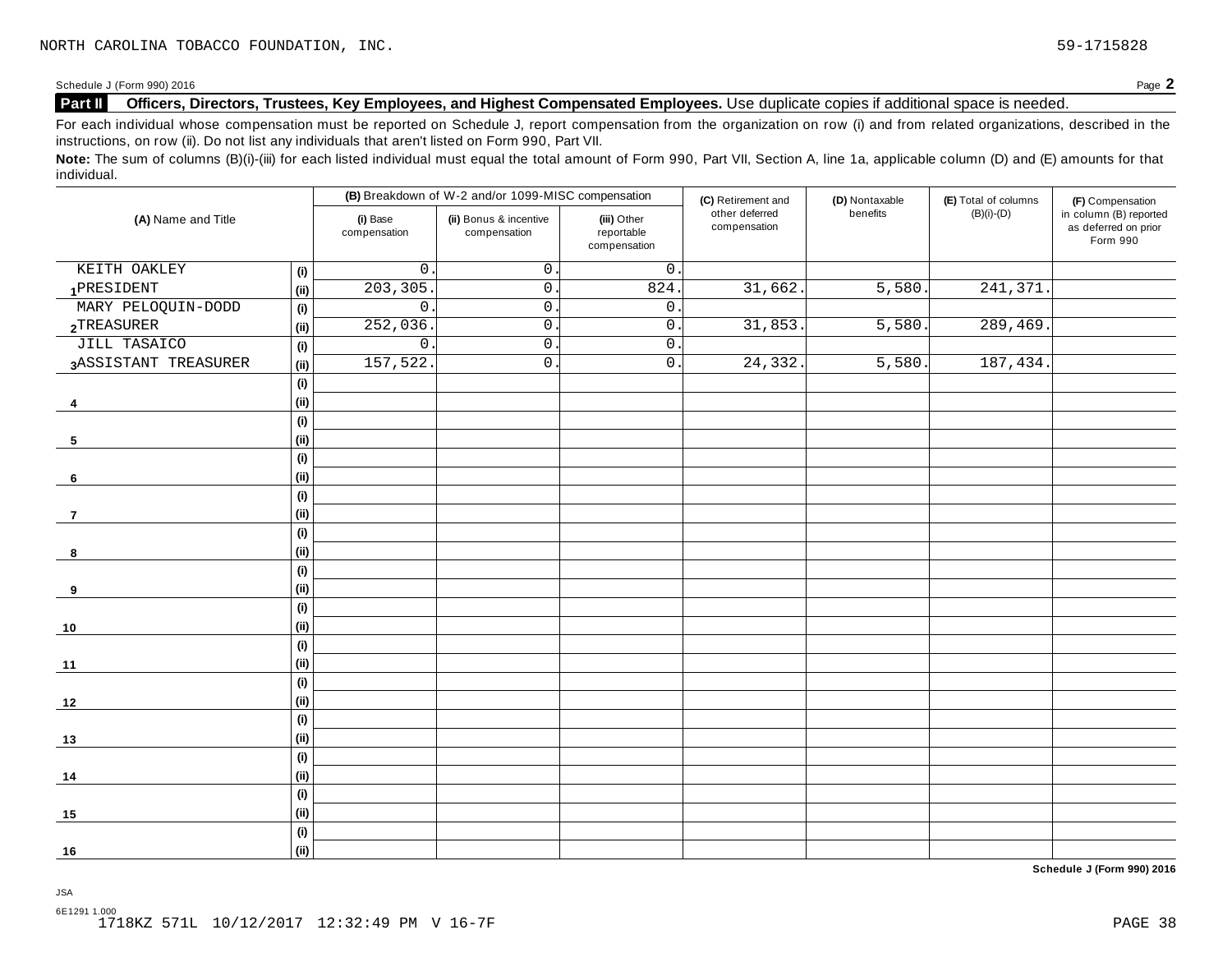Schedule J (Form 990) 2016 Page **3**

### **Part III Supplemental Information**

Provide the information, explanation, or descriptions required for Part I, lines 1a, 1b, 3, 4a, 4b, 4c, 5a, 5b, 6a, 6b, 7, and 8, and for Part II. Also complete this part for any additional information.

**Schedule J (Form 990) 2016**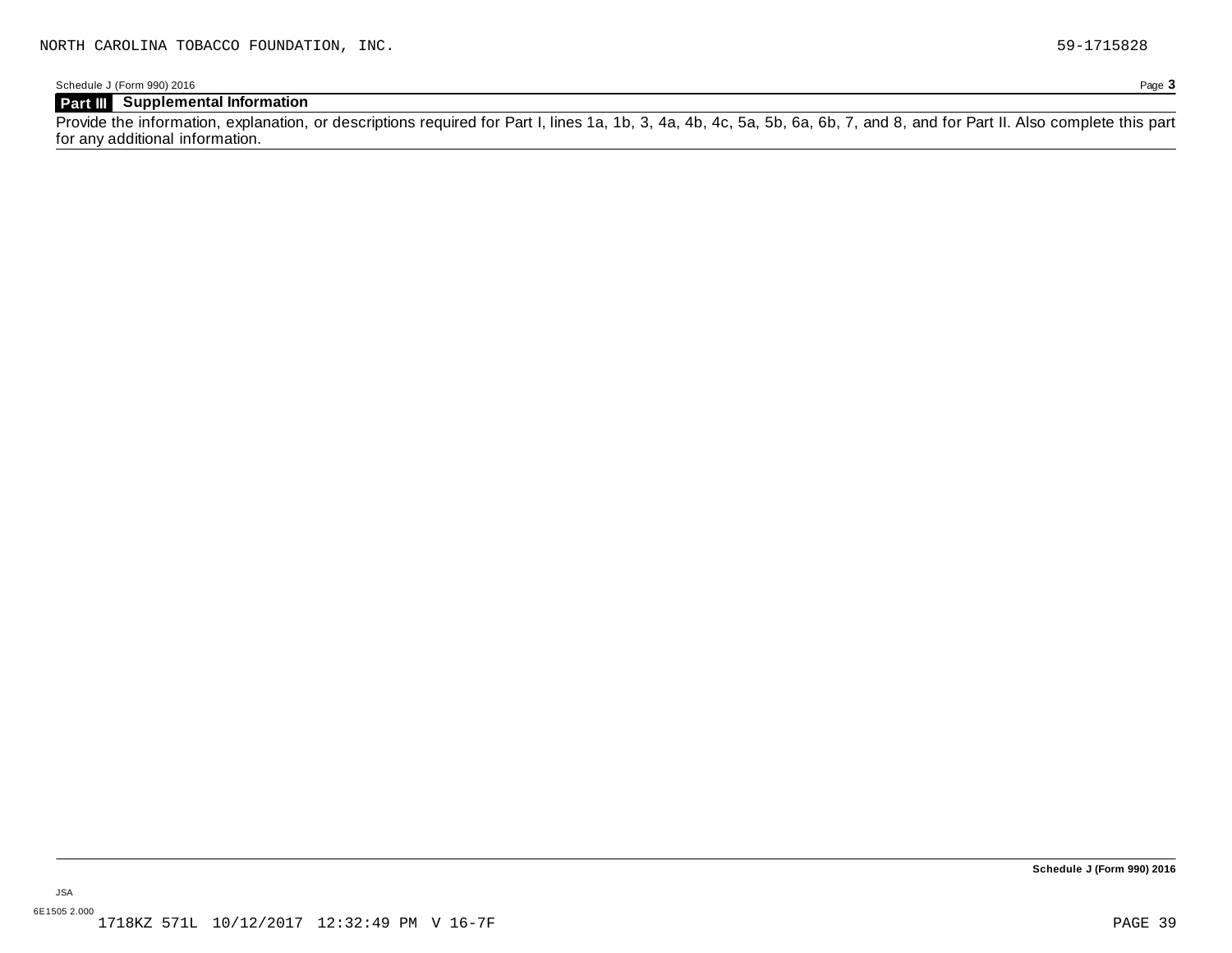#### **SCHEDULE O** Supplemental Information to Form 990 or 990-EZ DMB No. 1545-0047

**(Form 990 or 990-EZ) Complete to provide information for responses to specific questions on** Form 990 or 990-EZ or to provide any additional information.<br>
► Attach to Form 990 or 990-EZ.<br>
► Attach to Form 990 or 990-EZ.<br>
■ Open to Public  $\blacktriangleright$  Attach to Form 990 or 990-EZ.



| Department of the Treasury<br>Internal Revenue Service | <b>Open to Public</b><br>- Information about Schedule O (Form 990 or 990-EZ) and its instructions is at www.irs.gov/form990.<br><b>Inspection</b> |                                       |
|--------------------------------------------------------|---------------------------------------------------------------------------------------------------------------------------------------------------|---------------------------------------|
| Name of the organization                               |                                                                                                                                                   | <b>Employer identification number</b> |
|                                                        | NORTH CAROLINA TOBACCO FOUNDATION, INC.                                                                                                           | 59-1715828                            |

FORM 990, PART I, LINE 1, DESCRIPTION OF ORGANIZATION MISSION: TO AID AND PROMOTE, BY FINANCIAL ASSISTANCE AND OTHERWISE, ALL TYPES OF EDUCATION, RESEARCH, AND EXTENSION IN THE TOBACCO CURRICULUM AT NC STATE UNIVERSITY.

#### FORM 990, PART VI, SECTION A, LINE 1:

THE BOARD OF DIRECTORS OF THE CORPORATION SHALL ELECT AN EXECUTIVE COMMITTEE CONSISTING OF THE OFFICERS, THE IMMEDIATE PAST CHAIRMAN, AND EIGHT OTHER MEMBERS OF THE BOARD OF DIRECTORS WHOSE TERMS ON THE EXECUTIVE COMMITTEE SHALL COINCIDE WITH THE TERMS OF THEIR RESPECTIVE OFFICES OR DESIGNATIONS; PROVIDED FURTHER, HOWEVER, THE OFFICERS AND THE IMMEDIATE PAST PRESIDENT SHALL BE NON-VOTING MEMBERS OF THE EXECUTIVE COMMITTEE UNLESS THEY ARE ALSO MEMBERS OF THE BOARD. AT THE FIRST MEETING OF THE DIRECTORS OF THE CORPORATION, FOUR (4) NON-OFFICER MEMBERS SHALL BE ELECTED TO SERVE FOR A ONE (1) YEAR TERM, AND FOUR (4) NON-OFFICER MEMBERS SHALL BE ELECTED TO SERVE FOR A TWO (2) YEAR TERM, AND AT EACH SUCCEEDING ANNUAL MEETING, FOUR (4) NON-OFFICER MEMBERS SHALL BE ELECTED FOR A TWO (2) YEAR TERM. AT EACH SUCCEEDING ANNUAL MEETING TWO (2) MEMBERS FROM THE CLASS OF DIRECTORS ELECTED AT SUCH MEETING SHALL BE ELECTED TO SERVE ON THE EXECUTIVE COMMITTEE FOR A FOUR (4) YEAR TERM. EACH OF SUCH NON-OFFICER MEMBERS OF THE EXECUTIVE COMMITTEE SHALL SERVE ON THE EXECUTIVE COMMITTEE UNTIL HIS TERM OF MEMBERSHIP ON THE BOARD OF DIRECTORS EXPIRES. THE EXECUTIVE COMMITTEE SO APPOINTED, IN THE INTERIMS BETWEEN THE MEETINGS OF THE BOARD OF DIRECTORS, SHALL EXERCISE ALL THE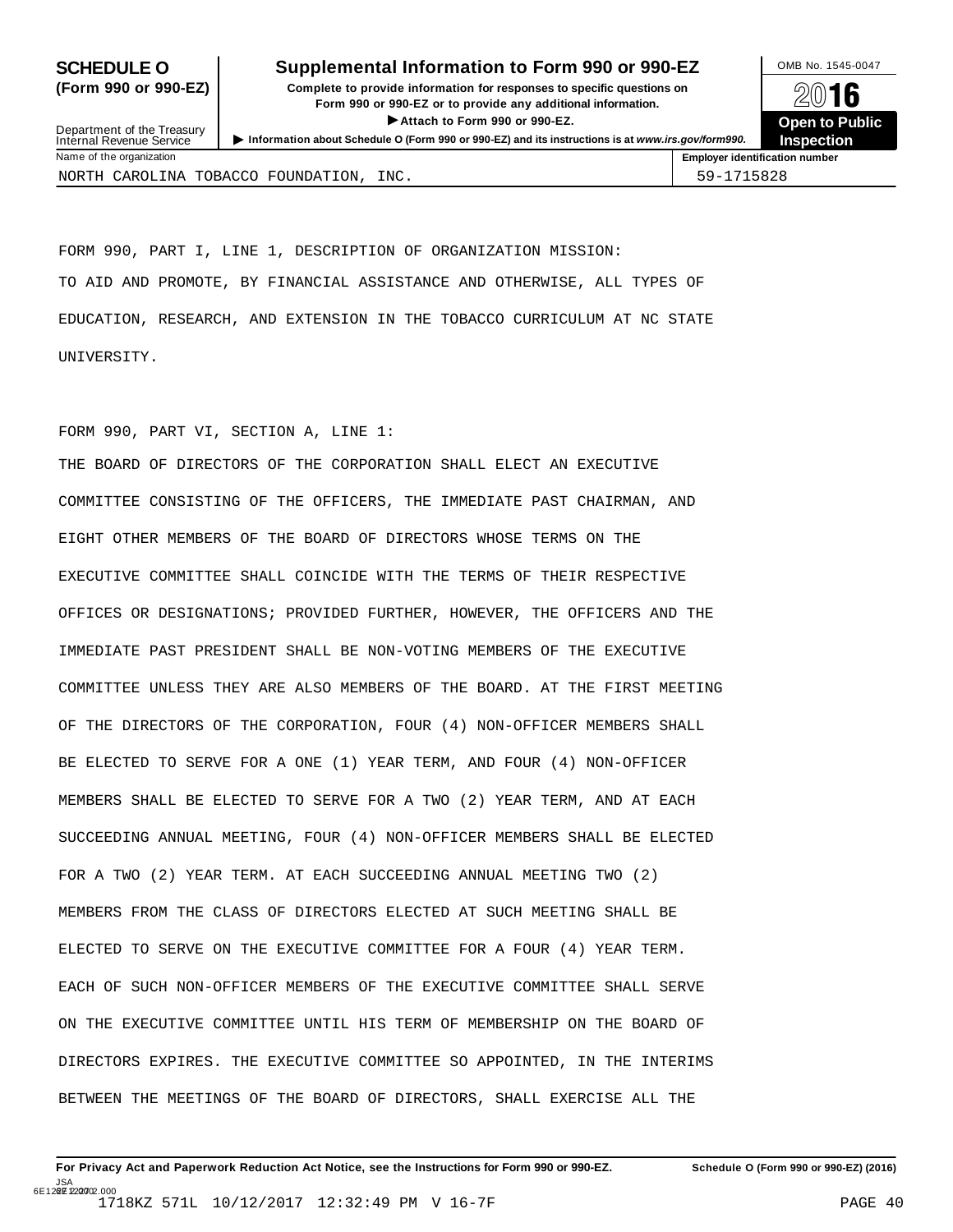| Page $\blacktriangle$<br>Schedule O (Form 990 or 990-EZ) 2016 |                                       |  |  |  |  |
|---------------------------------------------------------------|---------------------------------------|--|--|--|--|
| Name of the organization                                      | <b>Employer identification number</b> |  |  |  |  |
| NORTH CAROLINA TOBACCO FOUNDATION.<br>INC.                    | 59-1715828                            |  |  |  |  |

POWERS OF THE CORPORATION, INCLUDING ALL THE POWERS THAT HAVE BEEN CONFERRED UPON IT OR UPON THE BOARD OF DIRECTORS, EXCEPT THAT THE EXECUTIVE COMMITTEE SHALL HAVE NO POWER OR AUTHORITY TO (A) AUTHORIZE DISTRIBUTIONS; (B) APPROVE DISSOLUTION, MERGER OR THE SALE, PLEDGE, OR TRANSFER OF ALL OR SUBSTANTIALLY ALL OF THE CORPORATION'S ASSETS; (C) ELECT, APPOINT OR REMOVE DIRECTORS, OR FILL VACANCIES ON THE BOARD OR ON ANY OF ITS COMMITTEES; OR (D) ADOPT, AMEND, OR REPEAL THE ARTICLES OF INCORPORATION OR BYLAWS. THE PRESENCE OF EIGHT (8) MEMBERS OF THE EXECUTIVE COMMITTEE AT ANY REGULAR OR SPECIAL MEETING OF SAID COMMITTEE SHALL CONSTITUTE A QUORUM FOR THE TRANSACTION OF BUSINESS.

FORM 990, PART VI, SECTION B, LINE 11: DRAFT 990 IS DISTRIBUTED TO BOARD MEMBERS FOR THEIR REVIEW PRIOR TO FILING.

#### FORM 990, PART VI, SECTION B, LINE 12C:

ANY CORPORATE TRANSACTION IN WHICH A DIRECTOR HAS A DIRECT OR INDIRECT INTEREST MUST BE AUTHORIZED, APPROVED OR RATIFIED IN GOOD FAITH BY A MAJORITY, NOT LESS THAN TWO OF THE DIRECTORS WHO HAVE NO DIRECT OR INDIRECT INTEREST IN THE TRANSACTION EVEN THOUGH LESS THAN A QUORUM; PROVIDED, HOWEVER, NO SUCH TRANSACTION SHALL BE AUTHORIZED, APPROVED OR RATIFIED BY A SINGLE DIRECTOR. A DIRECTOR HAS AN INDIRECT INTEREST IN A TRANSACTION IF: (A) ANOTHER ENTITY IN WHICH HE HAS A MATERIAL FINANCIAL INTEREST OR IN WHICH HE IS A GENERAL PARTNER IS A PARTY TO THE TRANSACTION; OR (B) ANOTHER ENTITY OF WHICH HE IS A DIRECTOR, OFFICER, OR TRUSTEE IS A PARTY TO THE TRANSACTION AND THE TRANSACTION IS OR SHOULD BE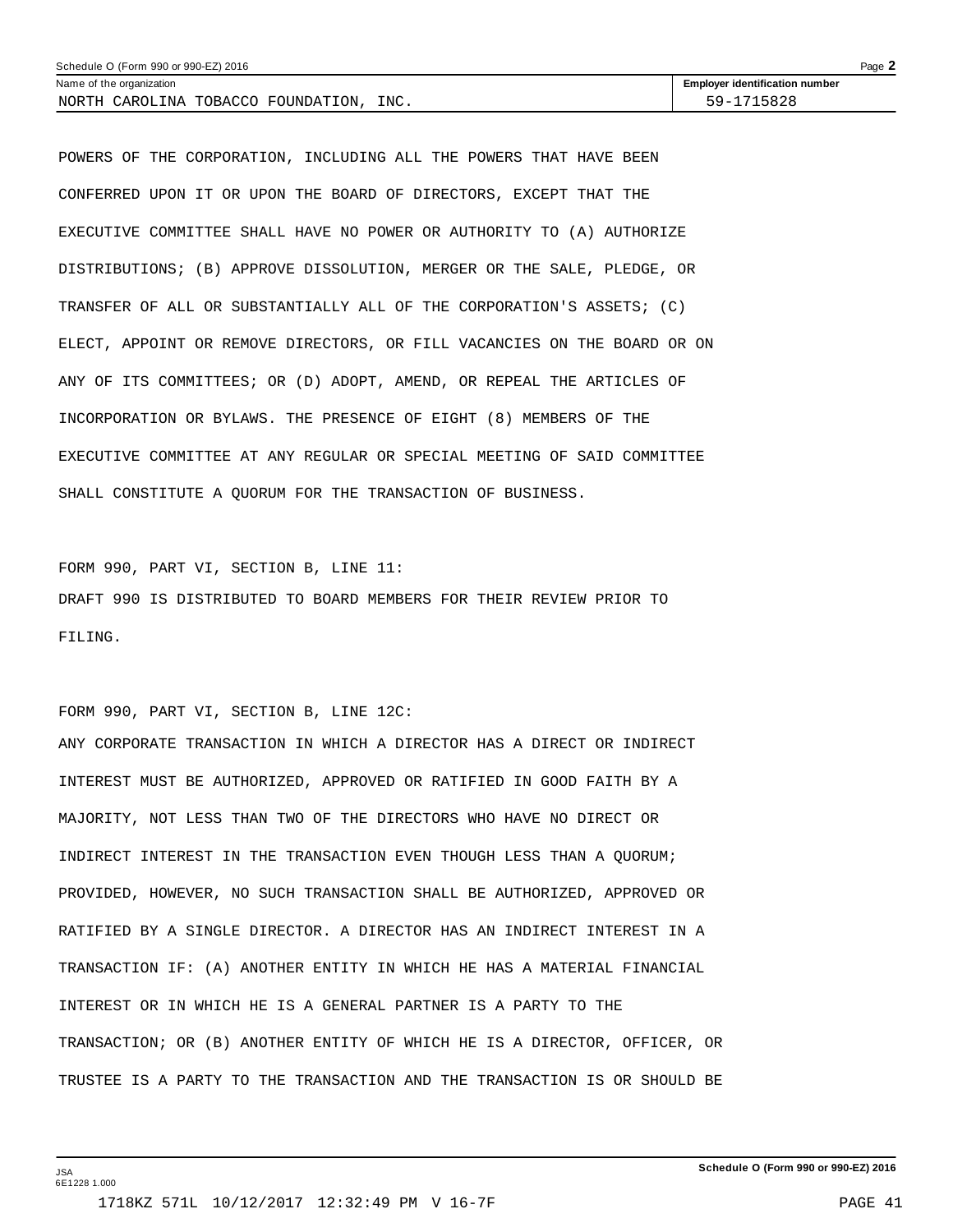Name of the organization **intervalse of the organization number Employer identification number** NORTH CAROLINA TOBACCO FOUNDATION, INC. 59-1715828

CONSIDERED BY THE BOARD.

FORM 990, PART VI, SECTION B, LINE 15: THE BOARD OF DIRECTORS AND OFFICERS OF NORTH CAROLINA TOBACCO FOUNDATION THAT DO RECEIVE COMPENSATION ARE COMPENSATED BY NORTH CAROLINA STATE UNIVERSITY, A 170(C)(1) ORGANIZATION RELATED TO NORTH CAROLINA TOBACCO FOUNDATION. NC STATE UNIVERSITY SETS THE COMPENSATION OF THESE EMPLOYEES BY ACQUIRING COMPARABILITY DATA WHICH IS REVIEWED AND APPROVED BY INDEPENDENT PERSONS WITH CONTEMPORANEOUS SUBSTANTIATION OF THE DECISION.

FORM 990, PART VI, SECTION C, LINE 18: THE 990 IS LISTED ON THE WEBSITE. FORM 1023 (WHICH WAS FILED PRIOR TO JULY 15,1987) IS NOT PUBLICLY AVAILABLE.

FORM 990, PART VI, SECTION C, LINE 19: THE AUDITED FINANCIAL STATEMENTS ARE ON WEBSITE HTTP://FOUNDATIONSACCOUNTING.OFA.NCSU.EDU/FOUNDATIONS/NORTH-CAROLINA-TOBAC CO-FOUNDATION-INC. OTHER GOVERNING DOCUMENTS ARE MADE AVAILABLE UPON REQUEST.

PAGE 1, ITEM J- WEBSITE HTTP://FOUNDATIONSACCOUNTING.OFA.NCSU.EDU/FOUNDATIONS/NORTH-CAROLINA-TOBAC CO-FOUNDATION-INC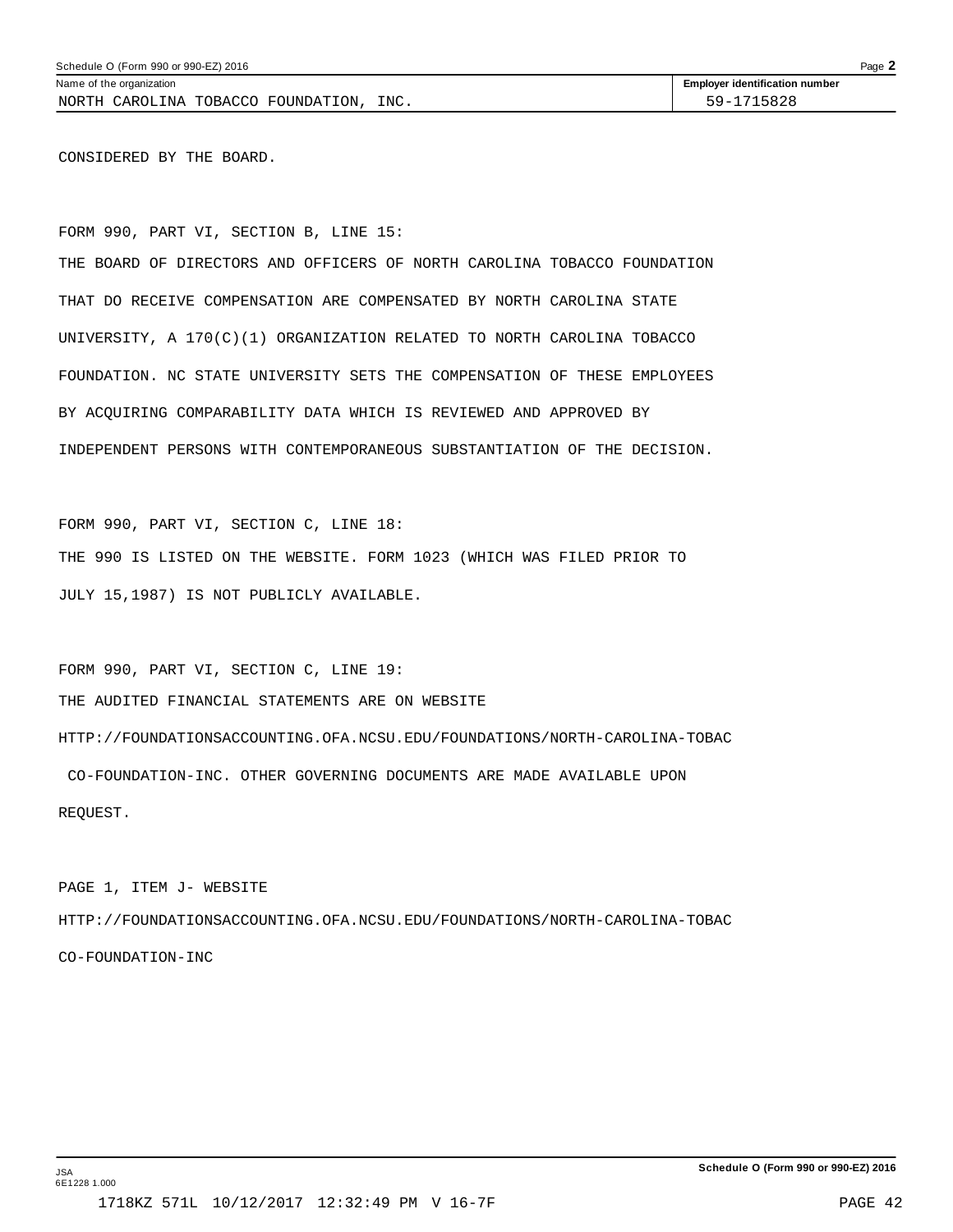| Schedule O (Form 990 or 990-EZ) 2016    |         |                |                                       | Page 2   |
|-----------------------------------------|---------|----------------|---------------------------------------|----------|
| Name of the organization                |         |                | <b>Employer identification number</b> |          |
| NORTH CAROLINA TOBACCO FOUNDATION, INC. |         |                | 59-1715828                            |          |
|                                         |         |                | ATTACHMENT 1                          |          |
| FORM 990, PART VIII - INVESTMENT INCOME |         |                |                                       |          |
|                                         | (A)     | $\mathsf{B}$   | (C)                                   | (D)      |
|                                         | TOTAL   | RELATED OR     | UNRELATED                             | EXCLUDED |
| DESCRIPTION                             | REVENUE | EXEMPT REVENUE | BUSINESS REV.                         | REVENUE  |
| INVESTMENT INCOME                       | 53,979. |                |                                       | 53,979.  |
| TOTALS                                  | 53,979. |                |                                       | 53,979.  |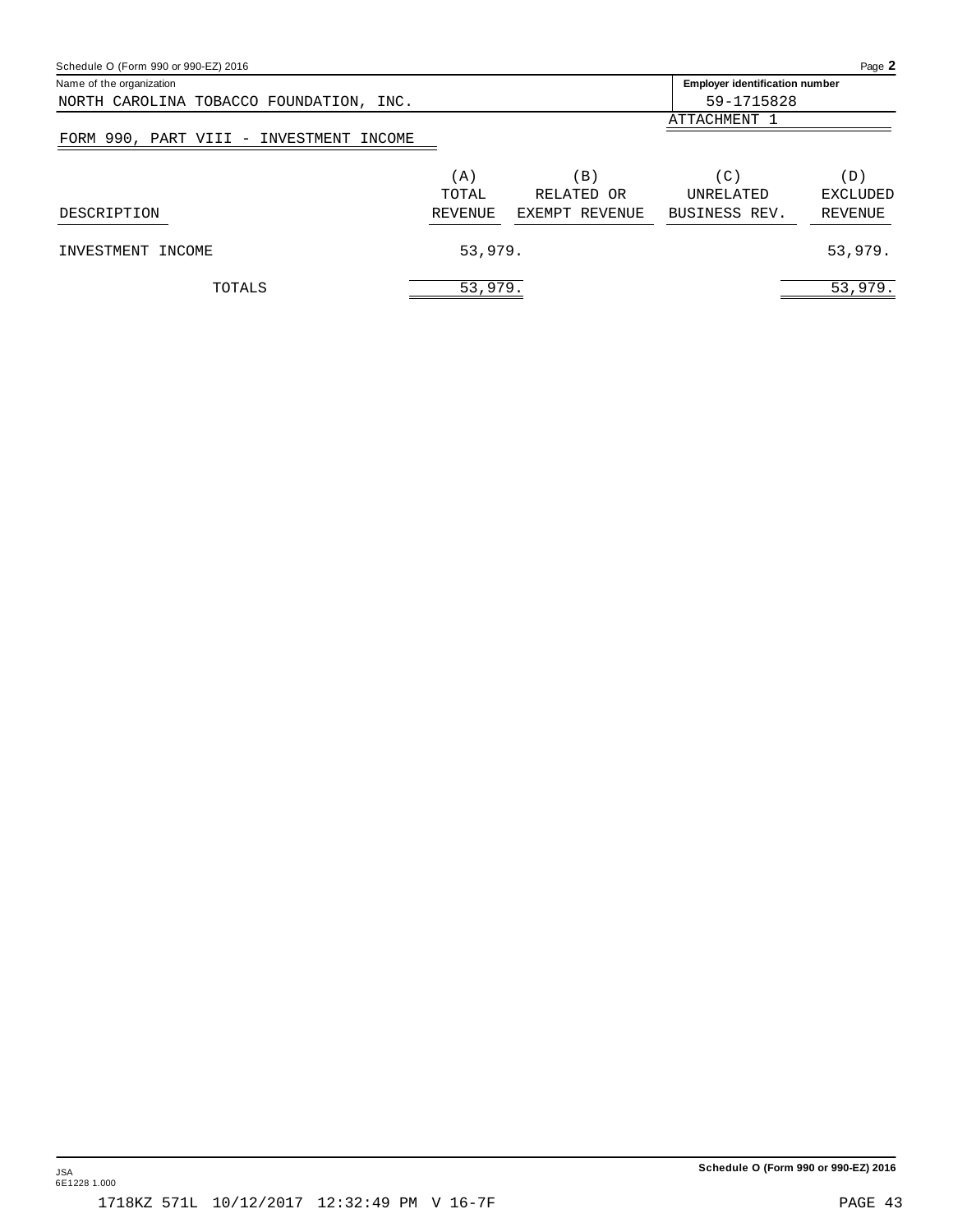# OMB No. 1545-0047 **SCHEDULE R (Form 990) Related Organizations and Unrelated Partnerships**

 $\triangleright$  Complete if the organization answered "Yes" on Form 990, Part IV, line 33, 34, 35b, 36, or 37.  $\overline{A}$  **CONTRES** on Form 990, Part IV, line 33, 34, 35b, 36, or 37.

Department of the Treasury<br>
Department of the Treasury Depart to Fublic<br>
Inspection<br>
Name of the organization<br>
Name of the organization

Department of the Treasury

NORTH CAROLINA TOBACCO FOUNDATION, INC. 59-1715828

### **Part I** Identification of Disregarded Entities. Complete if the organization answered "Yes" on Form 990, Part IV, line 33.

| (a)<br>Name, address, and EIN (if applicable) of disregarded entity | (b)<br>Primary activity | (c)<br>Legal domicile (state<br>or foreign country) | (d)<br>Total income | (e)<br>End-of-year assets | (f)<br>Direct controlling<br>entity |
|---------------------------------------------------------------------|-------------------------|-----------------------------------------------------|---------------------|---------------------------|-------------------------------------|
| (1)                                                                 |                         |                                                     |                     |                           |                                     |
| (2)                                                                 |                         |                                                     |                     |                           |                                     |
| (3)                                                                 |                         |                                                     |                     |                           |                                     |
| (4)                                                                 |                         |                                                     |                     |                           |                                     |
| (5)                                                                 |                         |                                                     |                     |                           |                                     |
| (6)                                                                 |                         |                                                     |                     |                           |                                     |

**Identification of Related Tax-Exempt Organizations.** Complete if the organization answered "Yes" on Form 990, Part IV, line 34 because it had **Part II** one or more related tax-exempt organizations during the tax year.

| (a)<br>Name, address, and EIN of related organization                             | (b)<br>Primary activity | (c)<br>Legal domicile (state<br>or foreign country) | (d)<br>Exempt Code section | (e)<br>Public charity status<br>(if section $501(c)(3)$ ) | (f)<br>Direct controlling<br>entity | (g)<br>Section 512(b)(13)<br>controlled<br>entity? |           |
|-----------------------------------------------------------------------------------|-------------------------|-----------------------------------------------------|----------------------------|-----------------------------------------------------------|-------------------------------------|----------------------------------------------------|-----------|
|                                                                                   |                         |                                                     |                            |                                                           |                                     | <b>Yes</b>                                         | <b>No</b> |
| NORTH CAROLINA STATE UNIVERSITY FDN, INC<br>56-6049503<br>(1)                     |                         |                                                     |                            |                                                           |                                     |                                                    |           |
| RALEIGH, NC 27695<br>NCSU BOX 7207                                                | SUPPORT                 | NC                                                  | 501(C)(3)                  | $170(B)$ 1A IV $N/A$                                      |                                     |                                                    | Χ         |
| (2) <sup>NC</sup> STATE INVESTMENT FUND, INC.<br>31-1607634                       |                         |                                                     |                            |                                                           |                                     |                                                    |           |
| RALEIGH, NC 27695<br>NCSU BOX 7207                                                | FUND INVEST             | NC                                                  | 501(C)(3)                  | 509(A)(3)                                                 | N/A                                 |                                                    | Χ         |
| (3) NORTH CAROLINA STATE UNIVERSITY<br>56-6000756                                 |                         |                                                     |                            |                                                           |                                     |                                                    |           |
| RALEIGH, NC 27695<br>NCSU BOX 7205                                                | <b>EDUCATION</b>        | NC                                                  | 170(C)(1)                  | $170(B)$ 1A II $\vert N/A \vert$                          |                                     |                                                    | Χ         |
| THE NORTH CAROLINA AGRICULTURAL FDTN, INC<br>56-6049304<br>(4)                    |                         |                                                     |                            |                                                           |                                     |                                                    |           |
| NCSU BOX 7207<br>RALEIGH, NC 27695                                                | SUPPORT                 | NC                                                  | 501(C)(3)                  | $170(B)$ 1A IV $N/A$                                      |                                     |                                                    | Χ         |
| NORTH CAROLINA STATE UNIVERSITY ALUMNI<br>56-6035544<br>(5)                       |                         |                                                     |                            |                                                           |                                     |                                                    |           |
| ASSOCIATION, INC. NCSU BOX 7207<br>RALEIGH, NC 27695                              | <b>ALUMNI</b>           | NC                                                  | 501(C)(3)                  | $170(B)$ 1A IV $N/A$                                      |                                     |                                                    | X         |
| (6) NC STATE ENGINEERING FOUNDATION, INC<br>56-6046987                            |                         |                                                     |                            |                                                           |                                     |                                                    |           |
| NCSU BOX 7207<br>RALEIGH, NC 27695                                                | SUPPORT                 | NC                                                  | 501(C)(3)                  | $170(B)$ 1A IV $N/A$                                      |                                     |                                                    | Χ         |
| UNIVERSITY COLLEGE OF SCIENCES<br>$(7)$ $\overline{\text{NC}$ STATE<br>58-1524289 |                         |                                                     |                            |                                                           |                                     |                                                    |           |
| RALEIGH, NC 27695<br>FOUNDATION, INC. NCSU BOX 7207                               | SUPPORT                 | NC.                                                 | 501(C)(3)                  | $170(B)$ 1A IV $ N/A$                                     |                                     |                                                    | Χ         |

**For Paperwork Reduction Act Notice, see the Instructions for Form 990. Schedule R (Form 990) 2016**

**Inspection**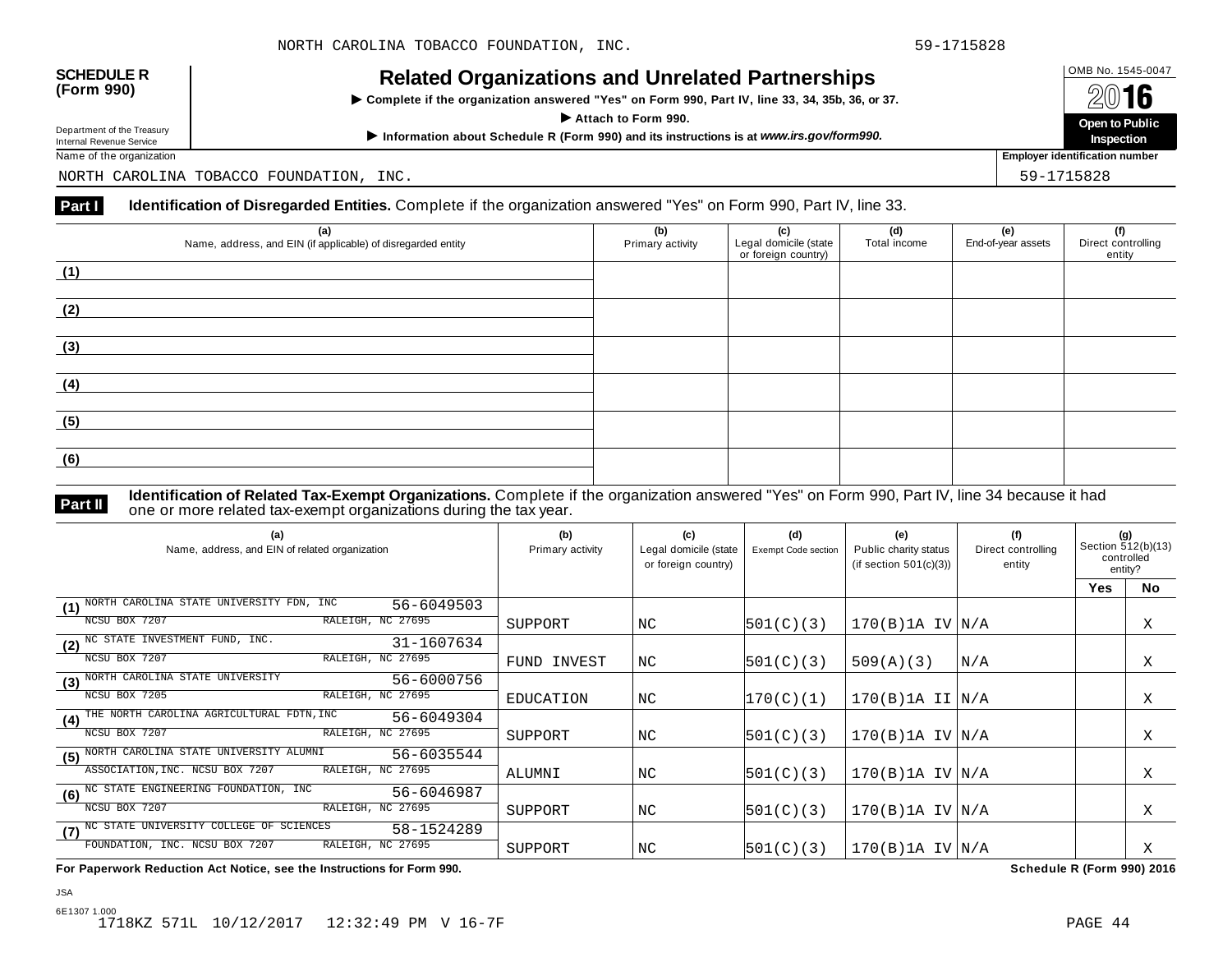# OMB No. 1545-0047 **SCHEDULE R (Form 990) Related Organizations and Unrelated Partnerships**

 $\triangleright$  Complete if the organization answered "Yes" on Form 990, Part IV, line 33, 34, 35b, 36, or 37.  $\overline{A}$  **CONTRES** on Form 990, Part IV, line 33, 34, 35b, 36, or 37.

Department of the Treasury<br>
Department of the Treasury Depart to Fublic<br>
Inspection<br>
Name of the organization<br>
Name of the organization

Department of the Treasury

NORTH CAROLINA TOBACCO FOUNDATION, INC. 59-1715828

### **Part I** Identification of Disregarded Entities. Complete if the organization answered "Yes" on Form 990, Part IV, line 33.

| (a)<br>Name, address, and EIN (if applicable) of disregarded entity | (b)<br>Primary activity | (c)<br>Legal domicile (state<br>or foreign country) | (d)<br>Total income | (e)<br>End-of-year assets | (f)<br>Direct controlling<br>entity |
|---------------------------------------------------------------------|-------------------------|-----------------------------------------------------|---------------------|---------------------------|-------------------------------------|
| (1)                                                                 |                         |                                                     |                     |                           |                                     |
| (2)                                                                 |                         |                                                     |                     |                           |                                     |
| (3)                                                                 |                         |                                                     |                     |                           |                                     |
| (4)                                                                 |                         |                                                     |                     |                           |                                     |
| (5)                                                                 |                         |                                                     |                     |                           |                                     |
| (6)                                                                 |                         |                                                     |                     |                           |                                     |

JSA

**Identification of Related Tax-Exempt Organizations.** Complete if the organization answered "Yes" on Form 990, Part IV, line 34 because it had **Part II** one or more related tax-exempt organizations during the tax year.

| (a)<br>Name, address, and EIN of related organization        | (b)<br>Primary activity | (c)<br>Legal domicile (state<br>or foreign country) | (d)<br><b>Exempt Code section</b> | (e)<br>Public charity status<br>(if section $501(c)(3)$ ) | (f)<br>Direct controlling<br>entity | (g)<br>Section 512(b)(13)<br>controlled<br>entity? |    |
|--------------------------------------------------------------|-------------------------|-----------------------------------------------------|-----------------------------------|-----------------------------------------------------------|-------------------------------------|----------------------------------------------------|----|
|                                                              |                         |                                                     |                                   |                                                           |                                     | Yes                                                | No |
| NORTH CAROLINA VETERINARY MEDICAL<br>58-1344473<br>(1)       |                         |                                                     |                                   |                                                           |                                     |                                                    |    |
| FOUNDATION, INC. NCSU BOX 7207<br>RALEIGH, NC 27695          | SUPPORT                 | NC.                                                 | 501(C)(3)                         | $170(B)$ 1A IV $N/A$                                      |                                     |                                                    | Χ  |
| (2) NC STATE NATURAL RESOURCES FOUNDATION<br>56-0653350      |                         |                                                     |                                   |                                                           |                                     |                                                    |    |
| RALEIGH, NC 27695<br>INC., NCSU BOX 7207                     | SUPPORT                 | NC.                                                 | 501(C)(3)                         | $170(B)$ 1A IV $N/A$                                      |                                     |                                                    | X  |
| (3) <sup>NC</sup> STATE UNIVERSITY PARTNERSHIP<br>56-1444287 |                         |                                                     |                                   |                                                           |                                     |                                                    |    |
| RALEIGH, NC 27695<br>CORPORATION, NCSU BOX 7207              | SUPPORT                 | NC                                                  | 501(C)(3)                         | 509(A)(3)                                                 | N/A                                 |                                                    | Χ  |
| NC STATE UNIVERSITY STUDENT AID<br>56-0650623<br>(4)         |                         |                                                     |                                   |                                                           |                                     |                                                    |    |
| ASSOCIATION, INC. PO BOX 37100<br>RALEIGH, NC 27627          | ATHLETIC                | NC                                                  | 501(C)(3)                         | $170(B)$ 1A IV $ N/A$                                     |                                     |                                                    | X  |
| (5) NORTH CAROLINA TEXTILE FOUNDATION, INC.<br>56-6045324    |                         |                                                     |                                   |                                                           |                                     |                                                    |    |
| BOX 8301<br>RALEIGH, NC 27695<br>NCSU                        | SUPPORT                 | NC.                                                 | 501(C)(3)                         | $170(B)$ 1A IV $ N/A$                                     |                                     |                                                    | Χ  |
| (6)                                                          |                         |                                                     |                                   |                                                           |                                     |                                                    |    |
|                                                              |                         |                                                     |                                   |                                                           |                                     |                                                    |    |
| (7)                                                          |                         |                                                     |                                   |                                                           |                                     |                                                    |    |
|                                                              |                         |                                                     |                                   |                                                           |                                     |                                                    |    |

**For Paperwork Reduction Act Notice, see the Instructions for Form 990. Schedule R (Form 990) 2016**

**Inspection**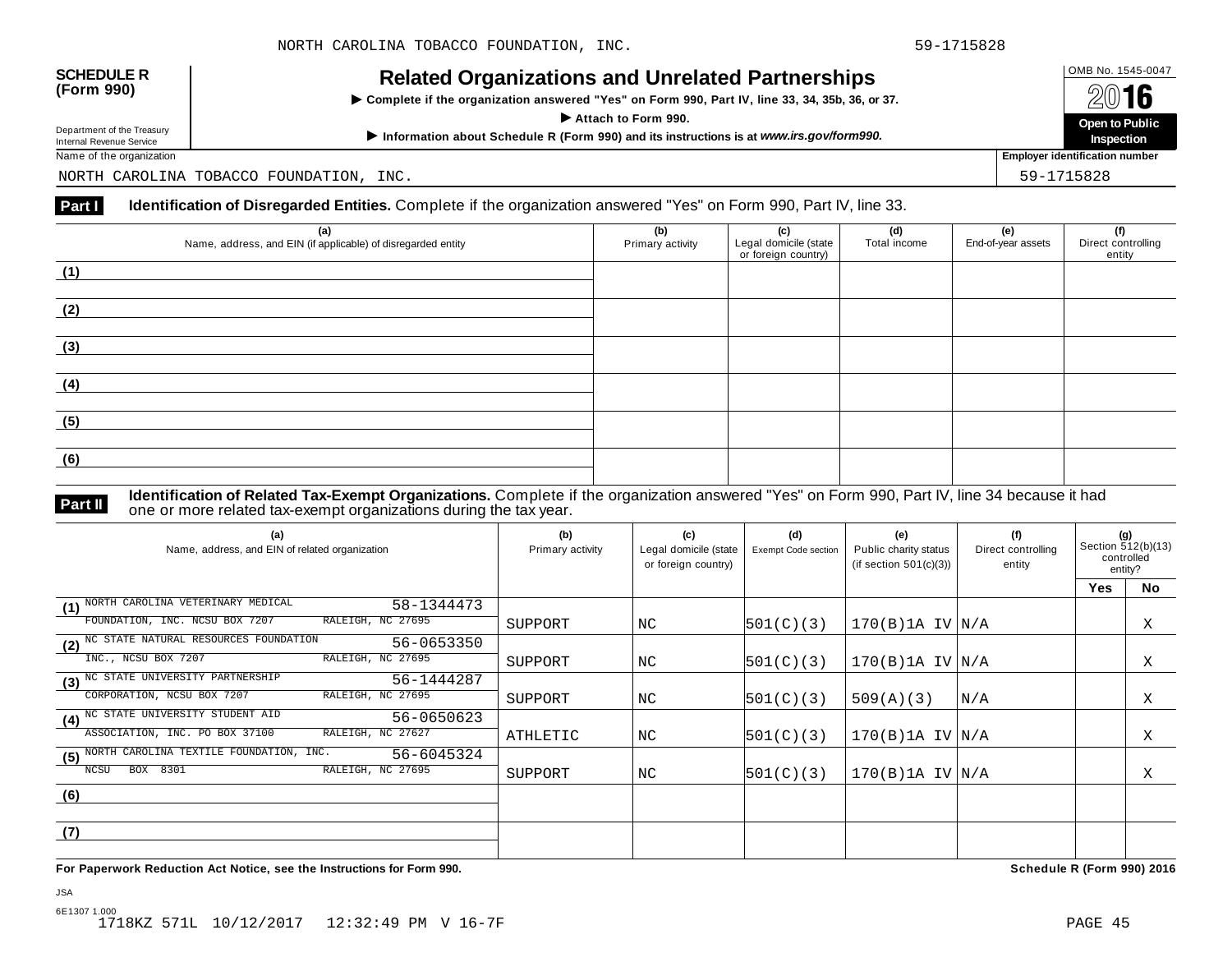Schedule <sup>R</sup> (Form 990) <sup>2016</sup> Page **2**

**Identification of Related Organizations Taxable as a Partnership** Complete if the organization answered "Yes" on Form 990, Part IV, line 34 **because it had one or more related organizations Taxable as a Partnership** Complete if the organization of more related organizations treated as a partnership during the tax year.

| (a)<br>Name, address, and EIN of<br>related organization | (b)<br>Primary activity | (c)<br>Legal<br>domicile<br>(state or<br>foreign<br>country) | (d)<br>Direct controlling<br>entity | (e)<br>Predominant<br>From (related,<br>income (related,<br>excluded from<br>tax under<br>sections 512-514) | (f)<br>Share of total<br>income | (g)<br>Share of end-of-<br>year assets | (h)<br>Disproportionate<br>allocations? |  | (i)<br>Code V - UBI<br>amount in box 20<br>of Schedule K-1<br>(Form 1065) | (j)<br>General or<br>managing<br>partner? |  | (k)<br>Percentage<br>ownership |
|----------------------------------------------------------|-------------------------|--------------------------------------------------------------|-------------------------------------|-------------------------------------------------------------------------------------------------------------|---------------------------------|----------------------------------------|-----------------------------------------|--|---------------------------------------------------------------------------|-------------------------------------------|--|--------------------------------|
|                                                          |                         |                                                              |                                     |                                                                                                             |                                 |                                        | Yes No                                  |  |                                                                           | Yes No                                    |  |                                |
| (1)                                                      |                         |                                                              |                                     |                                                                                                             |                                 |                                        |                                         |  |                                                                           |                                           |  |                                |
| (2)                                                      |                         |                                                              |                                     |                                                                                                             |                                 |                                        |                                         |  |                                                                           |                                           |  |                                |
| (3)                                                      |                         |                                                              |                                     |                                                                                                             |                                 |                                        |                                         |  |                                                                           |                                           |  |                                |
| (4)                                                      |                         |                                                              |                                     |                                                                                                             |                                 |                                        |                                         |  |                                                                           |                                           |  |                                |
| (5)                                                      |                         |                                                              |                                     |                                                                                                             |                                 |                                        |                                         |  |                                                                           |                                           |  |                                |
| (6)                                                      |                         |                                                              |                                     |                                                                                                             |                                 |                                        |                                         |  |                                                                           |                                           |  |                                |
| (7)                                                      |                         |                                                              |                                     |                                                                                                             |                                 |                                        |                                         |  |                                                                           |                                           |  |                                |

# **Part IV** Identification of Related Organizations Taxable as a Corporation or Trust. Complete if the organization answered "Yes" on Form 990, Part IV,<br>line 34 because it had one or more related organizations treated as a c

| (a)<br>Name, address, and EIN of related organization | (b)<br>Primary activity | (c)<br>Legal domicile<br>(state or foreign<br>country) | (d)<br>Direct controlling<br>entity | (e)<br>Type of entity<br>(C corp, S corp, or<br>trust) | (f)<br>Share of total<br>income | (g)<br>Share of<br>end-of-year assets<br>whership<br>controlled<br>entity? | (h)<br>Percentage | (i)<br>Section |
|-------------------------------------------------------|-------------------------|--------------------------------------------------------|-------------------------------------|--------------------------------------------------------|---------------------------------|----------------------------------------------------------------------------|-------------------|----------------|
|                                                       |                         |                                                        |                                     |                                                        |                                 |                                                                            |                   | Yes No         |
| (1)                                                   |                         |                                                        |                                     |                                                        |                                 |                                                                            |                   |                |
| (2)                                                   |                         |                                                        |                                     |                                                        |                                 |                                                                            |                   |                |
| (3)                                                   |                         |                                                        |                                     |                                                        |                                 |                                                                            |                   |                |
| (4)                                                   |                         |                                                        |                                     |                                                        |                                 |                                                                            |                   |                |
| (5)                                                   |                         |                                                        |                                     |                                                        |                                 |                                                                            |                   |                |
| (6)                                                   |                         |                                                        |                                     |                                                        |                                 |                                                                            |                   |                |
| (7)                                                   |                         |                                                        |                                     |                                                        |                                 |                                                                            |                   |                |

6E1308 1.000

JSA **Schedule R (Form 990) 2016**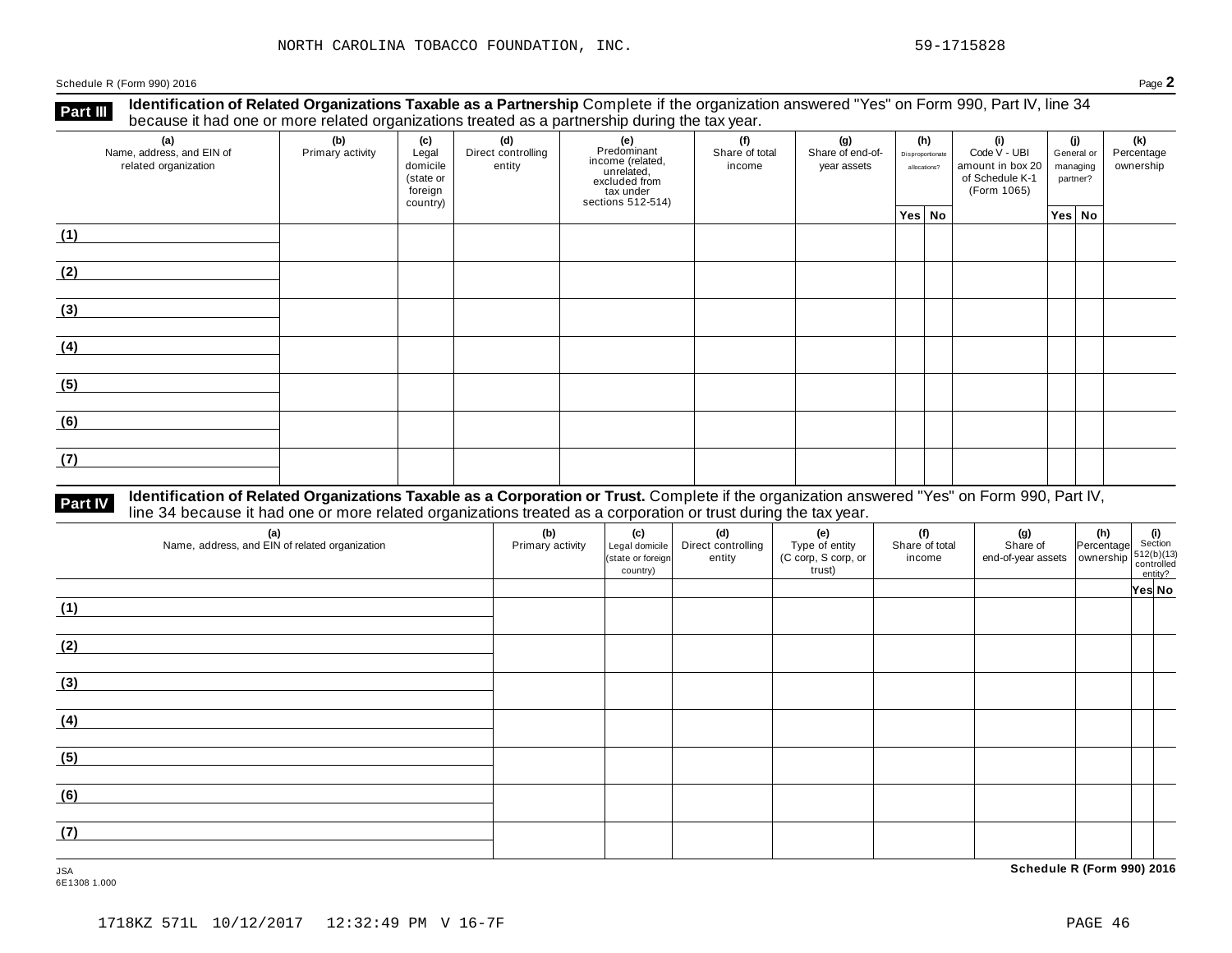Schedule R (Form 990) 2016  $\overline{\textbf{S}}$  Page  $\overline{\textbf{3}}$ 

| Part V              | Transactions With Related Organizations. Complete if the organization answered "Yes" on Form 990, Part IV, line 34, 35b, or 36.                                                                                               |              |                 |                            |                         |                         |  |  |  |
|---------------------|-------------------------------------------------------------------------------------------------------------------------------------------------------------------------------------------------------------------------------|--------------|-----------------|----------------------------|-------------------------|-------------------------|--|--|--|
|                     | Note: Complete line 1 if any entity is listed in Parts II, III, or IV of this schedule.                                                                                                                                       |              |                 |                            | Yes   No                |                         |  |  |  |
|                     | During the tax year, did the organization engage in any of the following transactions with one or more related organizations listed in Parts II-IV?                                                                           |              |                 |                            |                         |                         |  |  |  |
| a                   |                                                                                                                                                                                                                               |              |                 | 1a                         |                         | $\mathbf{x}$            |  |  |  |
| b                   |                                                                                                                                                                                                                               |              |                 |                            |                         |                         |  |  |  |
| c                   |                                                                                                                                                                                                                               |              |                 | 1 <sub>c</sub>             |                         | $\mathbf x$             |  |  |  |
| d                   |                                                                                                                                                                                                                               |              |                 | 1 <sub>d</sub>             |                         | $\overline{\mathbf{x}}$ |  |  |  |
|                     |                                                                                                                                                                                                                               |              |                 | 1e                         |                         | $\overline{\mathbf{x}}$ |  |  |  |
|                     |                                                                                                                                                                                                                               |              |                 |                            |                         |                         |  |  |  |
| f                   |                                                                                                                                                                                                                               |              |                 | 1f                         |                         | X                       |  |  |  |
| q                   |                                                                                                                                                                                                                               |              |                 | 1 <sub>q</sub>             |                         | $\overline{\mathbf{x}}$ |  |  |  |
| h                   |                                                                                                                                                                                                                               |              |                 | 1 <sub>h</sub>             |                         | $\overline{\mathbf{x}}$ |  |  |  |
|                     | Exchange of assets with related organization(s) every even contact to contact the contact of the contact of the contact or contact or contact or contact or contact or contact or contact or contact or contact or contact or |              |                 | 11                         |                         | $\overline{\mathbf{x}}$ |  |  |  |
|                     |                                                                                                                                                                                                                               |              |                 | 1j                         |                         | $\mathbf X$             |  |  |  |
|                     |                                                                                                                                                                                                                               |              |                 |                            |                         |                         |  |  |  |
|                     |                                                                                                                                                                                                                               |              |                 | 1 <sub>k</sub>             |                         | X                       |  |  |  |
|                     |                                                                                                                                                                                                                               |              |                 | 11                         |                         | $\overline{\mathbf{x}}$ |  |  |  |
| m                   |                                                                                                                                                                                                                               |              |                 | 1m                         | X                       |                         |  |  |  |
| n                   |                                                                                                                                                                                                                               |              |                 | 1n                         | $\overline{\mathbf{x}}$ |                         |  |  |  |
| $\mathbf{o}$        |                                                                                                                                                                                                                               |              |                 | 10 <sub>o</sub>            | $\overline{\mathbf{x}}$ |                         |  |  |  |
|                     |                                                                                                                                                                                                                               |              |                 |                            |                         |                         |  |  |  |
| p                   |                                                                                                                                                                                                                               |              |                 | 1 <sub>p</sub>             | X                       |                         |  |  |  |
| a                   |                                                                                                                                                                                                                               |              |                 | 1q                         | $\overline{\mathbf{x}}$ |                         |  |  |  |
|                     |                                                                                                                                                                                                                               |              |                 |                            |                         |                         |  |  |  |
|                     |                                                                                                                                                                                                                               |              |                 | 1r                         |                         | X                       |  |  |  |
|                     |                                                                                                                                                                                                                               |              |                 | 1s                         |                         | $\overline{\mathbf{x}}$ |  |  |  |
| $\mathbf{2}$        | If the answer to any of the above is "Yes," see the instructions for information on who must complete this line, including covered relationships and transaction thresholds.                                                  |              |                 |                            |                         |                         |  |  |  |
|                     | (a)                                                                                                                                                                                                                           | (b)          | (c)             | (d)                        |                         |                         |  |  |  |
|                     | Name of related organization                                                                                                                                                                                                  | Transaction  | Amount involved | Method of determining      |                         |                         |  |  |  |
|                     |                                                                                                                                                                                                                               | type $(a-s)$ |                 | amount involved            |                         |                         |  |  |  |
|                     |                                                                                                                                                                                                                               |              |                 |                            |                         |                         |  |  |  |
|                     |                                                                                                                                                                                                                               |              |                 |                            |                         |                         |  |  |  |
| (1)                 |                                                                                                                                                                                                                               |              |                 |                            |                         |                         |  |  |  |
|                     |                                                                                                                                                                                                                               |              |                 |                            |                         |                         |  |  |  |
| (2)                 |                                                                                                                                                                                                                               |              |                 |                            |                         |                         |  |  |  |
|                     |                                                                                                                                                                                                                               |              |                 |                            |                         |                         |  |  |  |
| (3)                 |                                                                                                                                                                                                                               |              |                 |                            |                         |                         |  |  |  |
|                     |                                                                                                                                                                                                                               |              |                 |                            |                         |                         |  |  |  |
| (4)                 |                                                                                                                                                                                                                               |              |                 |                            |                         |                         |  |  |  |
|                     |                                                                                                                                                                                                                               |              |                 |                            |                         |                         |  |  |  |
| (5)                 |                                                                                                                                                                                                                               |              |                 |                            |                         |                         |  |  |  |
|                     |                                                                                                                                                                                                                               |              |                 |                            |                         |                         |  |  |  |
| (6)                 |                                                                                                                                                                                                                               |              |                 |                            |                         |                         |  |  |  |
| JSA<br>6E1309 1.000 |                                                                                                                                                                                                                               |              |                 | Schedule R (Form 990) 2016 |                         |                         |  |  |  |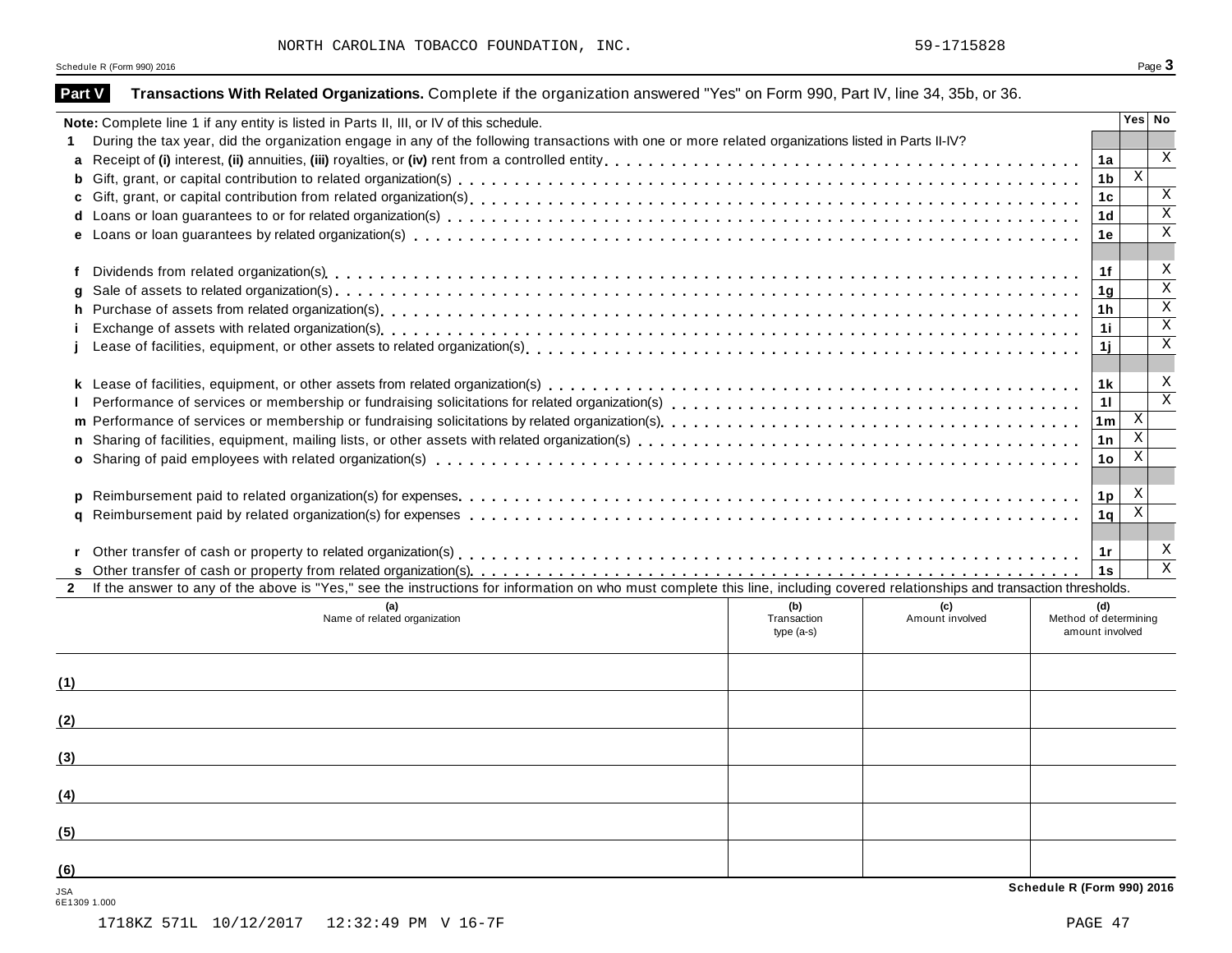Schedule <sup>R</sup> (Form 990) <sup>2016</sup> Page **4**

### **Part VI Unrelated Organizations Taxable as a Partnership.** Complete if the organization answered "Yes" on Form 990, Part IV, line 37.

Provide the following information for each entity taxed as a partnership through which the organization conducted more than five percent of its activities (measured by total assets or gross revenue) that was not a related organization. See instructions regarding exclusion for certain investment partnerships.

| $\tilde{}$<br>$\overline{\phantom{a}}$<br>(a)<br>Name, address, and EIN of entity | $\tilde{\phantom{a}}$<br>$\tilde{\phantom{a}}$<br>(c)<br>Legal domicile<br>(d)<br>(b)<br>Primary activity<br>(state or foreign<br>country) |  | $\tilde{\phantom{a}}$<br>Predominant<br>income (related,<br>unrelated, excluded<br>from tax under | (e)<br>Are all partners<br>section<br>501(c)(3)<br>organizations? |               | . .<br>(f)<br>Share of<br>total income | (g)<br>Share of<br>end-of-year<br>assets | (h)<br>Disproportionate<br>allocations? |           | $(i)$<br>Code $\vee$ - UBI<br>amount in box 20<br>of Schedule K-1<br>(Form 1065) | (j)<br>General or<br>managing<br>partner? |           | (k)<br>Percentage<br>ownership |
|-----------------------------------------------------------------------------------|--------------------------------------------------------------------------------------------------------------------------------------------|--|---------------------------------------------------------------------------------------------------|-------------------------------------------------------------------|---------------|----------------------------------------|------------------------------------------|-----------------------------------------|-----------|----------------------------------------------------------------------------------|-------------------------------------------|-----------|--------------------------------|
|                                                                                   |                                                                                                                                            |  | sections 512-514)                                                                                 |                                                                   | $Yes \mid No$ |                                        |                                          | Yes                                     | <b>No</b> |                                                                                  | Yes                                       | <b>No</b> |                                |
| (1)                                                                               |                                                                                                                                            |  |                                                                                                   |                                                                   |               |                                        |                                          |                                         |           |                                                                                  |                                           |           |                                |
| (2)                                                                               |                                                                                                                                            |  |                                                                                                   |                                                                   |               |                                        |                                          |                                         |           |                                                                                  |                                           |           |                                |
| (3)                                                                               |                                                                                                                                            |  |                                                                                                   |                                                                   |               |                                        |                                          |                                         |           |                                                                                  |                                           |           |                                |
| (4)                                                                               |                                                                                                                                            |  |                                                                                                   |                                                                   |               |                                        |                                          |                                         |           |                                                                                  |                                           |           |                                |
| (5)                                                                               |                                                                                                                                            |  |                                                                                                   |                                                                   |               |                                        |                                          |                                         |           |                                                                                  |                                           |           |                                |
| (6)                                                                               |                                                                                                                                            |  |                                                                                                   |                                                                   |               |                                        |                                          |                                         |           |                                                                                  |                                           |           |                                |
| (7)                                                                               |                                                                                                                                            |  |                                                                                                   |                                                                   |               |                                        |                                          |                                         |           |                                                                                  |                                           |           |                                |
| (8)                                                                               |                                                                                                                                            |  |                                                                                                   |                                                                   |               |                                        |                                          |                                         |           |                                                                                  |                                           |           |                                |
| (9)                                                                               |                                                                                                                                            |  |                                                                                                   |                                                                   |               |                                        |                                          |                                         |           |                                                                                  |                                           |           |                                |
| (10)                                                                              |                                                                                                                                            |  |                                                                                                   |                                                                   |               |                                        |                                          |                                         |           |                                                                                  |                                           |           |                                |
| (11)                                                                              |                                                                                                                                            |  |                                                                                                   |                                                                   |               |                                        |                                          |                                         |           |                                                                                  |                                           |           |                                |
| (12)                                                                              |                                                                                                                                            |  |                                                                                                   |                                                                   |               |                                        |                                          |                                         |           |                                                                                  |                                           |           |                                |
| (13)                                                                              |                                                                                                                                            |  |                                                                                                   |                                                                   |               |                                        |                                          |                                         |           |                                                                                  |                                           |           |                                |
| (14)                                                                              |                                                                                                                                            |  |                                                                                                   |                                                                   |               |                                        |                                          |                                         |           |                                                                                  |                                           |           |                                |
| (15)                                                                              |                                                                                                                                            |  |                                                                                                   |                                                                   |               |                                        |                                          |                                         |           |                                                                                  |                                           |           |                                |
| (16)                                                                              |                                                                                                                                            |  |                                                                                                   |                                                                   |               |                                        |                                          |                                         |           |                                                                                  |                                           |           |                                |
| <b>JSA</b>                                                                        |                                                                                                                                            |  |                                                                                                   |                                                                   |               |                                        |                                          |                                         |           |                                                                                  |                                           |           | Schedule R (Form 990) 2016     |

6E1310 1.000